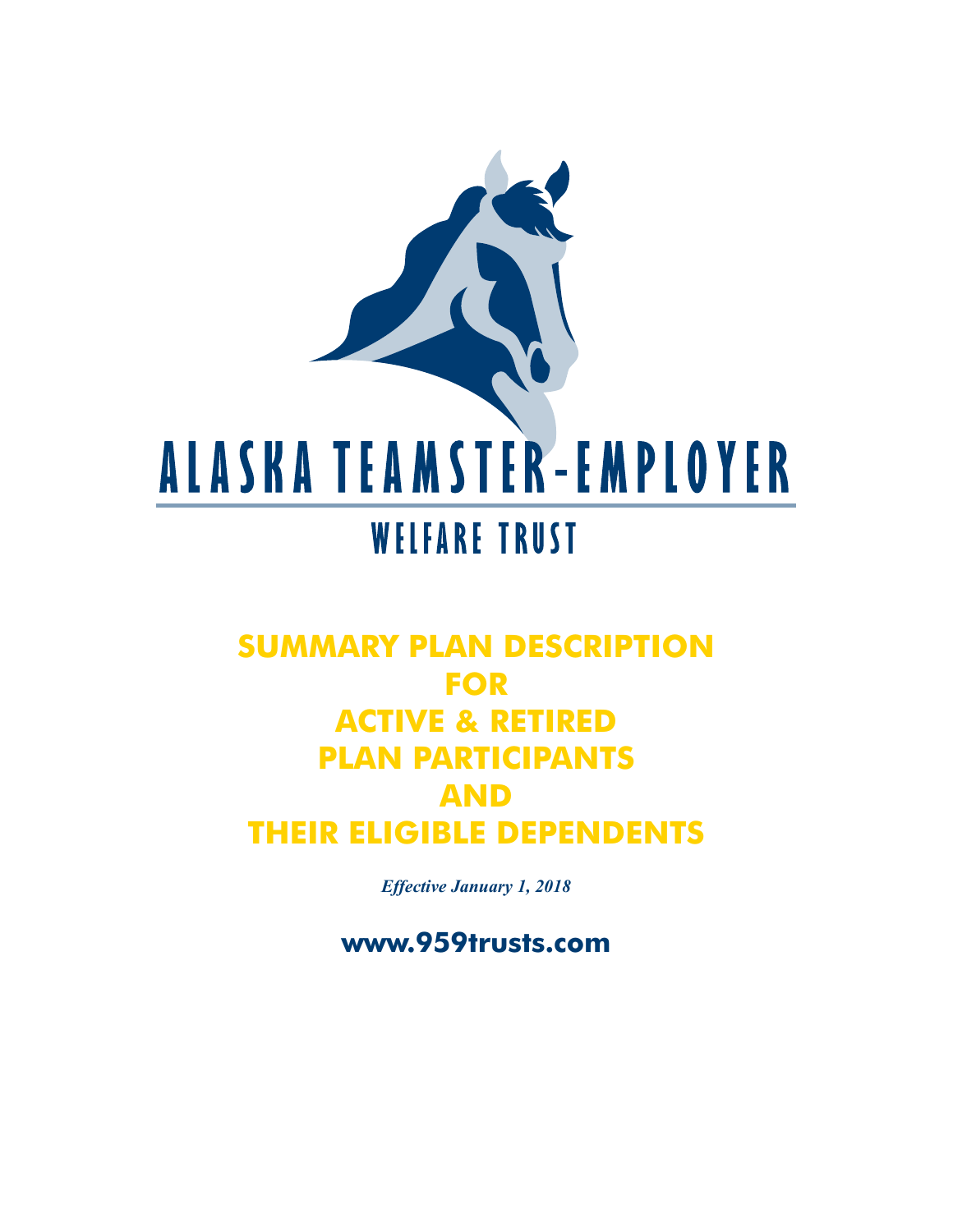#### **ALASKA TEAMSTER-EMPLOYER WELFARE TRUST**

520 East 34th Avenue, Suite 107 Anchorage, AK 99503-4116 (907) 751-9700 or (800) 478-4450

#### TO ALL PARTICIPANTS:

This Summary Plan Description Booklet has been prepared to give you basic information about the benefits available through the Alaska Teamster-Employer Welfare Trust. Summarized in this Booklet are the eligibility requirements that you must satisfy to qualify for benefits, the benefit plans themselves, and procedures for review and appeal of claims. This Booklet provides information about the administration of the program, and your rights under the law.

This Booklet contains descriptions of the Medical, Prescription Drug, Dental, and Time Loss benefits provided by the Trust. It also contains a description of a Vacation Plan that is available to some Eligible Employees. The Vision benefit provided by the Trust is described in a separate booklet and in this Plan. Life Insurance for active employees, medical and prescription drug benefits for Retired Participants covered by Medicare, and Accidental Death & Dismemberment benefits are fully insured and are described in a separate booklet and in this Plan. Covered benefits, coverage limits and exclusions, deductibles, copays, maximum benefits, claim submission requirements, and appeal rules and requirements for Retired Participants covered by Medicare (Medicare Retirees) are specified in a separate booklet provided by TEAMStar and not in this booklet.

The Board of Trustees has the right to amend, change or discontinue (1) the types and amounts of benefits under this Plan, and (2) the rules determining who is eligible for benefits, including those rules providing eligibility pursuant to the Dollars Bank or Lag Period, even if you have already accumulated Dollars Bank credit or satisfied the Lag Period. The Board of Trustees and its Administrative Committee are granted the sole and exclusive discretionary authority to administer and interpret the Plan and all administrative and trust documents, including: making all factual and equitable determinations and deciding coverage, eligibility, participation and the amount of benefits payable (if any), and the meaning and applicability of Plan provisions. Any such determinations shall be conclusive and binding on all parties having dealings with the Plan. The Trust Customer Service Office is the only party authorized by the Board of Trustees to answer questions about the Plan. No Trustee, Employer, Employer Associate or Labor Organization, nor their employees or representatives, have any authority in this regard.

The nature and amount of Plan benefits are always subject to the actual terms of the Plan as it exists at the time the product is dispensed or the services giving rise to the claim are provided, or, in the case of Vacation, Time Loss, Life Insurance or Accidental Death and Dismemberment benefits, the time that the event giving rise to the claim occurs. *Plan benefits are not guaranteed or lifetime benefits*.

We encourage you to read this Booklet carefully prior to obtaining medical care. If you have questions about Plan benefits, please contact the Trust Customer Service Office.

*Important Note:* Please give special attention to the cost containment features that have been designed by the Trustees to control costs without reducing the level of Medically Necessary care available to you. Also, the Board of Trustees has entered into Preferred Provider arrangements with health care providers that offer their services at discounted rates to Plan Participants. Contact the Trust Customer Service Office for more information.

Sincerely,

BOARD OF TRUSTEES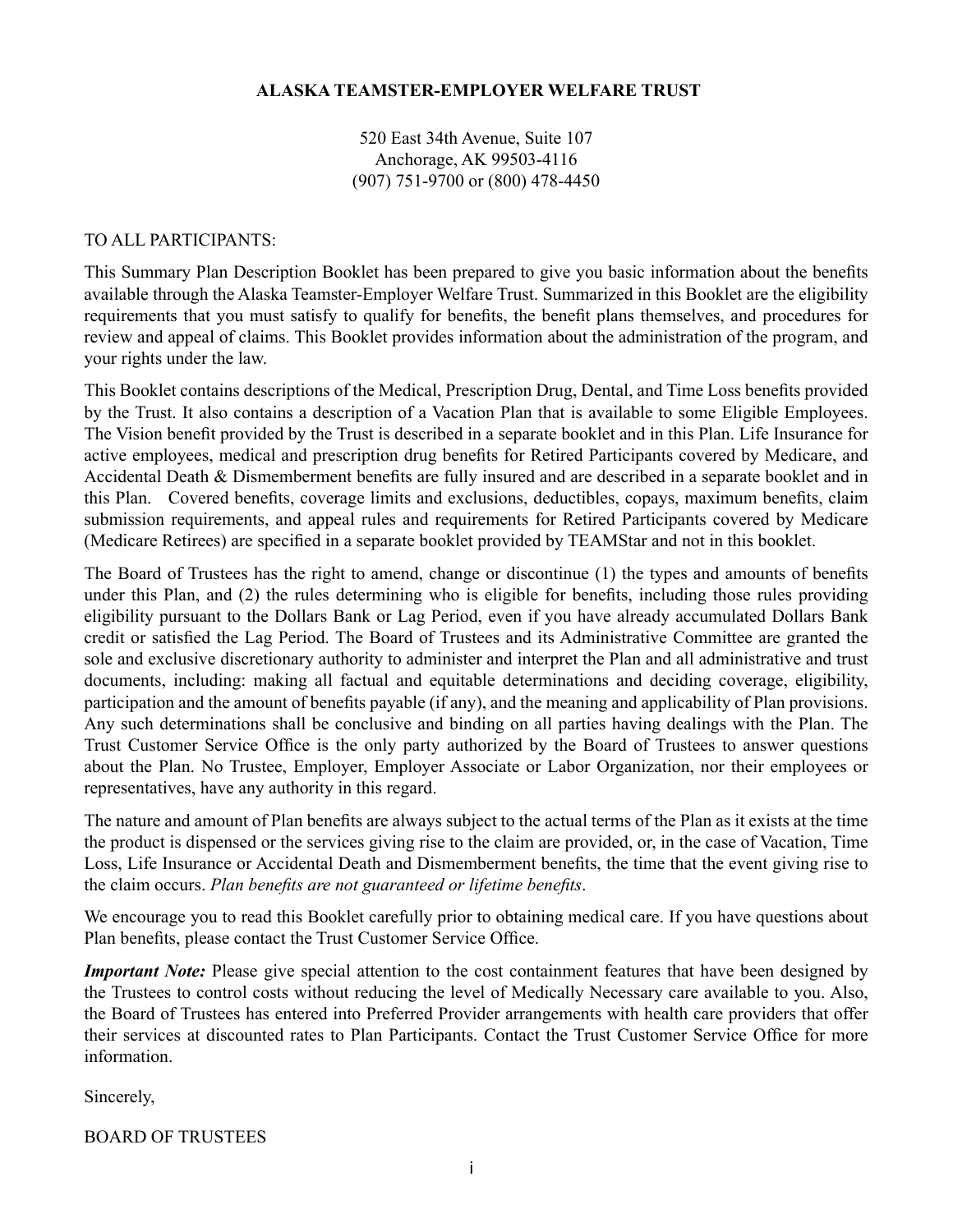# QUICK REFERENCE TABLE WHERE TO CALL FOR INFORMATION

| <b>INFORMATION NEEDED</b>                                                                                                                                                                                      | <b>WHERE TO CALL</b>                                                                                                                                                                                                                                                    |
|----------------------------------------------------------------------------------------------------------------------------------------------------------------------------------------------------------------|-------------------------------------------------------------------------------------------------------------------------------------------------------------------------------------------------------------------------------------------------------------------------|
| Eligibility Information<br><b>Enrollment Forms</b><br>Claims Information:<br>Life Insurance and AD&D<br>Vacation Plan<br>Medical Plan<br>Prescription Drug Benefit<br>Dental Care Benefit<br>Time Loss Benefit | <b>Trust Customer Service Office</b><br>Alaska Teamster-Employer Welfare Trust<br>520 E. 34th Avenue Suite 107<br>Anchorage, AK 99503-4116<br>(907) 751-9700 or (800) 478-4450<br>Trust Email Address:<br>benefits@959trusts.com<br>Internet Website: www.959trusts.com |
|                                                                                                                                                                                                                | <b>Administrative Office</b><br>BeneSys, Inc.<br>1220 SW Morrison St., Suite 300<br>Portland, OR 97205-2222<br>$(800)$ 714-3209                                                                                                                                         |
| Prescription Drug Program Pharmaceutical Provider:<br>Network Retail and Mail Order Pharmacy Program                                                                                                           | <b>OptumRx</b><br>Customer Care Services (877) 839-8119<br>Member Website: www.OptumRx.com<br><b>Trust Customer Service Office</b><br>(907) 751-9700 or (800) 478-4450                                                                                                  |
| Vision Care Benefit Information and Forms                                                                                                                                                                      | <b>Vision Service Plan (VSP) Customer Service</b><br>$(800)$ 877-7195<br>Internet Website: www.vsp.com<br>Vision Service Plan<br>Attn: VSP<br>P.O. Box 385018<br>Birmingham, AL 35238-0518                                                                              |
| Life Insurance Provider                                                                                                                                                                                        | <b>Symetra</b><br>If you have any questions, please contact the Trust<br>Customer Service Office at (907) 751-9700 or (800)<br>478-4450.                                                                                                                                |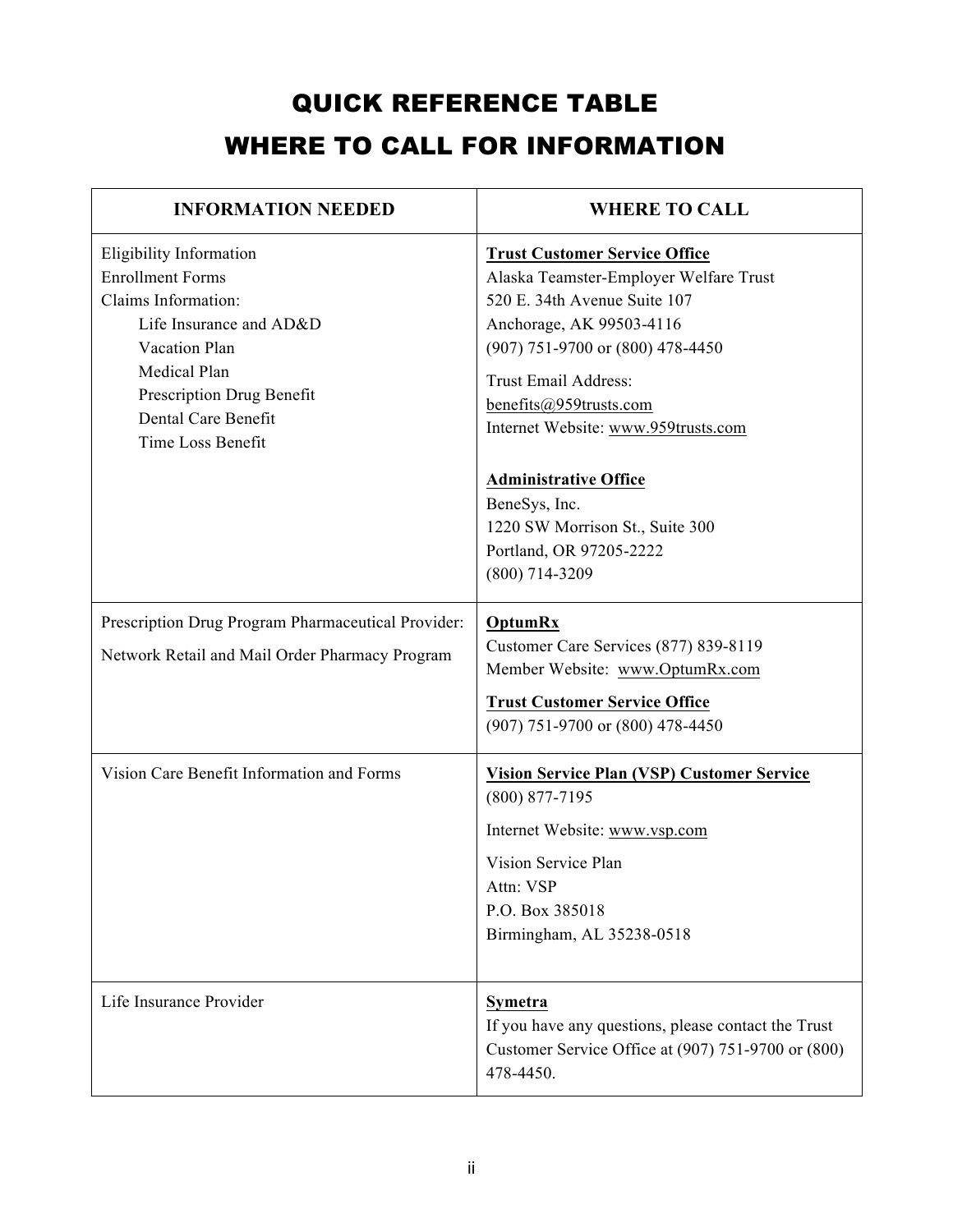| Telemedicine                                                                                                                                                          | <b>Teladoc</b><br>$(800)$ 835-2362<br>www.teladoc.com                                                                                               |
|-----------------------------------------------------------------------------------------------------------------------------------------------------------------------|-----------------------------------------------------------------------------------------------------------------------------------------------------|
| Disease Management Program                                                                                                                                            | <b>HealthCare Strategies</b><br>HealthReach Program<br>$(800)$ 582-1535<br>www.hcare.net                                                            |
| <b>Surgery Benefit Manager</b><br>An enhancement program to the standard medical plan<br>which provides access to a wide range of educational tools<br>and resources. | <b>BridgeHealth Medical</b><br>$(888)$ 387-3909<br>www.BridgeHealthMedical.com<br>To register: click on Plan Member Login<br>Web Access Code: SLWMB |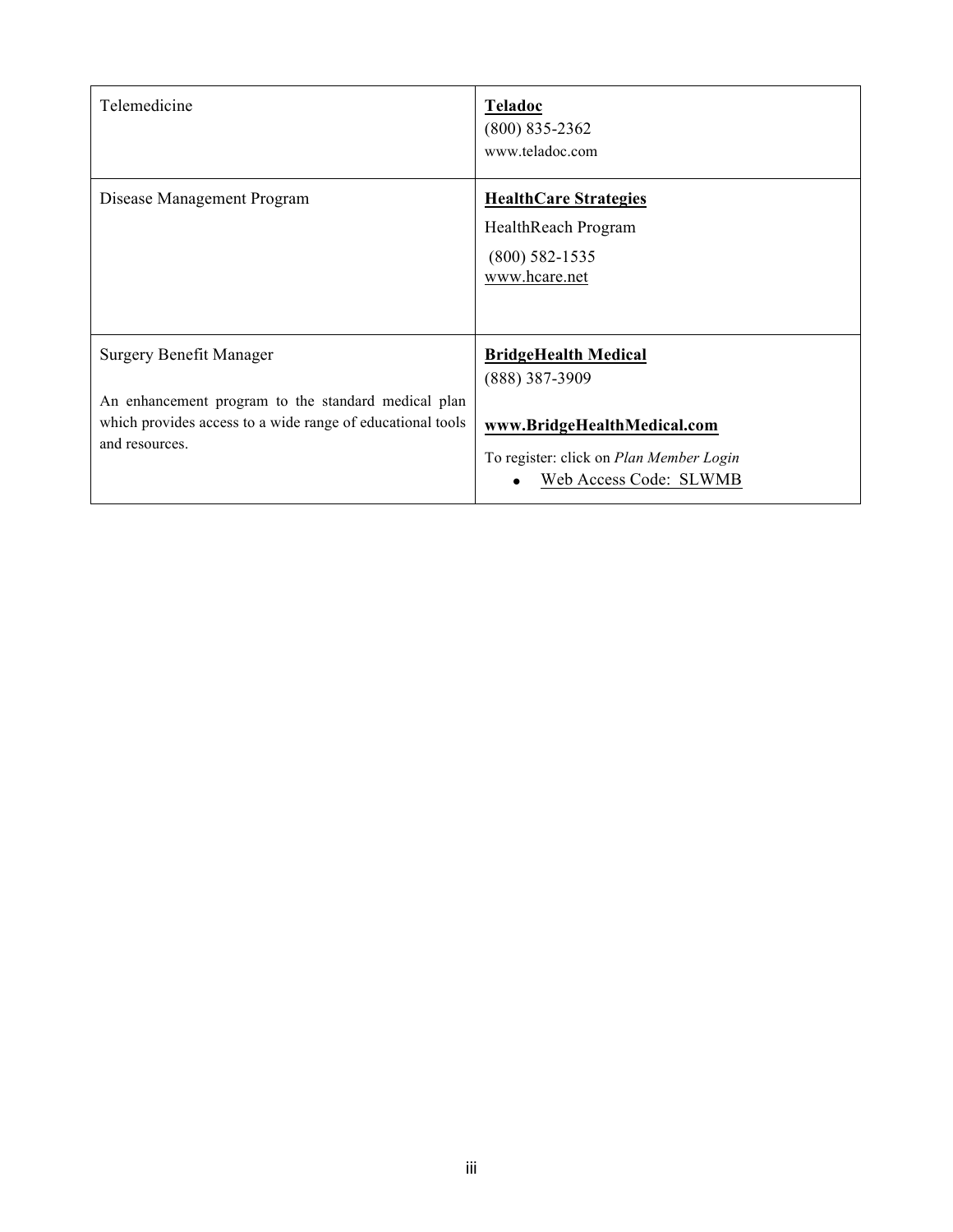#### **FREQUENTLY ASKED QUESTIONS**

#### **Q. What documents will need to be provided if I am enrolling/dis-enrolling dependents?**

**A.**

| Event                                                           | <b>Sample Documents</b>                                | <b>Plan Provision</b>                                                                           |
|-----------------------------------------------------------------|--------------------------------------------------------|-------------------------------------------------------------------------------------------------|
| <b>Marriage</b>                                                 | <b>Marriage Certificate</b>                            | Must be submitted within 60<br>days following marriage.                                         |
| <b>Gain Dependent: Birth/</b><br><b>Adoption</b>                | <b>Birth certificate or Certificate</b><br>of Adoption | Must be submitted within<br>60 days following birth/<br>adoption.                               |
| <b>Spouse/Dependent gains</b><br>coverage through<br>employment | <b>Notification from new</b><br>employer               | Must be submitted within 60<br>days of newly becoming<br>eligible under another<br>health plan. |
| <b>Spouse/Dependent losses</b><br>employment                    | <b>Notification from prior</b><br>employer             | Must be submitted within 60<br>days of loss of coverage.                                        |

#### **Q: I understood that my plan would not charge for a routine physical examination. However, the explanation of benefits I received shows that you applied part of the charges to my deductible and only paid a percentage of the balance.**

A. This happens when your physician has indicated on the billing statement that your examination was for a specific symptom or complaint. The billing statement must reflect that the primary purpose for your visit was for preventive care. The Plan and Trust **cannot** change the physician's billing statement; you will need to contact your physician.

#### **Q. What is the name of our insurance company?**

A. Your medical and dental benefit coverage is provided through the Alaska Teamster-Employer Welfare Trust, which is a multi-employer employee benefit plan governed by a federal law called ERISA, the Employee Retirement Income Security Act. Medical and dental benefits (other than Retiree benefits obtained through TEAMStar) are not paid by an insurance company; they are paid directly by the Plan.

#### **Q. The doctor's office needs my group number and identification number to file my claim.**

A. The group and ID numbers for your medical, dental and prescription drug benefits are now on your ID card. Please refer to your medical/dental card for your medical and dental ID numbers.

#### **Q: What does the limit to "Usual, Customary and Reasonable" charges mean?**

A. The Plan will not pay charges above the "Usual, Customary and Reasonable" rate for medical services or supplies. A charge that does not meet *all three* of those requirements – by being "usual," "customary," *and* "reasonable" – will be adjusted by the Plan or eliminated. A charge is "usual" if it is no more than the charge that the medical provider most frequently makes to its patients for that service or supply. A charge is "customary" if it is equal to or less than the 85th percentile rate established for the geographic area by the Plan's third party service, which analyzes appropriate health care charges, and does not exceed Medicare's allowed amount for end-stage renal disease charges. A charge is "reasonable" if the service or supply is justified by the circumstances, and is not performed too frequently or at an unreasonable time.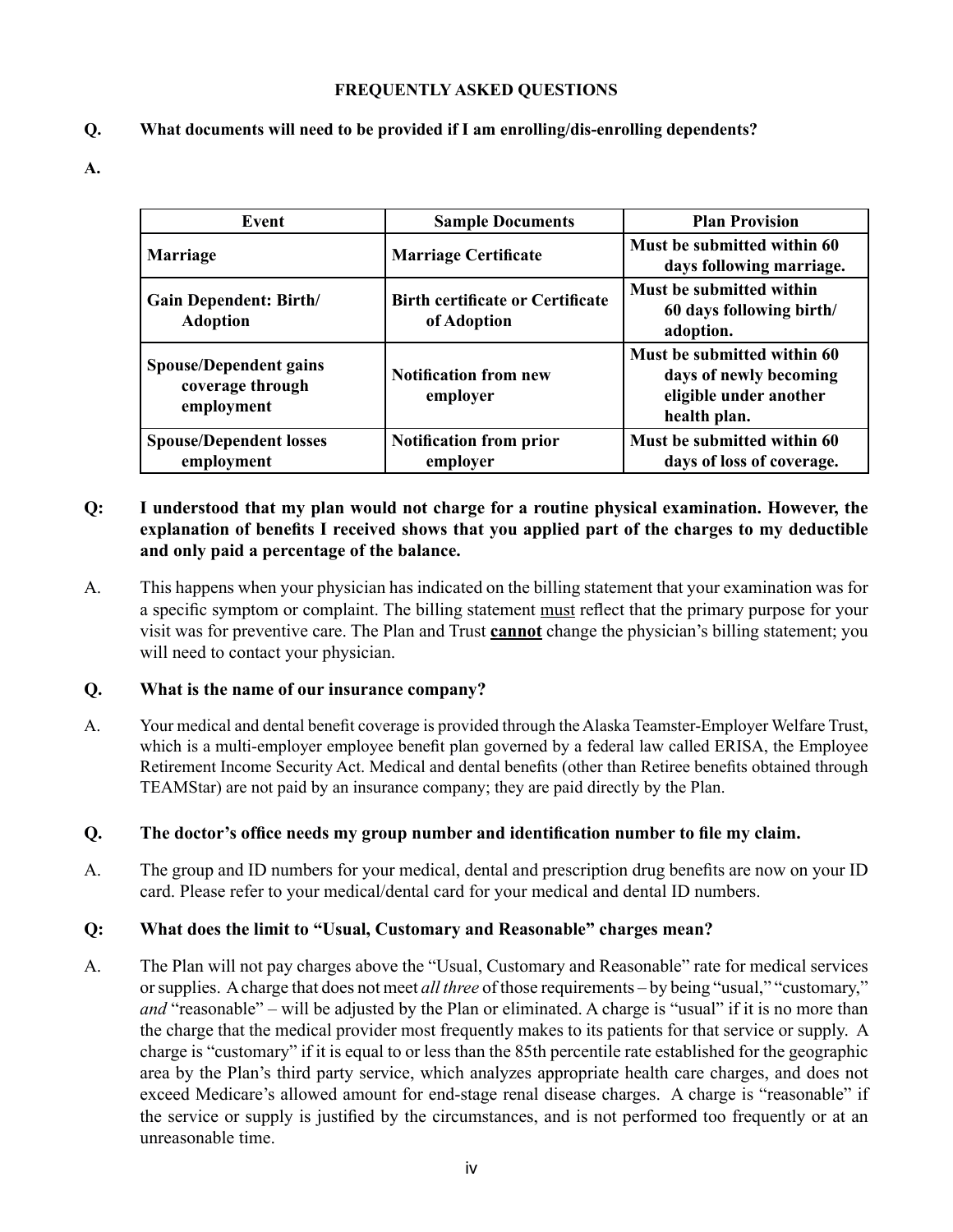# **TABLE OF CONTENTS**

| 1.1  | INTRODUCTION TO PLAN LEVELS, DOLLARS BANK ACCOUNT, AND SELF-PAYMENT |  |
|------|---------------------------------------------------------------------|--|
| 1.2  |                                                                     |  |
| 1.3  |                                                                     |  |
| 1.4  |                                                                     |  |
| 1.5  |                                                                     |  |
| 1.6  | INITIAL ENROLLMENT, OPEN ENROLLMENT, AND SPECIAL LATE ENROLLMENT    |  |
| 1.7  |                                                                     |  |
| 1.8  |                                                                     |  |
| 1.9  |                                                                     |  |
| 1.10 |                                                                     |  |
| 1.11 | SPOUSES WITH DUAL EMPLOYER CONTRIBUTIONS TO THE PLAN                |  |
| 1.12 |                                                                     |  |
|      | <b>SECTION 2 ELIGIBILITY RULES FOR RETIRED PARTICIPANTS  8</b>      |  |
| 2.1  |                                                                     |  |
| 2.2  |                                                                     |  |
| 2.3  |                                                                     |  |
| 2.4  |                                                                     |  |
| 2.5  | WHEN COVERAGE ENDS FOR RETIRED PARTICIPANTS AND THEIR DEPENDENTS 10 |  |
|      |                                                                     |  |
| 3.1  |                                                                     |  |
| 3.2  |                                                                     |  |
|      | <b>SECTION 4 NOTIFICATION OF STATUS CHANGE REQUIREMENTS FOR</b>     |  |
|      |                                                                     |  |
| 4.1  |                                                                     |  |
| 4.2  | NOTICES REGARDING DISABILITY DURING COBRA COVERAGE 13               |  |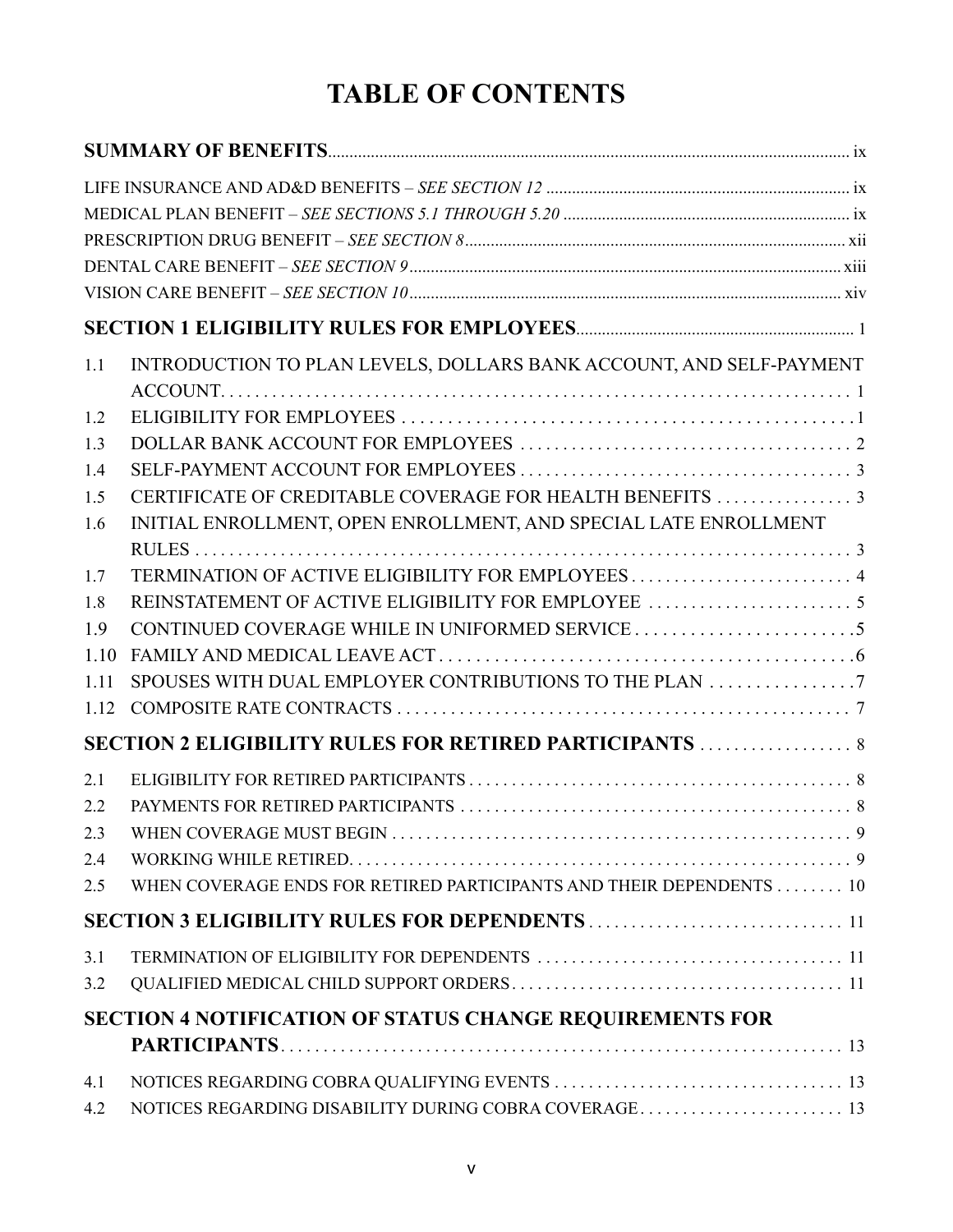| 5.1  |                                                                  |  |
|------|------------------------------------------------------------------|--|
| 5.2  |                                                                  |  |
| 5.3  |                                                                  |  |
| 5.4  |                                                                  |  |
| 5.5  |                                                                  |  |
| 5.6  |                                                                  |  |
| 5.7  |                                                                  |  |
| 5.8  |                                                                  |  |
| 5.9  |                                                                  |  |
| 5.10 |                                                                  |  |
| 5.11 | TRANSPORTATION AND EXPENSES FOR MEDICALLY NECESSARY TREATMENT 20 |  |
| 5.12 |                                                                  |  |
| 5.13 |                                                                  |  |
| 5.14 |                                                                  |  |
| 5.15 |                                                                  |  |
| 5.16 |                                                                  |  |
| 5.17 |                                                                  |  |
| 5.18 |                                                                  |  |
| 5.19 |                                                                  |  |
| 5.20 |                                                                  |  |
|      |                                                                  |  |
| 6.1  |                                                                  |  |
| 6.2  |                                                                  |  |
| 6.3  | RESTRICTIONS AND LIMITATIONS OF THE UTILIZATION                  |  |
|      |                                                                  |  |
| 6.4  |                                                                  |  |
| 6.5  | REQUEST FOR REVIEW OF DENIAL OF BENEFITS BASED ON                |  |
|      |                                                                  |  |
| 6.6  |                                                                  |  |
| 6.7  | REQUEST FOR REVIEW OF A DENIAL OF BENEFITS BASED ON              |  |
|      |                                                                  |  |
| 6.8  |                                                                  |  |
| 6.9  |                                                                  |  |
|      |                                                                  |  |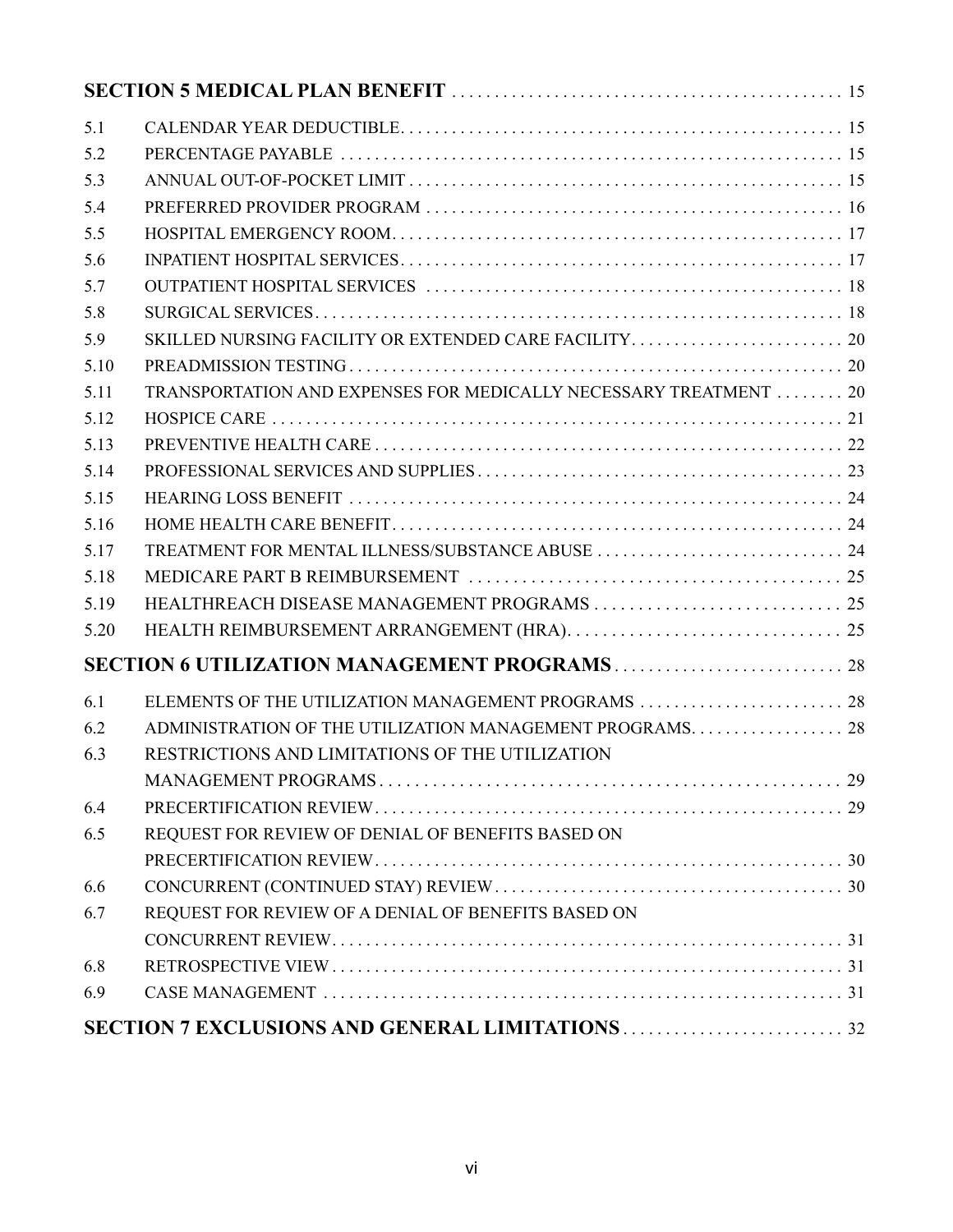|              | <b>SECTION 8 PRESCRIPTION DRUG BENEFIT PROVIDED BY THE TRUST FOR</b>                                                          |  |
|--------------|-------------------------------------------------------------------------------------------------------------------------------|--|
|              | <b>ELIGIBLE EMPLOYEES, RETIRED PARTICIPANTS AND DEPENDENTS 35</b>                                                             |  |
| 8.1          |                                                                                                                               |  |
| 8.2          |                                                                                                                               |  |
| 8.3          |                                                                                                                               |  |
| 8.4          |                                                                                                                               |  |
| 8.5          |                                                                                                                               |  |
| 8.6          |                                                                                                                               |  |
|              | <b>SECTION 9 DENTAL CARE BENEFIT FOR ELIGIBLE EMPLOYEES AND</b>                                                               |  |
|              |                                                                                                                               |  |
| 9.1          |                                                                                                                               |  |
| 9.2          |                                                                                                                               |  |
| 9.3          |                                                                                                                               |  |
| 9.4          |                                                                                                                               |  |
| 9.5          |                                                                                                                               |  |
| 9.6          |                                                                                                                               |  |
| 9.7          |                                                                                                                               |  |
|              | <b>SECTION 10 VISION CARE BENEFIT PROVIDED BY THE TRUST FOR</b><br><b>ELIGIBLE EMPLOYEES AND THEIR ELIGIBLE DEPENDENTS 46</b> |  |
|              | <b>SECTION 11 TIME LOSS BENEFIT PROVIDED BY THE TRUST FOR</b>                                                                 |  |
|              | <b>SECTION 12 LIFE INSURANCE AND ACCIDENTAL</b>                                                                               |  |
| 12.1<br>12.2 | REVIEW OF LIFE INSURANCE AND ACCIDENTAL DEATH & DISMEMBERMENT                                                                 |  |
|              |                                                                                                                               |  |
|              |                                                                                                                               |  |
|              |                                                                                                                               |  |
| 14.1         | COVERAGE IN THE EVENT OF A STRIKE, LOCKOUT OR LABOR DISPUTE  50                                                               |  |
| 14.2         |                                                                                                                               |  |
| 14.3         |                                                                                                                               |  |
| 14.4         |                                                                                                                               |  |
| 14.5         |                                                                                                                               |  |
| 14.6         |                                                                                                                               |  |
| 14.7         |                                                                                                                               |  |
| 14.8         |                                                                                                                               |  |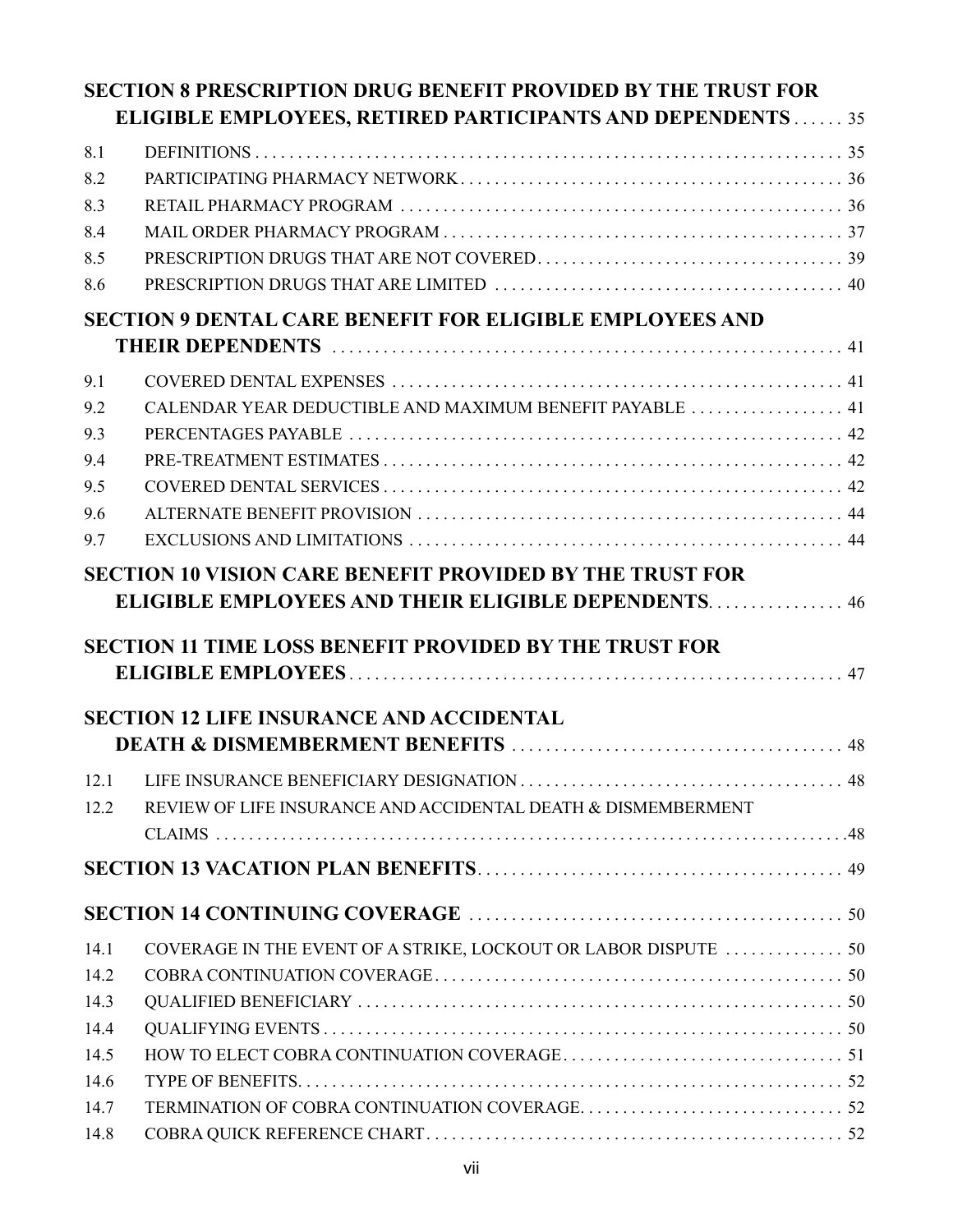| 15.5<br>COB WITH MEDICAID, TRICARE, OR VETERANS AFFAIRS FACILITY<br>COB WITH OTHER COVERAGE PROVIDED BY STATE OR FEDERAL LAW  62<br>15.16<br>15.17<br><b>SECTION 16 IMPORTANT PROVISIONS AND INFORMATION</b><br>16.1<br>16.2<br>16.3<br>USES AND DISCLOSURE OF SUMMARY HEALTH INFORMATION  80<br>17.1<br>PERMITTED AND REQUIRED USES AND DISCLOSURES OF PROTECTED<br>17.2<br>HEALTH INFORMATION FOR PLAN ADMINISTRATION PURPOSES  80<br>17.4<br>17.5<br>STATEMENT OF RIGHTS UNDER EMPLOYEE RETIREMENT |      |  |
|-------------------------------------------------------------------------------------------------------------------------------------------------------------------------------------------------------------------------------------------------------------------------------------------------------------------------------------------------------------------------------------------------------------------------------------------------------------------------------------------------------|------|--|
| 15.2<br>15.3<br>15.4<br>15.6<br>15.7<br>15.8<br>15.9<br>15.10<br>15.11<br>15.12<br>15.13<br>15.14<br>15.15<br>15.16.3 NON-MEDICAL WELFARE BENEFIT CLAIM DETERMINATIONS AND APPEALS  74<br>17.3                                                                                                                                                                                                                                                                                                        | 15.1 |  |
|                                                                                                                                                                                                                                                                                                                                                                                                                                                                                                       |      |  |
|                                                                                                                                                                                                                                                                                                                                                                                                                                                                                                       |      |  |
|                                                                                                                                                                                                                                                                                                                                                                                                                                                                                                       |      |  |
|                                                                                                                                                                                                                                                                                                                                                                                                                                                                                                       |      |  |
|                                                                                                                                                                                                                                                                                                                                                                                                                                                                                                       |      |  |
|                                                                                                                                                                                                                                                                                                                                                                                                                                                                                                       |      |  |
|                                                                                                                                                                                                                                                                                                                                                                                                                                                                                                       |      |  |
|                                                                                                                                                                                                                                                                                                                                                                                                                                                                                                       |      |  |
|                                                                                                                                                                                                                                                                                                                                                                                                                                                                                                       |      |  |
|                                                                                                                                                                                                                                                                                                                                                                                                                                                                                                       |      |  |
|                                                                                                                                                                                                                                                                                                                                                                                                                                                                                                       |      |  |
|                                                                                                                                                                                                                                                                                                                                                                                                                                                                                                       |      |  |
|                                                                                                                                                                                                                                                                                                                                                                                                                                                                                                       |      |  |
|                                                                                                                                                                                                                                                                                                                                                                                                                                                                                                       |      |  |
|                                                                                                                                                                                                                                                                                                                                                                                                                                                                                                       |      |  |
|                                                                                                                                                                                                                                                                                                                                                                                                                                                                                                       |      |  |
|                                                                                                                                                                                                                                                                                                                                                                                                                                                                                                       |      |  |
|                                                                                                                                                                                                                                                                                                                                                                                                                                                                                                       |      |  |
|                                                                                                                                                                                                                                                                                                                                                                                                                                                                                                       |      |  |
|                                                                                                                                                                                                                                                                                                                                                                                                                                                                                                       |      |  |
|                                                                                                                                                                                                                                                                                                                                                                                                                                                                                                       |      |  |
|                                                                                                                                                                                                                                                                                                                                                                                                                                                                                                       |      |  |
|                                                                                                                                                                                                                                                                                                                                                                                                                                                                                                       |      |  |
|                                                                                                                                                                                                                                                                                                                                                                                                                                                                                                       |      |  |
|                                                                                                                                                                                                                                                                                                                                                                                                                                                                                                       |      |  |
|                                                                                                                                                                                                                                                                                                                                                                                                                                                                                                       |      |  |
|                                                                                                                                                                                                                                                                                                                                                                                                                                                                                                       |      |  |
|                                                                                                                                                                                                                                                                                                                                                                                                                                                                                                       |      |  |
|                                                                                                                                                                                                                                                                                                                                                                                                                                                                                                       |      |  |
|                                                                                                                                                                                                                                                                                                                                                                                                                                                                                                       |      |  |
|                                                                                                                                                                                                                                                                                                                                                                                                                                                                                                       |      |  |
|                                                                                                                                                                                                                                                                                                                                                                                                                                                                                                       |      |  |
|                                                                                                                                                                                                                                                                                                                                                                                                                                                                                                       |      |  |
|                                                                                                                                                                                                                                                                                                                                                                                                                                                                                                       |      |  |
|                                                                                                                                                                                                                                                                                                                                                                                                                                                                                                       |      |  |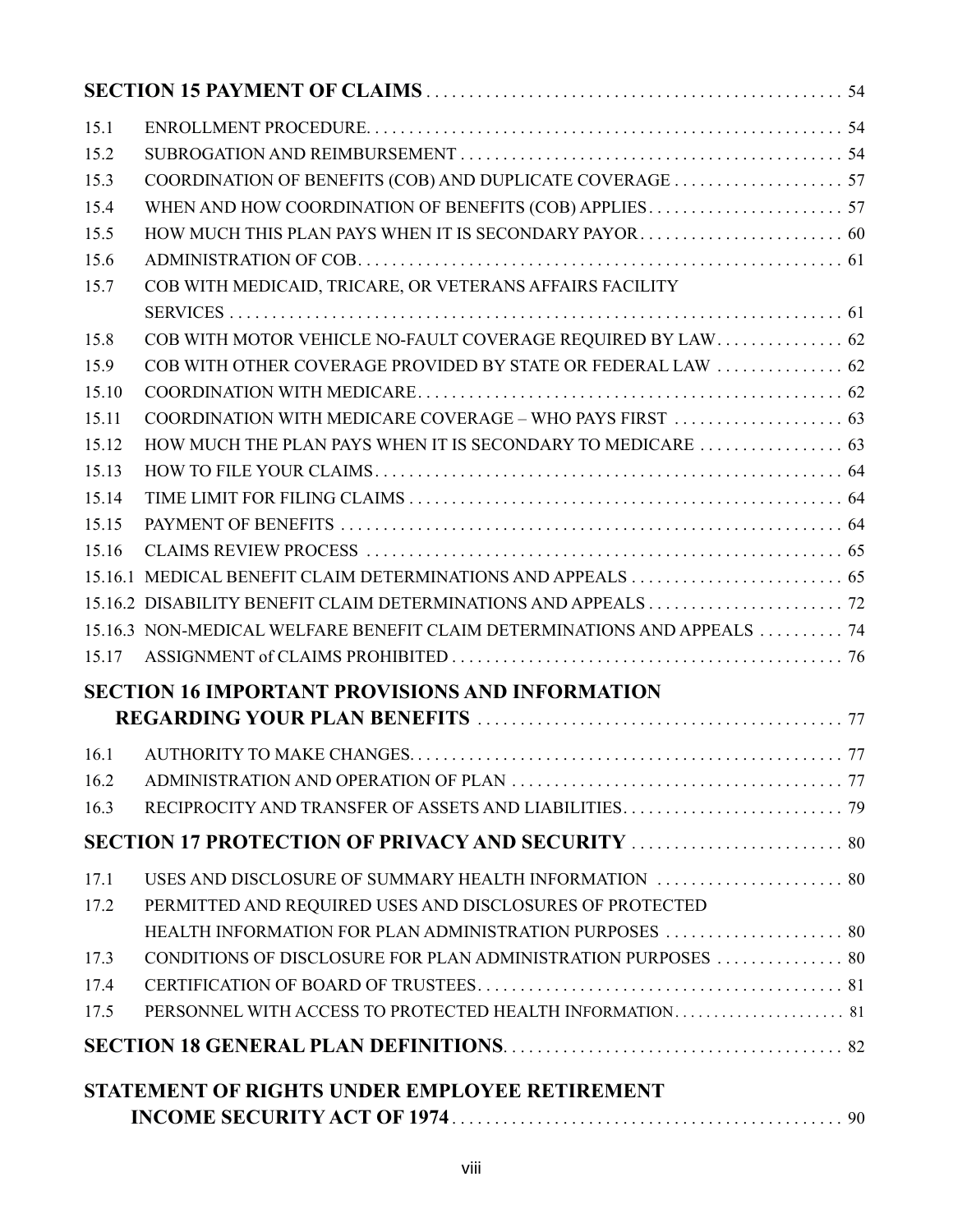# **SUMMARY OF BENEFITS**

# **LIFE INSURANCE AND AD&D BENEFITS – SEE SECTION 12**

*Insured*

#### *Please refer to the separate brochure describing your Life Insurance and AD&D benefits*

| $\bullet$                                               | Eligible Employee Life Insurance     |          |
|---------------------------------------------------------|--------------------------------------|----------|
| $\bullet$                                               | Eligible Employee AD&D               | \$25,000 |
| Eligible Employee Dependent Life Insurance<br>$\bullet$ |                                      |          |
|                                                         | Spouse                               | \$2,000  |
|                                                         | Dependent Child                      | \$2,000  |
| $\bullet$                                               | Retired Participant's Life Insurance | \$5,000  |
|                                                         |                                      |          |

# **MEDICAL PLAN BENEFIT – SEE SECTIONS 5.1 THROUGH 5.20**

#### *Benefit Funded by the Trust*

- Annual/Lifetime Maximum Benefit No Dollar Limit (Visit or Procedure Limits May Apply) Medicare Eligible Retired Participant – See TEAMStar Retiree Booklet
- Calendar Year Deductible

For Eligible Employees and their Dependents

| Per Participant | \$1,000 |
|-----------------|---------|
| Per Family      | \$3,000 |

For Retired Participants and their Dependents

Each Participant WITH Medicare See TEAMStar Retiree Booklet

• Annual Out-of-Pocket Limit (includes Calendar Year Deductible)

For Eligible Employees and their Dependents

| Per Participant - PPO             | \$3,800  |
|-----------------------------------|----------|
| Per Family                        | \$7,600  |
| Per Participant -non-PPO          | \$7,600  |
| Per Family – non-PPO              | \$15,200 |
| Per Participant for Prescriptions | \$3,200  |
| Per Family for Prescriptions      | \$6,000  |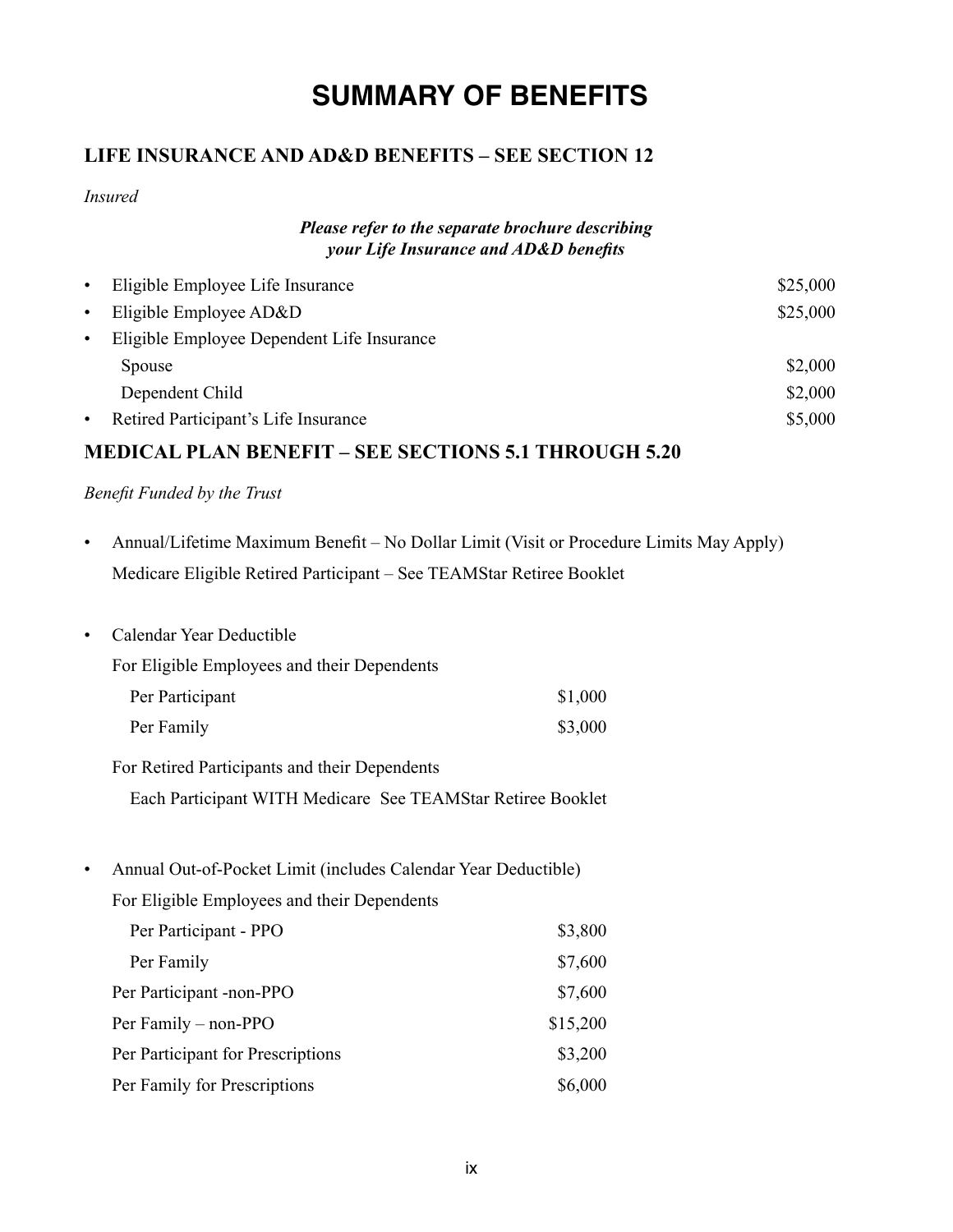For Retired Participant and their Dependents

Each Participant WITH Medicare See TEAMStar Retiree Booklet

|                                                                                                           | <b>Preferred Providers</b><br>% of Covered Expenses | <b>Non-Preferred Provider</b><br>% of contract rates                                                   |
|-----------------------------------------------------------------------------------------------------------|-----------------------------------------------------|--------------------------------------------------------------------------------------------------------|
| <b>Hospital Services</b><br>$\bullet$<br>(inpatient & outpatient)                                         |                                                     |                                                                                                        |
| Hospitals in Alaska, within<br>75 miles of a Preferred Provider facility                                  | 80%                                                 | 60% of rate negotiated with<br>Preferred Provider; after<br>additional \$1,000 inpatient<br>deductible |
| Hospitals <i>in</i> Alaska; <i>not</i> within                                                             | 80%                                                 | 60%                                                                                                    |
| 75 miles of a Preferred Provider facility                                                                 |                                                     |                                                                                                        |
| Hospitals <i>outside</i> of Alaska                                                                        | 80%                                                 | 60%                                                                                                    |
| <b>Preadmission Testing</b>                                                                               | 100%                                                | 100%                                                                                                   |
| Professional Services and Supplies<br>$\bullet$<br>Physician visits (home, office,<br>or hospital visits) | 80%                                                 | 60%                                                                                                    |
| Surgeon and assistant surgeon                                                                             | 80%                                                 | 60%                                                                                                    |
| Diagnostic x-rays, laboratory testing                                                                     | 80%                                                 | 60%                                                                                                    |
| Chiropractic office visits<br>(up to 10 visits per year)                                                  | 80%                                                 | 60%                                                                                                    |
| Acupuncture<br>(up to 10 visits per year)                                                                 | 80%                                                 | 60%                                                                                                    |
| Naturopathic Services                                                                                     | 80%                                                 | 60%                                                                                                    |
| (some exclusions apply)                                                                                   |                                                     |                                                                                                        |
| Physical, occupational or massage therapy<br>(up to a combined limit of 20 visits per year)               | 80%                                                 | 60%                                                                                                    |
| Speech therapy<br>(up to 20 visits per year)                                                              | 80%                                                 | 60%                                                                                                    |
| Cardiac rehabilitation                                                                                    | 80%                                                 | 60%                                                                                                    |
| • Medical equipment and prosthetics                                                                       | 80%                                                 | 60%                                                                                                    |
| Home Health Care Benefit                                                                                  | $80\%$                                              | 60%                                                                                                    |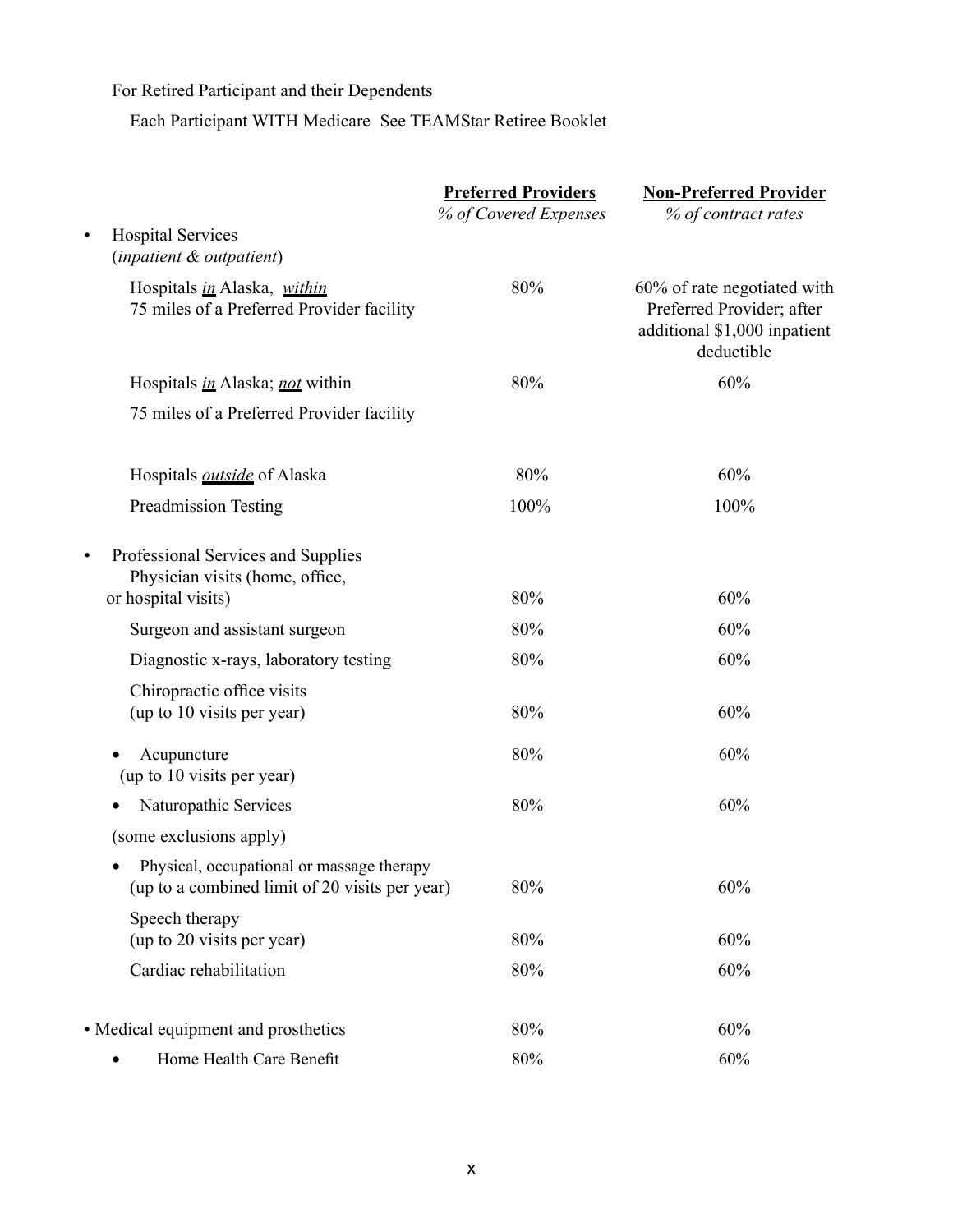# *All Hospital confinements are subject to Precertification Review*.

• Skilled Nursing Facility 80%; up to 100 days

*Surgeries performed at a non-Preferred Provider facility within 75 miles of a Preferred Provider facility may be payable at 60% of the rate negotiated with a Preferred Provider. In addition, certain Surgical procedures may be covered at 50% if performed on an inpatient* 

Hospice Care 80%

*basis. Also, expenses for non-emergency orthopedic surgery are covered only if provided through BridgeHealth or a Preferred Provider. No other non-emergency orthopedic surgery expenses are covered by this Plan. Refer to the COVERED EXPENSES section of this Booklet.* Teladoc Services 100% • Preventive Health Care *(Refer to Section 5.13)*  Routine Physical Examination 100%; subject to UCR and Schedule of Routine Examination Benefits. Well Child Care 100%; subject to UCR and Schedule of Well Child Benefits Immunizations 100%; subject to UCR and Schedule of Immunizations • Services at the Coalition Health Center No copay for the first visit each year. Subject to a \$20 copay per visit thereafter Deductible waived Ambulance Service 70%; limited to 70% of preferred provider charges for non-Emergency air ambulance services • Hearing Loss Benefit 70%; up to \$800 *per hearing device, per ear during any 3 consecutive years;* not subject to deductible

*% of Covered Expense*

xi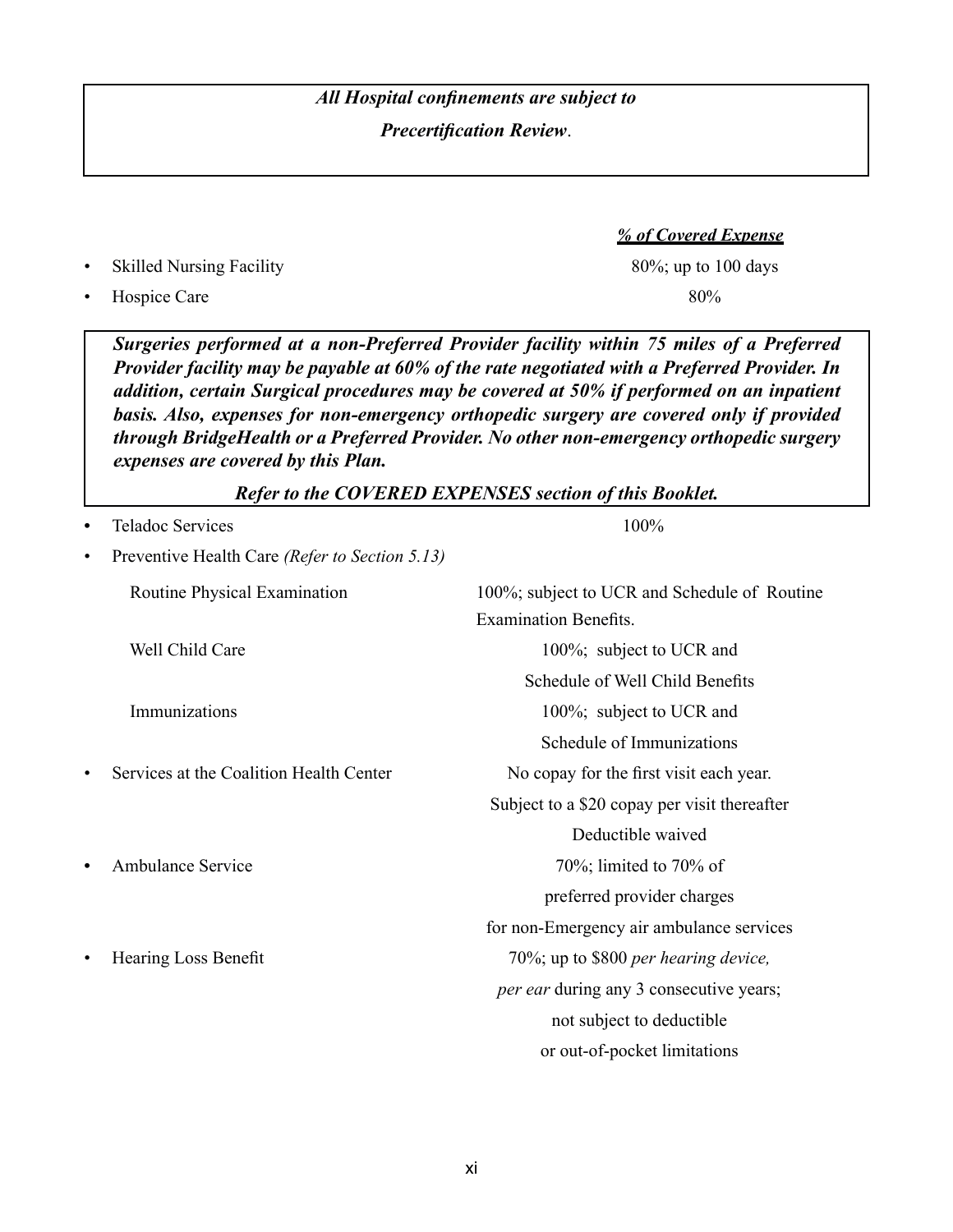# **PRESCRIPTION DRUG BENEFIT – SEE SECTION 8**

*Benefit Funded by the Trust*

*A separate maximum out-of-pocket limit applies to prescription drugs: For Active Participants \$3,200 per Individual, \$6,000 per Family.* 

|                                                                                                        | <b>Participating Retail</b><br>Pharmacy**<br>(34-Day Supply)       | <b>Preferred Participating</b><br><b>Mail Order Pharmacy</b>                                                 | <b>Non-Participating</b><br>Pharmacy*** |
|--------------------------------------------------------------------------------------------------------|--------------------------------------------------------------------|--------------------------------------------------------------------------------------------------------------|-----------------------------------------|
| <b>Generic Drugs</b>                                                                                   | Participant co-payment is<br>20% of the total cost of the<br>Drug. | Participant co-payment is<br>the lesser of 20% of the cost<br>of the drug or \$20 for each<br>prescription.  | No reimbursement.                       |
| <b>Preferred Brand-name</b><br>Drugs*<br>Reimbursement<br>Limitations apply, see<br>below*             | Participant co-payment is<br>35% of the total cost of the<br>Drug. | Participant co-payment is<br>the lesser of 35% of the cost<br>of the drug or \$50 for each<br>prescription.  | No reimbursement.                       |
| <b>Non-Preferred Brand-</b><br>name Drugs*<br>Reimbursement<br>Limitations apply, see<br>below*        | Participant co-payment is<br>50% of the total cost of the<br>Drug. | Participant co-payment is<br>the lesser of 50% of the cost<br>of the drug or \$100 for each<br>prescription. | No reimbursement.                       |
| <b>Specialty Drugs</b> (*)<br>Must be filled at<br>participating Specialty<br>Drug mail order facility | Not applicable.                                                    | Participant co-payment is<br>\$100 for each Specialty<br>prescription. 30 day supply.                        | No reimbursement                        |

If filled through a participating retail pharmacy, the Plan also covers medications and supplements that are designated as "preventive care" under Health Care Reform and which the Plan is required by law to provide. For a list of the covered medications and supplements, see www.hhs.gov/. These items are covered at 100% innetwork, but you must have a prescription from your doctor (even for the over-the-counter items). Also, not all items are covered for everybody - for example, there are age restrictions, and some items are limited to generic only. Contact the Pharmaceutical Provider for more information.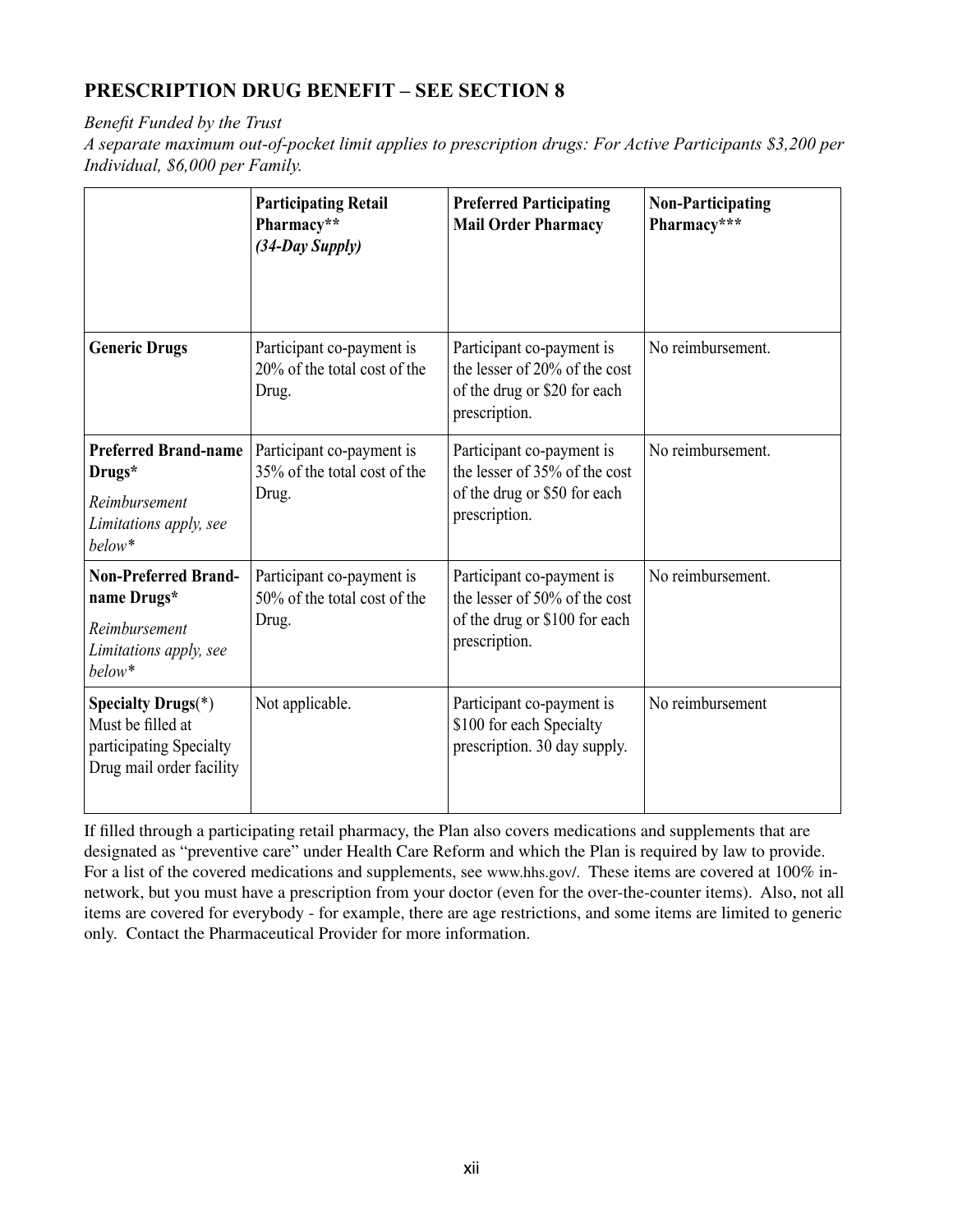# *\* REIMBURSEMENT LIMITATIONS:*

**If you or your Physician request that your prescription be filled with a brand-name Drug when a generic equivalent is available, you will be responsible for paying the full difference in price between the generic and brand-name Drug** *in addition to* **your brand-name Prescription Drug co-payment. The generic drug price is established by the Plan's Pharmaceutical Provider.**

**If you fail to use your prescription drug card at a participating pharmacy, there is no reimbursement.**

# **\*\*\*** *OUT-OF-NETWORK:*

**If no in-network pharmacy is located in the area, the copayment is 50% of the Drug cost per each prescription filled out-of-network.**

### **DENTAL CARE BENEFIT – SEE SECTION 9**

*Benefit Funded by the Trust*

*The Plan provides Dental benefits only to Eligible Employees and their Dependents.* 

#### *% of Covered Expenses*

Dental Calendar Year Deductible \$75 per Participant; waived for Diagnostic and Preventive and Orthodontics only

Dental Calendar Year Maximum Benefit \$2,000 per Participant

Class I – Diagnostic and Preventive 80%; \$75 deductible waived

(age 19 and older)

*% of Covered Expenses*

 $Class II - Basic Dental$  80%

 $Class III - Major Dental$   $50\%$ 

Orthodontics – Individuals under age 19 50%; up to \$1,200 lifetime; \$75 deductible waived **waived**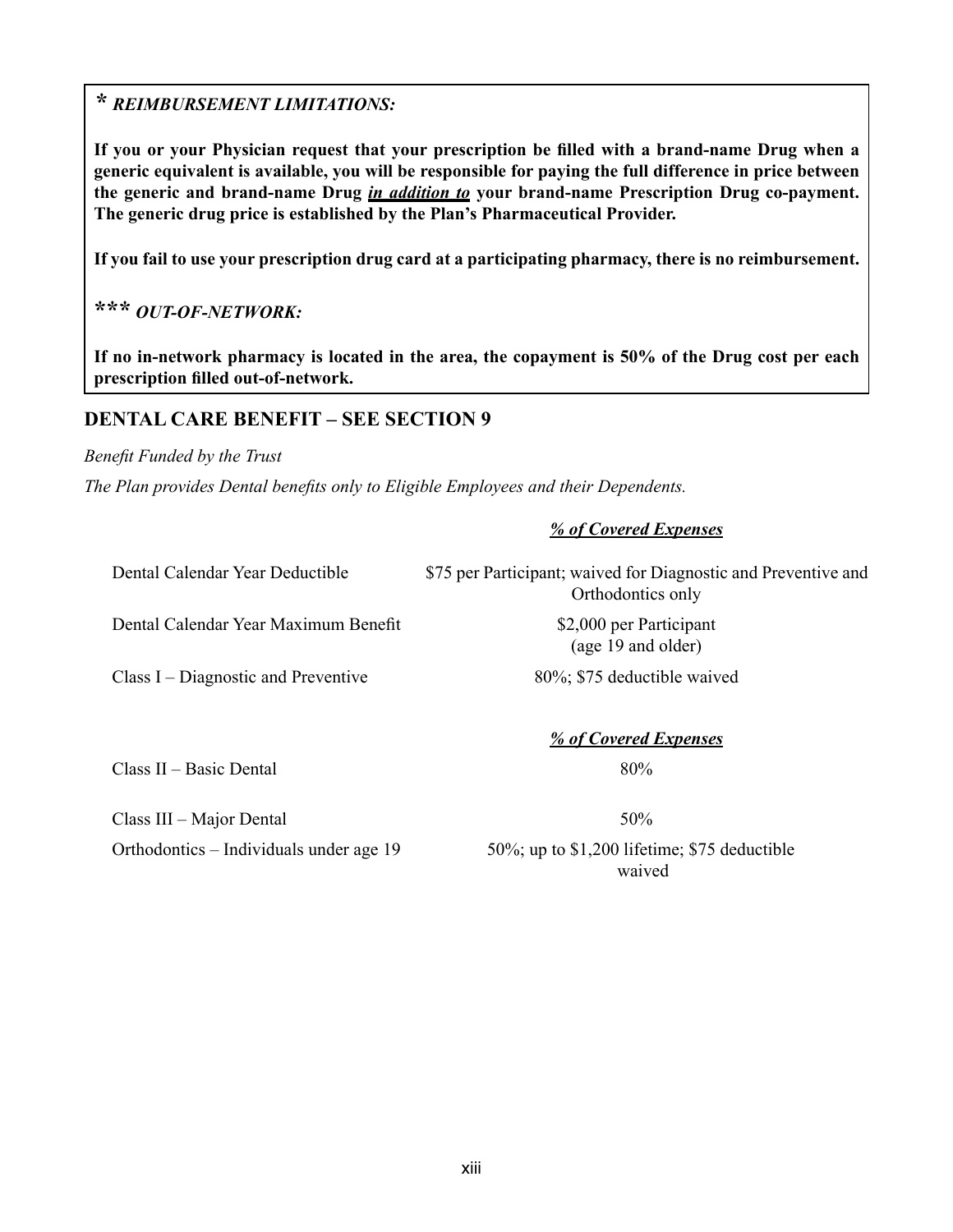# **VISION CARE BENEFIT –** *SEE SECTION 10*

# *Benefit Funded by the Trust*

*The Plan provides Vision benefits only to Eligible Employees and their Dependents.*

# *Please refer to the separate brochure describing your vision benefits.*

| <b>Benefit</b> | <b>Frequency</b> | <b>Copayment</b>        |
|----------------|------------------|-------------------------|
| Examination    | 12 months        | \$10                    |
| Lenses         | 12 months        | \$25 (lenses and frame) |
| Frames         | 24 months        |                         |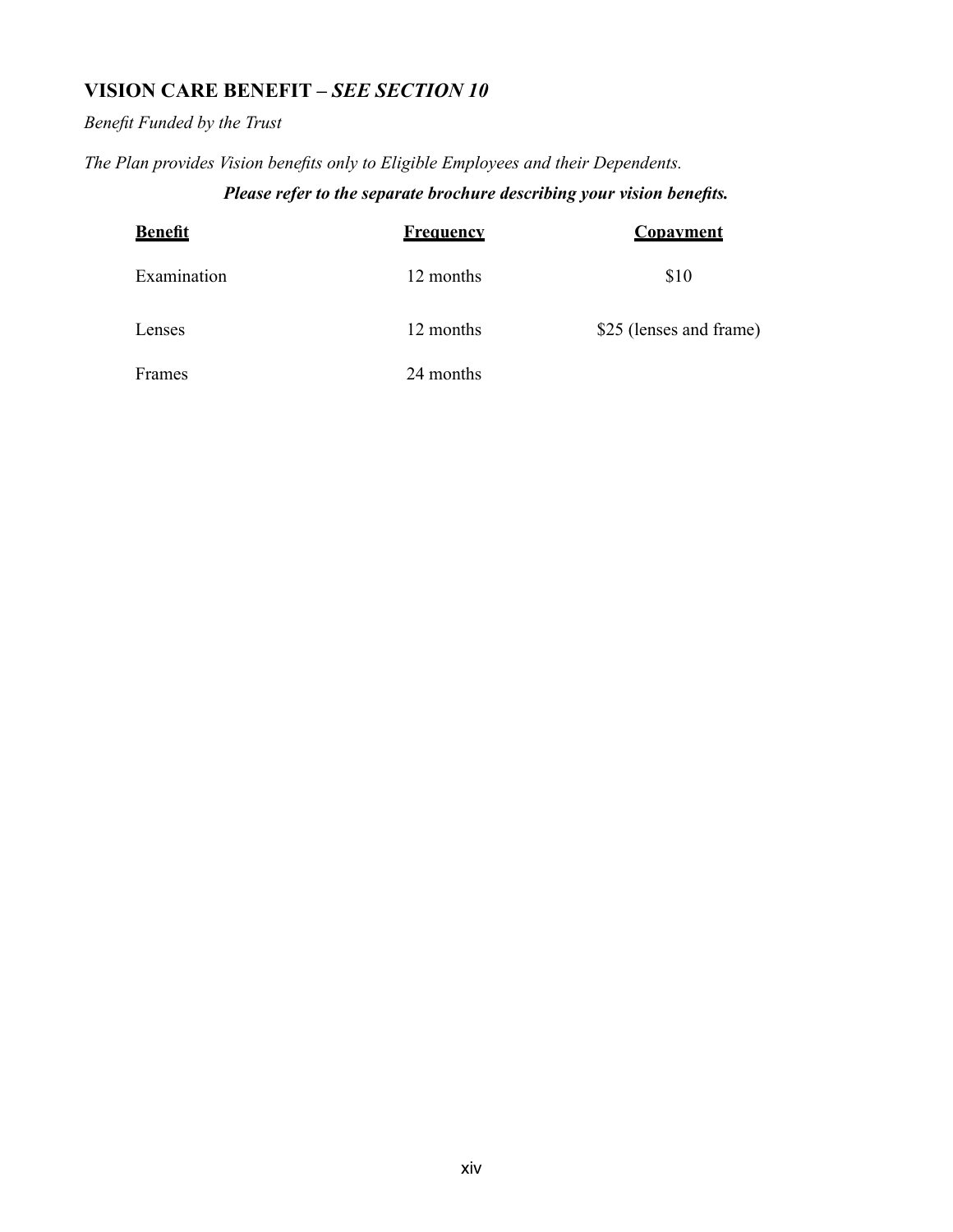# **SECTION 1 ELIGIBILITY RULES FOR EMPLOYEES**

### **1.1 INTRODUCTION TO PLAN LEVELS, DOLLARS BANK ACCOUNT, AND SELF-PAYMENT ACCOUNT**

This Plan provides coverage at three Plan Levels: Employee-Only, Employee-Plus, and Family. The Employee-Only level covers only you, as the employee with employer contributions made on your behalf to the Plan. The Employee-Plus level covers either you and your eligible spouse, or you and your eligible children. The Family level covers you, your eligible spouse, and your eligible children.

The cost of each Plan Level is determined by the Trustees. When you begin having employer contributions made for your coverage under the Plan, you will have a choice about which Plan Level to select. If you do not make a selection when required, you will be enrolled in the Employee-Only Plan Level. Plan Level selections can only be changed at yearly Open Enrollment, for coverage effective January 1 of the following year, or when certain qualifying events have occurred in your family.

Employer contributions properly made to the Trust on your behalf are credited to your Dollars Bank account under the Plan. You first become eligible for the Plan based on a sufficient amount of employer contributions being made to the Plan and credited to your Dollars Bank account over a six-month period.

Once you are eligible for the Plan, continued payments for your coverage at your Plan Level are made month by month from your Dollars Bank. If your Dollars Bank reaches a certain level but does not have sufficient funds to pay for the next month of coverage at your Plan Level, you have the option of making self-payments (using approved payment methods) to maintain coverage. To make self-payments automatically, you can deposit up to the amount of the cost of one month of coverage at your Plan Level into a Self-Payment Account. With a Self-Payment Account, a deduction from your Self-Payment Account will automatically be made in the amount needed for you to maintain coverage at your Plan Level.

# **1.2 ELIGIBILITY FOR EMPLOYEES**

An Employee becomes a Participant and is eligible as an Active Employee for Health and Welfare benefits described in this Booklet – medical, prescription drug, vision, and dental programs, time loss benefits, life insurance, dependent life insurance, and accidental death and dismemberment benefits – *if* the Employee:

- is an Employee of a Contributing Employer working pursuant to a Collective Bargaining Agreement or Written Agreement that requires contributions to the Trust on behalf of the Employee, and
- for a period of six consecutive Payroll Months or less, his Dollars Bank account is credited with employer contributions equal to at least the monthly cost of coverage at the highest Plan Level.

#### *How an Employee Becomes Eligible for Coverage as an Active Employee*

An Employee becomes eligible for coverage as an Active Employee on the first day of the calendar month after a period of six consecutive months or less in which his/her Dollars Bank account is credited with employer contributions equal to at least the monthly cost of coverage at the highest Plan Level.

An Active Employee who has met the initial eligibility requirements will be automatically enrolled in Employee-Only coverage. Enrollment of a spouse and/or children under the Employee-Plus or Family coverage levels requires a timely and properly-completed enrollment form. Otherwise, the Eligible Employee will remain enrolled in Employee-Only coverage until a change at the Plan's next Open Enrollment or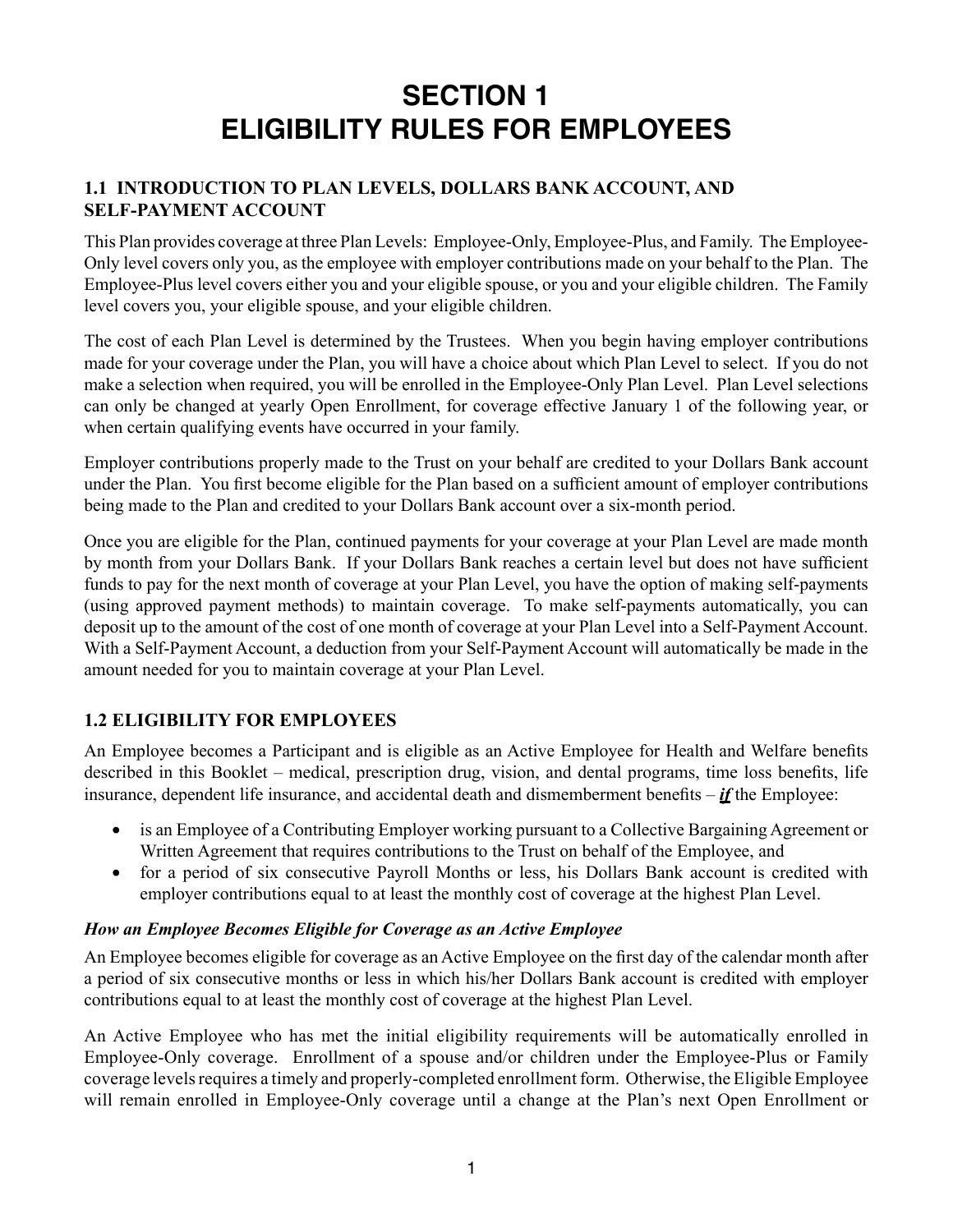(if available) a change at Special Enrollment. Enrollment forms are available online and from the Trust Customer Service Office.

#### *Continuation of Eligibility as an Active Employee*

An Active Employee will continue to be eligible for benefits as an Active Employee in one of two ways.

First, an Active Employee's coverage will automatically be continued to the next month if, as of the 25th day of a month in which he has coverage as an Active Employee, his Dollars Bank account contains sufficient employer contributions to pay for the following month's coverage at his Plan Level. This payment from your Dollars Bank will be made automatically and is mandatory (except for certain members covered by the Uniformed Service Employment and Reemployment Rights Act).

Second, an Active Employee can continue coverage if, as of the 25th day of a month in which he has coverage as an Active Employee his Dollars Bank account contains *at least \$300 in properly-credited Employer contributions*, and *no later than the 10th day of the following month* he makes a self-payment of the difference between the amount in his Dollars Bank account and the monthly cost of coverage for his Plan Level. (Please contact the Trust Office for details regarding approved methods of payment.) Any amount in your Self-Payment Account as of the 25th of the month will be automatically applied toward the difference between the cost of coverage at your Plan Level and the amount in your Dollars Bank account at that date.

An Employee who does not qualify for continued eligibility as an Active Employee will be eligible to elect COBRA continuation coverage, as specified in Section 14. The continuation of eligibility rules in this section regarding Active Employees do not apply to Employees or their family members who are eligible based on COBRA continuation coverage.

#### **1.3 DOLLARS BANK ACCOUNT FOR EMPLOYEES**

Funds properly contributed to the Trust by an Employer pursuant to a Collective Bargaining Agreement or Written Agreement are credited to the Employee's Dollars Bank account. Funds in your Dollars Bank account are used solely to pay the monthly cost for coverage under the Plan at your Plan Level, and cannot be used for any other purpose.

In your Dollars Bank, you can accumulate and retain up to six times the monthly cost of the Plan Level in which you are enrolled. If you change Plan Levels, your maximum Dollars Bank amount will be adjusted at the time of that change.

If no contributions are properly made to your Dollars Bank for a period of 12 consecutive months and in those 12 months you do not have eligibility under the Plan as an Active Employee or under COBRA, your current Dollars Bank account will be permanently forfeited. However, if you provide proof to the Plan that during such a 12-month period without Dollars Bank contributions you have been on an approved military or disability leave and so have retained your employment status with a contributing Employer to the Trust, your Dollars Bank will not be forfeited so long as you retain your employment status with that employer.

Any Active Employee working under a Collective Bargaining Agreement when the Employees covered by that Collective Bargaining Agreement voluntarily terminate participation in the Trust forfeits all amounts remaining in his Dollars Bank at the end of the calendar month immediately following the month in which the Collective Bargaining Agreement providing for participation in the Trust is no longer in effect. Also, any service as an Employee of that Employer will not be considered in determining eligibility to become a Retired Participant.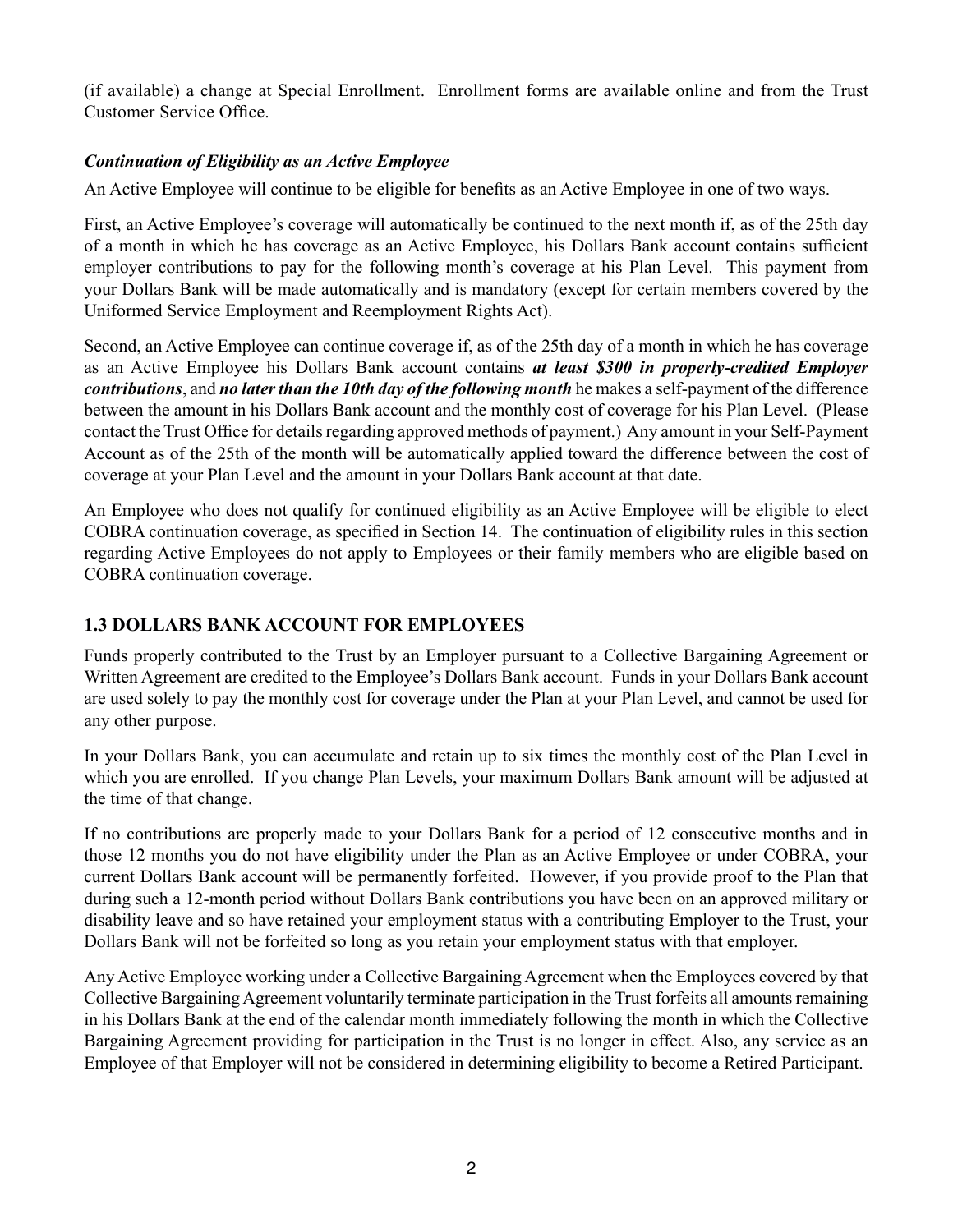### **1.4 SELF-PAYMENT ACCOUNT FOR EMPLOYEES**

An eligible Active Employee may choose to deposit personal funds into a Self-Payment Account, for the purpose of automatically having funds available and automatically credited toward self-payments that may be needed to maintain Plan coverage at the employee's Plan Level. The maximum amount in a Self-Payment Account is the cost of one month of coverage at your Plan Level. If you provide funds to be deposited in your Self-Payment Account in excess of the one-month coverage cost maximum, the Trust will deposit the allowed amount into your Self-Payment Account and refund the excess to you.

If you have funds in a Self-Payment Account, and you are eligible to make a partial payment, and those funds are sufficient to allow you to continue coverage at your Plan Level, a deduction from your Self-Payment Account will automatically be made in the amount needed to maintain coverage at your Plan Level.

### **1.5 CERTIFICATE OF CREDITABLE COVERAGE FOR HEALTH BENEFITS**

When your coverage ends, the Plan will give you a certificate of creditable coverage. You may also request a certificate of creditable coverage, and one will be provided to you. This certificate provides information your new plan may need.

### **1.6 INITIAL ENROLLMENT, OPEN ENROLLMENT, AND LATE ENROLLMENT RULES**

#### *Initial Enrollment and Requalification as an Active Employee*

When you first have Employer contributions made to a Dollars Bank account containing no Employer contributions or when you first become eligible (or requalify) for Plan coverage based on Employer contributions, the Plan will notify you that you have the option to elect coverage at one of the Plan Levels -- Employee-Only, Employee-Plus, or Family, using an approved enrollment form provided by the Plan. This initial coverage election period will end 45 days after you first become eligible (or requalify) for Plan coverage. If you do not properly elect coverage on an approved enrollment form and provide all required documentation during the initial coverage election period, you will automatically have your coverage election set as Employee-Only.

Your coverage election can be changed at any time during the 45-day coverage election period, by providing a new properly-completed enrollment form and all required documentation. After the initial coverage election period ends, your initial coverage election can only be changed at the next annual Open Enrollment set by the Plan, or if you qualify for Special Enrollment because of one of the changes described below.

#### *Open Enrollment*

The Plan will set an Open Enrollment period each year during which you may change the Plan Level that you have selected. If you do not provide a properly-completed new election form during this Open Enrollment period, your previously-selected Plan Level (Employee-Only, Employee-Plus, or Family) will remain in effect and cannot be changed until the next Open Enrollment or Special Enrollment period that applies to you. Active Employees and COBRA participants will be allowed to make election changes during Open Enrollment.

#### *Special Enrollment*

Active Employees and COBRA participants may change the election of Plan Level coverage in any of the following Special Enrollment periods provided that a completed Special Enrollment form has been received by the Trust office and you agree to and make the required Self-Payment contributions in the first 60 days from the date in which the Qualifying Event occurred:

1. Within 60 days following marriage or divorce of the Employee.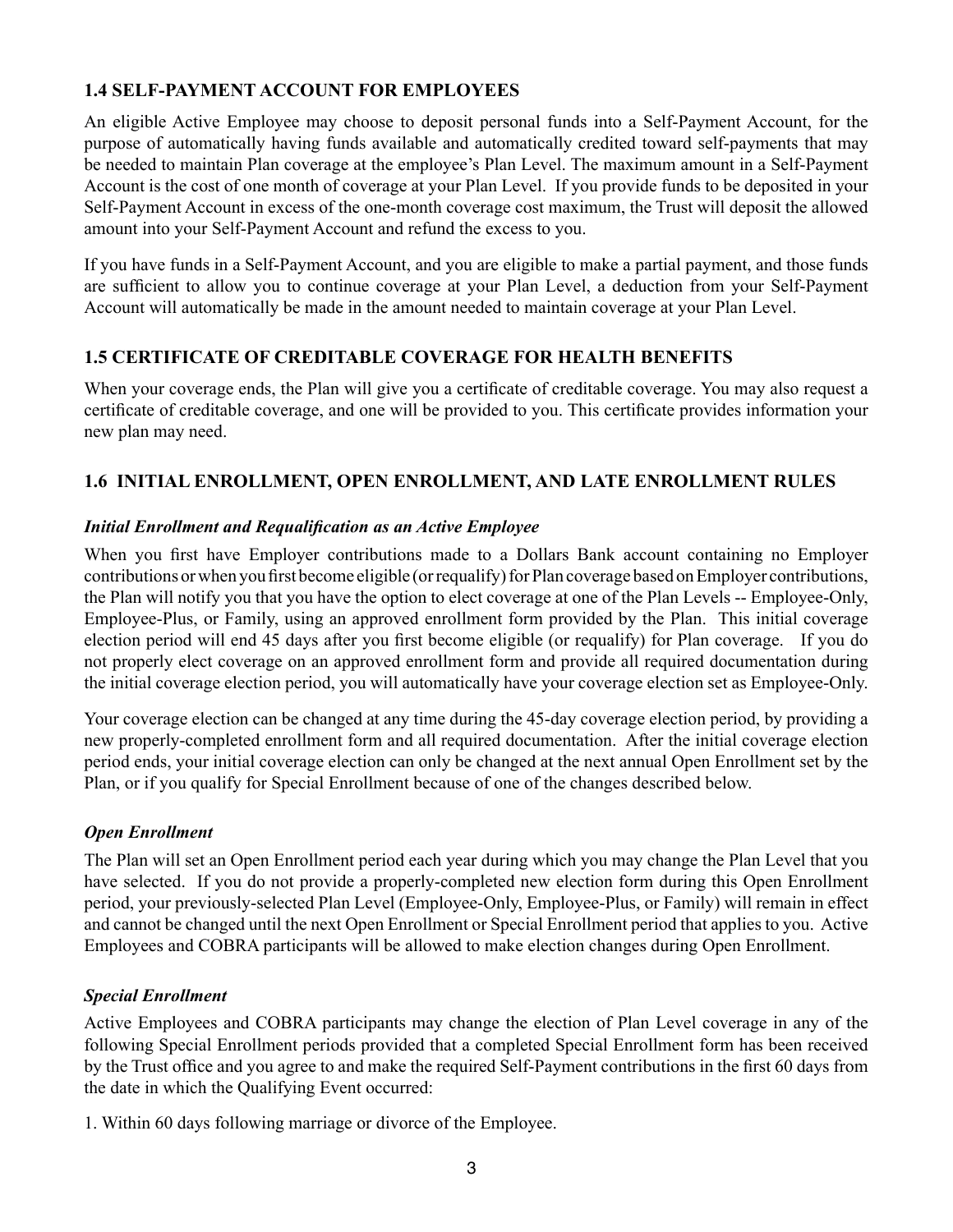2. Within 60 days of birth, adoption, or placement for adoption of a child who would qualify as an eligible Dependent of the Employee under the terms of the Plan at the Employee-Plus or Family coverage levels.

3. Within 60 days of the death of a spouse, child, or child placed with the Employee for adoption who is eligible for coverage under this Plan as a Dependent under the Employee-Plus or Family coverage levels.

4. Within 60 days of a loss of coverage to an Employee or, an Employee's Spouse, or an Employee's Dependent where that individual is not enrolled in this Plan but would be eligible for coverage under this Plan at one of the Plan Levels, and the loss of coverage is from another health insurance policy or program (including any COBRA Continuation Coverage, individual insurance, or a public program such as Medicaid), *if the other coverage terminated due to any of the following reasons:* (1) termination of employment or reduction in the number of hours of employment, or death, divorce or legal separation; (2) termination of employer contributions toward the other coverage; or (3) if the other coverage was COBRA coverage, the exhaustion of that coverage. COBRA coverage is "exhausted" if it ceases for any reason other than failure of the individual to pay premiums on a timely basis.

5. Within 60 days of an Employee's Spouse or Dependent newly becoming eligible or re-qualifying for coverage under another health insurance policy or program (including any COBRA Continuation Coverage, individual insurance, or a public program such as Medicaid).

If an Active Employee is not in an open enrollment or Special Enrollment period and is enrolled in Employee-Plus coverage but does not have any eligible Dependents, his or her Plan Level will be automatically changed to Employee-Only. If an Active Employee is not in an open enrollment or Special Enrollment period and is enrolled in Family coverage but either does not have any eligible children, or does not have an eligible Spouse, his or her Plan Level will be automatically changed to Employee-Plus.

#### **1.7 TERMINATION OF ACTIVE ELIGIBILITY FOR EMPLOYEES**

#### *Eligibility of Employees and their Dependents will terminate on the earliest of any of the following dates, and may be continued if permitted under COBRA:*

- 1. For Employees and their Dependents, the date that the Employee's Dollars Bank contributions and any self-payments are not sufficient to continue coverage;
- 2. The date the Employee or Dependent enters full-time service (more than 31 days) in the Uniformed Services of the United States, except as provided under the section of this Booklet entitled *Continued Coverage While in Uniformed Service*;
- 3. The date the Employee or Dependent enters the military service of any country other than the United States:
- 4. For all Participants, the date the Plan terminates.
- 5. For an Employee, as of the first day of the calendar year for which the Employee submits a waiver of coverage for himself or herself for that calendar year, in such form as approved by the Plan, and only to the extent that the form is duly signed by such Employee and no claims for such Employee have been submitted to the Plan for such calendar year. Once submitted and approved, such waiver of coverage shall be irrevocable for the calendar year involved, and shall automatically expire at the end of that calendar year.
- 6. For the Spouse of an Employee, as of the first day of the calendar year for which the Employee or Spouse submits a waiver of coverage for himself or herself for that calendar year, in such form as approved by the Plan, and only to the extent that the form is duly signed by such Spouse and no claims for such Spouse have been submitted to the Plan for such calendar year. Once submitted and approved, such waiver of coverage shall be irrevocable for the calendar year involved, and shall automatically expire at the end of that calendar year.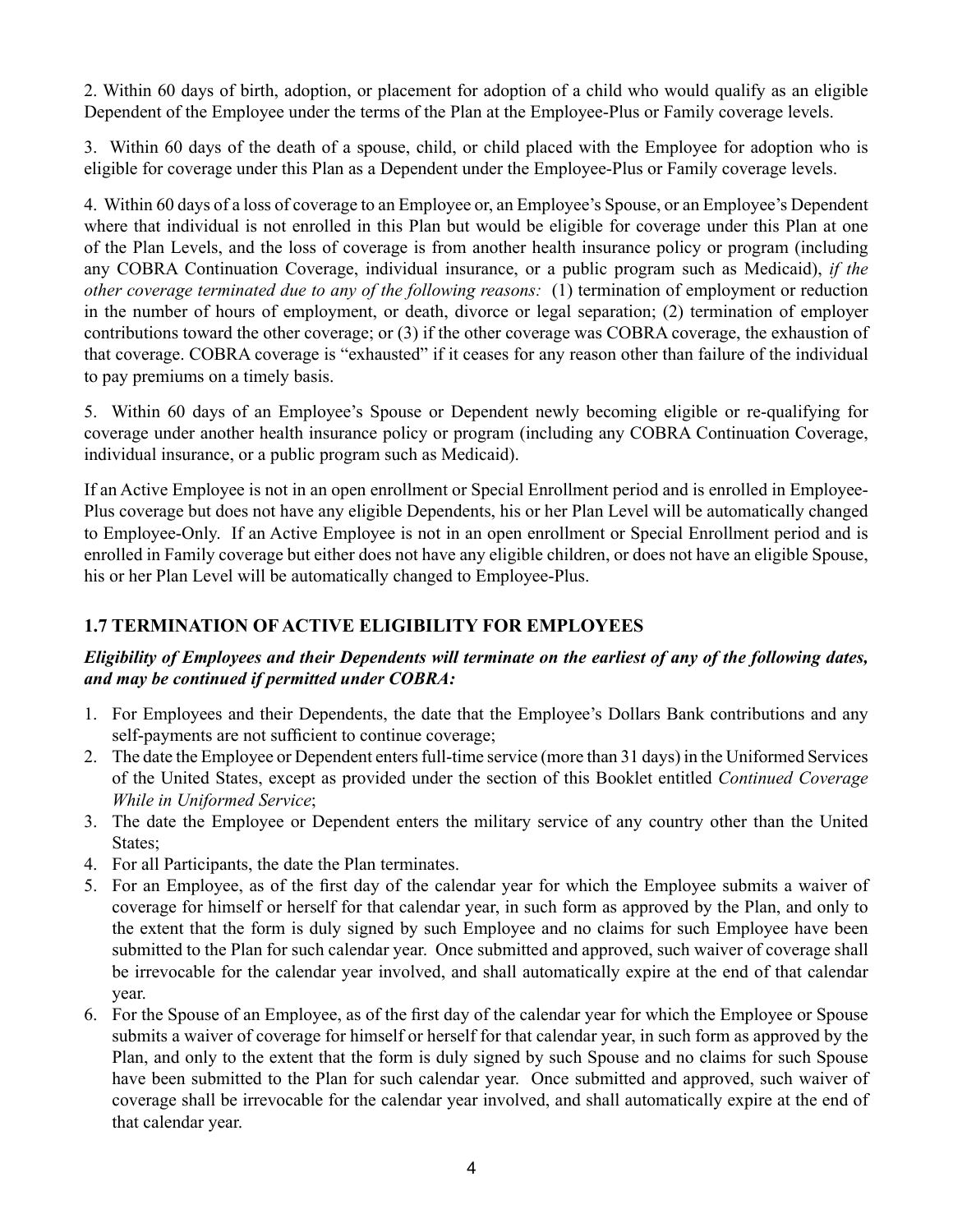### **1.8 REINSTATEMENT OF ACTIVE ELIGIBILITY FOR EMPLOYEE**

If an Employee's eligibility terminates due to insufficient Dollars Bank funds, non-payment of a self-payment required to continue coverage, or termination of coverage under COBRA or USERRA, coverage as an Active Employee may be reinstated in the following ways:

- **1. Within 13 months after coverage ends,** the Employee is properly credited with sufficient funds in his Dollars Bank account, received over a period of six months or less, to pay for one month of coverage at his Plan Level. Eligibility is reinstated and coverage is provided on the first day of the calendar month following the month in which the Dollars Bank reaches the required level.
- **2. If more than 13 months elapse after coverage ends,** the Employee again meets the initial eligibility requirements described above in Section 1.2*.*

# **1.9 CONTINUED COVERAGE WHILE IN UNIFORMED SERVICE**

If an Eligible Employee performs service in the Uniformed Service of the United States, federal law provides certain rights to continued coverage under this Plan. An Eligible Employee may choose to continue coverage for up to a maximum of 24 months from the date that service commences (unless the Eligible Employee or Dependents have a right to a longer period of continued coverage as described in Section 14).

The term "Uniformed Service" means the Armed Forces (including the Coast Guard), the Army National Guard and the Air National Guard when engaged in active duty for training, inactive duty training, or full-time National Guard duty, the commissioned corps of the Public Health Service, and any other category of persons designated by the President in time of war or emergency. Voluntary and involuntary service are covered, as are various types of duty: active duty, active and inactive duty for training, National Guard duty under Federal statute, absence from employment for fitness-for-duty examination, and performance of funeral honor duty.

If an Employee (and his or her eligible Dependents) is eligible for benefits as of the date of entry into the Uniformed Service, and the Employee's absence is due to a Uniformed Service leave of **31 days or less**, coverage will be continued at no cost to the Employee. The Employee will be credited with Dollars Bank contributions necessary to keep coverage in effect as if the Employee had worked in covered employment with a Contributing Employer during the period of service.

If an Eligible Employee (and his or her eligible Dependents) is eligible for benefits as of the date of entry into the Uniformed Service of the United States, and the Employee's absence is due to a Uniformed Service leave of **31 days or more**, the Employee or eligible Dependent(s) may elect to continue coverage by: (1) using available Dollars Bank funds, or (2) self-payment under the provisions of the Uniformed Service Employment and Reemployment Rights Act of 1994 (USERRA). An Employee electing to continue coverage need not use his/her Dollars Bank and may always pay the required premium and preserve the Dollars Bank account, but if he/she chooses to use his/her Dollars Bank to pay USERRA premiums, the portion of the Dollars Bank that is used will not be recredited to the Employee upon reinstatement.

A premium for continuation coverage under USERRA will be in an amount established by the Trust. Such premium shall be payable in monthly installments. The maximum length of USERRA continuation coverage is the lesser of:

- 24 months beginning on the day that the Uniformed Service leave commences; or
- a period ending on the day after the Eligible Employee fails to return to employment within the time allowed by USERRA.

If health care expenses are incurred by the Employee or Dependents during a period of Uniformed Service leave, and those expenses are submitted to the Plan and benefits are paid by the Plan, the Employee will be deemed to have chosen continued coverage for the month(s) beginning when the Employee entered Uniformed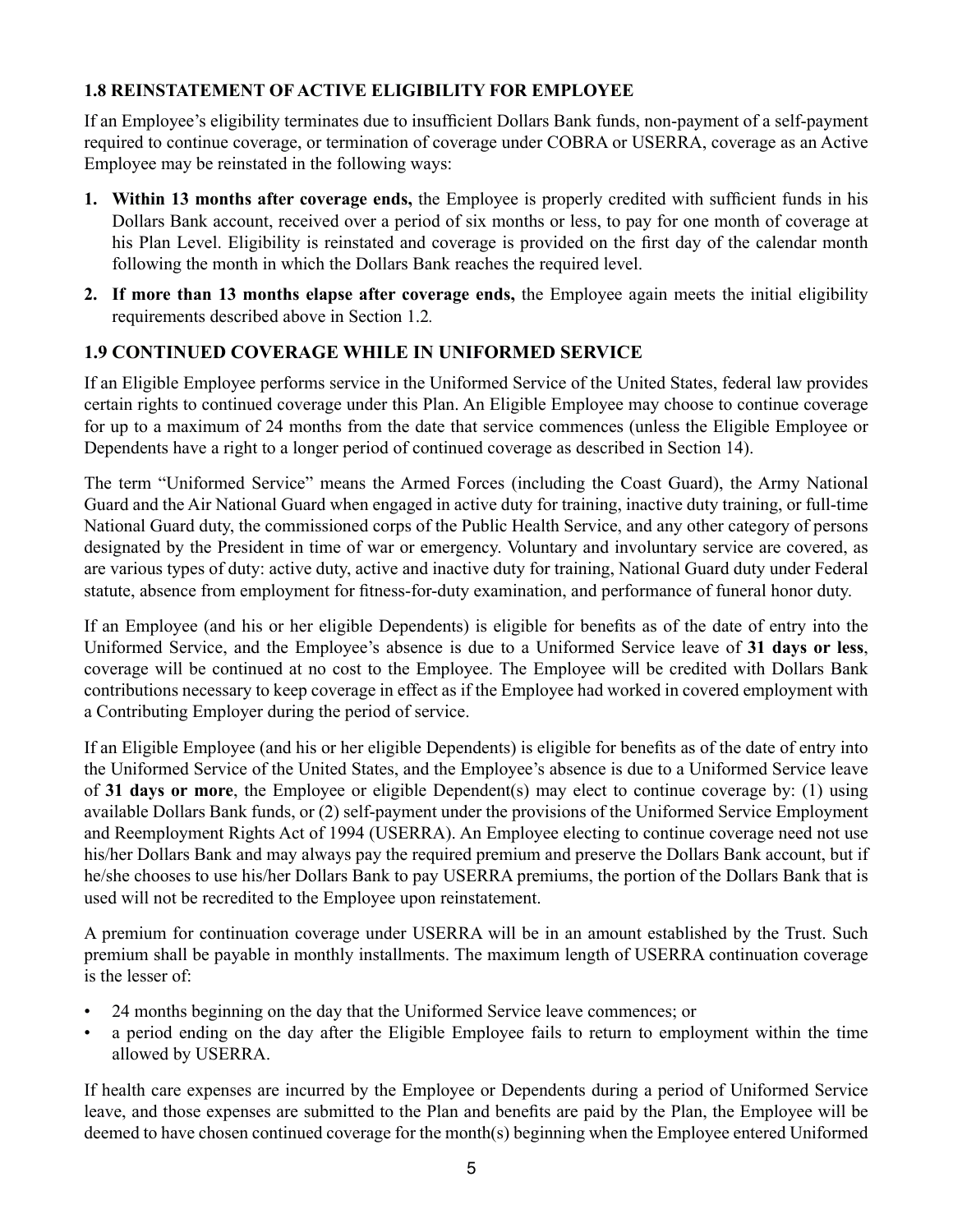Service leave through the last month in which those health care expenses were incurred. In this case, available funds will be deducted from the Employee's Dollars Bank account to provide eligibility to the extent possible.

#### *Reinstatement of Eligibility following Uniformed Service*

If an Employee was eligible for benefits on the date of entry into the Uniformed Service and upon completion of service the Employee notifies the Employer of his or her intent to return to employment as specified in USERRA, the Employee's eligibility will pick up as it was the day before the Employee entered into Uniformed Service.

The Plan pays no benefits for conditions incurred or aggravated during performance of duties in the Uniformed Service.

If there is any conflict between these provisions and USERRA, the minimum requirements of USERRA shall govern.

#### **1.10 FAMILY AND MEDICAL LEAVE ACT**

The Family and Medical Leave Act (FMLA) generally provides that in certain situations an Eligible Employee is entitled to take up to 12 weeks of unpaid leave during any 12-month period, and that in such situations the Contributing Employer is required to continue coverage for the Employee.

In addition, FMLA provides for up to 26 weeks of caregiver leave for an employee to care for a covered family member who incurred a serious physical or mental illness in the line of duty in covered military service. The total FMLA leave for this military service member care, combined with other FMLA leave, cannot exceed 26 weeks.

FMLA leave also includes up to 12 weeks of "qualifying exigency" leave arising out of the following situations affecting a covered family member in military service: (1) certain short-notice deployments; (2) certain military events, programs, or ceremonies; (3) childcare and school activities; (4) financial or legal appointments; (5) counseling; (6) rest and recuperation; (7) certain post-deployment activities; and (8) other activities as agreed upon by the employee and employer.

**Determination as to whether a leave of absence is an FMLA leave shall be made by the Contributing Employer, and is subject to review by the Board of Trustees.** If requested, an Employee must submit proof acceptable to the Trust that the leave is in accordance with FMLA provisions.

An Eligible Employee is entitled to continue coverage under FMLA if he or she:

- is employed by a Contributing Employer with 50 or more total employees within 75 miles from the Employee's work site, or the Contributing Employer is a public agency; and
- has worked for his or her Contributing Employer for at least 12 months; and
- has worked at least 1,250 hours during the 12 month period preceding the start of the FMLA leave of absence; and
- is on a FMLA-qualified leave from employment with the Contributing Employer.

In the event that both a husband and wife are covered as Eligible Employees, the FMLA continued coverage may not exceed a combined total of 12 weeks if the FMLA leave is related to the birth or placement of a child or to caring for a parent with a serious health condition. If an Employee is on a FMLA leave on the day coverage is to begin, coverage will nonetheless begin.

If an Employee becomes eligible for both: (a) FMLA coverage due to the Employee's own disability, and (b) this Plan's 29-month *Extended Benefits for Total Disability,* continuation of eligibility will run concurrently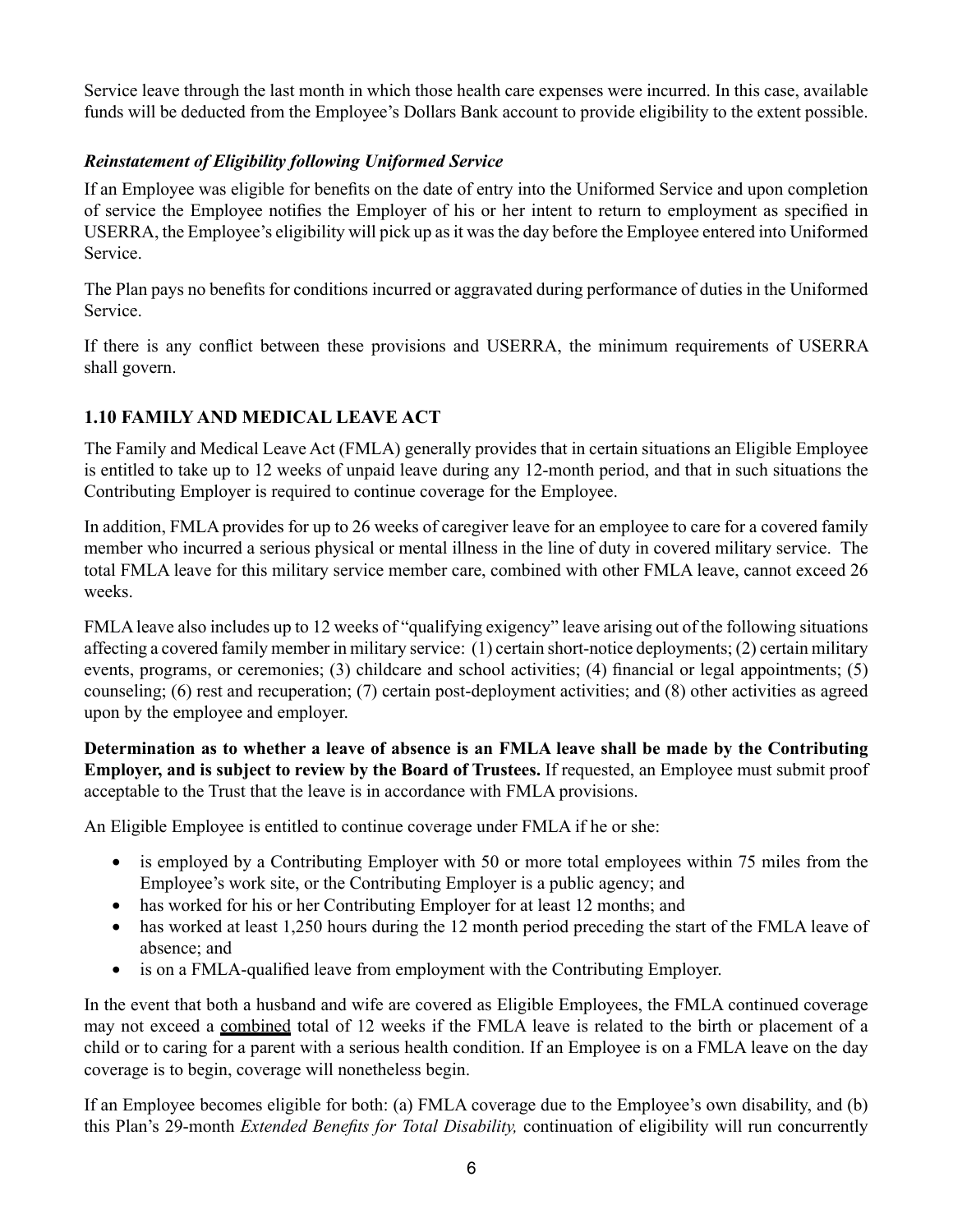until the FMLA leave is exhausted, then the available balance of *Extended Benefits for Total Disability* will be applied. Continuation of eligibility under FMLA is concurrent with all other continuation options except for COBRA; an Employee is eligible to elect COBRA Continuation Coverage as of the day FMLA coverage ceases.

Continuation of coverage under FMLA ends on the earliest of:

- The day the Employee returns to work;
- The day the Employee notifies his or her Employer that he or she is not returning to work;
- The day coverage under the Plan would otherwise end (i.e., Plan maximum has been paid); or
- The day after coverage has been continued under FMLA for 12 weeks.

Employees should contact their Employer to find out more about Family and Medical Leave and the terms on which an Employee may be entitled to it.

If there is any conflict between these provisions and FMLA, the minimum FMLA provisions shall govern.

### **1.11 SPOUSES WITH DUAL EMPLOYER CONTRIBUTIONS TO THE PLAN**

If spouses both become eligible as Active Employees, they will be allowed to make a joint election on a form approved by the Plan to waive one spouse's right to his or her Dollars Bank balance and all Employer contributions otherwise payable into the Dollars Bank account of that spouse, and instead direct all such Dollars Bank funds and Employer contributions into the Dollars Bank account of the other spouse.

Any such election will be effective as of the first day of the next month following the properly-completed election by both spouses, and at that time all Dollars Bank funds held by the waiving spouse shall be transferred to the Dollars Bank of the other spouse. Spouses making this election acknowledge and accept that:

- This election can only be changed during the annual open enrollment or if you divorce, and only on a prospective basis – that is, for new Dollars Bank contributions received after the change. Previouslytransferred and received Dollars Bank contributions will only be transferred back to the other spouse at death of the originally-designated spouse upon death.
- The spouse whose Dollars Bank account is designated as the sole recipient of both spouses' Dollars Bank funds and contributions will have sole authority to elect Plan Levels for coverage, including but not limited to elections regarding the Plan coverage of the waiving spouse and any Dependent children.
- In the event of divorce, without regard to any agreements of the spouses or ex-spouses, or orders of the court or any other body, there will be no transfer of Dollars Bank contributions previously received and credited by the Trust from one spouse to the other spouse.

#### **1.12 COMPOSITE RATE CONTRACTS**

The Trustees may approve a Composite Rate Contract providing a fixed monthly contribution in an amount designed to provide Family coverage for covered employees. If the contributions are made on your behalf at the required rate under an approved Composite Rate Contract, your coverage for the following month will automatically be provided at the Family coverage level, without an election to choose another coverage level.

If your contributions under a Composite Rate Contract cease or are insufficient to provide coverage at the latest composite rate approved by the Trustees, your continued eligibility will be determined based on payment of the approved composite rate –either through employer contributions, or permitted self-payments together with employer contributions.

The automatic election of Family coverage under an approved Composite Rate Contract overrides the Plan Level election processes described above.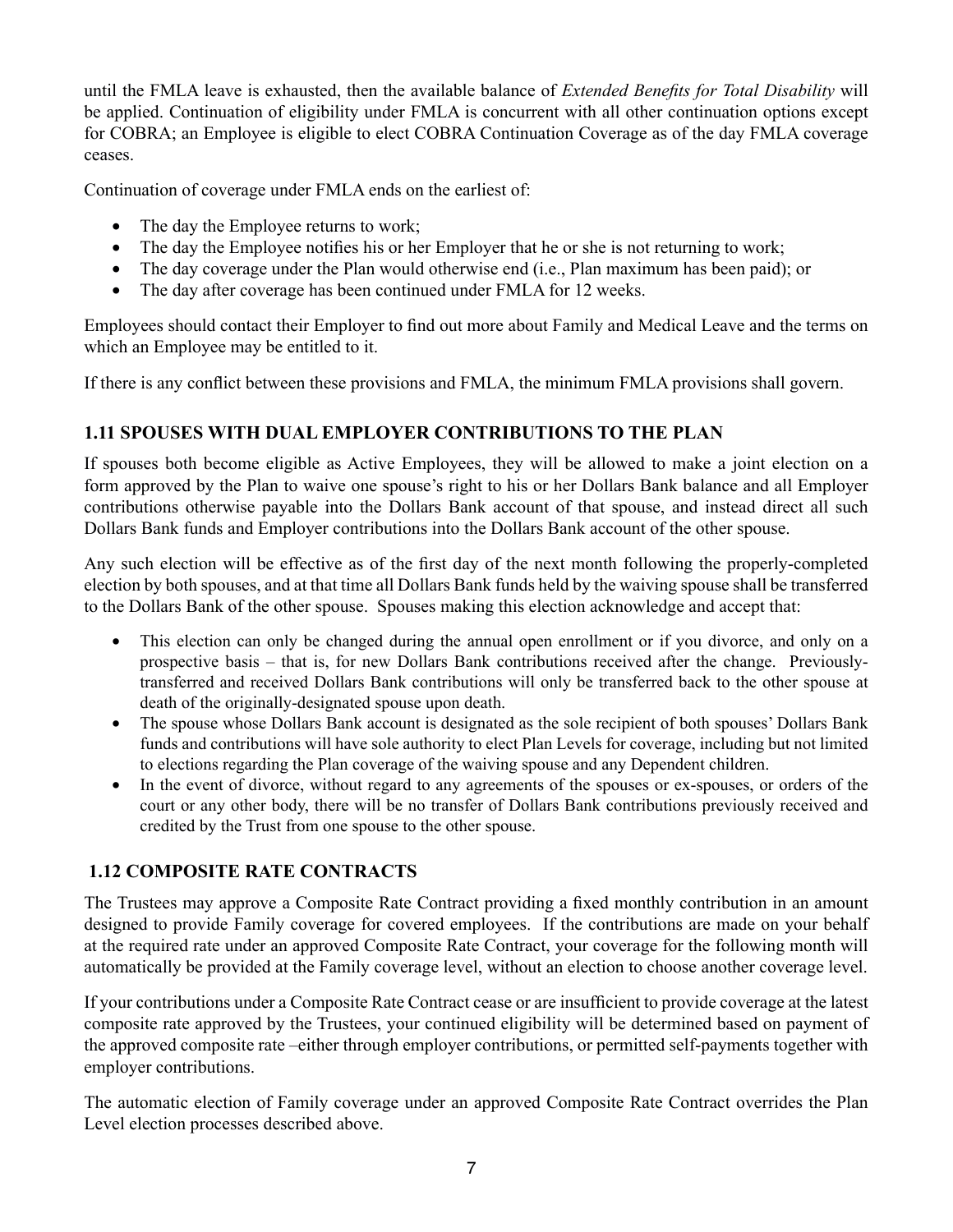# **SECTION 2 ELIGIBILITY RULES FOR RETIRED PARTICIPANTS**

### **2.1 ELIGIBILITY FOR RETIRED PARTICIPANTS**

The Trust does not provide Vision, Accidental Death and Dismemberment, Time Loss, and Vacation Benefits to Retired Participants and their Dependents.

- Upon retirement under the Alaska Teamster-Employer Pension Trust, an individual is eligible for medical and prescription drug benefits , and life insurance to a limited extent, if the individual:
- is entitled to Medicare; and
- has been credited with at least 20,000 Covered Hours under the Welfare Trust since initial participation under the Plan; and
- has Covered Hours under the Welfare Trust in at least 12 months out of the last 48 before his or her retirement date under the Pension Trust (or, if not covered by the Pension Trust, 12 months out of the last 48 before his or her retirement from his or her Contributing Employer or Employers),or at least 50,000 Covered Hours under the Welfare Trust since Initial participation under the Plan; and
- has made the required timely self-payments; and
- has submitted a completed Retired Participant Welfare Trust enrollment form by 31 days after his or her retirement date under the Pension Trust, by 31 days after losing coverage under this Plan, or as provided in Section 2.3.

The Plan credits Eligible Employees with 173 Covered Hours for each month an Employer contributes to the Plan for work by the Employee under a Flat Rate Contract. This credit applies exclusively for purposes of determining eligibility for benefits as a Retired Participant.

Later, an individual can also enroll at age 65 if he or she has worked at least 40,000 Covered Hours under the Welfare Trust. **However, an Individual can enroll as a Retired Participant only once. For example, if a Retired Participant stops making the monthly self-payment for any reason other than an exception under "Working While Retired," the Participant and any Dependents cannot enroll in the Plan again.**

# *Effect of Termination of Participation in Trust*

If an Eligible Employee was working under a Collective Bargaining Agreement when the Employees covered by that Collective Bargaining Agreement voluntarily terminated participation in the Trust, any service as an Employee of that Employer will not be treated as Covered Hours in determining eligibility to become a Retired Participant.

# **2.2 PAYMENTS FOR RETIRED PARTICIPANTS**

Retired Participants make monthly self-payments to continue coverage after retirement. The amount of the monthly self-payment varies depending on the cost of benefits and other factors. The self-payment is due the 15th day of the month before coverage is provided. A Retired Participant can arrange to have monthly selfpayments deducted from his or her Pension Trust check or authorize an automatic ACH withdrawal from a bank account. If you would like information on the current cost of monthly self-payments, contact the Trust Customer Service Office.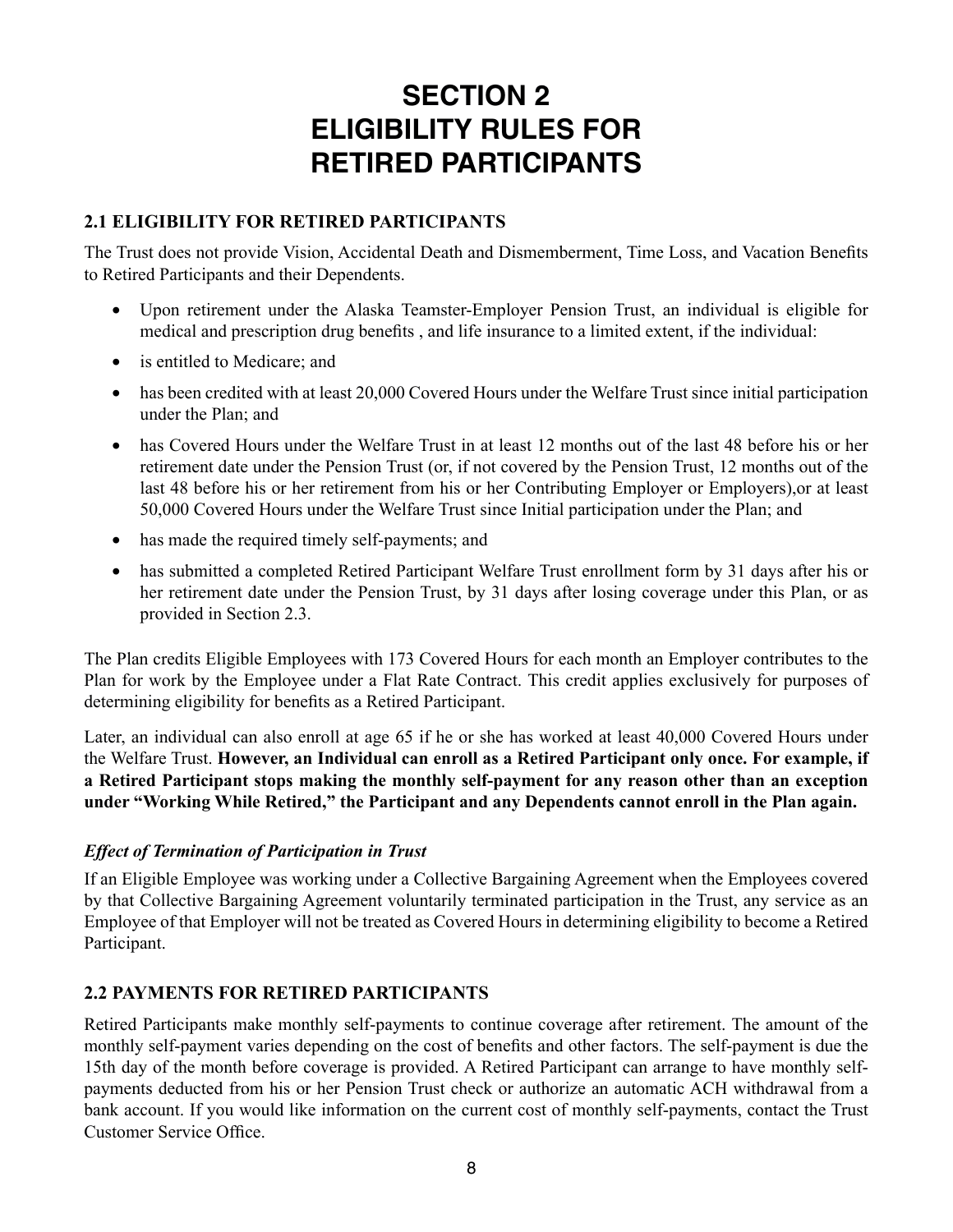For Retirees, rates are based on an estimate of the average cost of benefits for that group as determined by the Trustees

If you would like information on the current cost of monthly self-payments, contact the Trust Customer Service Office.

# **2.3 WHEN COVERAGE MUST BEGIN**

A Retired Participant must enroll for Health and Welfare Trust benefits before coverage will begin for the Participant and his or her Dependents. Enrollment forms are available from the Trust Customer Service Office. A Retired Participant must submit a properly completed enrollment form by 30 days after the Participant's retirement date under the Pension Trust, or by 30 days after losing coverage under this Plan, whichever is later. However, a Retired Participant who has not previously enrolled in this Plan may enroll by submitting a properly completed enrollment form by 30 days after ceasing work for a Contributing Employer if (1) the individual has been credited with at least 20,000 Covered Hours under the Welfare Trust since his or her retirement date under the Pension Trust, and (2) the individual has Covered Hours under the Welfare Trust in at least 12 months out of the last 48 months before ceasing work for a Contributing Employer.

Coverage for Retired Participants must begin when the Pension Trust pays the Participant his or her first pension check unless the Retired Participant has health coverage through the employment of the Retired Participant's spouse or has coverage under this Plan because of Dollars Bank or COBRA continuation. If a Retired Participant has coverage through his or her spouse's employment or has coverage under this Plan because of Dollars Bank or COBRA continuation, coverage for the Retired Participant will begin when that coverage ends, and the Retired Participant has timely made the required self-payment.

Retired Participants must enroll all eligible Dependents at the same time they enroll. Coverage for eligible Dependents begins on the same day the Retired Participant's coverage begins, or the date the Dependent is acquired, if later. If a spouse has other health plan coverage through his or her employment when the Retired Participant enrolls, the Retired Participant may enroll the spouse when the spouse subsequently loses coverage. The Retired Participant must enroll the spouse within 60 days of loss of coverage, and coverage must be effective the day after the spouse's prior coverage terminated. If a Retired Participant marries after enrollment, the new spouse must be enrolled within 60 days of the marriage.

The Surviving Spouse of a Retired Participant is also eligible for Health and Welfare benefits, provided the Surviving Spouse pays any required self-payments and was enrolled in the Plan on the date of the Retired Participant's death.

A Retired Participant must submit a properly completed enrollment form by 30 days after the Participant's retirement date under the Pension Trust, or by 30 days after losing coverage under this Plan, whichever is later.

# **2.4 WORKING WHILE RETIRED**

1) If you are a Retired Participant who is working after retirement, neither you nor your Dependents are eligible to participate in this Plan if your employer provides health coverage, for which you are eligible, or if you become eligible for coverage as an active Employee under this Plan. If you were enrolled as a Retired Participant on or after January 1, 1996, and your eligibility ends due to active Employee coverage or other employer health care coverage, you may resume participation in this Plan when your employment ends. Retired Participants must immediately resume participation in this Plan and begin paying the required monthly self-payments the month following the month in which that active Employee coverage or other employer coverage ends.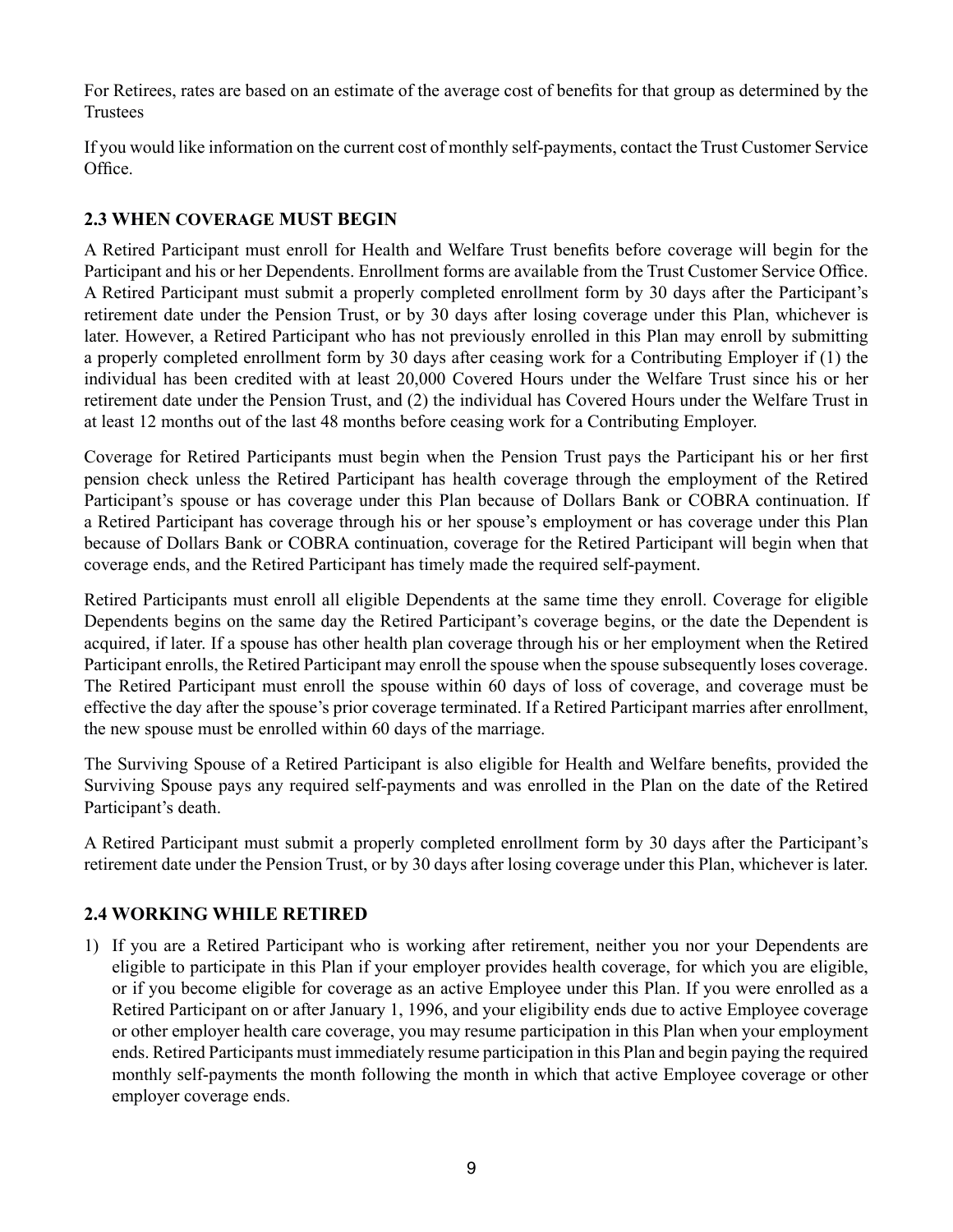2) If you are a Retired Participant who is working after retirement, you or your Dependents are not eligible to participate in this Plan if you are determined under the Pension Trust to be working more than 40 hours a month in "Suspendible Employment" that is not covered under a collective bargaining agreement or Written Agreement. Generally, Suspendible Employment is work in the same trade or craft in which you engaged as an Active Participant in the Pension Trust, in an industry covered by the Pension Trust, and in the geographic area covered by the Pension Trust. If you work in a supervisory or self-employed capacity in the same trade or craft in which you engaged as an Active Participant, you are considered to be working in your former trade or craft.

There is an exception to the Suspendible Employment rules if you were a member of a collective bargaining unit on the first date employment in that unit became covered by the Pension Trust. In this case, so long as your employment wasn't Suspendible Employment before contributions to the Pension Trust for that employment began, your continued employment as a member of that unit is not Suspendible Employment.

Please refer to the current Summary Plan Description for the Pension Trust or contact the Trust Customer Service Office if you would like further information regarding the Suspendible Employment rules or applicable exceptions.

You and your Dependents may resume participation in this Plan when your employment in your former trade or craft ends, only if that employment was covered under a Collective Bargaining Agreement or Written Agreement, and only if you resume participation in the Plan immediately*.* Retired Participants must immediately resume participation in this Plan and begin paying the required self-payments for the month following the month in which their other coverage ends.

### **2.5 WHEN COVERAGE ENDS FOR RETIRED PARTICIPANTS AND THEIR DEPENDENTS**

#### *Eligibility of a Retired Participant will terminate on the earliest of any of the following dates:*

- 1. on the last day of the month in which the Retired Participant no longer qualifies for coverage; or
- 2. the date the Retired Participant fails to make a required self-payment on time;
- 3. the date the Retired Participant enters the military service of any country;
- 4. the date the Plan terminates, or the Trustees eliminate the Retired Participant's coverage; or
- 5. the last day of the month that the Retired Participant has designated for cancellation of coverage, if the Retired Participant has provided written notice of cancellation of coverage to the Trust Customer Service Office on or before the cancellation date.

Subject to approval by the Board of Trustees, the Administrative Committee shall have the authority to adopt written policies providing an exemption from termination of a Retired Participant's coverage for failure to make a required self-payment on time.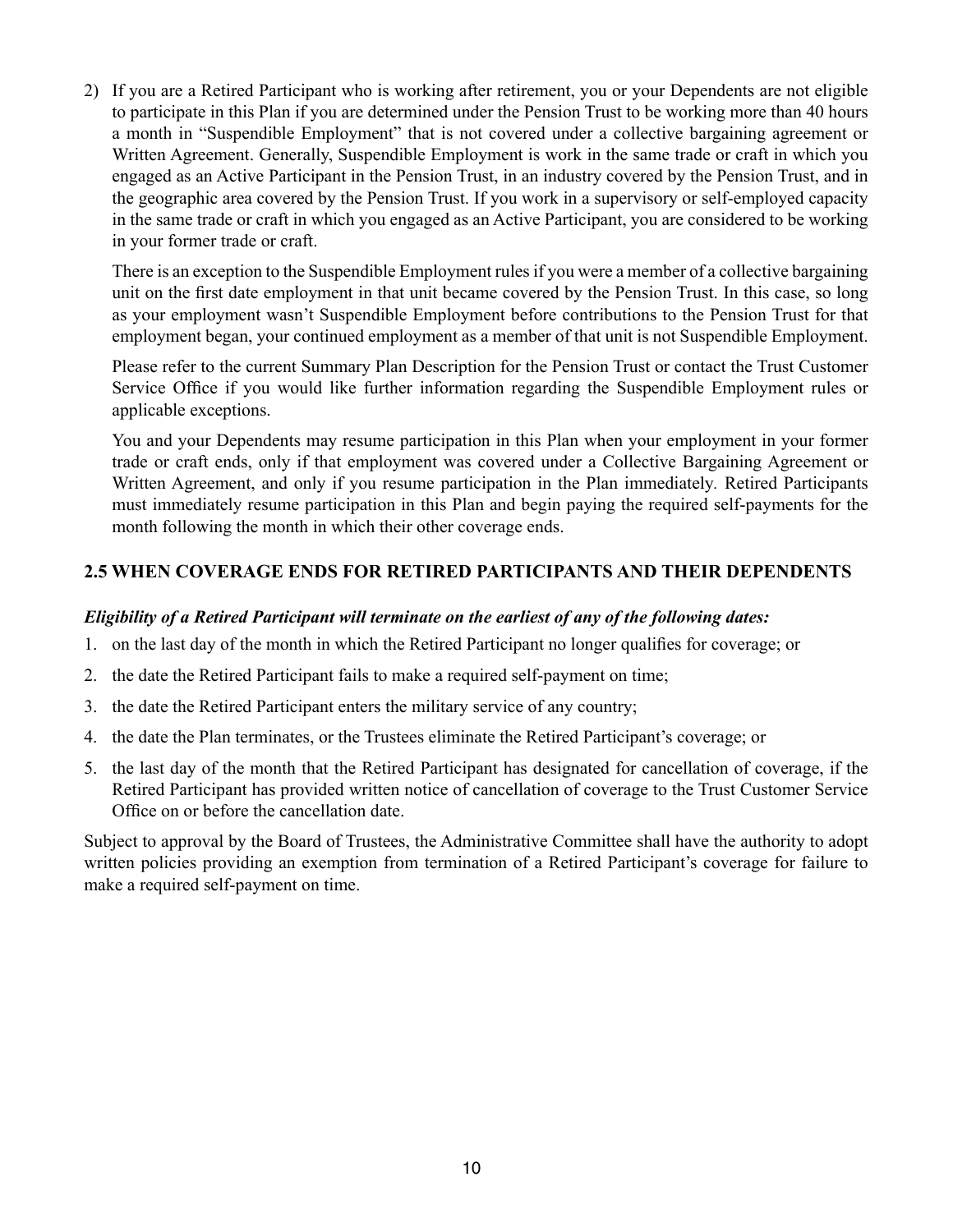# **SECTION 3 ELIGIBILITY RULES FOR DEPENDENTS**

A Dependent of an eligible Active Employee becomes eligible for Plan benefits if eligible to be covered under the Plan Level selected by the Active Employee and properly enrolled with any required documentation, on a form approved by the Plan. A Dependent of an eligible Retired Employee becomes eligible when the Retired Employee becomes eligible, or the date the Dependent is acquired, if later. Retired Participants must enroll their existing Dependents at the same time they enroll, or such Dependents are forever ineligible for Plan Benefits. Retired Participants must enroll new Dependents within 60 days of marriage or the date the Dependent is acquired, or such Dependents are forever ineligible for Plan benefits. A Spouse of a Retired Participant, however, may be enrolled within 60 days of birth or adoption of a Dependent child.

#### *Dependents are defined as:*

- 1. The Spouse of an Eligible Employee or Retired Participant.
- 2. Children of an Eligible Employee or Retired Participant, if they are:
	- (a) Genetic children under age 26, legally adopted children under age 26, and children under age 26 who have been placed in the Eligible Employee's or Retired Participant's home for adoption or foster care by that Employee or Retired Participant;
	- (b) Stepchildren under age 26 who are the genetic or legally adopted children of the Eligible Employee's or Retired Participant's Spouse;
	- (c) Grandchildren under age 26 provided the Eligible Employee or Retired Participant has permanent legal custody of the grandchild;
	- (d) Children who, when they turned age 26, were and continue to be incapable of earning a living because of a mental or physical handicap (provided the child was so handicapped and eligible as Dependent at the time they reached such limiting age), and are dependent upon the Eligible Employee or Retired Participant for support. Evidence of the child's dependence and incapacity must be filed with the Plan within 31 days after attaining age 26, and periodically thereafter;
	- (e) Children under the age of 26 who are otherwise eligible for coverage as described above, and who are required to be enrolled by a Qualified Medical Child Support Order (QMCSO).

#### **3.1 TERMINATION OF ELIGIBILITY FOR DEPENDENTS**

#### *A Dependent's eligibility will terminate on the earlier of the following dates:*

- The date he or she no longer qualifies as a Dependent (except that a Dependent Child of an Eligible Employee or Retired Participant who reaches age 26 shall remain eligible until the end of the month of his or her  $26<sup>th</sup>$  birthday); or
- The date the Eligible Employee's or Retired Participant's coverage terminates; or
- The date the Plan terminates, or the Trustees eliminate the Dependent's coverage under the Plan.

#### **3.2 QUALIFIED MEDICAL CHILD SUPPORT ORDERS**

The Plan will enroll children of an Eligible Employee or Retired Participant, as directed by a Qualified Medical Child Support Order (QMCSO). A Qualified Medical Child Support Order is any judgment, decree or order issued by a court or by an administrative agency under applicable state law that has the force of state law which: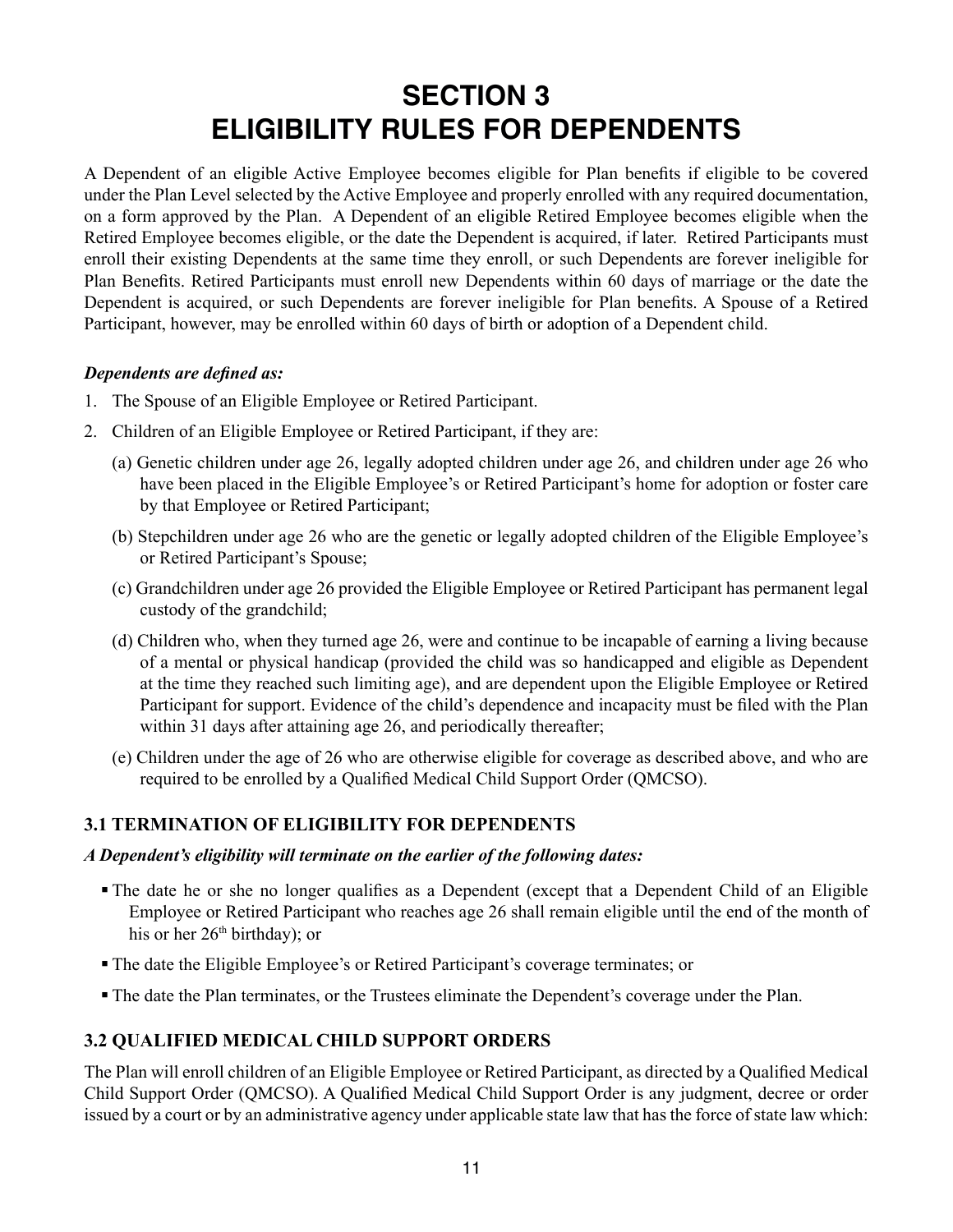- provides the child of an Eligible Employee or Retired Participant with coverage under a health benefits plan, or
- enforces a state law relating to medical child support pursuant to Section 1908 of the Social Security Act, which provides in part that if the Eligible Employee or Retired Participant parent does not enroll the child, then the non-Employee or -Participant parent or State agency may enroll the child.

To be Qualified, a Medical Child Support Order must clearly specify:

- the name and last known mailing address of the Participant and the name and mailing address of each child covered by the Order,
- a description of the type of coverage to be provided by the Plan to each such child,
- the period to which the Order applies.

An appropriately completed National Medical Support Notice that satisfies the above requirements will be deemed a Qualified Medical Child Support Order.

A Medical Child Support Order will not qualify if it would require the Plan to provide any type or form of benefit or any option not otherwise provided under this Plan, except to the extent necessary to comply with Section 1908 of the Social Security Act.

Payment of benefits by the Plan under a Medical Child Support Order to reimburse expenses claimed by a child shall be made to the child or his custodial parent or legal guardian if so required by the Medical Child Support Order.

No Participant's child covered by a Qualified Medical Child Support Order will be denied enrollment on the grounds that the child is not claimed as a Dependent on the parent's Federal income tax return or does not reside with the parent.

#### *When a Qualified Medical Child Support Order is Received*

The Trustees have adopted a Qualified Medical Child Support Order Procedure, which is available upon request and without charge from the Trust Customer Service Office. If the Trust receives a proposed or final order, the Trust Customer Service Office will notify the Participant and each child named in the order. The order will then be reviewed to determine if it meets the definition of a "Qualified Medical Child Support Order." Within a reasonable time, the Participant and each child named in the order will be notified of the decision. A notice will also be sent to each attorney or other representative named in the order or accompanying correspondence.

**If the order is not qualified**, the notice will give the specific reason for the decision. The party(ies) filing the order will be given an opportunity to correct the order or appeal the decision through the *Claims Review Process* explained in this Booklet. **If the order is qualified**, the notice will give instructions for enrolling each child named in the order. A copy of the entire Qualified Medical Child Support Order must be received prior to enrollment, and Retired Participants must pre-pay the required contributions for the child(ren). Child(ren) enrolled pursuant to a Qualified Medical Child Support Order will be subject to all provisions applicable to Dependent coverage under the Plan.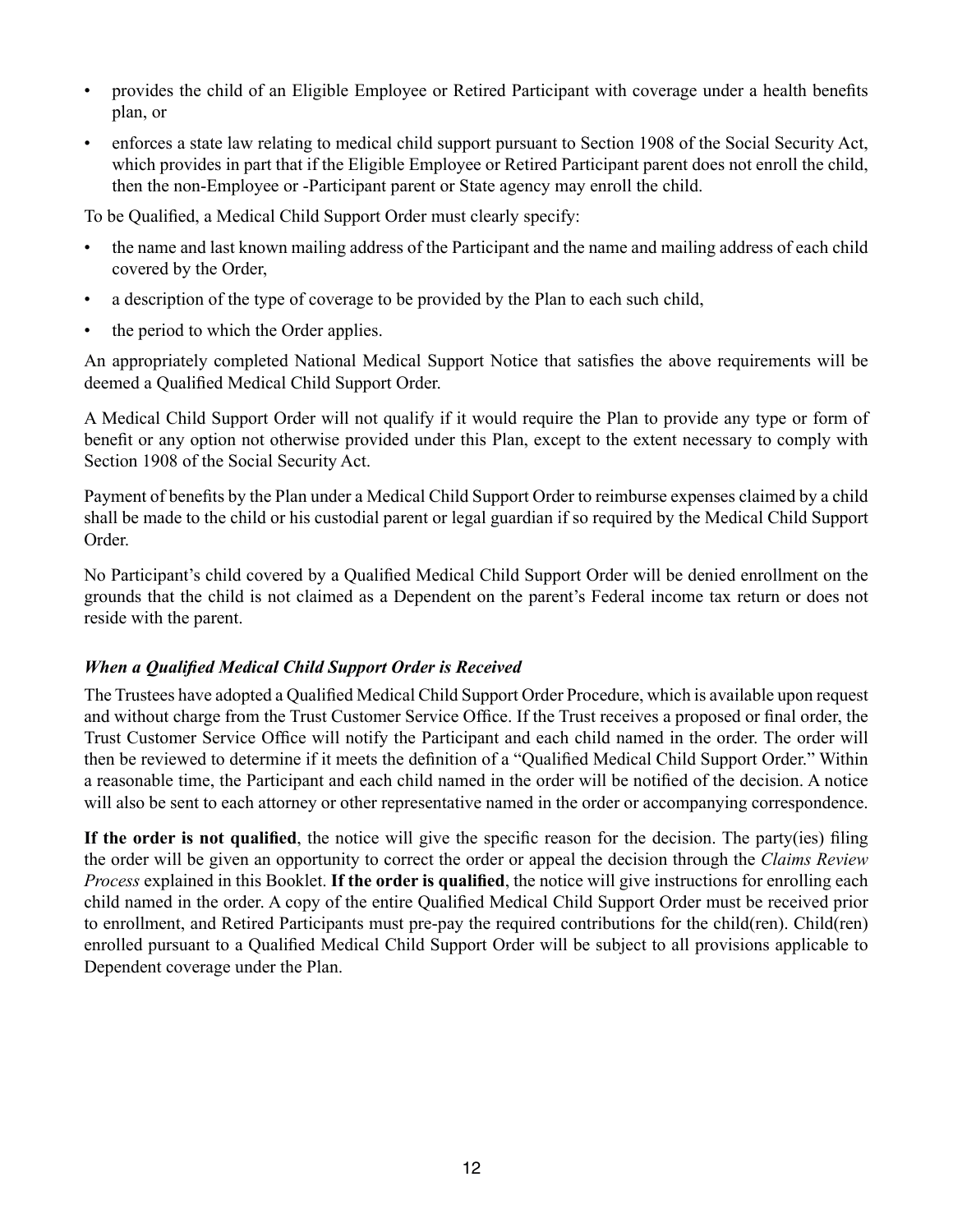# **SECTION 4 NOTIFICATION OF STATUS CHANGE REQUIREMENTS FOR PARTICIPANTS**

#### **4.1 NOTICES REGARDING COBRA QUALIFYING EVENTS**

In the case of a divorce, death, a Dependent child ceasing to be a Dependent, or other "qualifying event" that causes or would cause a loss of Plan coverage, the Participant must notify the Administrative Office *within 60 days* of when the event occurs to preserve rights to elect continuing Plan coverage. Eligible Employees and Retired Participants are liable to repay Plan benefits paid on behalf of an individual who is no longer their Dependent.

This notice must be provided in writing to the Administrative Office (contact information in the Quick Reference Table at the front of this booklet). Your written notice should describe the qualifying event, the date of the qualifying event, the affected employee's name and any dependents' name(s) and addresses. If the qualifying event is divorce, you should include a certified copy of your divorce decree. If the qualifying event is a dependent's loss of eligibility for coverage as a Dependent, you should include a written explanation of the reason for the loss of Dependent status. You may send your written notice and supporting documentation by mail, hand delivery, or overnight courier. If you use the mail, your envelope must be postmarked by no later than the 60-day deadline specified above. If you hand deliver your notice and documentation, it must be received by an authorized individual at the address specified above by no later than the 60-day deadline. If you use an overnight courier (such as UPS), your notice must be delivered to the courier for shipment (as reflected on the delivery order) no later than the 60-day deadline specified above. Other types of notice, such as faxes, electronic notice (including email notice) and oral notice (including notice by telephone) are not acceptable. If your written notice and supporting documentation is not mailed, delivered by hand, or sent by overnight courier as specified above to the Administrative Office within the 60-day period, **you and/or your family members will lose the right to elect COBRA**.

#### **4.2 NOTICES REGARDING DISABILITY DURING COBRA COVERAGE**

In order to qualify for a possible extension of COBRA coverage following an Eligible Employee's termination of employment or reduction in hours based on a determination of disability by the Social Security Administration, you must notify the Administrative Office within 60 days after the latest of:

- $\blacksquare$  the date of the Social Security Administration's disability determination,
- n the date of the covered employee's termination of employment or reduction of hours, or
- $\blacksquare$  the date on which the qualified beneficiary loses (or would lose) coverage as a result of his or her termination of employment or reduction of hours.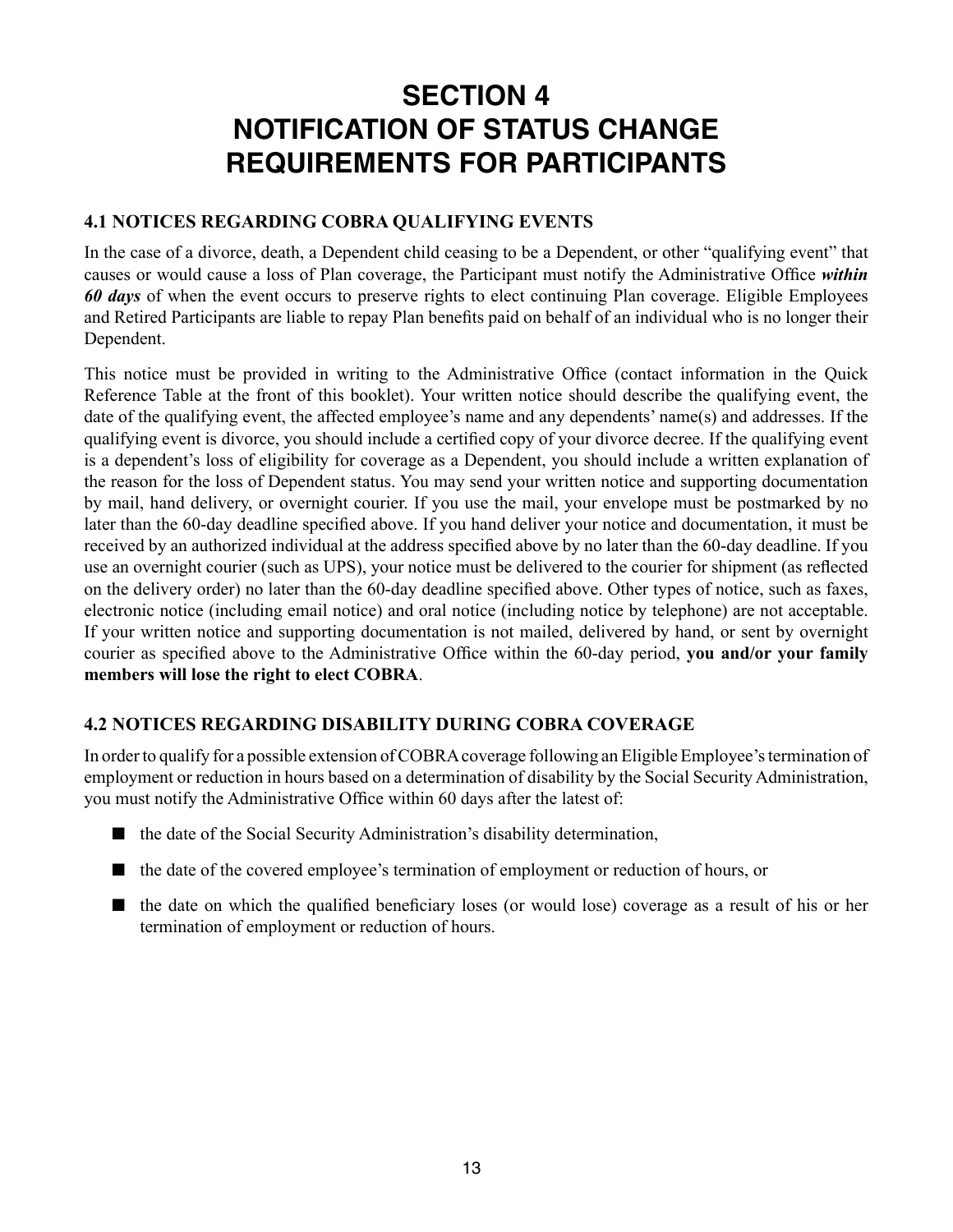You must provide written notice of disability (including the nature of the disability) and a copy of the Social Security Administration determination of disability within the 60-day time period specified above to the Administrative Office (contact information in the Quick Reference Table at the front of this booklet). You must mail your written notice and supporting documentation, and your envelope must be postmarked by no later than the 60-day deadline specified above. You may also send your written notice and supporting documentation by overnight courier (such as UPS), and your delivery envelope must show a delivery order date within the 60-day deadline specified above. Other forms of notice, including hand delivery, fax, oral notice (including telephone notice) and electronic notice (including email notice) are not acceptable. If your written notice and Social Security Administration determination of disability are not mailed or sent by courier to the Administrative Office within the 60-day period specified above, **then there will be no disability extension of COBRA coverage**.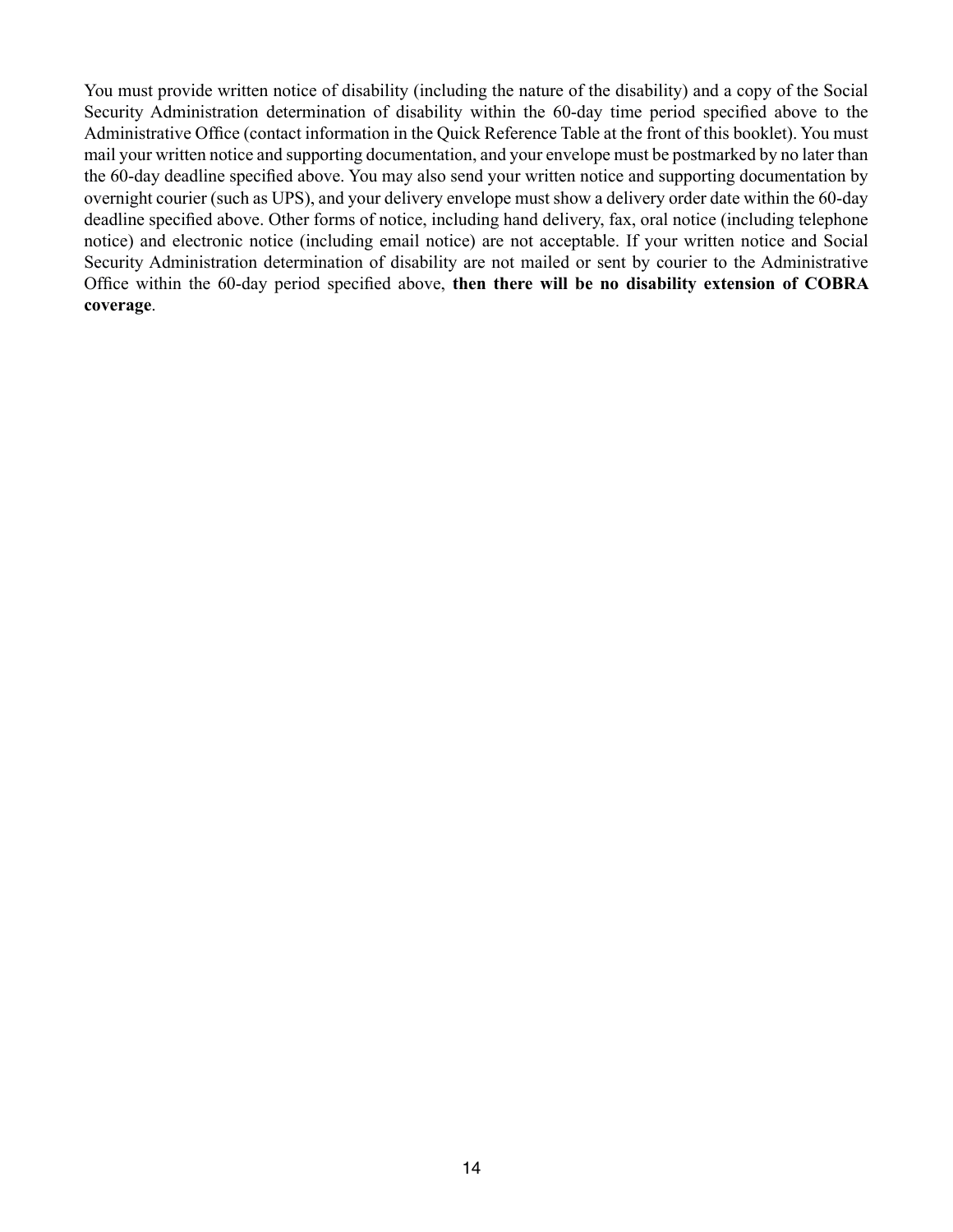# **SECTION 5 MEDICAL PLAN BENEFIT**

Your Medical Plan Benefit provides comprehensive coverage of Covered Expenses incurred for an Illness or Injury, and is subject to a deductible and coinsurance provision that applies to each Participant each calendar year. The Medical Plan benefit has been structured to provide an incentive to use Preferred Providers for hospital treatment, office visits, and supplies.

You should also know the limitations and exclusions of the Medical Plan Benefit. Some of these limitations and exclusions are described with the Plan benefits; others are described in Section 7, *EXCLUSIONS AND GENERAL LIMITATIONS*.

*PLEASE NOTE THAT COVERAGE FOR MEDICARE-ELIGIBLE RETIRED PARTICIPANTS AND THEIR SPOUSES AND DEPENDENTS IS DESCRIBED IN A SEPARATE TEAMSTAR BOOKLET, AND SECTIONS 5.1 THROUGH 5.20 DO NOT APPLY*.

### **5.1 CALENDAR YEAR DEDUCTIBLE**

The deductible is the amount of Covered Expense which must be incurred during each calendar year before Medical Plan Benefits are payable. Non-Covered Expenses may not be used to satisfy the deductible. Only Covered Expenses incurred after a Participant's effective date of coverage may be used to satisfy the calendar year deductible.

#### **There is a separate deductible applied to each out-of-network hospital admission in addition to the calendar year deductible. Refer to the** *PREFERRED PROVIDER PROGRAM* **section of this Booklet for details.**

The calendar year deductible applies to all Covered Expenses unless specifically stated otherwise. Certain Covered Expenses such as preventive health care services (e.g. routine physical examination) or outpatient prescription drugs purchased under the Prescription Drug Benefit are not subject to the calendar year deductible.

#### *For Eligible Employees and their Dependents*

The amount of the deductible for each Eligible Employee is the first \$1,000 of Covered Expenses incurred in a calendar year. To meet the family annual deductible of \$3,000, three or more Participants in the same family must have paid a total of \$3,000 for Covered Expenses incurred in one calendar year.

#### **5.2 PERCENTAGE PAYABLE**

After the deductible has been satisfied, the percentage payable for Covered Expenses will vary between 60% and 100%, depending on the particular service performed, if a Preferred Provider is utilized, if the Utilization Management Program procedures (described in Section 6) are followed, and if the Annual Out-of-Pocket Limit has been met.

# **5.3 ANNUAL OUT-OF-POCKET LIMIT**

The Annual Out-of-Pocket Limit is the maximum amount of Covered Expenses each Participant pays each calendar year. Once Participants have reached their Annual Out-of-Pocket Limit, Covered Expenses during the remainder of that calendar year are payable at 100%. The calendar year deductible is included in the Annual Out-of-Pocket Limit.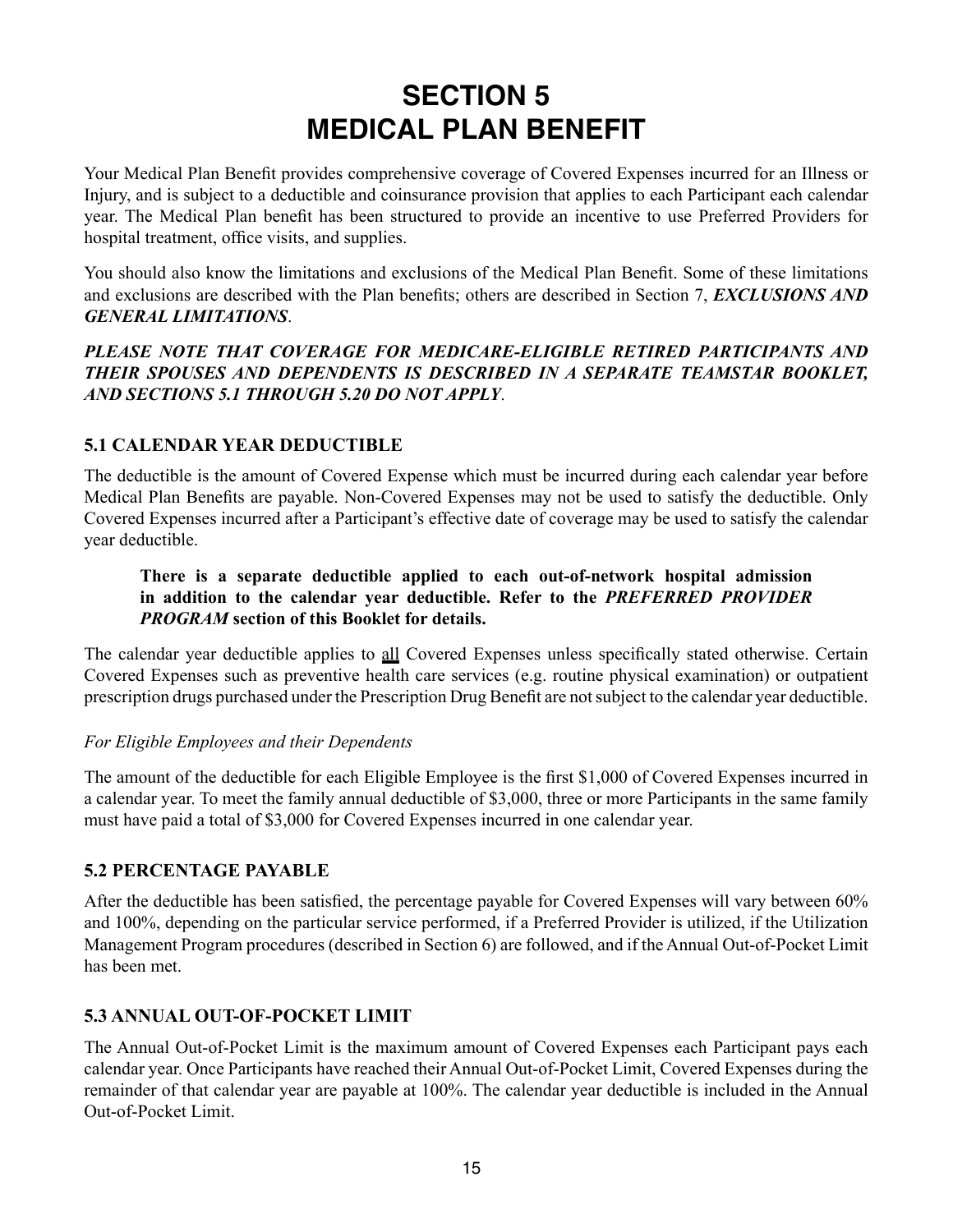The following expenses are <u>not</u> applied toward the Out-of-Pocket Limit:

- An expense reduced because it is in excess of the Usual, Reasonable and Customary charge;
- An expense for a non-covered service; or
- Any expenses under Prescription Drug, Hearing Loss, Vision Care, or Dental Care Benefits.

#### *For Eligible Employees and their Dependents for Preferred Provider Expenses*

The Annual Out-of-Pocket Limit for each Eligible Employee for Preferred Provider Expenses is \$3,800 during a calendar year. The family Annual Out-of-Pocket Limit for Preferred Provider Expenses is \$7,600 during a calendar year.

#### *For Eligible Employees and their Dependents for Non-Preferred Provider Expenses*

The Annual Out-of-Pocket Limit for each Eligible Employee for Non-Preferred Provider Expenses is \$7,600 during a calendar year. The family Annual Out-of-Pocket Limit for Non-Preferred Provider Expenses is \$15,200 during a calendar year.

#### **5.4 PREFERRED PROVIDER PROGRAM**

The Trust has entered into contracts with hospital facilities and a network of physicians and other medical providers to provide services and supplies to Participants at preferred rates, which reduce a Participant's outof-pocket expenses and reduce the overall cost to the Plan. While contracts provide for preferred rates, they do not allow for discrimination with regard to provided services. The Preferred Provider program provides a nationwide network of medical providers. Services through that network are payable at 80% of Covered Expenses. Services outside that network are payable at 60% of Covered Expenses. To locate a Preferred Provider in your area, please go online to www.959trusts.com and click on "*Find Network Providers*" or contact the Trust Customer Service Office.

The hospital Preferred Provider Program applies to Hospital emergency room, inpatient Hospital services, outpatient Hospital services, surgical services including maternity care, and home health services.

Covered Expenses at a **Preferred Provider** hospital are payable at **80%**.

Covered Expenses for non-Emergency Services at a **non-Preferred Provider** hospital within 75 miles of a Preferred Provider Hospital are payable at **60%** of the rate negotiated with the Preferred Provider for the same service after the \$1,000 deductible has been applied (see the shaded box below). Because the rates negotiated with a Preferred Provider are normally lower than the rates charged by a non-Preferred Provider, the Participant will normally pay more than 40% of the total charges billed by a non-Preferred Provider. If the service is not available from a Preferred Provider, or if the service is provided at a location more than 75 miles from a Preferred Provider, Covered Expenses at the non-Preferred Provider hospital are payable at 60% of the UCR charges.

Emergency Services provided at a non-Preferred Provider hospital are payable as follows: services at hospitals located within 75 miles from a Preferred Provider hospital are covered at 80% of the Preferred Provider rate for the same service; services at hospitals located more than 75 miles from a Preferred Provider hospital are covered at 80% of the greater of the Preferred Provider rate for the same service or the UCR charge; and services that are not available from a Preferred Provider are covered at 80% of the UCR charge. However, if Medicare would pay more for the service, the Plan will match the Medicare reimbursement rate.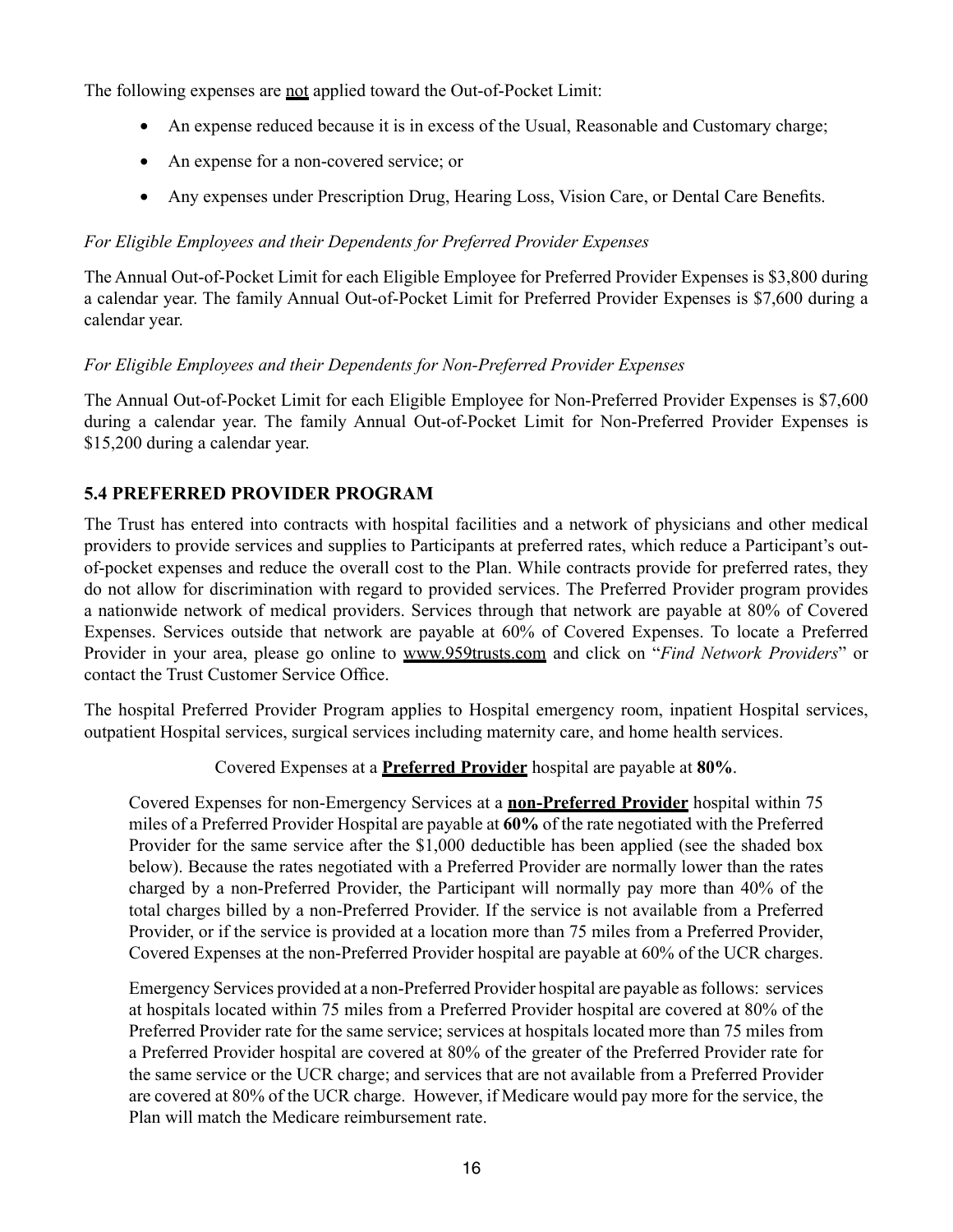**There is a separate, additional \$1,000 deductible applied to each inpatient out-of-network hospital admission, in addition to the calendar year deductible.**

- ¨ **This out-of-network hospital deductible does not apply toward the Annual Out-of-Pocket Limit.**
- This out-of-network hospital deductible may be waived in the event of an **Emergency hospital admission**.

For **outpatient services** rendered at a non-Preferred Provider facility, the reimbursement will be 60%, after a 50% penalty reduction is applied. In addition, any co-insurance will not apply towards the patient's annual out-of-pocket limit.

### **HOSPITALS IN ALASKA**

If a Participant goes to a hospital within 75 miles of a Preferred Provider hospital in Alaska that is not part of the Preferred Provider Program, the reimbursement rate will be 60% of the Preferred Provider rate. The additional \$1,000 inpatient deductible will also apply to each scheduled non-Preferred Provider hospital admission, unless the service is not available from the Preferred Provider hospital in Alaska. Additional limits to Surgical Services are described below at Section 5.8.

#### **HOSPITALS OUTSIDE OF ALASKA**

If a Participant goes to an out-of-network hospital outside of Alaska, the reimbursement rate will be 60% and will apply to each hospital admission and outpatient procedure. Additional limits to Surgical Services are described below at Section 5.8.

#### **5.5 HOSPITAL EMERGENCY ROOM**

Benefits are extended for Hospital outpatient emergency room care **when required for Emergency treatment** of an Illness or Injury.

*No benefits will be extended for emergency room care that is not related to an Emergency and/ or could have been provided in a Physician's office, an outpatient clinic or urgent care center.*

#### **5.6 INPATIENT HOSPITAL SERVICES**

*All Hospital confinements are subject to Precertification Review by the Utilization Management Program. Precertification Review only certifies the Medical Necessity of proposed treatment; it does not guarantee that a Participant is eligible for Plan benefits when services are received. Call the Trust Customer Service Office for questions regarding eligibility and benefits.*

If a Participant is admitted to a Hospital due to Illness or Injury, Benefits will be extended for:

1. Daily room and board charges up to the Hospital's charge for a semi-private room for each day of confinement. The Plan will cover a private room or intensive care unit if Medically Necessary.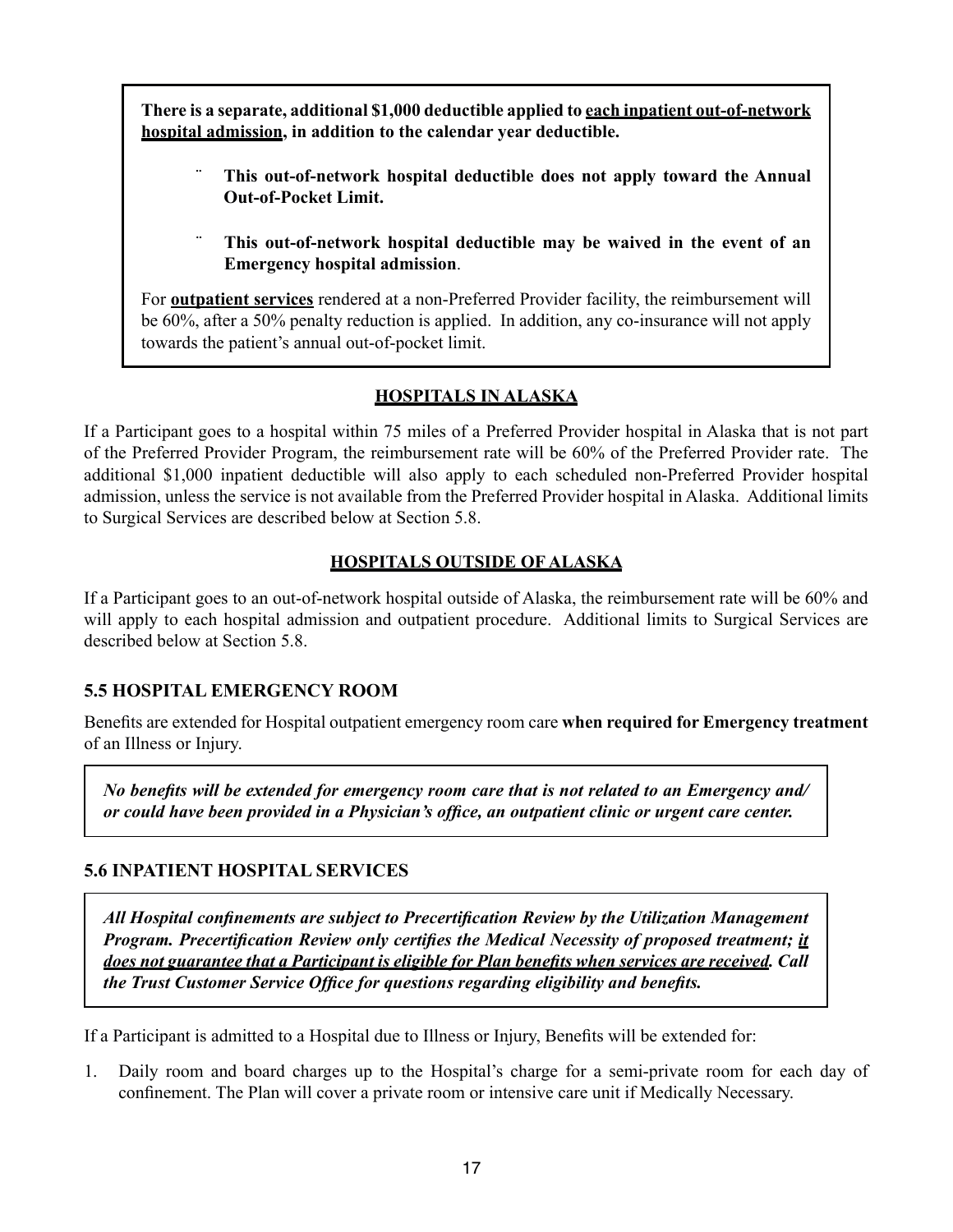- 2. Hospital charges for other ancillary services and supplies provided during confinement. Hospital ancillary services or supplies may include:
	- General nursing services (not private duty nursing)
	- Use of operating and cystoscopic rooms
	- Surgical and anesthetic supplies, splints, casts and dressings
	- Oxygen, drugs and medical equipment utilized during confinement
	- Laboratory and x-ray examinations, physiotherapy and/or hydrotherapy
	- Take-home medications dispensed by the Hospital pharmacy at the time of discharge

Pursuant to the Newborns' and Mothers' Health Protection Act, the Plan covers a hospital length of stay in connection with childbirth for the mother or newborn child for 48 hours following a vaginal delivery, and 96 hours following a cesarean section delivery. The mother's or newborn's attending provider, after consulting with the mother, may, however, discharge the mother or her newborn child earlier than 48 hours (or 96 hours if applicable). Preadmission review is only required for lengths of stay expected to exceed the 48-hour/96-hour limits.

# **5.7 OUTPATIENT HOSPITAL SERVICES**

Covered Expenses for services provided by a Hospital on an outpatient basis include:

- Diagnostic laboratory examinations, chemotherapy, diagnostic x-rays, radium or radioactive isotope therapy;
- Outpatient hemodialysis, radiation therapy, and chemotherapy;
- Surgical procedure(s) performed in the outpatient department; and
- Medically Necessary Hospital services for the removal of impacted teeth or the removal of a dental root without extraction of an entire tooth. Covered Dental Expenses related to charges from a dentist or oral surgeon are paid under dental care benefits.

# **5.8 SURGICAL SERVICES**

The Plan provides benefits for a surgical procedure performed at a Hospital (on an inpatient or outpatient basis), or at a freestanding Outpatient Surgical Center. Included are services rendered by an assistant surgeon and Physician anesthesiologist or Registered Nurse anesthetist for anesthesia in connection with a surgical procedure.

However, the Plan covers expenses for non-emergency orthopedic surgery expenses *only* if provided through BridgeHealth or a Preferred Provider. Other non-emergency orthopedic surgery expenses are not covered by this Plan, and do not count toward the Plan's out-of-pocket limits.

The surgical procedures listed below are usually performed on an outpatient basis as "same day surgery" (confinement of less than 15 consecutive hours). If any of these procedures are performed on an **OUTPATIENT** basis, Covered Expenses are payable at 80% if performed at a PPO facility.

If a Participant goes to an outpatient facility that is not part of the Preferred Provider network and is within a 75-mile radius of a Preferred Provider facility, the reimbursement rate will be 60%, after a 50% penalty reduction is applied. For example, if a non-Preferred Provider outpatient charge is \$500, the Plan will consider only \$250 of those charges (\$500 less 50% = \$250). In this example, the Plan will pay \$150 (\$250 x 60% = \$150) and the Participant will pay the \$350 balance. If the service is for non-emergency orthopedic surgery performed by a non-Preferred Provider, \$0 (zero) will be paid by the Plan.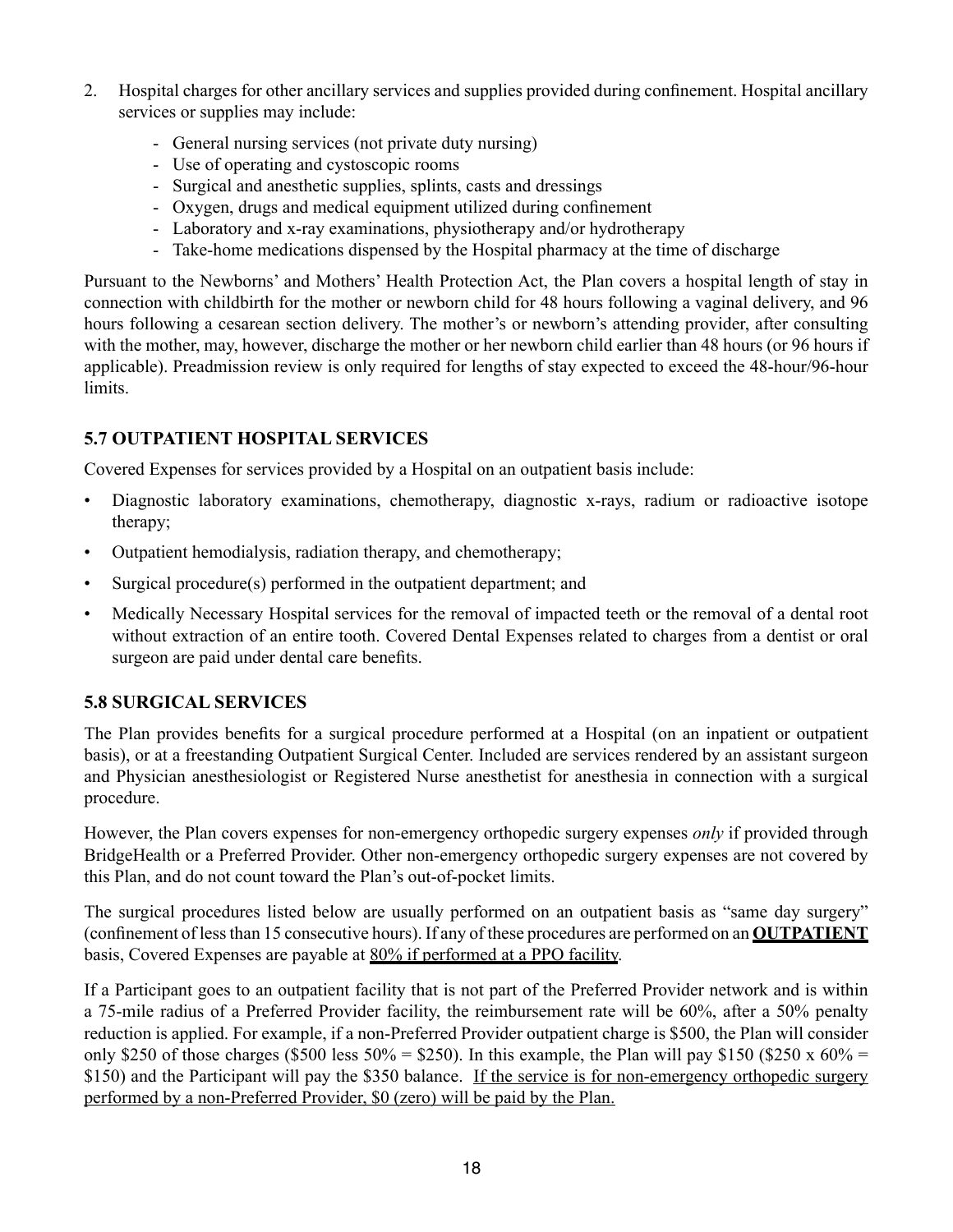**If any of the procedures listed below are performed on an INPATIENT basis, the Plan pays 50% of Covered Expenses, unless it can be demonstrated that special risk factors exist which make surgery on an inpatient basis Medically Necessary.**

| <b>AUDITORY SYSTEM</b>                     | <b>DIGESTIVE SYSTEM</b>                 |
|--------------------------------------------|-----------------------------------------|
| Treatment of closed or open nasal fracture | Liver biopsy (needle)                   |
| Myringotomy or tympanotomy                 | Repair inguinal hernia (under age 5)    |
| <b>INTEGUMENTARY SYSTEM</b>                | MUSCULOSKELETAL SYSTEM                  |
| Excision of lesion or skin biopsy          | Reconstruction of nail bed              |
| Excision of nail and nail matrix           | Tenotomy or arthrotomy                  |
| Wound repair and skin abrasion             | Arthroscopy, knee                       |
| Breast biopsy, any technique               | Hammertoes and bunions                  |
| Artery or vein ligation, simple            | Fractures, simple                       |
| NERVOUS SYSTEM                             | <b>RESPIRATORY SYSTEM</b>               |
| Excision, benign tumor; subcutaneous       | Excision, nasal polyps                  |
| Carpal tunnel                              | Nasal injections                        |
| <b>ENDOSCOPY</b>                           | <b>URINARY SYSTEM</b>                   |
| Upper GI endoscopy                         | Variocele repair                        |
| Bronchoscopy                               | Circumcision                            |
| Small bowel biopsy                         | Urethral dilation                       |
| Procto/proctosigmoid                       | Meatotomy                               |
| Colonoscopy                                | Urethrocystography or cystourethroscopy |
| Hemorrhoidectomy, simple                   |                                         |
| <b>REPRODUCTION</b>                        |                                         |
|                                            |                                         |

Vasectomy

Tubal Ligation

Abortion

#### *Covered Expenses for surgical or radiotherapy procedures include:*

- 1. Benefits payable for surgical procedures include the operation, local infiltration, metacarpal/ digital block or topical anesthesia when used, and normal uncomplicated follow-up care.
- 2. Services rendered for surgery or radiotherapy by a primary operating surgeon or assisting surgeon. Benefits for a second Physician or Surgeon on the same case at the same time are payable when attendance is warranted by a need for supplementary skills.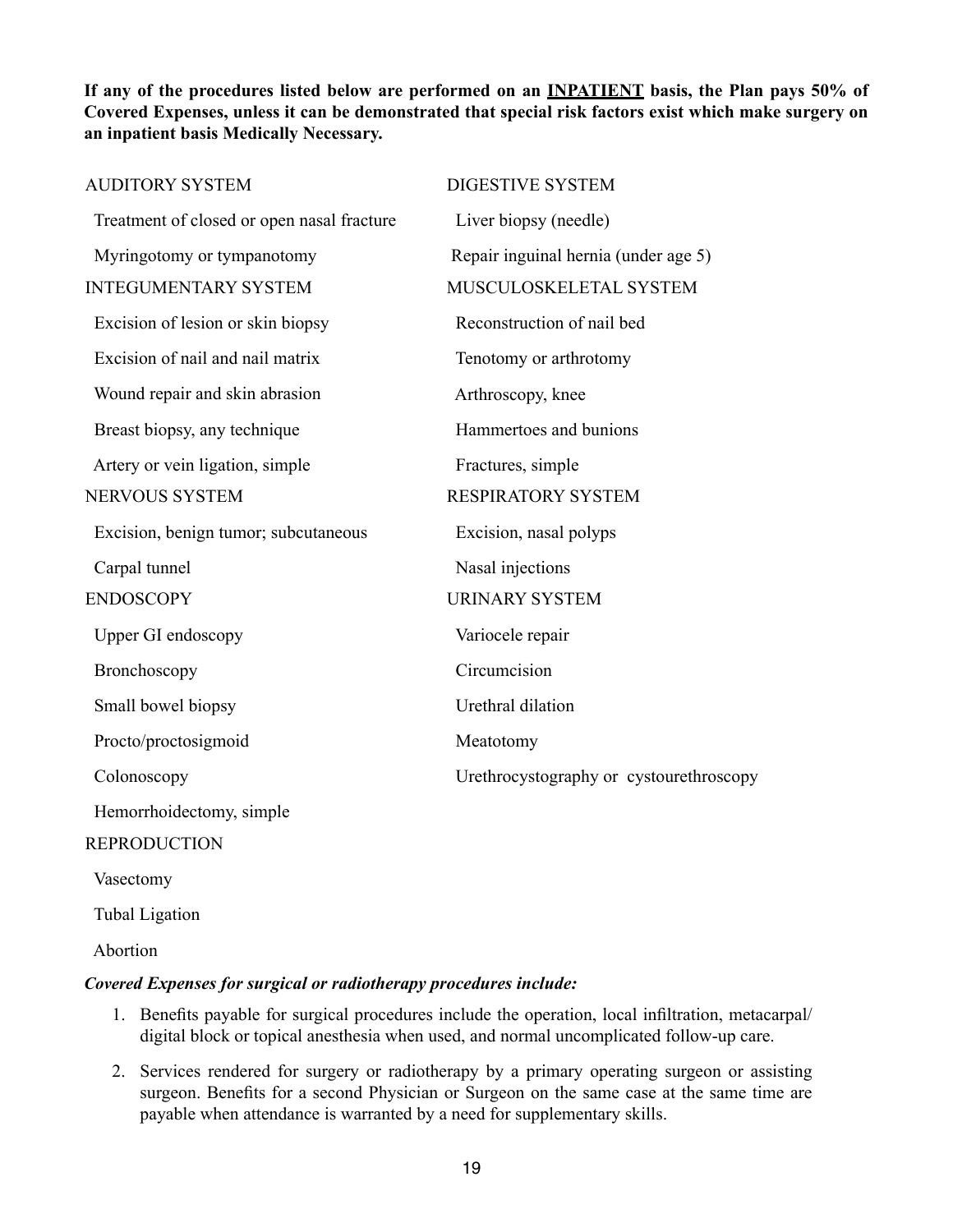- 3. When regional or general anesthesia (not including local infiltration anesthesia) is provided by the primary operating or assisting Physician, the amount payable is determined by the "basic" value for anesthesia without added value for time.
- 4. If an incidental procedure (i.e., incidental appendectomy, lysis of adhesions, excision of previous scar, puncture of ovarian cyst) is performed through the same incision, the benefit will be based on the major procedure only.
- 5. When multiple or bilateral surgical procedures, which add significant time or complexity, are performed during the same operative session, Covered Expenses will not exceed 100% (full value) for the major procedure, plus 50% for successive non-incidental procedure(s).
- 6. The services of an assistant surgeon are reimbursed up to 25% of the maximum amount payable for the primary surgeon.
- 7. Covered Expenses incurred for acquisition of an organ for transplant (live or cadaveric donor), except that expenses for acquisition of an organ from an eligible Plan Participant for purposes of transplantation into another person who is not an eligible Plan Participant are not Covered Expenses under this Plan.
- 8. Benefits for preoperative care, surgical procedures, and postoperative care will be based on "Surgery Guidelines" as outlined in the *Physician's Current Procedural Terminology (CPT)* published by the American Medical Association, and as updated from time to time.
- 9. Breast reconstruction in connection with a mastectomy. This covers reconstruction of the breast on which the mastectomy was performed, surgery and reconstruction on the other breast to produce a symmetrical appearance, and prostheses and treatment of physical complications at all stages of a mastectomy, including lymphedemas.

# **5.9 SKILLED NURSING FACILITY OR EXTENDED CARE FACILITY**

Benefits are extended for Covered Expenses incurred during inpatient care at a Skilled Nursing Facility or Extended Care Facility, when the Participant's Illness or Injury would otherwise require a Hospital stay. This benefit is limited to 100 days per confinement. The Plan provides no benefits for Custodial Care.

#### **5.10 PREADMISSION TESTING**

The Plan will extend benefits for pre-admission laboratory and x-ray testing performed in a Hospital's outpatient department within the 7-day period preceding scheduled admission to that Hospital for medical treatment or a surgical procedure. These Covered Expenses are reimbursed at 100%.

#### **5.11 TRANSPORTATION AND EXPENSES FOR MEDICALLY NECESSARY TREATMENT**

#### *Air Transportation for Parent of a Dependent Child*

This benefit will pay **for round-trip coach class air transportation for one parent of a minor Dependent child to allow the child to obtain Medically Necessary treatment that is not available locally**. This provision does not apply to travel for diagnostic testing. While the Dependent child is confined in the Hospital or receiving outpatient treatment, the parent who accompanies the child will be eligible for reimbursement of reasonable expenses for meals, lodging and local ground transportation. The Plan also pays reasonable expenses for meals, lodging and local ground transportation for the Dependent child if he or she is receiving outpatient treatment. The maximum combined reimbursement for the parent and the Dependent child is \$75 per day. Original written receipts must be submitted to the Administrative Office in order to obtain reimbursement.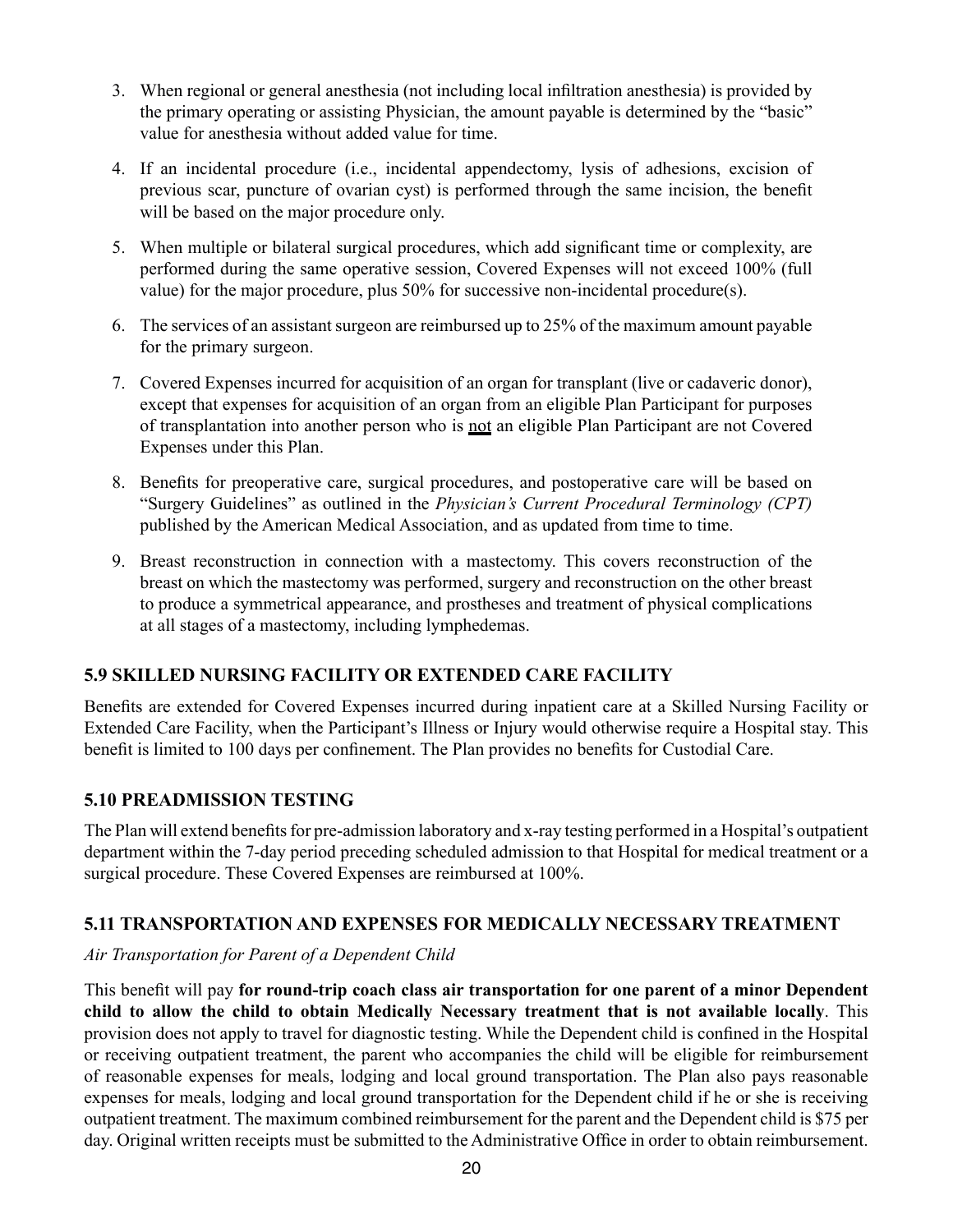#### *Air Transportation for Emergency Treatment*

The Emergency Treatment Air Transportation benefit is available for all Participants. This benefit will pay for up to \$500 for coach class air transportation to the nearest medical facility where Medically Necessary Emergency treatment can be given, when such treatment is not available without air transportation. This provision does not apply to travel for diagnostic testing.

#### *Air Ambulance Transportation Services*

For air ambulance services, the Plan's preferred providers are Guardian and LifeFlight Air Ambulance Services in Alaska only, and must be utilized by calling 1(800) 478-9111. If the Plan's preferred provider for air ambulance services is not utilized, the reimbursement rate will not exceed the Plan's preferred provider's retail rate.

#### *Travel and Lodging and Waiver of Deductible and Co-Insurance for Certain Pre-Approved Medically Necessary Surgeries through BridgeHealth*

The Plan has contracted with BridgeHealth Medical (BridgeHealth) to allow Participants and Dependents, when pre-approved by BridgeHealth and the Trust, to obtain certain medically necessary surgical treatments from approved BridgeHealth providers outside Alaska. When medically necessary and approved by BridgeHealth and the Trust in advance and in writing, the Trust will provide the following benefits for the patient and a medically-necessary companion:

- • *Transportation and Lodging Round-trip air transportation and lodging for the patient and a medically-necessary companion are paid in full by the Trust when using a pre-approved BridgeHealth provider located more than 100 miles from his or her home. To be covered, any and all travel arrangements must be scheduled, reserved and specifically approved in advance and in writing by both BridgeHealth and the Trust.*
- • *Waiver of Deductible and Co-Insurance for Approved Treatments Because of the cost of savings to the Trust for approved BridgeHealth treatments, the deductible is waived and charges for the BridgeHealth provider are paid at 100% for BridgeHealth treatments approved in writing in advance by BridgeHealth and the Trust.*
- • *Incidental Expenses Incidental expenses of up to \$50 per day during travel to obtain treatment at an approved BridgeHealth provider will be paid by the Trust.*

Any medical services not performed by an approved BridgeHealth provider or not approved in advance in writing by BridgeHealth and the Trust, including pre- and post-surgery care, are subject to the usual deductibles, coverage limits, and other terms of the Plan. Orthopedic surgeries that are not performed by an approved BridgeHealth provider or a Preferred Provider of this Plan are not covered at all by this Plan, unless provided in an emergency. A portion of the lodging and incidental expense benefits provided through the BridgeHealth program may be subject to income tax.

#### **5.12 HOSPICE CARE**

Hospice care provides medical and supportive care to terminally ill patients during the last months of life, and also provides support for the patient's family. Hospice care is provided by a licensed facility or organization either on an inpatient basis at a Hospice facility or on an outpatient basis at home. Covered Expenses include the following items: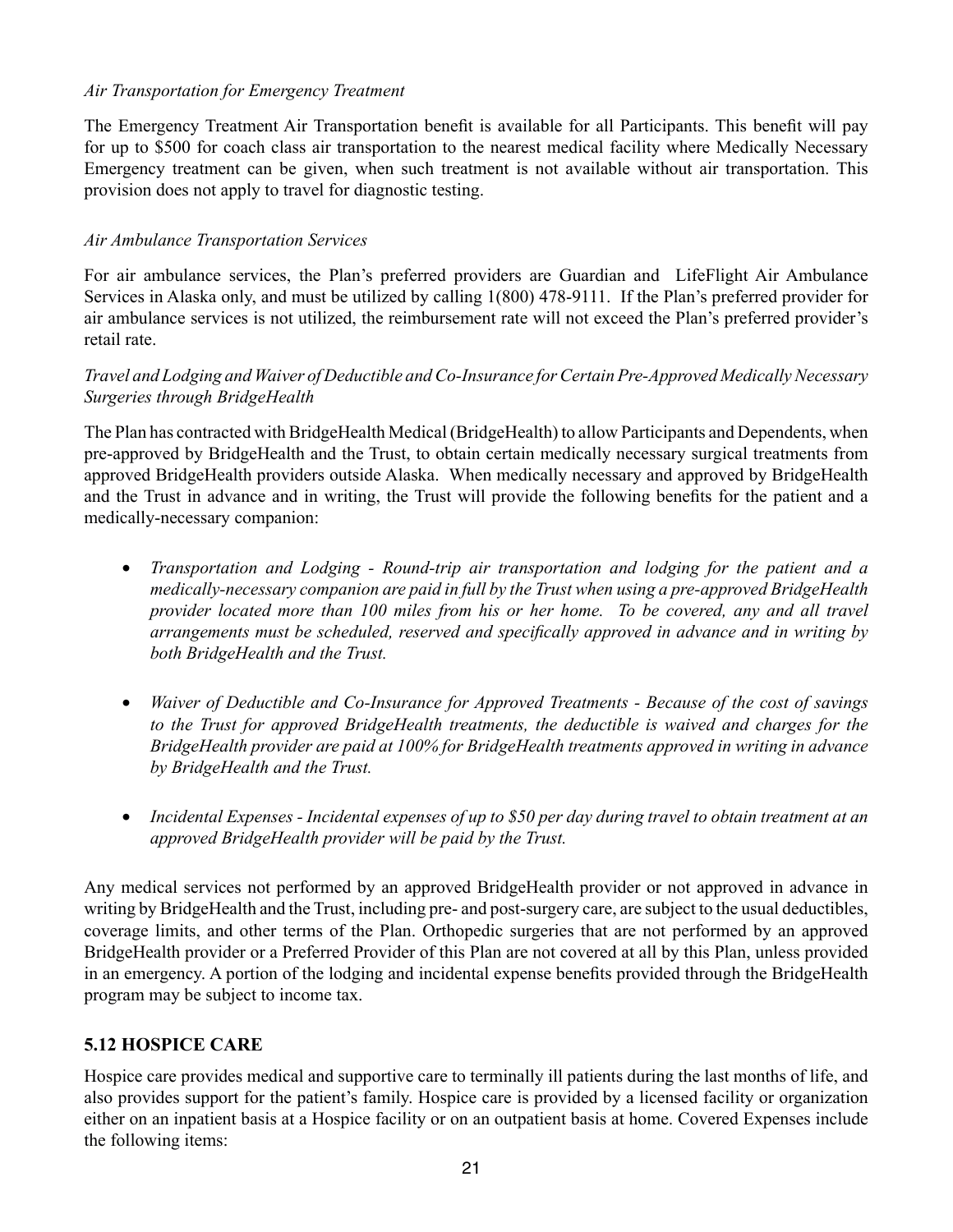- professional services of a Registered Nurse, licensed practical or vocational nurse, or a home health aide.
- physical, occupational, speech, respiratory or rehabilitation therapy.
- laboratory services, medical supplies, and oxygen prescribed by a Physician.
- Medical Social Services furnished to a terminally ill Participant and his or her immediate family. "Medical Social Services" means those counseling services furnished by a psychiatrist, psychologist, or staff member of a licensed social services agency.
- Bereavement counseling by a licensed social worker or licensed pastoral counselor to assist the family unit during the bereavement period in coping with the death of the terminally ill Participant.

## **5.13 PREVENTIVE HEALTH CARE**

Preventive care is covered 100% (subject to UCR limits), with no copayment or deductible. Preventive care means those services and supplies designed as "preventive care" under the Health Care Reform law, and which the Plan is required by law to provide.

Covered preventive care may be different depending on your age, gender and circumstances. Here are some examples of common services that (depending on your age, gender and circumstances) are covered preventive care:

- Routine physical exams
- Cholesterol screenings
- Mammograms
- Pap smears
- Colonoscopies
- Obesity screening
- Blood pressure screening
- Type 2 Diabetes screening
- Immunizations (as recommended by the Centers for Disease Control and Prevention)
- Newborn Hearing exam
- Pediatric oral and vision screening
- Tobacco cessation programs

The schedules of preventive care services are available at **www.hhs.gov/healthcare/prevention** and **www. cdc.gov/vaccines/schedules/index.html**, or from the Trust Office. Be sure to check the schedules before you access services because some services are not covered for all ages, and some have coverage limits. Also note that the Plan may use reasonable medical management techniques, such as location for service or test frequency, to determine covered preventive care.

When both preventive care and diagnostic or therapeutic services occur at the same visit, you generally pay the cost share for the diagnostic or therapeutic services but not for the preventive care.

Preventive care drugs and supplements are covered under the Prescription Drug Benefit, and only if prescribed.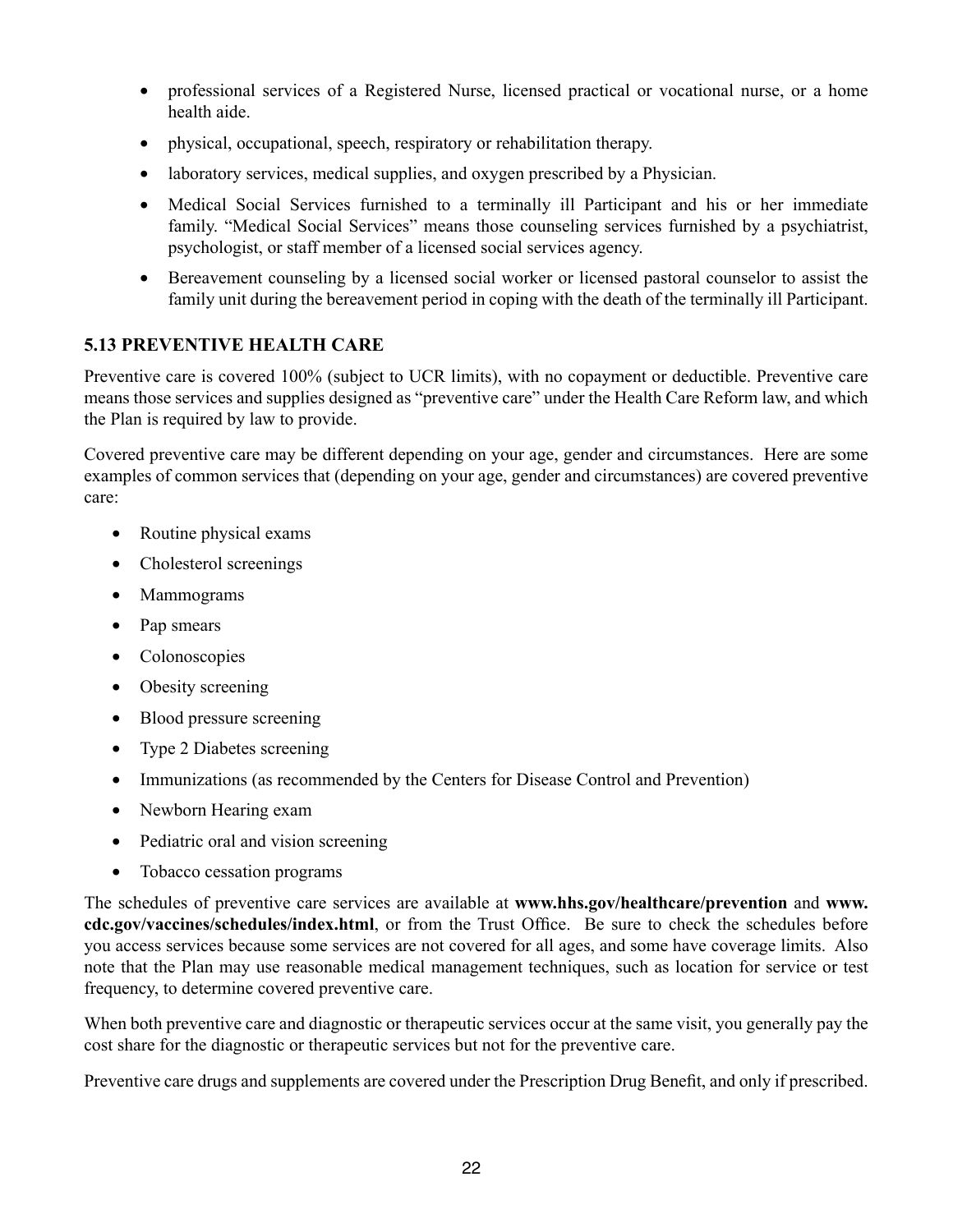## **5.14 PROFESSIONAL SERVICES AND SUPPLIES**

Covered Expenses for professional services and supplies include:

- 1. Services rendered by a Physician for medical treatment of an Illness or Injury. "Medical treatment" means services rendered by or in the presence of a Physician or through an online or telephone consultation with a Teladoc Physician. Benefits are provided for office, home, and Hospital visits.
- 2. Office visit services performed by a chiropractor, up to a maximum of 10 office visits per calendar year.
- 3. Acupuncture up to a maximum of 10 visits per calendar year, and Medically Necessary naturopathic services.
- 4. Services of a Registered Nurse (R.N.), provided the services rendered are not custodial in nature and cannot be performed by a less qualified professional.
- 5. Physical therapy, occupational therapy, massage therapy or cardiac rehabilitation services, when prescribed by and under the direction of a Physician. Benefits for rehabilitation services are limited to one visit per day, and do not include services which are primarily educational, sports-related, or preventive in nature (i.e., physical conditioning or exercise). Physical therapy, massage therapy and occupational therapy are limited to 20 visits per calendar year except for physical or occupational therapy that is Medically Necessary to treat a spinal injury.
- 6. Speech therapy when Medically Necessary to restore speech (the ability to express thoughts, speak words, form sentences) lost as a result of Illness or Injury. Speech therapy must be: (a) prescribed by and under the direction of a Physician, and (b) expected to result in significant improvement of speech function. Speech therapy prescribed for a speech delay (e.g. resulting from a congenital condition) or for a learning disability is not a Covered Expense. Speech Therapy is limited to 20 visits per calendar year.
- 7. Diagnostic x-rays, radium or radioactive isotope therapy performed by a Physician or Radiologist, or diagnostic laboratory examinations performed by a Physician or pathologist. Benefits may also be payable for certain diagnostic tests under *PREVENTIVE HEALTH CARE and PREADMISSION TESTING*.
- 8. Medically Necessary **professional ambulance service** to transport a Participant to or from the nearest medical facility where appropriate treatment can be given. A **licensed air ambulance is considered a Covered Expense** if it is determined that the location and nature of the Illness or Injury make a licensed **air ambulance** Medically Necessary. The Plan will not consider payment of charges in excess of those retail rates charged by its preferred provider for air ambulance services. The Plan's preferred providers for these services in Alaska are Guardian or LifeFlight Air Ambulance.
- 9. Administration of oxygen; casts, splints, and surgical dressings.
- 10. Purchase or rental, up to the purchase price, of prosthetic devices, durable medical equipment and supplies. Covered Expenses are defined as:
	- **Prosthetic devices and braces (including surgically implanted devices and corrective appliances),** excluding replacements or repairs; or
	- Equipment and those supplies which are:
		- ordered by a Physician, and
		- usable only by the Patient, and
		- of no further use when medical need ends, and
		- not primarily for the comfort or hygiene of the Participant, and
		- not for environmental control, and
		- not for exercise, and
		- manufactured specifically for medical use, and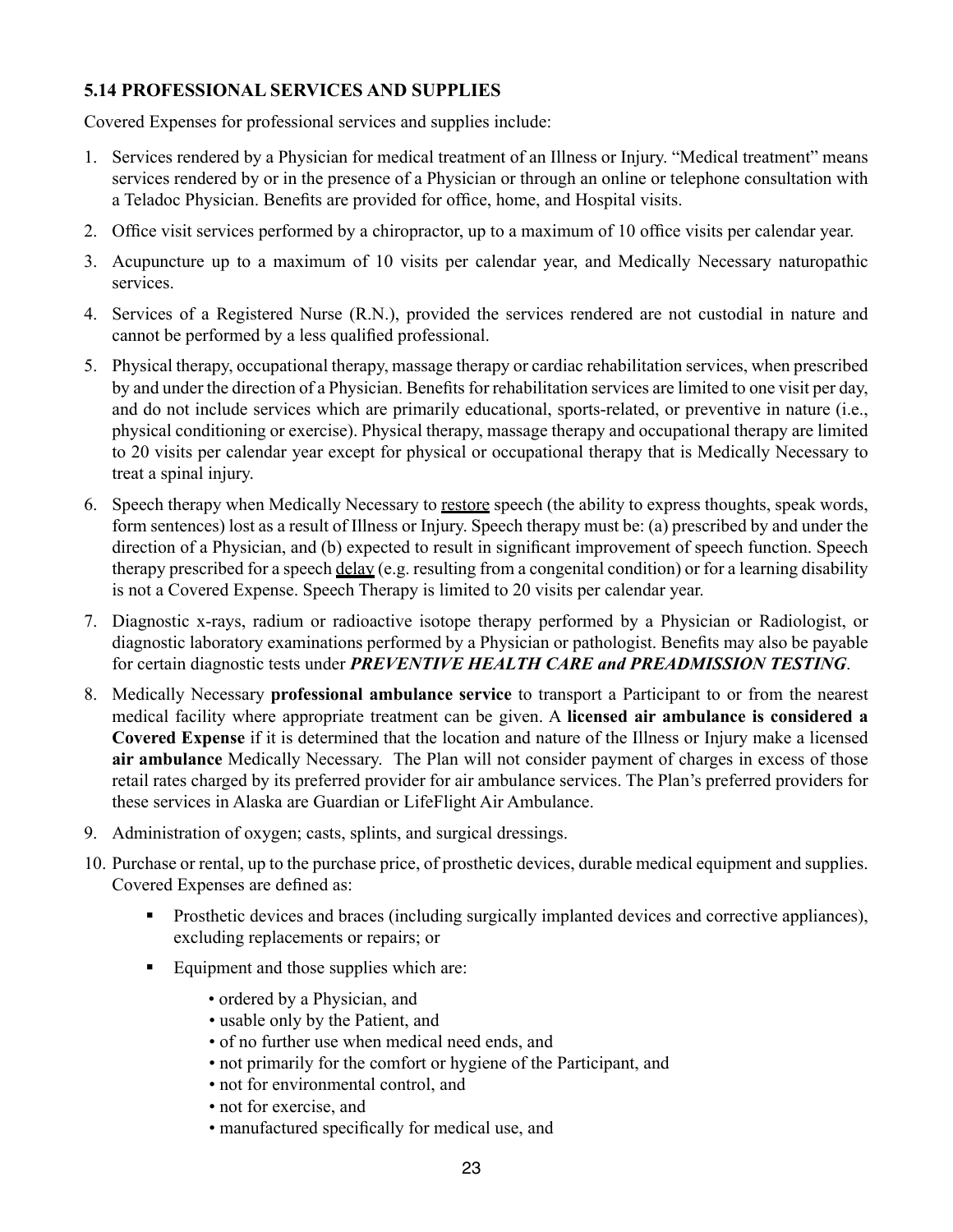- approved as Medically Necessary treatment, as determined by the Fund, and
- not for prevention purposes.

Any accrual of charges for the *rental* of medical equipment that is in excess of the *normal purchase price* for that medical equipment is not a Covered Expense. A device used specifically as a safety item or to affect performance primarily in sports-related activities is not a Covered Expense. Non-durable medical supplies including (but not limited to) elastic stockings, ace bandages, gauze and like products are not Covered Expenses.

- 11. Services of a Physician (MD) or dentist (DDS or DMD) for treatment of accidental Injury to sound natural teeth *if treatment is performed within six months of the date of the Injury.* "Sound natural teeth" means natural teeth (not teeth that have been restored with crowns, fixed or removable prosthodontics) that are free of active or chronic clinical decay, that have at least 50% bony support, that are functional in the dental arch, and that have not been excessively weakened by previous dental procedures. Services to alter vertical dimension or to restore occlusion are not Covered Expenses.
- 12. Services of a Physician or oral surgeon (DMD) for Covered Expenses for treatment of temporomandibular joint (TMJ) dysfunction. Related surgical services require pre-certification for medical necessity.
	- The Plan will provide benefits for two appliances over a Participant's lifetime.
	- Covered Dental Expenses related to charges from a dentist (DDS or DMD) or oral surgeon are paid under the dental care benefits.
- 13. Syringes and diabetic supplies, including lancets, strips and swabs which are obtained without a prescription but are necessary for the use of a prescription drug.

# **5.15 HEARING LOSS BENEFIT**

The Hearing Loss benefit provides for a hearing aid device. Covered Expenses include ear mold(s), initial set of batteries, cords and other necessary equipment, warranty, follow-up consultation, and repair of a hearing aid device. Hearing examinations and evaluations are covered under the Plan's medical benefits.

The maximum benefit payable is 70% of Covered Expenses, up to \$800 *per ear for hearing aid devices*, during any period of three consecutive years. The calendar year deductible does not apply to this benefit, and any expense you incur over the Plan's paid benefit amount is not applied to the Annual Out-of-Pocket Limit.

No hearing loss benefit is extended for more than one hearing aid device for each ear; or for replacement of a hearing aid device more often than once during any period of three consecutive years.

# **5.16 HOME HEALTH CARE BENEFIT**

The Plan will extend a benefit for Medically Necessary home health care, including home I.V. therapy services, rendered by a Licensed Home Health Care Agency, for care which would have been covered under the Plan if services were performed in a Hospital or Skilled Nursing Facility.

Covered Expenses are reimbursed at 80% if provided by a Preferred Provider. If services are provided by a non-Preferred Provider in the Anchorage area, Covered Expenses are reimbursed at 60% of the rate negotiated with the Preferred Provider. If services are provided by a non-Preferred Provider outside the Anchorage area, Covered Expenses are reimbursed at 60%. Covered Expenses are also subject to the calendar year deductible.

## **5.17 TREATMENT FOR MENTAL ILLNESS/SUBSTANCE ABUSE**

Benefits are extended for the treatment of Mental Illness, and alcohol, drug, or chemical dependency, on the same basis as for treatment of any other condition.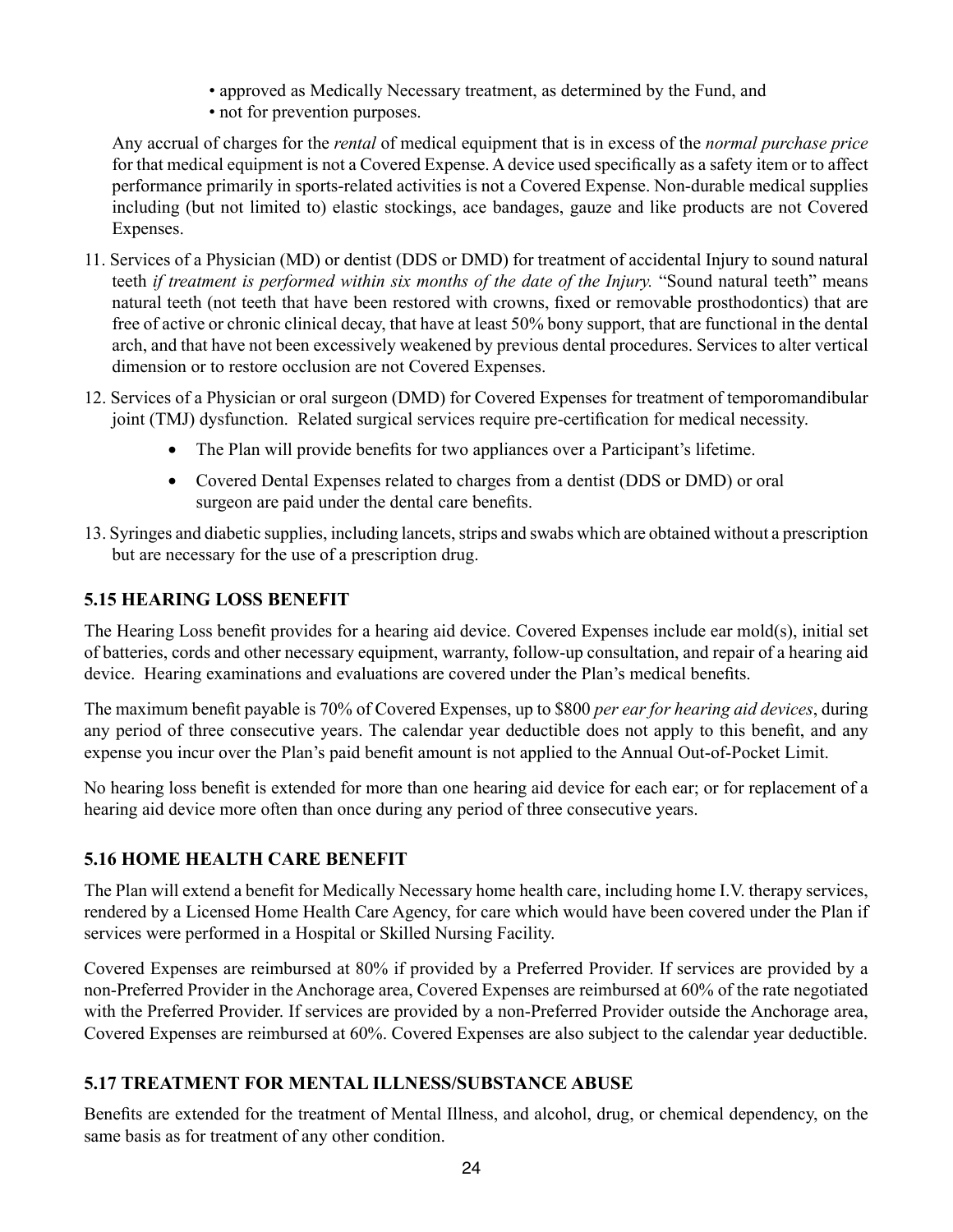## **5.18 MEDICARE PART B REIMBURSEMENT**

If a Participant or Dependent is diagnosed with end-stage renal disease (ESRD) and is eligible for and obtains a Medicare Part B Supplemental policy upon or after qualifying for Medicare coverage due to ESRD, the Plan will reimburse the cost of that Medicare Part B Supplemental policy. Requests for such reimbursement must be submitted to the Plan pursuant to policies and procedures approved by the Administrative Office. Members with ESRD are required to provide the Administrative Office with proof of the effective date of Medicare coverage.

## **5.19 HEALTHREACH DISEASE MANAGEMENT PROGRAMS**

The Plan has partnered with HealthCare Strategies, Inc. (HCS) to provide their HealthReach program. HCS has developed a unique and comprehensive approach to disease management. HealthReach provides ongoing education, support, and mentoring to employees and their covered dependents that live with challenging medical conditions, like diabetes, heart disease, cancer, and others.

**HealthReach Coaching:** If you are selected to participate in the coaching program, a registered Nurse Care Manager will contact you by phone and mail to provide assistance with possible gaps in care, managing current health conditions, and support to reach personal goals. Your HealthReach Care Manager will provide you with confidential and personalized information to help you understand your options, work collaboratively with your doctors, and improve the care you receive.

**Pharmacy Review:** HCS will identify members who have medicines that are potentially duplicative – or might be harmful when taken together with other prescriptions. Your primary care physician will then be notified to help improve coordination of care among all doctors prescribing your medications.

**Additional Charges for Not Participating in Disease Management:** Plan members and dependents who are identified for HealthReach Coaching and choose not to participate will be subject to a penalty, reducing the amount of Plan benefits payable. Eligible individuals who, as certified by the disease management/chronic condition management vendor, choose not to participate in the Plan's disease management program will have future medical claims (excluding preventive services required to be paid at 100%) penalized at a 10% reduction in the maximum percentage payable by the Plan. (For example, a charge normally paid 80% by the Plan will be paid 70% by the Plan; a charge normally paid 60% by the Plan will be paid at 50%; etc.) If you or a family member are subject to this reduction, the amount of this reduction will **not apply** to your or your family's outof-pocket maximum. The 10% penalty will be removed beginning with the first of the month following the time that the individual begins actively participating in the disease management program, as certified by the disease management vendor.

Please note all communications between members and HealthReach remain **completely private and confidential**.

## **5.20 HEALTH REIMBURSEMENT ARRANGEMENT (HRA)**

The Plan has established a Health Reimbursement Arrangement ("HRA") to give Participants additional flexibility to meet their families' health care needs. Under the Health Reimbursement Arrangement, Eligible Employees and Retired Participants can have accounts ("HRA Accounts") maintained by the Plan that can be used to fund certain health expenses.

#### **HRA Contributions**

The Plan's Health Reimbursement Arrangement is funded by Contributing Employers that contribute an extra amount to this Plan under the terms of their collective bargaining agreements or Written Agreements, designated as contributions for the HRA accounts of covered employees ("HRA Contributions").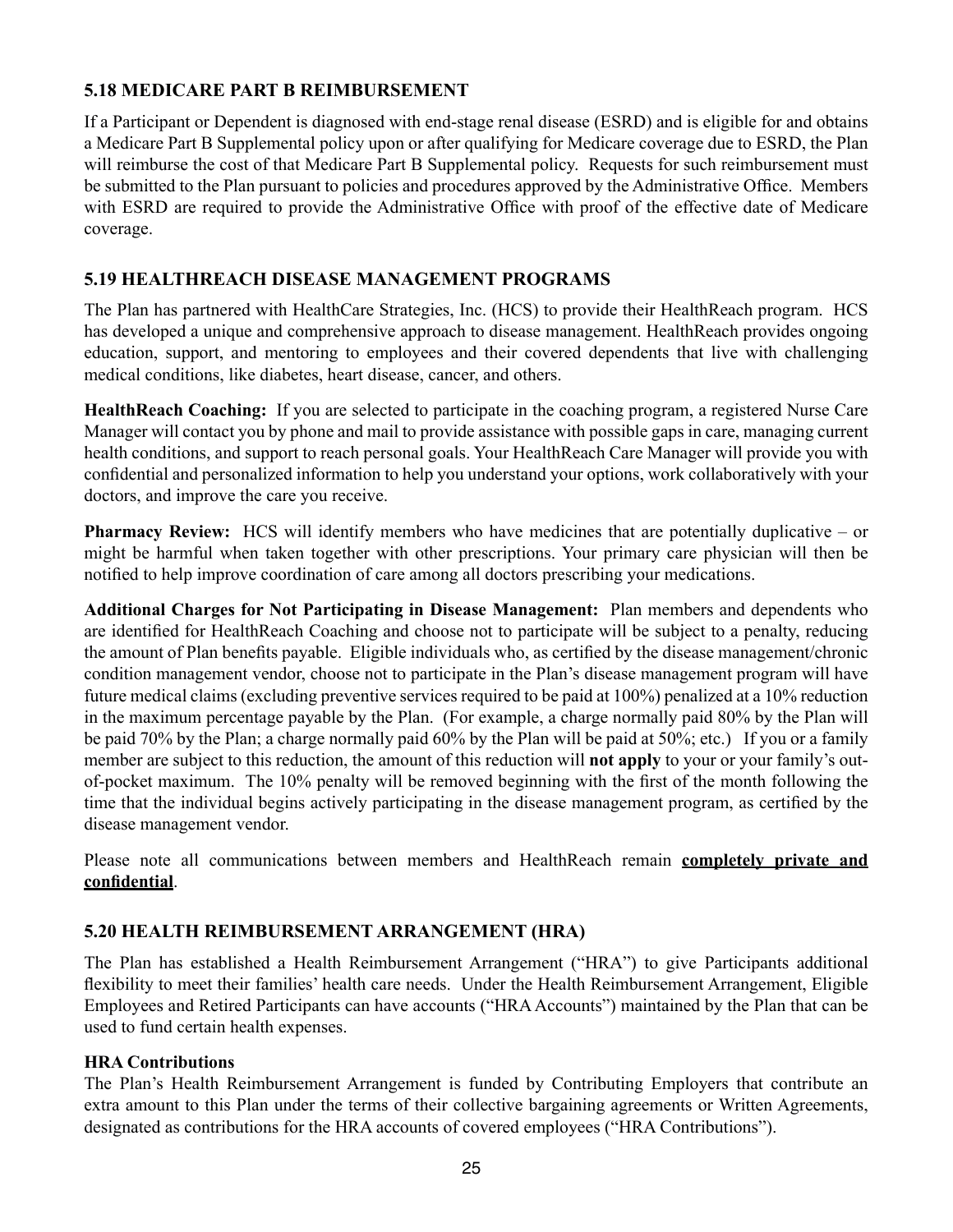## **HRA Account Eligibility**

An Employee is eligible to have HRA Contributions made on his or her behalf deposited into an HRA Account if the contributions have been properly made and he or she is currently eligible for medical benefits under this Plan. A person who has had HRA Contributions made on his or her behalf but who is not currently eligible for medical benefits under the Plan will have those HRA Contributions held by the Plan until the time that he or she becomes eligible for medical benefits under the Plan.

An HRA Account is limited to a maximum of \$2,500 at any given time.

If you are a Participant and have had funds deposited into an HRA Account, you will remain eligible to use the HRA account for eligible HRA expenses for as long as there is still money in your HRA account. Funds in the HRA Account remain in the HRA Account if unused.

If you have an HRA Account as an Active Employee and terminate coverage, retire, or transition to Retiree coverage, the HRA Account will remain in place as long as you maintain a balance in the Account.

If you die with an HRA Account balance and have a Spouse or Dependent(s) covered by the Plan, their eligible HRA expenses may continue to be paid out of your HRA Account for expenses incurred while they remain covered by the Plan.

#### **Eligible HRA Expenses**

A Participant's HRA account may be used to reimburse any qualified medical, prescription drug, dental, or vision expenses under Internal Revenue Code Section 213(d) ("Qualified Medical Expenses") for the Participant and his or her dependents covered by the Plan, including deductibles and copayments for Plan coverage as well as Qualified Medical Expenses not otherwise covered by the Plan. It may also be used to make self-payments or COBRA payments to maintain coverage under this Plan for the Participant and his or her dependents covered by the Plan. Any payments from the HRA Account will be limited to the balance of the Account, with no further payments made when the HRA Account is at a zero balance.

You must notify the Administrative Office if you wish to use your HRA Account to make any payment or partial payment of COBRA premiums or self-payments for Active or Retiree coverage.

#### **Time Limits for Payments from Your HRA Account**

In order to be payable, claims for reimbursement of Eligible HRA Expenses, like all other covered Plan expenses under Section 15.14, must be submitted within one year of the date the expense was incurred. In addition, the HRA Account may only be used to cover expenses incurred on or after January 1, 2016, and after the date your HRA Account was established.

#### **Expenses for Spouses and Dependents No Longer Covered by the Plan**

If your Spouse or Dependent terminates coverage under the Plan for any reason (including divorce of a Spouse), the HRA Account can only be used to reimburse expenses for that person incurred before the loss of coverage.

#### **How to Use the HRA Account**

Once your HRA Account has been established, you will receive a debit card that can be used for payment of certain expenses payable under the HRA. You can use the debit card to pay for copayments, deductibles, and for other out-of-pocket medical or prescription drug expenses for you and your Dependents covered under the Plan. By using your debit card for a medical or prescription drug co-payment, deductible, or other outof-pocket medical or prescription drug expenses, you are certifying that the copayment, deductible, or other medical care expense was incurred for you or a Dependent covered under the Plan and that it is Qualified Medical Expense as defined in Section 213(d) of the Internal Revenue Code.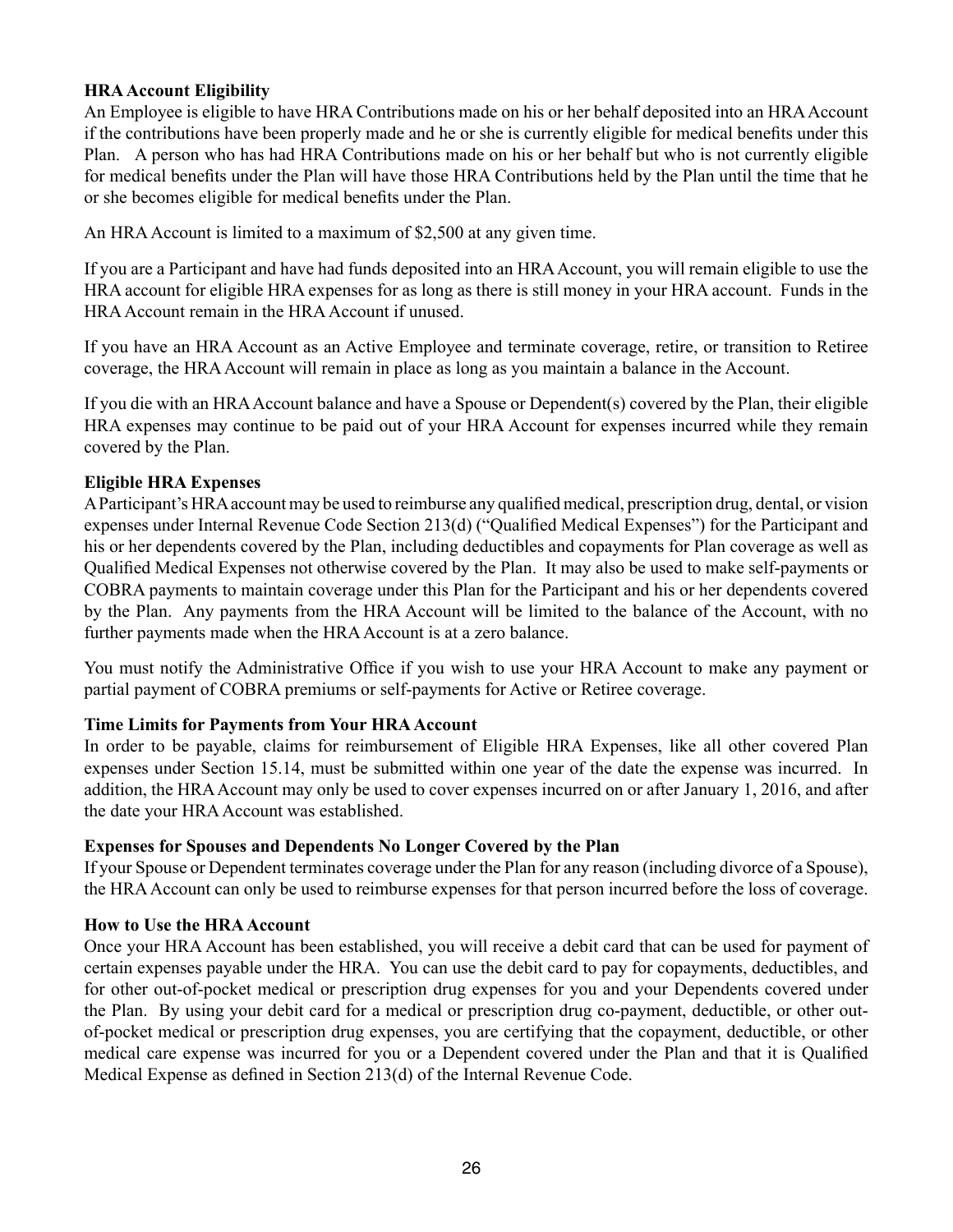For dental and vision claims as well as medical and Prescription Drug claims for which you do not use your debit card, you must complete a claim form to receive reimbursement. When you submit a claim for reimbursement, you will be asked to include written statements and/or bills from an independent third party describing the service or product, the amount of the expense, and the date of the service or sale. Depending on the circumstances, this could include an invoice, prescription, an affidavit, and/or other documentation required by the Administrative Office. Cash register receipts alone are not an acceptable form of proof to allow reimbursement from an HRA Account. (Further details about required documentation are on the claim form.)

The Administrative Office may also provide options for submitting HRA reimbursement claims electronically.

#### **HRA Account Amounts and Charges**

Your HRA Account is the amount of HRA Contributions actually and properly made on your behalf, less reimbursements paid out of the account, and less administrative charges or other expenses incurred. The Plan will assess an administrative charge of \$4.50 per month to maintain your HRA Account, payable from your HRA Account balance.

#### **Opt-Out**

You may permanently opt out of participation in the HRA at any time, in which case your HRA Account will be closed and no further HRA reimbursements will be available to you. This will not affect HRA Contributions made on your behalf, which may still be made to the Plan but will no longer be credited to your HRA Account. Notify the Administrative Office if you'd like to opt out.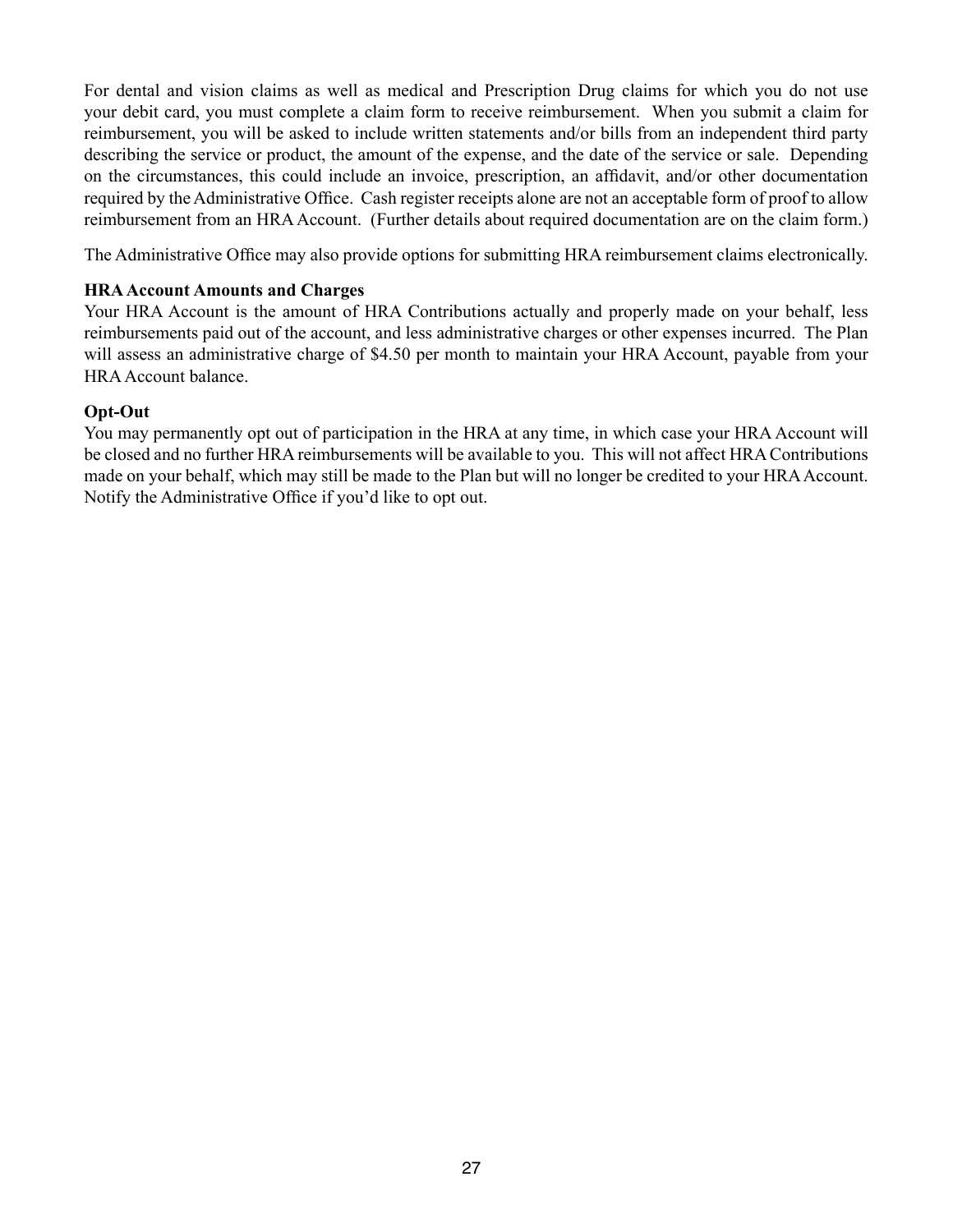# **SECTION 6 UTILIZATION MANAGEMENT PROGRAMS**

The Plan pays benefits only for Medically Necessary Services. The following procedures are designed to assist the Plan in determining Medical Necessity before you receive health care services.

## *Purpose of the Utilization Management Programs*

Your Plan is designed to provide Participants with financial protection from significant health care expenses. The development of new medical technology/procedures and the ever increasing cost of providing health care present a challenge to maintaining a high level of benefits. To enable the Plan to provide coverage in a costeffective way, the Plan has adopted Utilization Management Programs designed to help control increasing health care costs by not paying benefits for services that are not Medically Necessary. By doing this, the Plan is better able to continue to maintain its level of benefits.

If you follow procedures of the Utilization Management Programs, you may avoid some out-of-pocket costs. **If you don't follow these procedures, the Plan provides reduced benefits, and you will be responsible for paying more out of your own pocket.**

# **6.1 ELEMENTS OF THE UTILIZATION MANAGEMENT PROGRAMS**

- **1. Precertification Review:** Review of Plan benefit coverage of proposed health care services before the services are provided (except in the case of emergency hospital admissions, where review must be sought within 72 hours after admission);
- **2. Concurrent (Continued Stay) Review:** Ongoing assessment of the Plan benefit coverage of health care services as they are being provided, especially (but not limited to) inpatient confinement in a Hospital or specialized facility;
- **3. Retrospective Review:** Review of health care services after they have been provided;
- **4. Case Management:** A process whereby the Participant, the family, Physician and/or other providers, and the Trust work together under the guidance of the Plan's independent Utilization Management Organization to coordinate Plan benefit coverage of a quality, timely and cost-effective treatment plan. Case Management services may be particularly helpful for Participants who require complex, high-technology medical services and who may therefore benefit from professional assistance to guide them through Plan benefit coverage.

# **6.2 ADMINISTRATION OF THE UTILIZATION MANAGEMENT PROGRAMS**

The Plan's utilization management program is administered by a Utilization Management Organization. The health care professionals at the Utilization Management Organization focus their review on the necessity and appropriateness of Hospital stays and the necessity, appropriateness and cost-effectiveness of proposed medical or surgical services.

The Utilization Management Organization determines if a course of care or treatment is Medically Necessary.

*The Utilization Management Organization certifies the Medical Necessity of proposed treatment. The Utilization Management Organization does not guarantee that a Participant is eligible for Plan benefits when services are received. Call the Trust Customer Service Office for questions regarding eligibility*.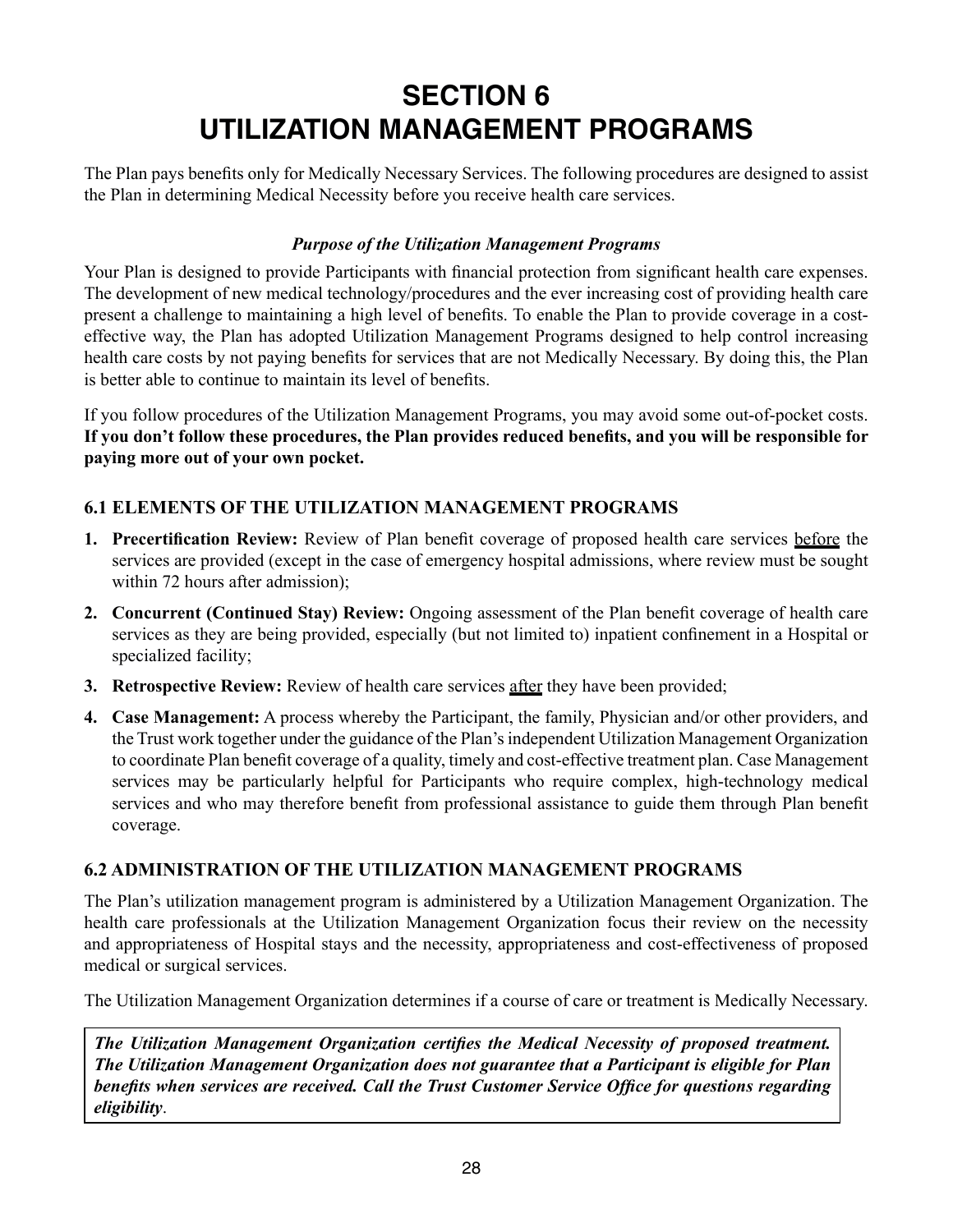# **6.3 RESTRICTIONS AND LIMITATIONS OF THE UTILIZATION MANAGEMENT PROGRAMS**

- The fact that your Physician recommends surgery, hospitalization, or confinement in a specialized facility, or that your Physician or another provider proposes or provides other services/supplies doesn't necessarily mean that the recommended services/supplies will be determined Medically Necessary.
- The Utilization Management Programs are not intended to diagnose or treat medical conditions, validate eligibility for coverage, or guarantee payment of Plan benefits. Certification of Medical Necessity does not necessarily mean that an individual is eligible for Plan benefits or that Plan benefits will be payable. For example, benefits would not be payable if your eligibility for coverage ended before the services were rendered, if the services were not covered by the Plan, or the maximum benefit had already been paid.
- All treatment decisions rest with you and your Physician. You should follow whatever course of treatment you and your Physician believe to be the most appropriate. Benefits payable by the Plan may, however, be affected by the Utilization Management Programs.
- The Plan and the Utilization Management Organization are not responsible for either the quality of health care services actually provided, or for the results if the Participant chooses not to receive health care services that the Utilization Management Organization determined to be not Medically Necessary.

# **6.4 PRECERTIFICATION REVIEW**

Certain health care services such as hospitalization, outpatient surgery and certain other outpatient services, require precertification.

- **If you use an Aetna network provider**, your provider is responsible for obtaining necessary precertification for you. Because precertification is the provider's responsibility, if your provider fails to pre-certify required services, the provider's reimbursement will be limited and the provider cannot pass those costs on to you.
- **If you use a non-preferred provider**, your provider may pre-certify for certain services on your behalf. If the provider fails to pre-certify those services, Aetna will review the medical necessity of those services when the claim is filed. If the service is not medically necessary or is otherwise not payable by this Plan and is not approved, no benefits will be paid. If the service is medically necessary and otherwise payable by this Plan, benefits will be paid according to the Plan's limitations.

Precertification Review is a procedure administered by the Utilization Management Organization to assure that the admission and length of stay in a Hospital or specialized facility, surgery or other health care services are Medically Necessary. The Utilization Management Organization determines if recommended confinements, surgery or other health care services meet or exceed accepted standards of care.

If additional information is needed, the Utilization Management Organization will advise the caller. The Utilization Management Organization will review the information provided, and will let you, your Physician and the Hospital (or other provider), and the Administrative Office know whether or not the proposed services have been certified as Medically Necessary. The Utilization Management Organization will respond to your Physician or other provider by telephone shortly after the Utilization Management Organization receives the request and any required medical records and/or information, and the determination will then be confirmed in writing.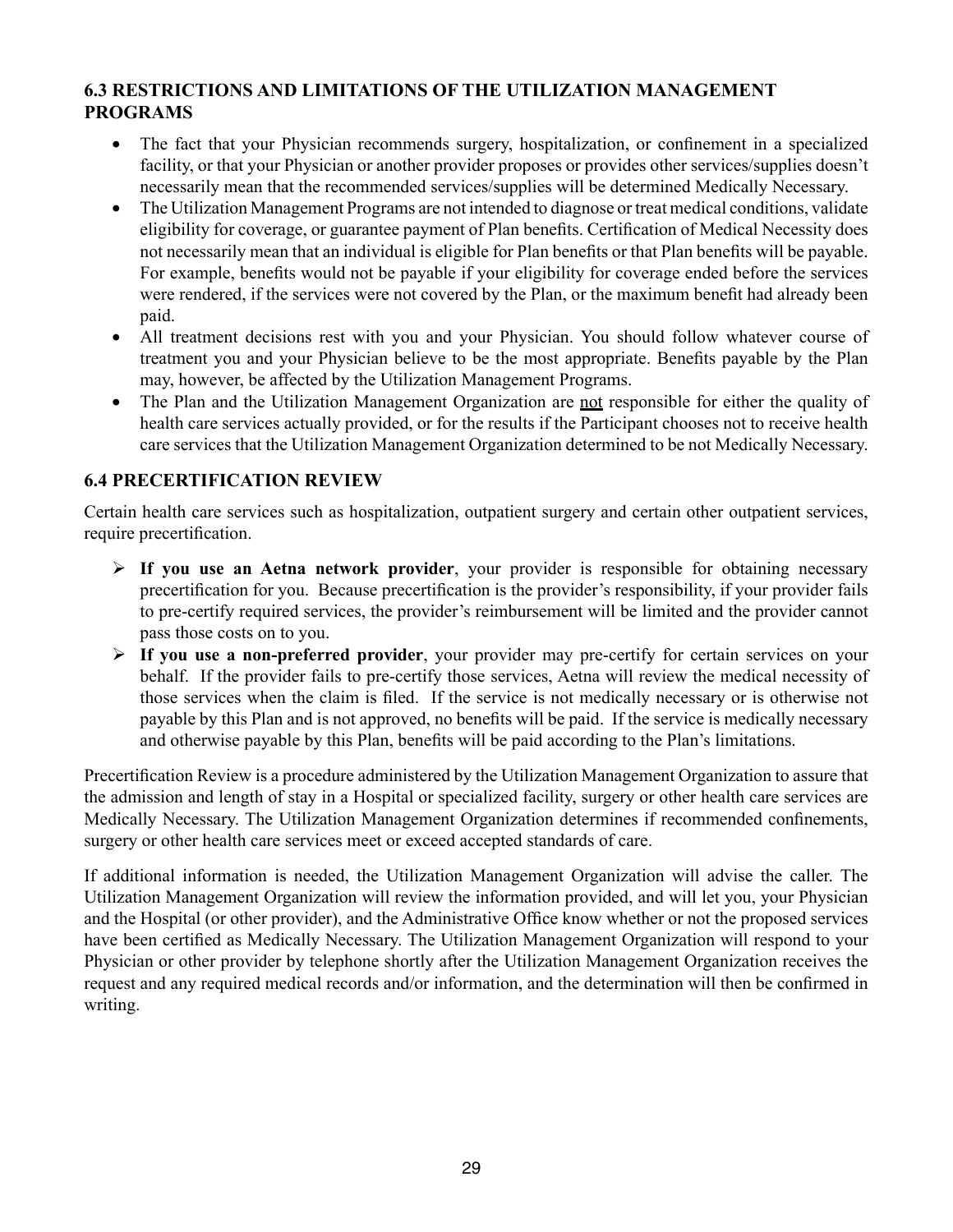## **6.5 REQUEST FOR REVIEW OF DENIAL OF BENEFITS BASED ON PRECERTIFICATION REVIEW**

## *Regular Request for Review*

If the Utilization Management Organization determines that the proposed service is not Medically Necessary, you and/or your Physician may submit a written request for review accompanied by any additional information to support the need for the proposed service. The request for review should be sent to the Utilization Management Organization. You can expect that the Utilization Management Organization will respond in writing within 30 days after receiving the request and any required medical records and/or information.

## *Expedited Request for Review*

If the Utilization Management Organization determines that the proposed service is not Medically Necessary, the treating Physician may telephone the Utilization Management Organization to request an expedited review with the medical director or a Physician designated by the Utilization Management Organization to provide the necessary review. The Utilization Management Organization will usually respond to your Physician by telephone within 24 working hours, and later confirm the determination in writing to you, your Physician, and the Administrative Office.

## *Independent Review of a Denial of Precertification*

If the Utilization Management Organization confirms the initial determination that the proposed service is not Medically Necessary, you and/or your Physician may submit a written request for an independent medical review of the denial of precertification. Call the Trust Customer Service Office for information regarding this independent review. The independent medical reviewer will consider all information presented by your Physician and the Utilization Management Organization. You can expect a written response regarding this review from the Trust within 60 days after your request for such a review is received.

This independent medical review is not required and you may request review by the Administrative Committee at any time within 180 days after a denial of precertification, whether or not you may have requested an independent medical review.

# **6.6 CONCURRENT (CONTINUED STAY) REVIEW**

When you are receiving medical services in a Hospital or specialized facility, the Utilization Management Organization may contact you to assure that continuation of medical services is Medically Necessary.

Concurrent Review may include such services as:

- coordinating Home Health Care or the provision of Durable Medical Equipment;
- determining the Medical Necessity of continued medical services; and/or
- advising you of the various options covered under this Plan for your medical care.

## **The Plan pays no benefits for charges related to days of confinement in a Hospital or specialized facility that have not been determined to be Medically Necessary.**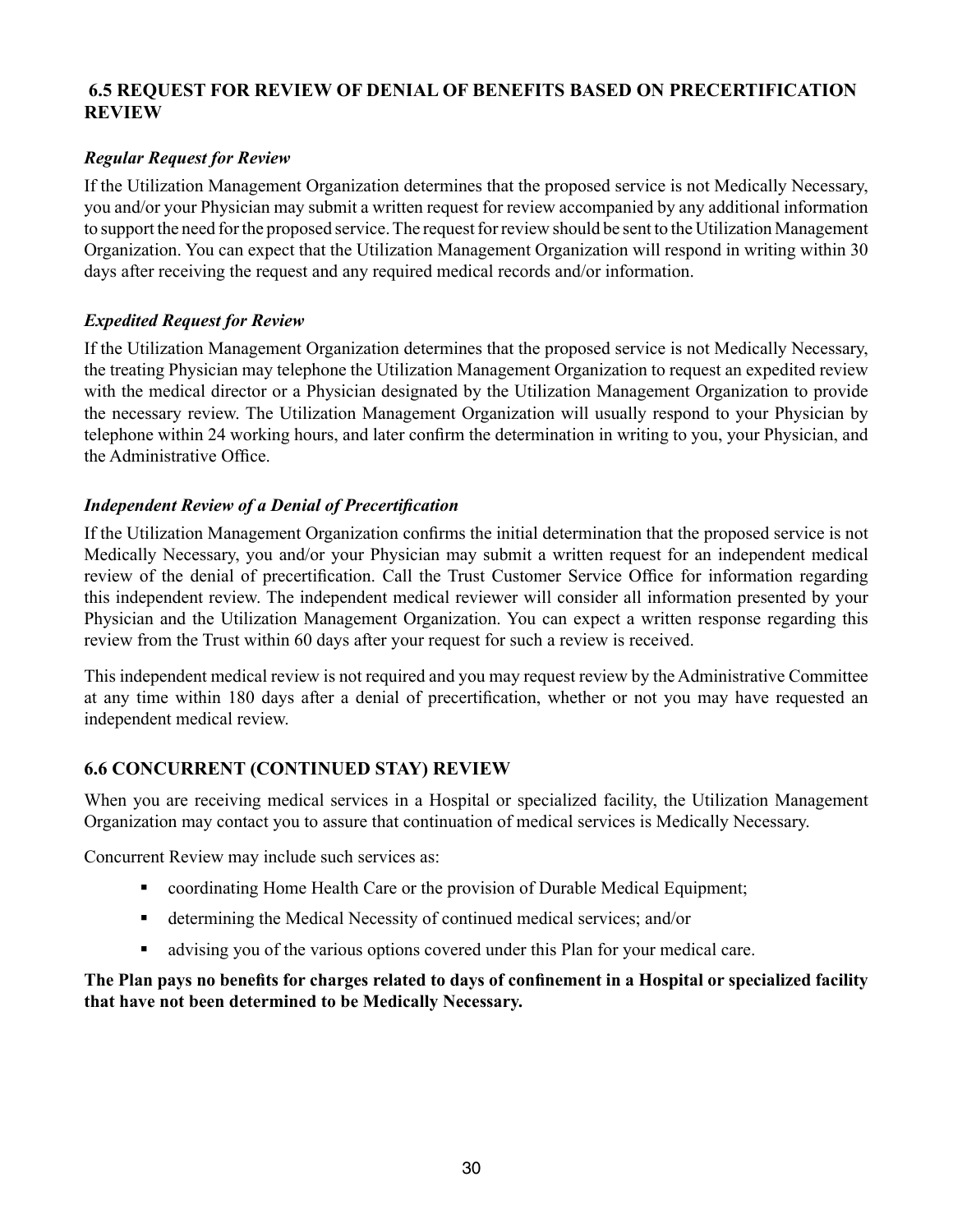# **6.7 REQUEST FOR REVIEW OF A DENIAL OF BENEFITS BASED ON CONCURRENT REVIEW**

If the Utilization Management Organization determines continued services are not Medically Necessary, you and/or your Physician will be notified and you will have the opportunity to request review of the determination. The obligation to request review rests entirely with you. The review procedures for concurrent review are the same as those for precertification review; see Section 6.5.

## **6.8 RETROSPECTIVE REVIEW**

All claims for services or supplies may be subject to retrospective review to determine if they were Medically Necessary. **If it is determined that the services or supplies were not Medically Necessary, no benefits will be provided by the Plan for those services or supplies. The review procedures from a denial of benefits based on Retrospective Review are the same as those for Precertification Review; see Section 6.5.**

## **6.9 CASE MANAGEMENT**

Case Management is administered by the Utilization Management Organization. The Utilization Management Organization's medical professionals work with the patient, family, care-givers, Health Care Providers, and the Administrative Office to coordinate Plan coverage of a treatment program. Case Management services are particularly helpful when the patient needs complex, costly, and/or high-technology services.

Case Management may authorize coverage of specific care that would not otherwise be a covered benefit under the Plan if it appears that such alternate care will offer a cost-effective result without a sacrifice to the quality of your care. Case Management, the patient and the attending provider must all agree to the alternate care. The decision to provide alternate care will be made by Case Management in its sole discretion on a case by case basis pursuant to this section. Such a decision shall not be construed to alter or change other provisions of the Plan, nor shall it be construed as a waiver of the right to otherwise administer the Plan in strict accordance with its terms.

#### *Working with the Case Manager*

You can request Case Management services by calling the Utilization Management Organization. In most cases, the Utilization Management Organization will initiate Case Management services automatically. The Utilization Management Organization's Case Manager will work directly with you to review proposed treatment plans and to assist in coordinating services and obtaining discounts as needed. From time to time, the Case Manager may confer with your Physician and may contact you or your family to assist in making plans for the Plan to cover continued health care services, and to assist you in obtaining information to facilitate coverage of those services.

You, your family, or your Physician may call the Case Manager at any time to ask questions, make suggestions, or offer information.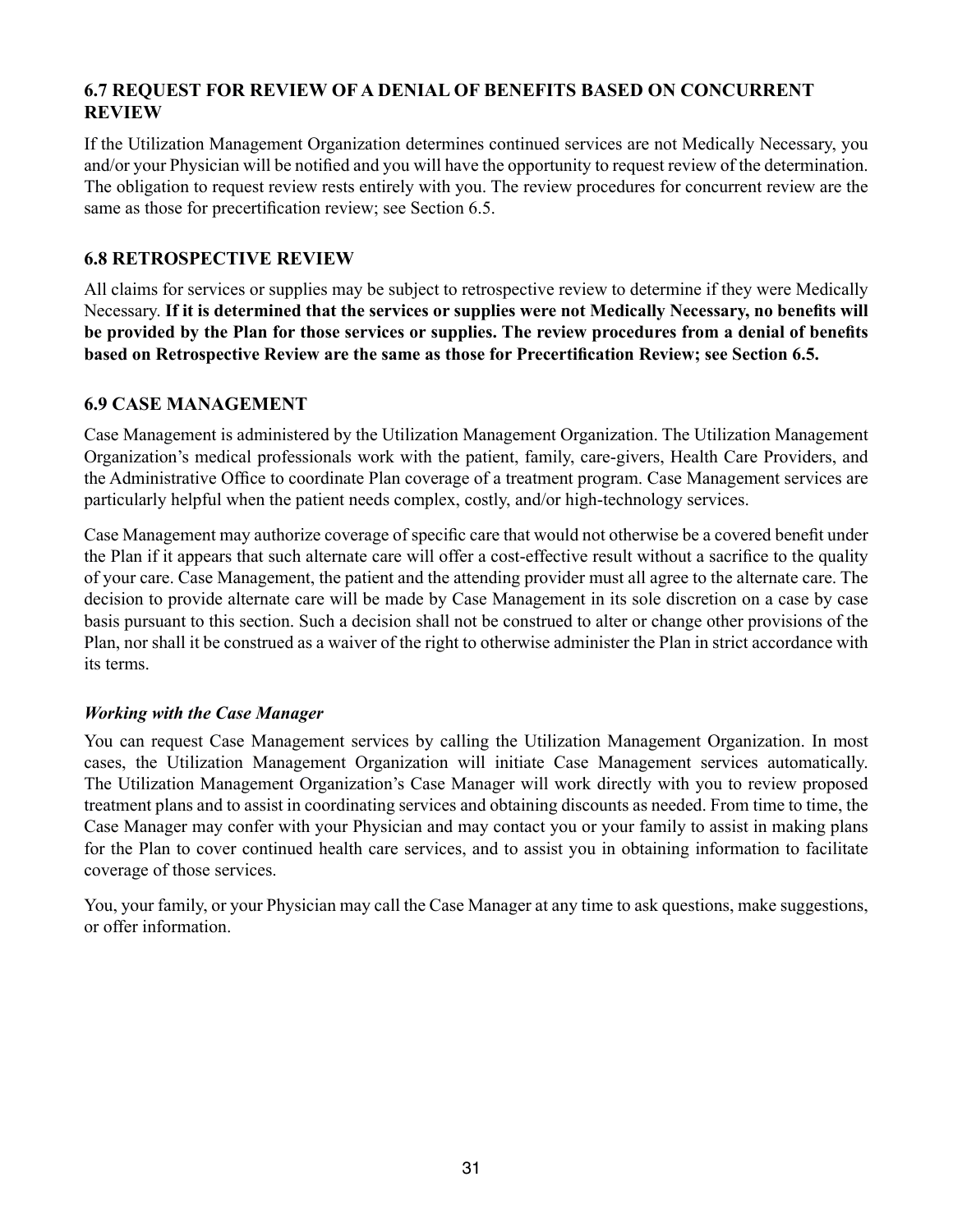# **SECTION 7 EXCLUSIONS AND GENERAL LIMITATIONS**

In addition to any exclusions and limitations described elsewhere in this Booklet, the following Exclusions and General Limitations are applicable to all benefits provided under this Plan. These exclusions shall not be interpreted to violate 26 U.S. Code Section 9802, 29 U.S. Code Section 1182, or 42 U.S. Code Section 300gg-2.

#### *No Plan Benefits are extended for any of the following:*

- 1. Any service rendered or supplies furnished prior to a Participant's date of eligibility or after a Participant's eligibility for coverage terminates (including treatment for an Illness or Injury arising prior to the termination of eligibility). An expense is considered incurred on the date the Participant receives the service for which the charge is made. For more information, refer to the *ELIGIBILITY RULES* section of this Booklet.
- 2. Care, treatment or services for which there is no legal obligation of the Participant to pay, or for which no charge is made in the absence of eligibility for Plan benefits, unless otherwise required by law.
- 3. Amounts in excess of the calendar year maximum benefit amounts.
- 4. Care, treatment or services that are furnished under any governmental institution or agency, except to the extent that such services are reimbursable to an agency of the federal government for a non-military service related Illness or Injury, or must be reimbursed under the Indian Health Care Act, 25 USC §  $1621e(a)$  and (c).
- 5. Services for which payment may be obtained from any local, state or federal government agency, except to the extent prohibited by law.
- 6. Expenses incurred for which benefits are provided under any other group insurance policy, other medical benefits or service plan, union welfare plan or employee benefit plan, or to the extent payment is required pursuant to any collective bargaining agreement or other contract. Refer to the Coordination of Benefits section of this Plan regarding coordination with health plans and insurance policies.
- 7. Expenses due to or as a result of: (1) war, act of war, armed invasion or aggression (declared or undeclared) or service in the armed forces of any country, or (2) non-therapeutic release of nuclear energy, or (3) a Participant committing or attempting to commit a felony, or engaging in the commission of an intentional criminal act.
- 8. Any charge for services furnished by any provider not meeting the definition of Physician or Health Care Provider, or charges for services by a Relative of the Participant or a member of the Participant's household.
- 9. Expenses relating to any condition for which coverage is available, if proper claim were made, from Workers' Compensation, occupational disease or injury law or similar legislation. The Plan covers no expenses for any condition arising out of or received or aggravated in the course of engaging in any activity for wage or profit. This exclusion does not apply, however, to the extent that the condition is received or aggravated in the course of self-employment, if all of the following conditions are met: (a) the self-employment is conducted at the participant or beneficiary's home; (b) the self-employment earns the participant or beneficiary no more than \$5,000 per year; and (c) the condition is not covered under any Worker's Compensation, occupational disease or injury law or similar legislation.
- 10. Any expense incurred for: (1) services that are not Medically Necessary, (2) Experimental and/or Investigational treatment, (3) fees in excess of Usual, Customary and Reasonable charges, (4) fees from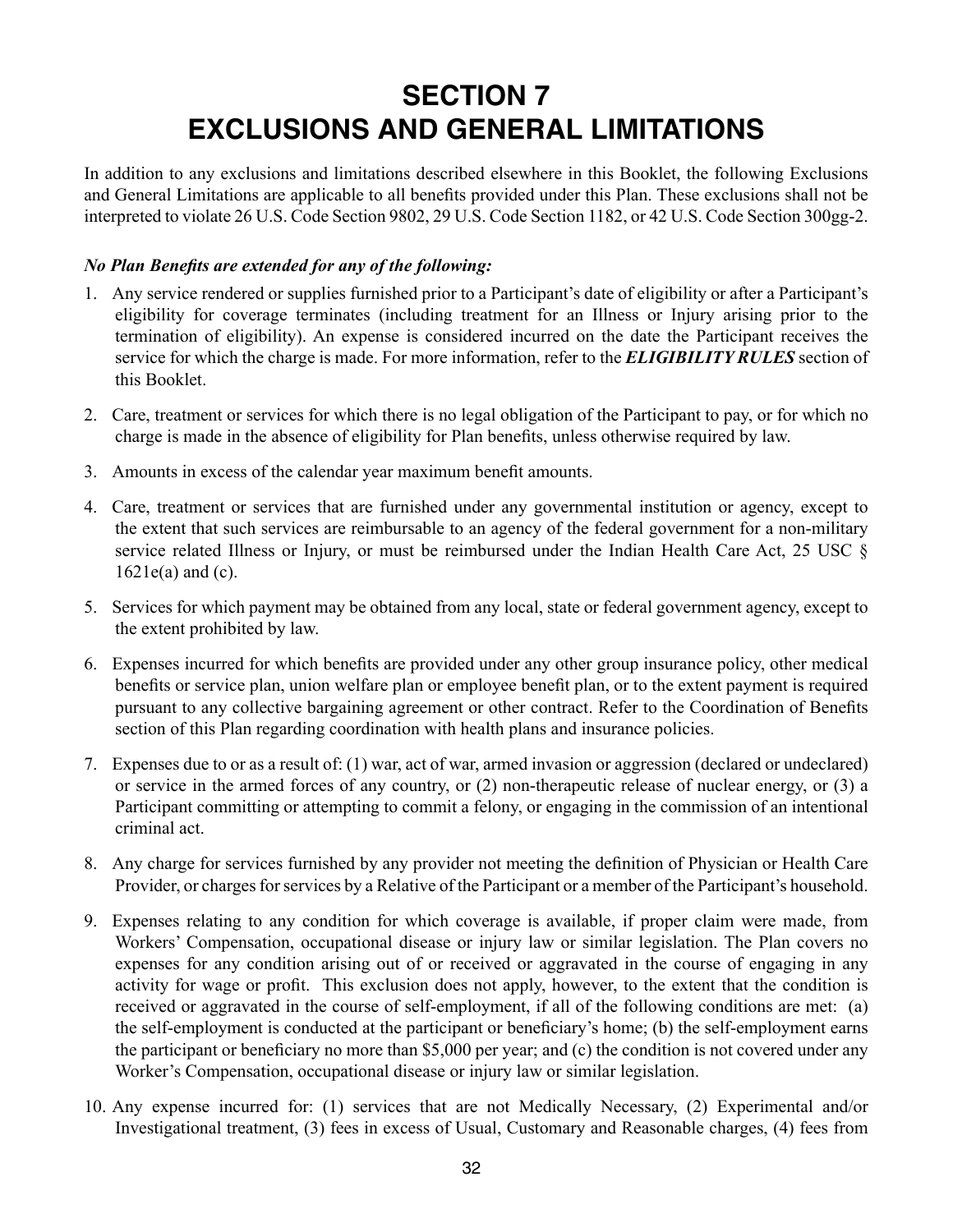PPO providers in excess of Preferred Provider rates, or (5) any services or supplies not considered legal in the U.S.

- 11. Expenses for treatment of infertility or for conception, including but not limited to, artificial insemination, in- vitro fertilization, ovum transplants, embryo transfers, the cost of donor semen, surrogate parenting, reversal of voluntarily surgically induced sterilization procedures, and other infertility-related services.
- 12. Services and associated expenses for cosmetic procedures, including but not limited to pharmacological regimens, nutritional procedures or treatments, non-Medically Necessary plastic and/or reconstructive surgery, and insertion or removal of breast implants. Cosmetic procedures are those that may improve physical appearance but do not correct or materially improve a physiological function and are not Medically Necessary. However, this Plan will cover surgery related to mastectomy as required by federal law.

Covered Expenses include cosmetic surgery that is Medically Necessary for prompt repair of damage caused by Injury sustained before or while the Participant is covered by the Plan. "Prompt repair" means that surgery is performed before the end of the calendar year following the year in which the Injury occurred, except in situations where repair must be postponed for Medically Necessary reasons.

- 13. Charges for gastric bypasses, gastric balloons, stomach stapling, jejunal bypasses, "lap band" surgery, and services of a similar nature. In addition, the Plan excludes charges for all services and associated expenses for obesity or weight control treatment, even if you have other medical conditions related to or caused by obesity or the need for weight control, except for obesity screening and counseling as a preventive care service. Obesity includes morbid or gross obesity.
- 14. Custodial Care, domiciliary care, respite care, private duty nursing, rest cures, or care in a home for the aged or institution of a similar nature, except as specifically provided under the Hospice Care Benefit.
- 15. Charges for personal convenience items such as telephone, television, guest meals, or similar services and supplies while confined in a Hospital or Skilled Nursing Facility or while receiving outpatient care.
- 16. Charges for telephone consultations, cancelled or broken appointments, completion of forms or reports, or expenses for cyber medicine providers, other than consultations provided through Teladoc.
- 17. Hospital emergency room care that is not related to an Emergency and/or could have been provided in a Physician's office, an outpatient clinic or urgent care center.
- 18. Expenses for any surgical procedures which alter the refractive character of the eye, or any complications as a result of those surgical procedures. Routine eye examinations, glasses or contact lenses, or vision therapy including orthoptics, except as specifically provided under Vision Care Benefits.
- 19. Nutritional or dietary supplements or substitutes; non-prescription medications or supplements; and electrolyte supplements; except that the Plan will provide benefits for a fiber supplement where the patient suffers from a diagnosed condition of elevated cholesterol, and a Physician specifically recommends the fiber supplement as an alternative to prescription drug treatment for elevated cholesterol.
- 20. Services and associated expenses for personal blood storage.
- 21. Expenses for replacement or repair of prosthetic devices or durable medical equipment, unless Medically Necessary due to the Participant's medical condition.
- 22. Services and associated expenses for or which are incidental to sexual reassignment, inter-sex (transsexual) operations, procedures designed to alter physical characteristics to those of the opposite sex, or any resulting medical complications.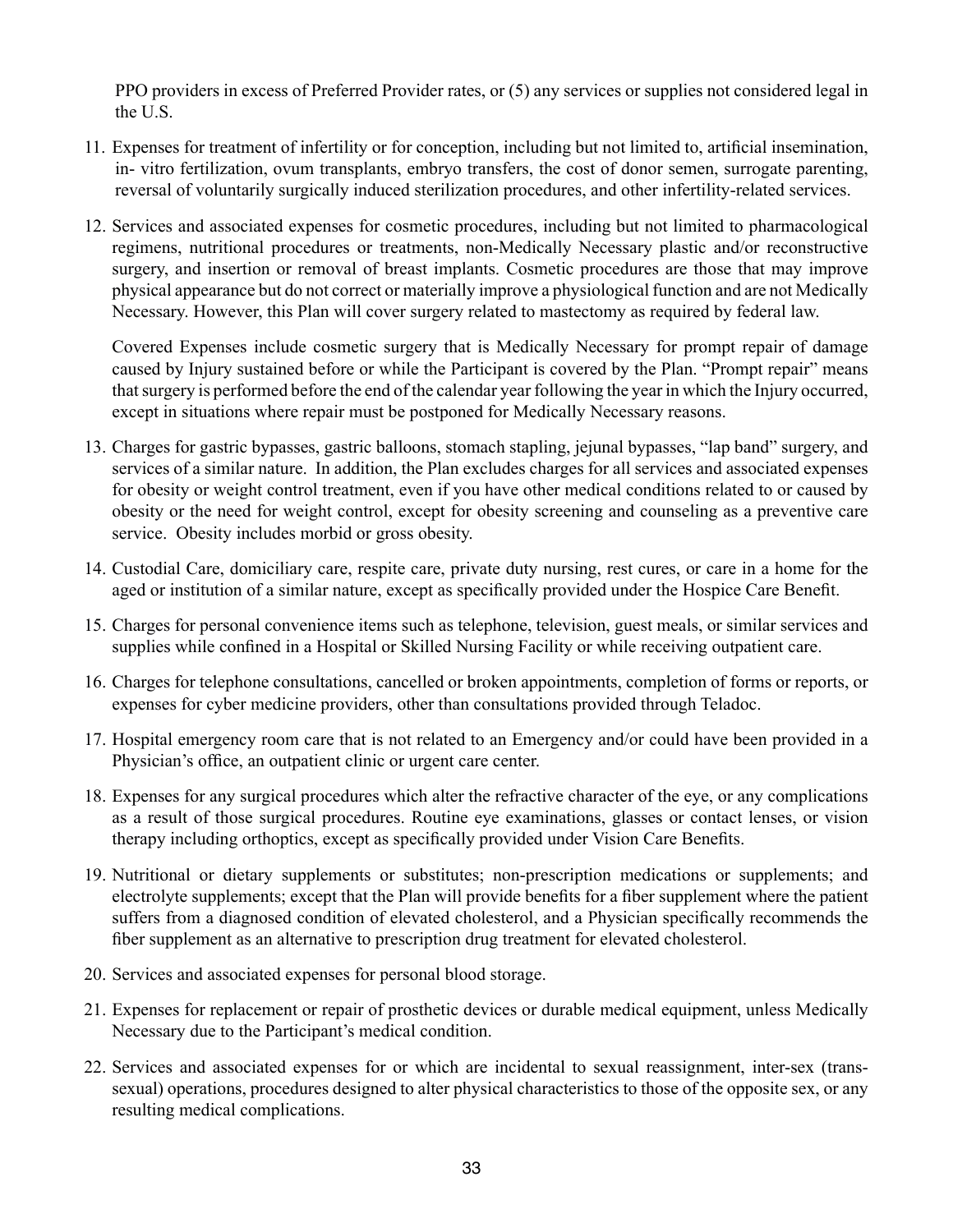- 23. Services and associated expenses for: (1) weight reduction programs, (2) nutritional counseling, except diabetic nutrition training and healthy diet counseling, (3) megavitamin therapy, (4) baldness or hair removal, (5) hypnotism, (6) biofeedback, (7) stress management, (8) pain control, (9) physical exercise or physical conditioning programs, (10) educational services or treatment for a learning disability, and/or (11) any goal-oriented behavior modification therapy.
- 24. Appliances or equipment primarily for convenience or environmental control, such as air conditioners, humidifiers and dehumidifiers, air filters, whirlpools, Jacuzzi or hot tub devices, or exercise equipment. Expenses incurred for modifications to your home, property, or vehicles.
- 25. Any maternity-related expenses for Dependent children, beyond initial Pregnancy diagnosis.
- 26. Salabrasion, chemosurgery or other such skin abrasion procedures associated with the removal of scars, tattoos, actinic changes and/or performed as a treatment for acne.
- 27. Services and associated expenses related to care or treatment for sexual deviations and disorders, attention deficit and other conduct and impulse disorders with or without hyperactivity (except Prescription Drugs and Physician Visits are not excluded), autism, developmental disabilities, vocational disabilities, dyslexia, learning disorders, and mental retardation or other organic-based disorders.
- 28. Examinations or testing when such services relate to or are performed: (1) in order to obtain insurance, (2) for travel, marriage or adoption, (3) for judicial or administrative proceedings or orders, (4) for purposes of medical research, or (5) to obtain or maintain a license or official document of any type. Notwithstanding this exclusion, the Plan will provide benefits for ICC, DOT, and FAA physicals pursuant to the Preventive Health Care provision. The Plan will also provide benefits for TB diagnostic screening provided it is not for foreign travel.
- 29. Mental health and/or substance abuse treatment for any of the following: relationship, family, marriage, custody, adoption, academic or other counseling or treatment. In addition, involuntary commitments, police detentions, court ordered therapy, mental health and/or substance abuse treatments required as a condition of employment and other similar arrangements are not covered unless also Medically Necessary.
- 30. Any service not specifically listed in this Plan as a Covered Expense, including but not limited to injectibles. All injectibles and specialty prescription medications must be obtained through the Plan's prescription benefit manager's specialty pharmacy.
- 31. Any service related to treatment of injuries or illnesses caused by the performance of any service or procedure for which no benefits are extended under the Plan, including, but not limited to, exclusions 11, 12, 13, 18, 22, 25, 26, and 27.
- 32. Naturopathic services or supplies consisting of: (1) herbal supplements, (2) essential oils, (3) over the counter remedies, and (4) any experimental remedies and/or practices.
- 33. Services and associated expenses for non-emergency orthopedic surgery, except if provided through BridgeHealth or a Preferred Provider.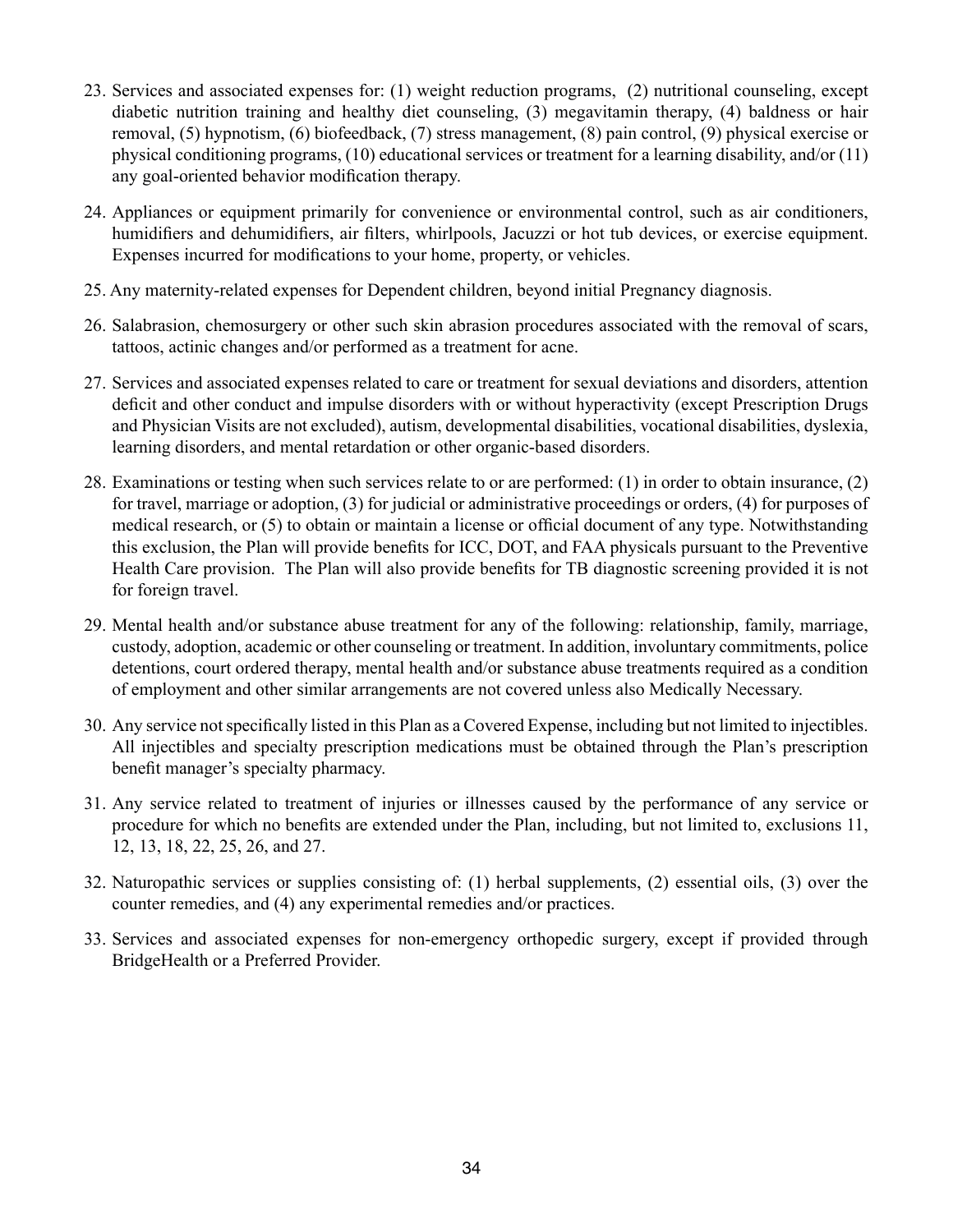# **SECTION 8 PRESCRIPTION DRUG BENEFIT PROVIDED BY THE TRUST FOR ELIGIBLE EMPLOYEES, RETIRED PARTICIPANTS AND DEPENDENTS**

The Prescription Drug Benefit program is designed to make your purchase of prescription medication convenient and affordable. The Plan provides a Retail (walk-in) Pharmacy Program with a network of participating pharmacies, and a Mail Order Pharmacy Program for your Prescription Drug needs. The retail and mail order programs are administered by the Pharmaceutical Provider. Your Prescription Drug Benefit is also described in separate brochures that provide detailed information on how to use each program. These brochures are available from the Trust Customer Service Office and the Administrative Office. In case of ambiguity between those brochures and the Plan, the terms of the brochures shall govern.

### *PLEASE NOTE THAT COVERAGE FOR MEDICARE-ELIGIBLE RETIRED PARTICIPANTS AND THEIR SPOUSES AND DEPENDENTS IS DESCRIBED IN A SEPARATE TEAMSTAR BOOKLET, AND SECTIONS 8.1 THROUGH 8.6 DO NOT APPLY*.

## **8.1 DEFINITIONS**

A **"Prescription Drug"** or **"Drug"** means a Medically Necessary take-home medication or article (including insulin, syringes, diabetic testing supplies, glucose monitoring equipment and self-administered injectables) that may be lawfully dispensed as provided under the federal Food, Drug, and Cosmetic Act (FDA), upon the written prescription of a Physician licensed by law to administer it, and dispensed by a licensed pharmacy.

A brand-name Prescription Drug is sold under a trademark name or created by the manufacturer who may hold a patent on the Drug. There is not always a generic version for every brand-name drug. In order to achieve maximum savings to both you and the Plan, the Pharmacy Program includes a special list of brandname drugs called "Preferred" drugs. These drugs are selected by the Pharmacy Program Manager to be on the list primarily based on drug effectiveness and then cost. The prescription drug benefit requires different copayment amounts for a **"Preferred Brand-Name Drug"** and a **"Non-Preferred Brand-Name Drug."** You may still have your prescription filled with a Non-Preferred Brand-Name Drug; however, your copayment will be significantly higher.

A **generic** Prescription Drug is chemically the same (has the same active ingredients) as the brand-name Drug, and are usually referred to by their common chemical names. Generic Drugs can be produced and sold after the patent has expired on a brand-name Drug. Generic Drugs must meet the same FDA standards as their brandname counterparts.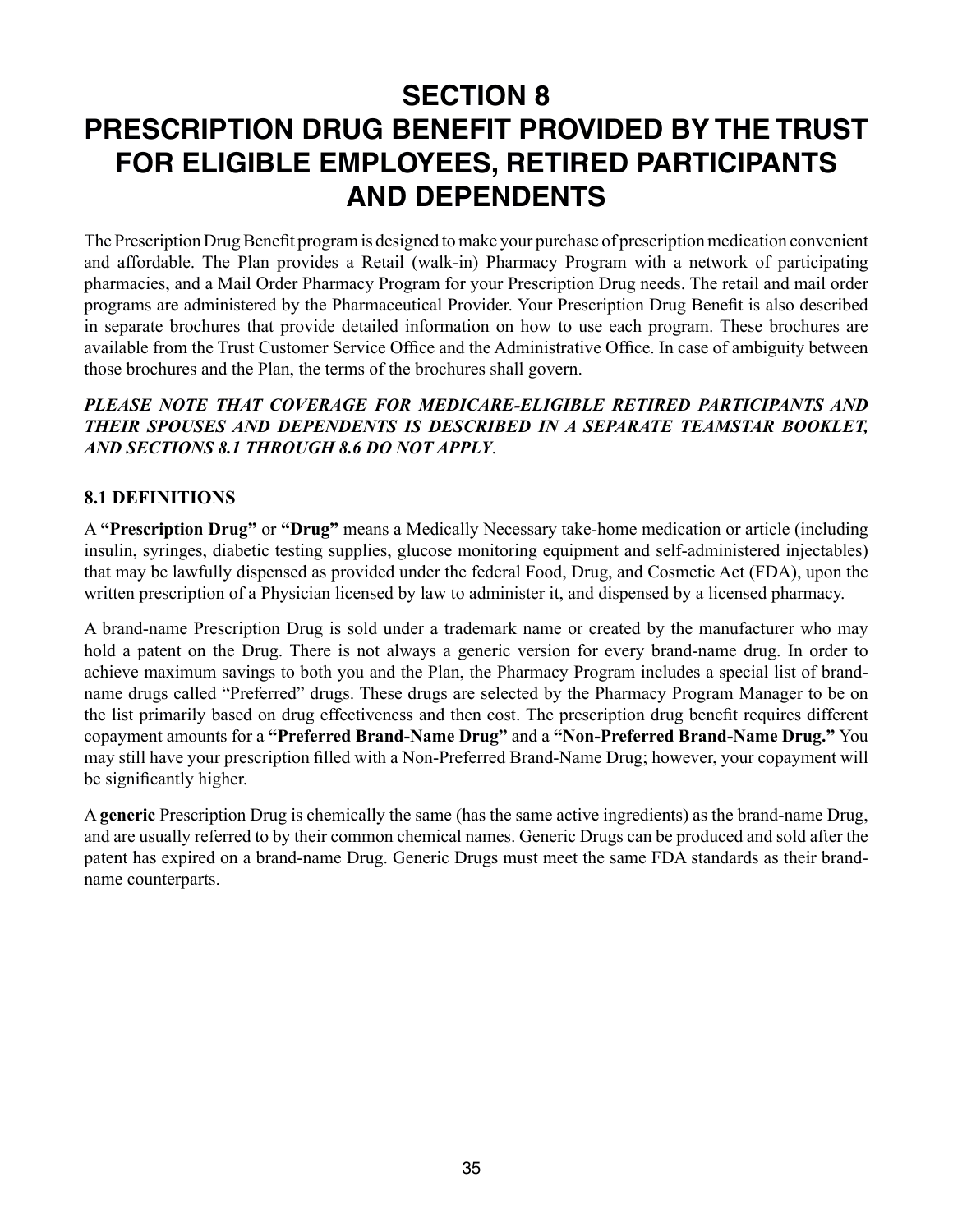A **"copayment"** is the charge you pay for each prescription as part of the cost sharing arrangement with the Plan. You are responsible for the copayment at the time your prescription is filled.

- PARTICIPATING RETAIL PHARMACY (34-Day Supply): At a participating retail pharmacy, your copayment is 20% for a generic Drug, 35% for a preferred brand-name Drug and 50% for a nonpreferred brand-name Drug.
- MAIL ORDER PHARMACY: If using the preferred mail order pharmacy program, your copayment for a 90-day supply of maintenance medication is \$20 for a generic Drug, \$50 for a preferred brandname Drug and \$100 for a non-preferred brand-name Drug.

#### **If you don't use your prescription drug card or you use a non-participating pharmacy when you could have used a network pharmacy you pay 100%.**

**Certain Prescription Drugs require review or "prior authorization" before they may be obtained through the Plan's Prescription Drug Benefit.** If your pharmacist tells you that a medication your Physician has prescribed requires prior authorization, ask your pharmacist or Physician to call the Pharmaceutical Provider (see the Quick Reference Table at the front of this booklet).

**Important Note:** If your dependents have other health coverage that includes prescription drugs benefits, they must use that program if it is their primary coverage. Dependents with primary drug coverage provided through their employer plan or other trust plan **may not use** the Alaska Teamster Employer Welfare Trust Prescription Drug Program described below. In addition, copayments or any out of pocket expenses not paid by the primary plan are not covered by the Trust.

## **8.2 PARTICIPATING PHARMACY NETWORK**

Prescription Drugs received from a participating pharmacy or an approved out-of-network pharmacy are paid at a higher level than those received from a non-participating pharmacy. A participating pharmacy is a retail pharmacy that has contracted to provide Prescription Drugs at a discounted rate to Participants covered under the Plan. You may obtain a current listing of participating pharmacies and approved out-of-network pharmacies from the Trust Customer Service Office.

**It is important to present your ID card to the pharmacy.** If you use a participating pharmacy and you don't present your ID card, you will not receive the discounted rate for your Prescription Drug and you must pay 100% of the cost of the medication to the pharmacy. Use your ID card to receive the maximum benefit.

# **8.3 RETAIL PHARMACY PROGRAM**

The Retail Pharmacy program is designed to meet your short-term (a 34-day supply or less) prescription drug needs. When your prescription is filled at a participating pharmacy, you will have to pay only your copayment to the pharmacy. You will not have to file a claim form and wait for reimbursement, as the retail pharmacy will bill the Plan directly for the remainder of the cost of your prescription. If you do not have a list of participating pharmacies (or a list of approved out-of-network pharmacies), contact the Trust Customer Service Office.

After receiving a short-term prescription from your Physician, go to any participating pharmacy and present your pharmacy ID card to the pharmacist who will check your eligibility for coverage from a list supplied by the Plan. You may receive up to a 34-day supply of medication per prescription through the Retail Pharmacy Program. You must have taken at least 75% of your prescription before a refill will be covered by the Plan.

If filled through a participating retail pharmacy, the Plan also covers medications and supplements that are designated as "preventive care" under Health Care Reform and which the Plan is required by law to provide. For a list of the covered medications and supplements, see **www.hhs.gov/healthcare/prevention**. These items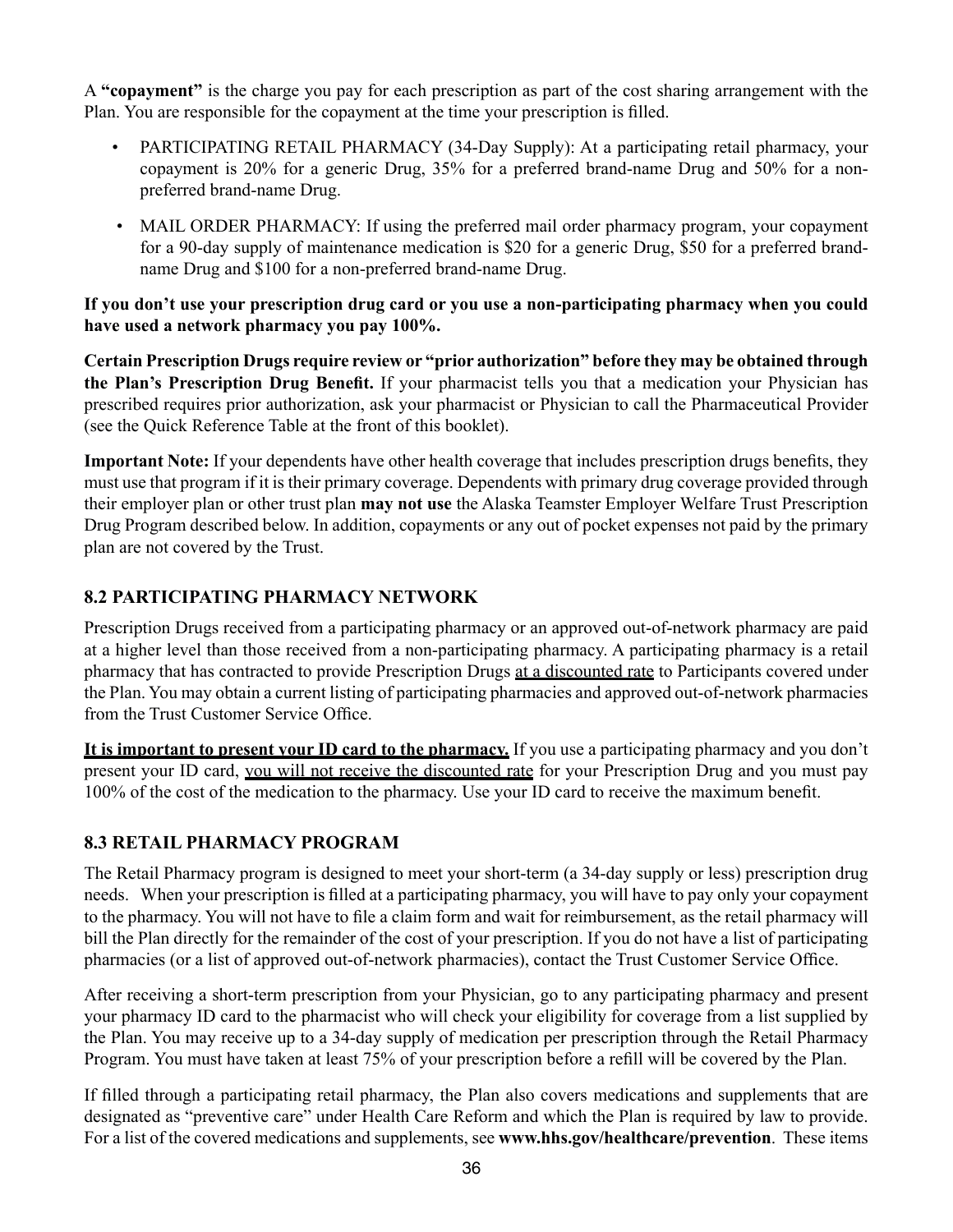are covered at 100% in-network, but you must have a prescription from your doctor (even for the over-thecounter items). Also, not all items are covered for everybody - for example, there are age restrictions, and some items are limited to generic only. Contact the Pharmaceutical Provider for more information.

## **8.4 MAIL ORDER PHARMACY PROGRAM**

If you need to take maintenance medications on an ongoing basis, you may obtain up to a 90-day supply through the Preferred Participating Mail Order Pharmacy program for direct delivery to your home. Maintenance medications are Drugs prescribed for more than 34 days or taken on a regular or long-term basis. Pre-addressed prescription order forms and envelopes are available from the Trust Customer Service Office, the Administrative Office or the pharmacy benefit manager's website; please refer to the Quick Reference Table in the front of this booklet.

#### *How to Use the Mail Order Pharmacy Program*

Ask your doctor to prescribe maintenance medications for up to a 90-day supply, plus refills. Complete the prescription order form and mail it with your prescription to the mail order program using the special preaddressed envelope. For the protection of each Participant, a "patient health profile" questionnaire must be completed and mailed with the first order. The Mail Order Pharmacy Program will use this health history when reviewing your prescriptions for safety and appropriateness. The Mail Order Pharmacy Program will process your order and send your medications to your home via the U.S. postal service. A new order form and envelope will be returned to you with each prescription delivery.

If you need a prescription immediately, *ask your Physician for 2 prescriptions.* The first prescription should be for up to a 34-day supply and should be taken to a retail participating pharmacy to be filled. The second prescription should be sent to the Mail Order Pharmacy Program in the envelope provided for that purpose.

When your prescription is filled you will receive a notice showing the number of times it may be refilled. It will also show your prescription number. In addition, there will be a pre-addressed reply envelope enclosed. Simply fill out the information on the reverse side of the reply envelope, enclose the refill notice, seal, stamp and mail. Your prescription will be refilled and mailed back to you.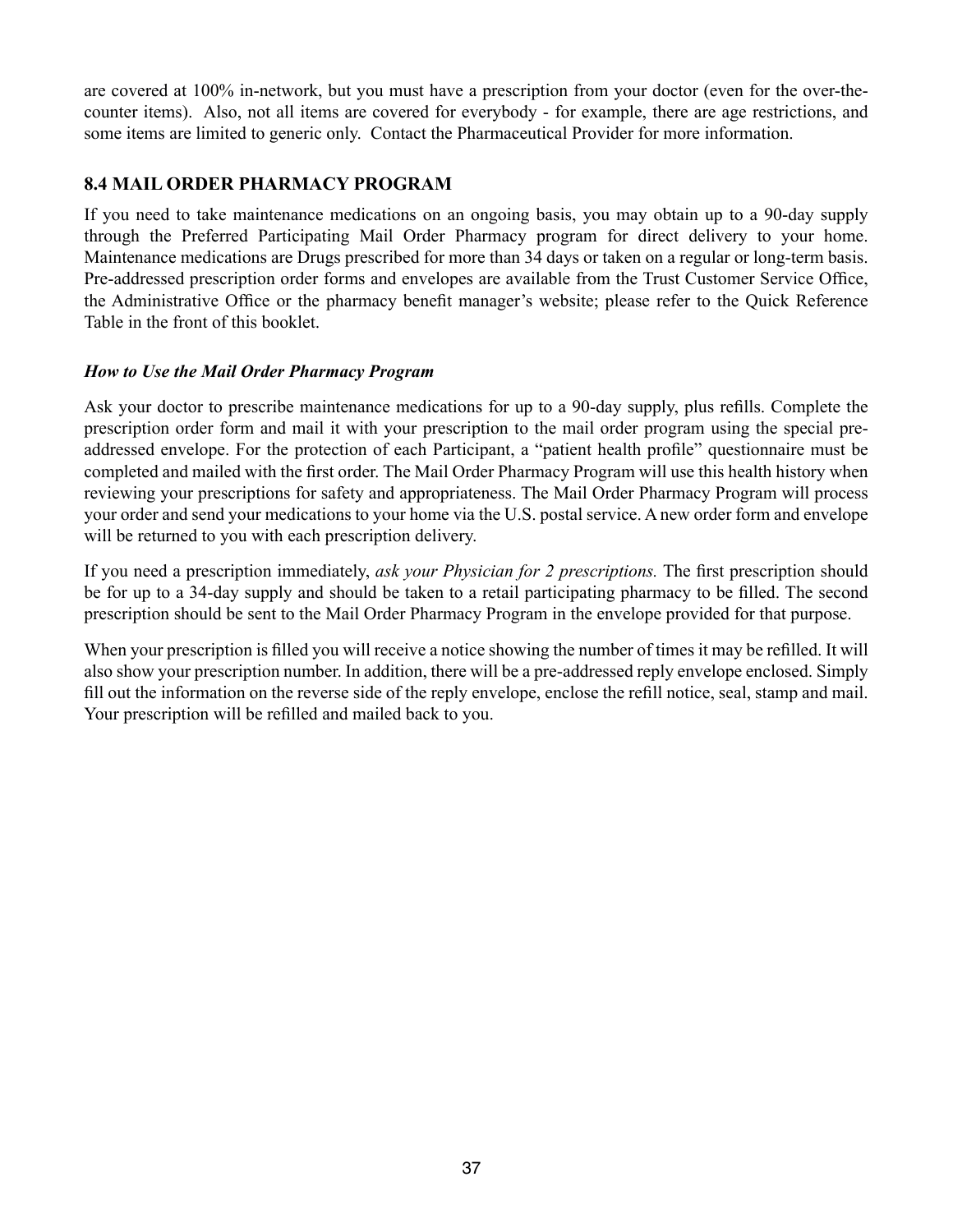## *PRESCRIPTION DRUG COPAYMENTS*

|                                                                                                          | <b>Participating Retail</b><br>Pharmacy*                          | <b>Preferred Participating</b><br><b>Mail Order Pharmacy</b>                                                  | <b>Non-Participating</b><br>Pharmacy** |
|----------------------------------------------------------------------------------------------------------|-------------------------------------------------------------------|---------------------------------------------------------------------------------------------------------------|----------------------------------------|
|                                                                                                          | (34-Day Supply)                                                   |                                                                                                               |                                        |
| <b>Generic Drugs</b>                                                                                     | Participant copayment is<br>20% of the total cost of the<br>Drug. | Participant co-<br>payment is the lesser of 20%<br>of the cost of the drug or<br>\$20 for each prescription.  | No Reimbursement                       |
| <b>Preferred Brand-</b><br>name Drugs*<br>Reimbursement<br>Limitations apply,<br>see below*              | Participant copayment is<br>35% of the total cost of the<br>Drug. | Participant co-<br>payment is the lesser of 35%<br>of the cost of the drug or<br>\$50 for each prescription.  | No Reimbursement                       |
| <b>Non-Preferred</b><br><b>Brand-name</b><br>Drugs*<br>Reimbursement<br>Limitations apply,<br>see below* | Participant copayment is<br>50% of the total cost of the<br>Drug. | Participant co-<br>payment is the lesser of 50%<br>of the cost of the drug or<br>\$100 for each prescription. | No Reimbursement                       |
| Specialty Drugs $(*)$<br>Must be filled by<br>participating Specialty<br>Drug mail order facility        | Not applicable.                                                   | Participant co-payment is \$100<br>for each Specialty prescription.<br>30 day supply.                         | No reimbursement                       |

If filled through a participating retail pharmacy, the Plan also covers medications and supplements that are designated as "preventive care" under Health Care Reform and which the Plan is required by law to provide. For a list of the covered medications and supplements, see www.hhs.gov/healthcare/prevention. These items are covered at 100% in-network, but you must have a prescription from your doctor (even for the over-thecounter items). Also, not all items are covered for everybody - for example, there are age restrictions, and some items are limited to generic only. Contact the Pharmaceutical Provider for more information.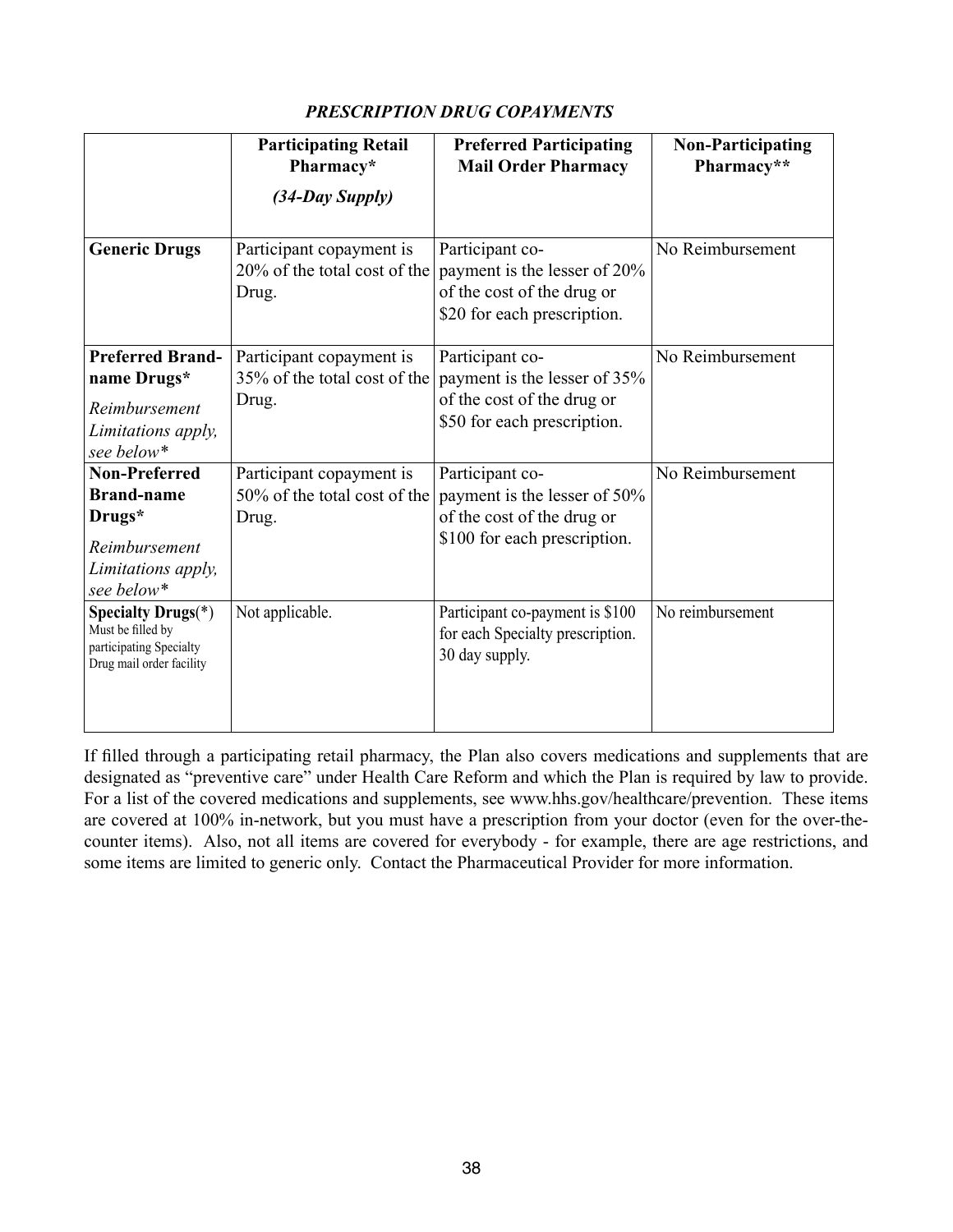## *\*REIMBURSEMENT LIMITATIONS:*

If you or your Physician request that your prescription be filled with a brand-name Drug when a generic equivalent is available, you will be responsible for paying the full difference in price between the generic and brand-name Drug *in addition to* your brand-name Prescription Drug copayment. The generic price is established by the Plan's Pharmaceutical Provider.

#### **\*\****OUT OF NETWORK PRESCRIPTIONS:*

If no network pharmacy is located in the area, the co-payment is 50% of the Drug cost per each prescription filled out-of-network.

**Specialty medications are generally used in treating unique disease conditions and are typically injectable or that otherwise require special handling considerations. Members that require these specialty medications may receive express delivery to their home or office from the Pharmacy Program Manager's Mail Order facility and also receive clinical support by pharmacists and other educational material to help maximize treatment success. A list of examples of specialty medications can be obtained by visiting the web site. Specialty medications have a minimum copay of \$100 for each 30-day prescription, and a 90-day prescription (with a copay of up to \$300) may only be obtained if the participant or beneficiary has been prescribed that specialty medication continuously for at least six months.** 

## **8.5 PRESCRIPTION DRUGS THAT ARE NOT COVERED**

- 1. Drugs prescribed for cosmetic purposes only;
- 2. Drugs available without a prescription, except insulin, diabetic supplies and preventive care items;
- 3. Pharmaceuticals requiring a prescription that:
	- Have not been approved by the U.S. Food and Drug Administration (FDA); or
	- Are not approved by the FDA for the condition, dose, route and frequency for which they are prescribed (i.e. are used "off-label");
- 4. Prescription Drugs when there is an equivalent available without a prescription;
- 5. Nicotine gum, Anorexiants (appetite suppressants) and anti-obesity medications, or Nystatin oral powder;
- 6. Drugs for treatment of infertility;
- 7. Medical supplies and equipment where coverage is provided under the Medical Plan Benefit (except syringes and needles for administration of insulin, and other self-administered injectables), and alcohol swabs;
- 8. Drugs that were not prescribed by a provider acting within the scope of their license;
- 9. Experimental and/or Investigational or unproven Drugs or therapies, or medications with no FDA indications;
- 10. Drugs furnished to you by the local, state or federal government and any Drug to the extent payment or benefits are provided from the local, state or federal government, whether or not the payment or benefits are received, except as otherwise provided by law;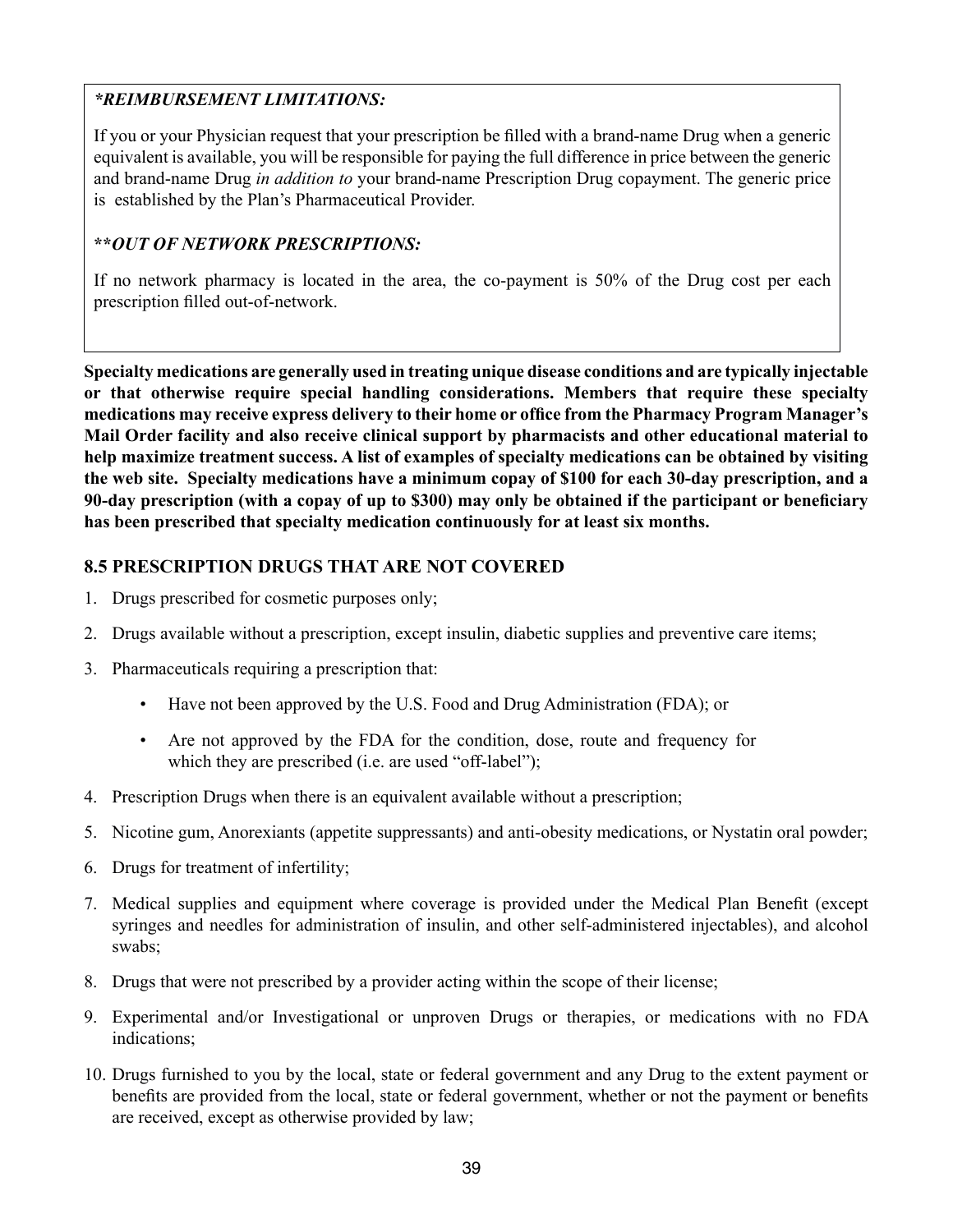- 11. Prescription vitamins, except prenatal vitamins, vitamins used for indications other than nutritional supplementation, and preventive care items;
- 12. Any replacement of a Prescription Drug resulting from loss or theft.

#### **8.6 PRESCRIPTION DRUGS THAT ARE LIMITED**

- 1. Progesterone products, including compounded forms**.**
- 2. Pharmaceuticals prescribed for treatment of sexual dysfunction that are in excess of the quantity level limits or Utilization Management recommendations established by the Plan's pharmacy benefits manager. Pharmaceuticals prescribed for treatment of sexual dysfunction are available under the Plan's Retail Pharmacy Program ONLY; they are NOT available under the Plan's Mail Order Pharmacy Program.
- 3. Products for smoking cessation received from a Participating Retail Pharmacy are limited to a 34-day supply. Smoking cessation products received from a Participating Mail Order Pharmacy are limited to a 90-day supply. Smoking cessation products available without a prescription are not covered by the Plan.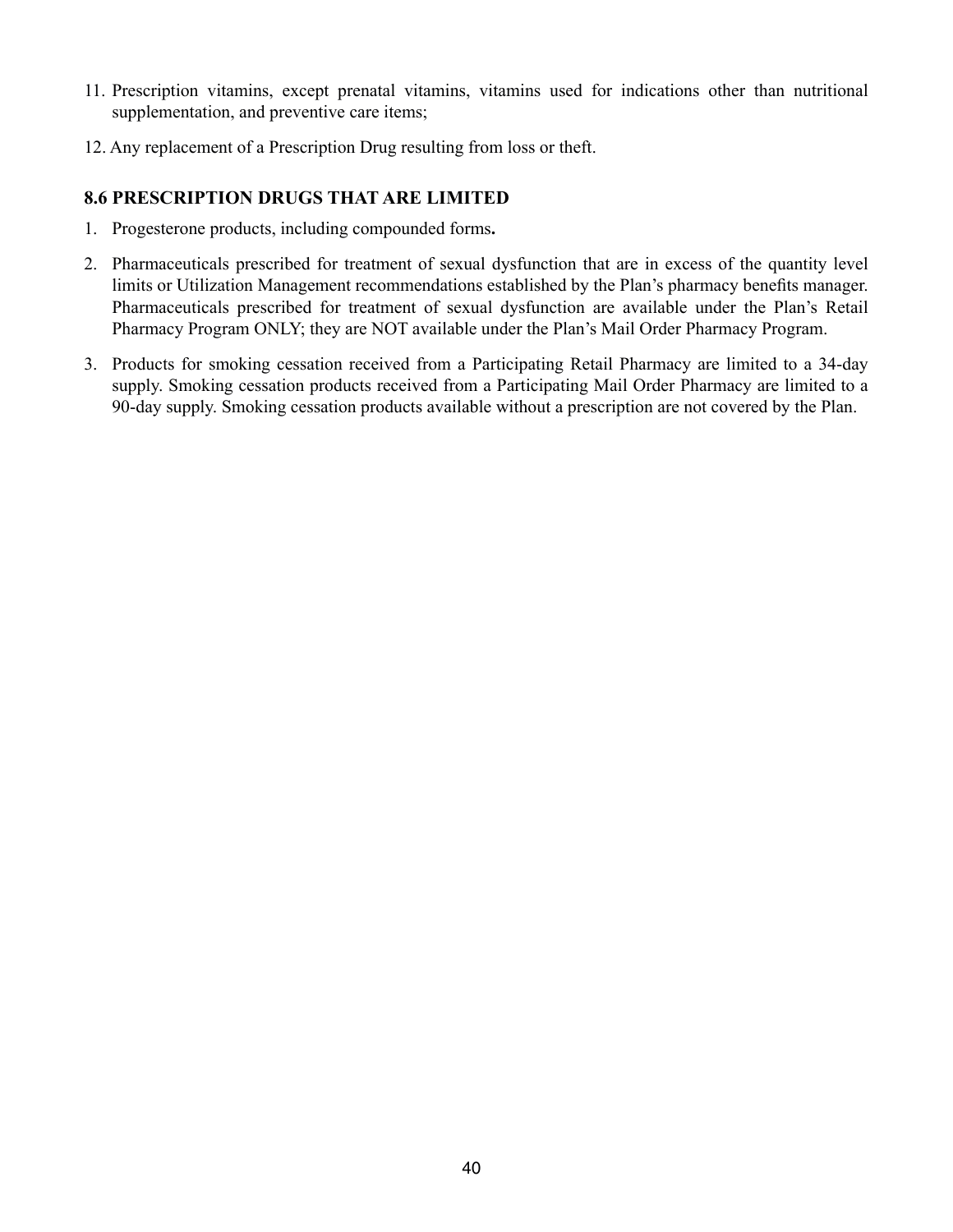# **SECTION 9 DENTAL CARE BENEFIT FOR ELIGIBLE EMPLOYEES AND THEIR DEPENDENTS**

### **9.1 COVERED DENTAL EXPENSES**

An active Participant or dependent of an active Participant may go to any licensed dentist. Covered Dental Expenses are deemed to be incurred on the date dental care is received. Covered Dental Expenses are services that meet all of the following requirements:

- 1. Services are rendered by a licensed dentist, licensed dental hygienist working under the supervision of a dentist, or Physician, whose charges are Usual, Customary and Reasonable as determined by the Plan.
- 2. Services demonstrate Dental Necessity for treatment of a Participant's dental condition. "Dental Necessity" means that a service or supply meets all of the following conditions:
	- The treatment is appropriate given the symptoms, and is consistent with the diagnosis. "Appropriate" means that the type, level, length of service, and setting are needed to provide safe and adequate care;
	- It is rendered in accordance with generally accepted practice and professionally recognized standards;
	- It is not treatment that is regarded as Experimental and/or Investigational, educational, or unproven;
	- It is specifically allowed by the licensing statutes which apply to the provider who renders the service; and
	- It is not primarily for the convenience of the Participant, the Participant's dentist, or another provider.
- 3. Services are not specifically excluded from coverage.

#### **9.2 CALENDAR YEAR DEDUCTIBLE AND MAXIMUM BENEFIT PAYABLE**

The deductible is the amount of Covered Dental Expenses which must be incurred during each calendar year before dental care benefits are payable. The deductible for each Participant is the first \$75 of Covered Dental Expenses incurred per calendar year. **The deductible does not apply to Orthodontic services as well as diagnostic and preventive services.**

- Dental care benefits (Class I, Class II, and Class III) are limited to a maximum benefit payable of **\$2,000** per Participant or beneficiary, for ages 19 and older, during each calendar year. For those eligible who are under age 19, the \$2,000 maximum does not apply. Any dental treatment is subject to exclusion from Plan benefits if determined not to satisfy the Plan's UCR and/or dental necessity requirements.
- Orthodontia benefits are available only through age 18 (under the age of 19), and are limited to a lifetime maximum benefit payable of **\$1,200** per Dependent child.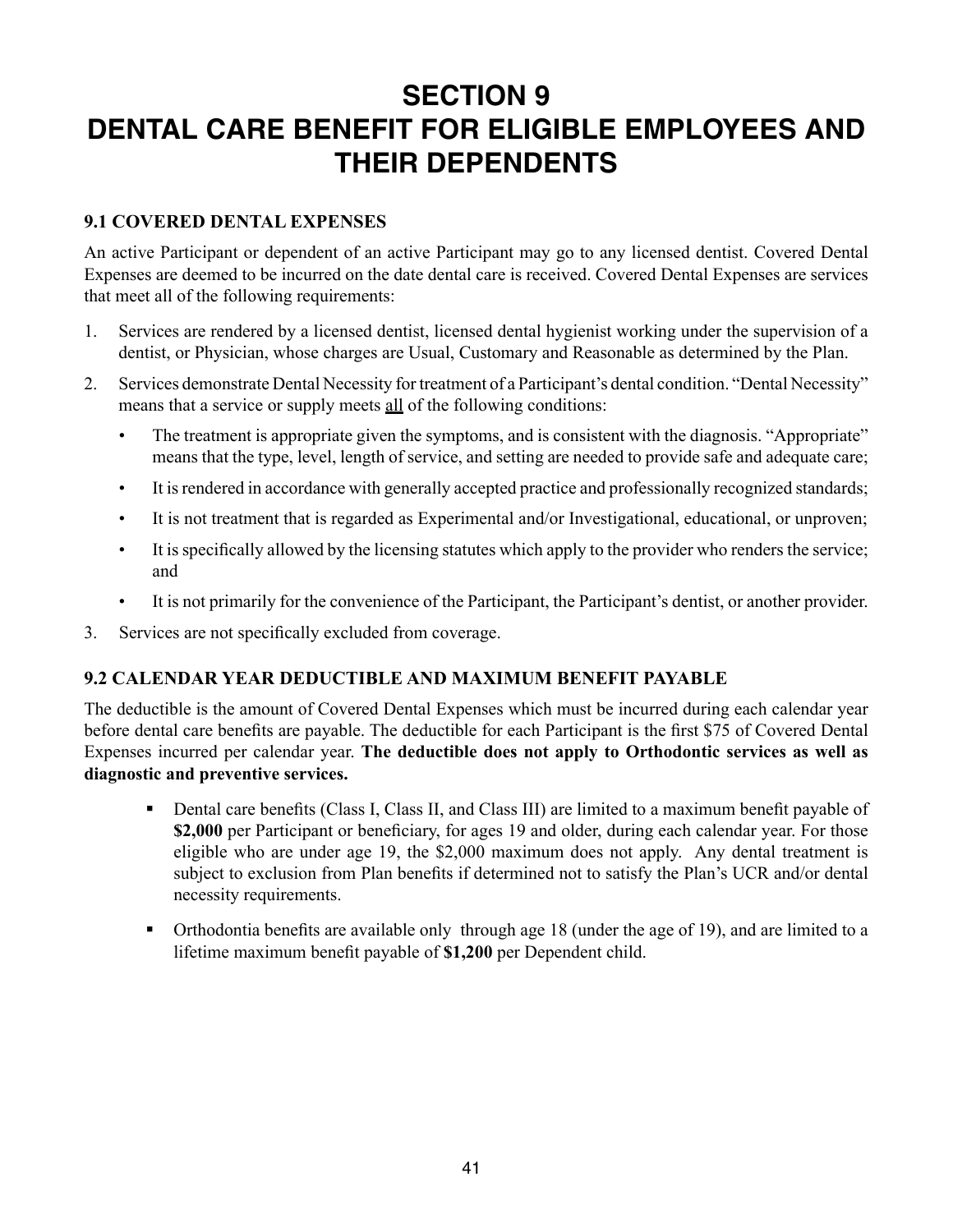#### **9.3 PERCENTAGES PAYABLE**

The following percentages are payable for Covered Dental Expenses that are Usual, Customary and Reasonable:

| <b>Class I</b> – Diagnostic and Preventive Services: | 80% |
|------------------------------------------------------|-----|
| <b>Class II</b> – Basic Dental Services:             | 80% |
| <b>Class III</b> – Major Dental Services:            | 50% |
| <b>Orthodontic Services:</b>                         | 50% |

#### **9.4 PRE-TREATMENT ESTIMATES**

A **"treatment plan"** is a dentist's written report explaining proposed treatment. Whenever you expect that your expenses for a treatment plan will be more than \$500, a pre-treatment estimate is recommended. The pre-treatment estimate will tell you the total charges for a treatment plan and what part of those charges will be covered by the Plan. This way, before you begin treatment, you will know how much you will have to pay. Claims not submitted for a pre-treatment estimate are subject to retrospective review by the Plan's dental consultant(s).

For a pre-treatment estimate, send the treatment plan to the Administrative Office.

## **9.5 COVERED DENTAL SERVICES**

#### **Class I – Diagnostic and Preventive Dental Services:**

- Oral examination, limited to two during any calendar year, or Emergency examinations as necessary
- Consultations by a dentist or Physician other than the practitioner providing treatment
- Dental x-rays One complete mouth x-ray or panoramic x-ray during any period of 3 consecutive years. Benefits are limited to one complete mouth x-ray or one panoramic x-ray, but not both
- Supplementary bitewing x-rays, limited to once every calendar year unless special need is shown
- Intraoral periapical x-rays as needed
- One fluoride treatment per calendar year, limited to Dependent children through age 13 (under 14 years of age)
- Prophylaxis (teeth cleaning), up to twice each calendar year
- Topical application of sealants on permanent teeth, limited to once per tooth per lifetime for Dependent children through age 13 (under 14 years of age)
- Space maintainers, limited to Dependent children through age 13 (under 14 years of age)
- Diagnostic cultures, tests and laboratory examinations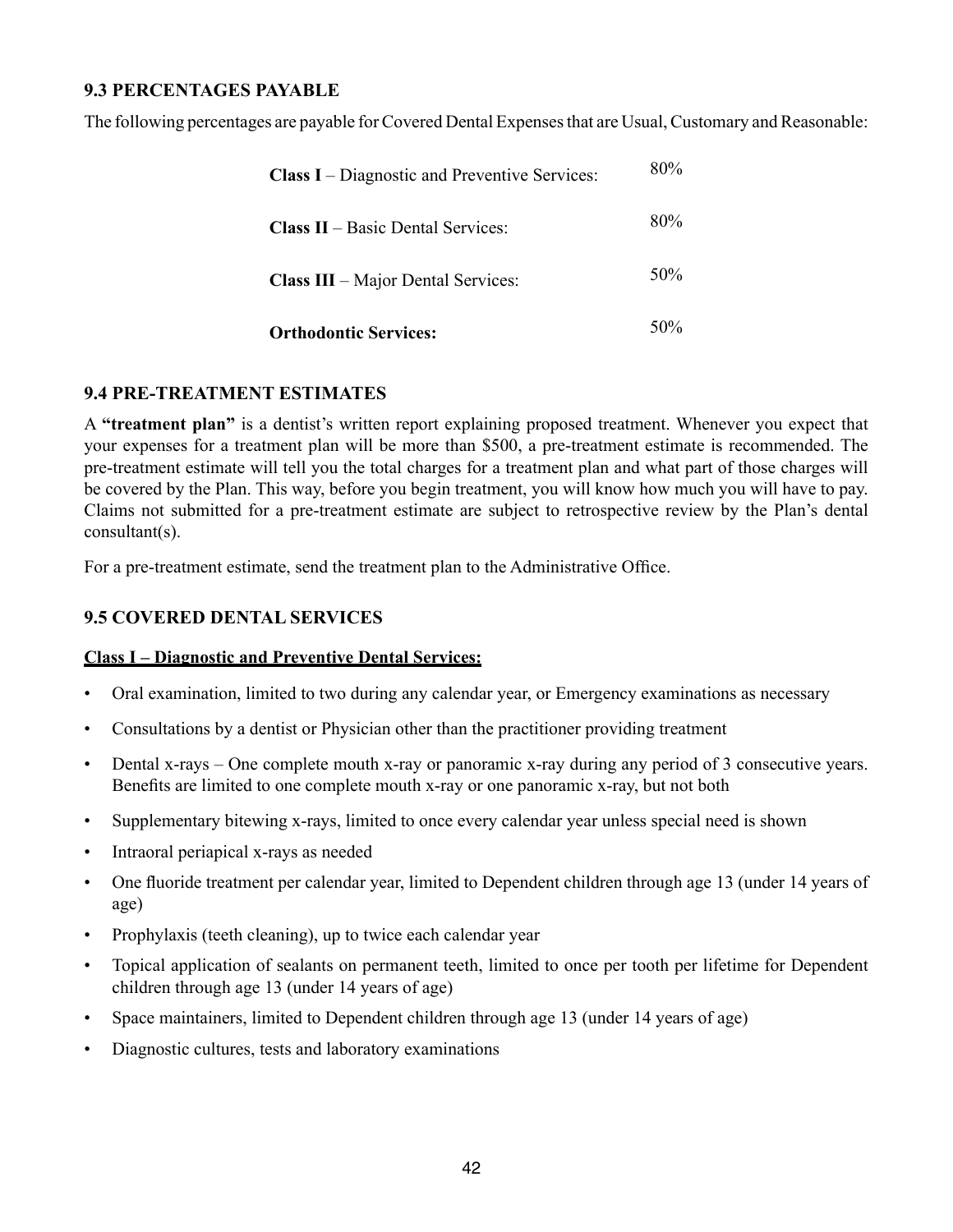#### **Class II – Basic Dental Services:** *(subject to the calendar year deductible)*

- Restorations (amalgam, silicate, acrylic, synthetic porcelain and composite filling restoration [for anterior teeth only] for decayed or broken teeth)
- Composite filling restoration for posterior teeth are covered at the Usual, Customary, and Reasonable charge for amalgam filling restoration
- Endodontic treatment (root canal therapy, pulp capping)
- Treatment of periodontal disease (maintenance procedures such as scaling and root planning following periodontal surgical services) *Note: This benefit is limited to one treatment within any three-month period.*
- **Extractions and other oral surgical procedures**
- General anesthesia as necessary for endodontic, periodontics, and oral surgical procedures
- Stainless steel crowns, limited to Dependent children through age 13 (under 14 years of age)
- **EXECUTE:** Temporary crowns only in the case of emergency for a fractured tooth
- Repair to existing prosthetic appliances, limited to once per calendar year
- Reline or rebase of partial or complete dentures, limited to once per calendar year beginning six months after delivery of a new denture

**Class III – Major Dental Services:** (subject to the calendar year deductible)

- Inlay/Onlay restorations. Replacement is not covered within 5 years of initial restoration.
- Crowns, including build-up, post and core. Replacement is not covered within 5 years of initial crown -placement.
- Complete or partial dentures, to include the six-month post-delivery care. Replacement is not covered within 5 years of initial denture placement. If the Trust provides benefits for placement of temporary dentures, the benefit otherwise payable for permanent dentures placed within 5 years of the placement of the temporary dentures will be reduced by any benefits paid for the temporary dentures.
- Fixed prosthodontics (bridgework). Replacement is not covered within 5 years of initial placement of bridge-work.
- Occlusal adjustments and night guard's replacement every two years.

For Class III Dental Services, benefits are paid on the preparation date, not the seat date.

#### **Orthodontic Services:** (the deductible is waived for Orthodontic services)

The Orthodontia Benefit is available only through age 18 (under the age of 19). Benefits are payable at 50%, limited to a lifetime maximum benefit payable of **\$1,200** per covered individual.

The Orthodontia Benefit provides coverage for non-surgical services to correct malocclusion (alignment of the teeth and/or jaws) that significantly interferes with their function. Necessary services related to an active course of Orthodontia treatment include diagnosis, initial installation of orthodontic appliances and adjustment of the appliances. Repair or replacement of Orthodontic appliances are not covered.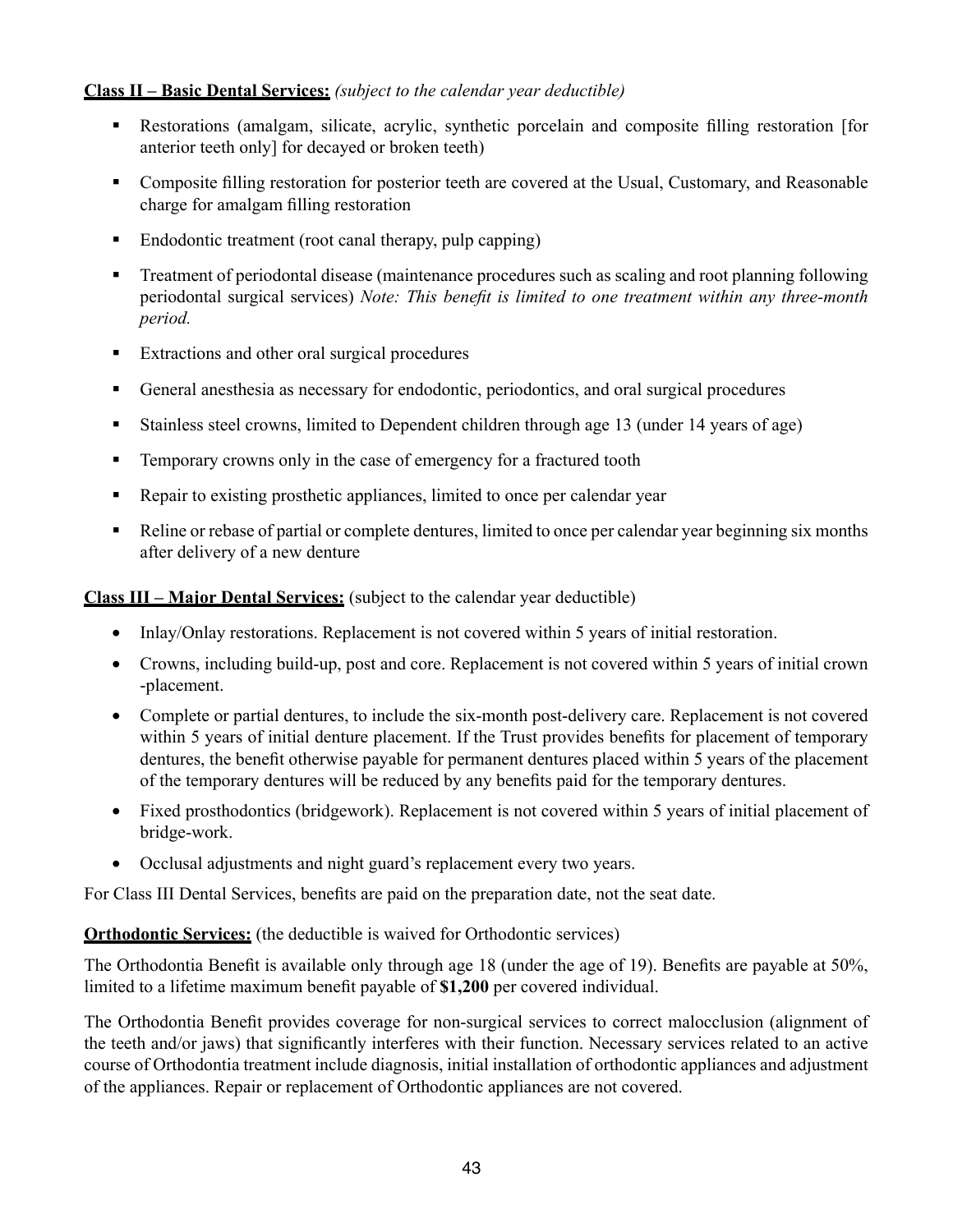Benefits for Orthodontic services will cease as of the last day of the month:

- In which treatment ceases for any reason, or
- In which eligibility for coverage terminates, whether or not the course of treatment has been completed.

# **9.6 ALTERNATE BENEFIT PROVISION**

In many cases, there is more than one method of satisfactory treatment or material that may be utilized to correct a dental condition. Under the provisions of this Plan, Covered Dental Expenses are limited to those services or supplies which are customarily employed in dental treatment, and which are recognized by the dental profession to be appropriate according to broadly accepted national standards of practice. The Plan takes into account the overall dental condition of the Participant.

You may choose a more costly custom or precision dental procedure. However, if you do, you will be responsible for paying the difference between the charges for the more elaborate procedure and the Dental Care Benefit paid by the Plan. **All treatment decisions rest with you and your dentist.**

Some examples of how the Alternate Benefit Provision may be applied:

- If a tooth can be satisfactorily restored with a resin, amalgam, or silicate filling, this is the covered expense. You may apply this covered expense toward a more elaborate or precision restoration that you and your dentist choose.
- If a standard partial denture will satisfactorily restore a case, the Plan permits you to apply the covered expense for that procedure toward a more complicated custom or precision case that you and your dentist may choose.
- Implants are held to the allowable "partial bridge" coverage.

# **9.7 EXCLUSIONS AND LIMITATIONS**

## *In addition to non-covered services outlined under the Exclusions and General Limitations section of this Booklet, this Plan will not extend any Dental Care Benefit for:*

- 1. Services that are eligible under any other Benefit provided by this Trust;
- 2. Services for which no charge would have been made in the absence of this coverage;
- 3. Any portion of charges that are determined by the Plan to exceed Usual, Customary and Reasonable charges;
- 4. Services excluded under the General Exclusions, see Section 7.
- 5. Services incurred prior to a Participant's date of eligibility; any Prosthetic devices or crowns (and the fitting thereof) which were ordered before the Participant became eligible;
- 6. Services incurred after a Participant's eligibility for coverage terminates (including treatment for conditions arising prior to the termination of coverage);
- 7. Any otherwise eligible expense that exceeds the annual maximum benefit for Dental Care Benefits or the lifetime maximum benefit for Orthodontic care;
- 8. Replacement of a misplaced, lost or stolen Prosthodontic device (bridgework, complete or partial denture); duplicate or spare dentures;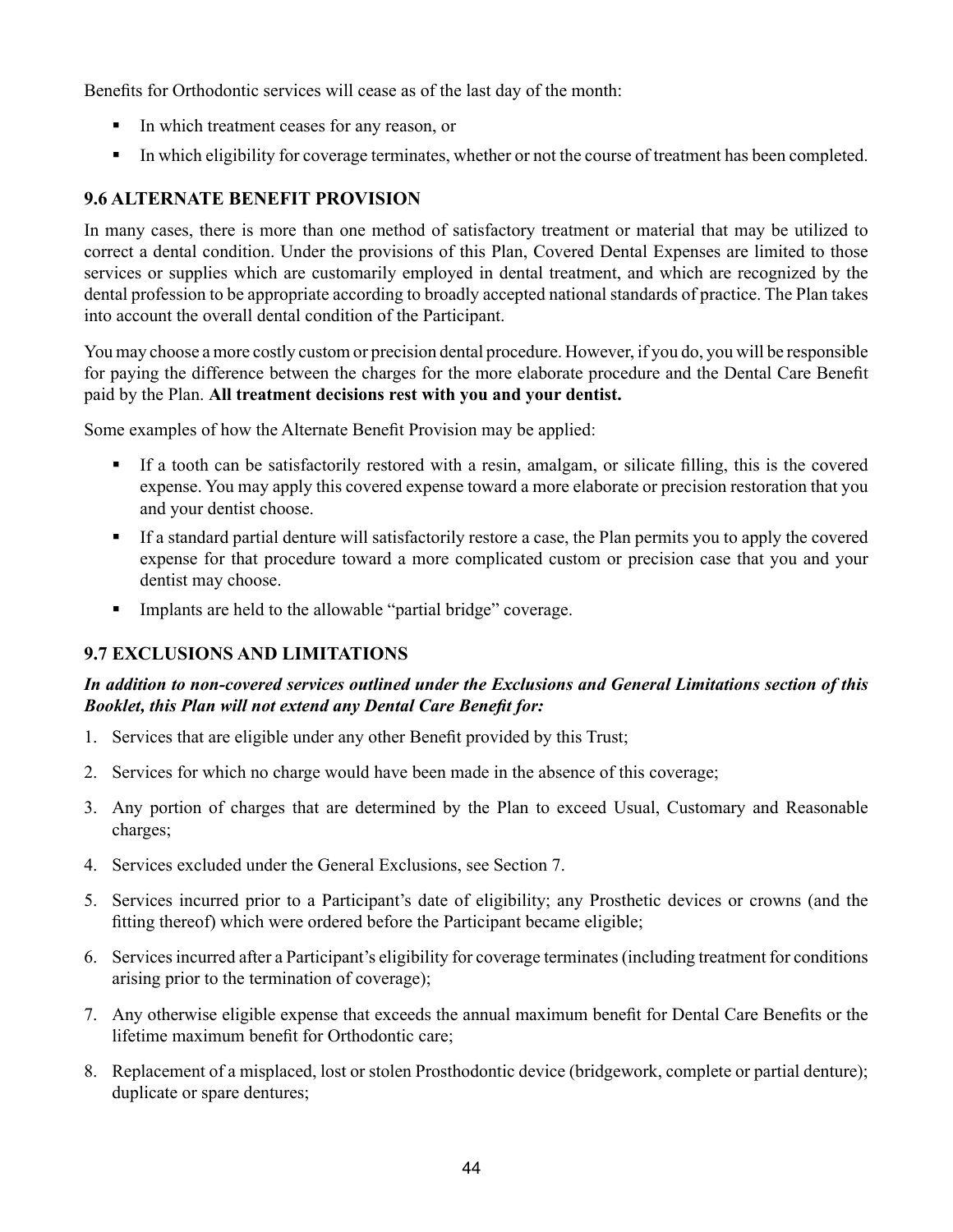- 9. Repair or replacement of a lost or broken Orthodontic appliance; any Orthodontic services provided on or after the individual's 19th birthday;
- 10. Services, appliances, or restorations necessary to alter vertical dimension or restore the occlusion; or ridge augmentation to maintain occlusion;
- 11. Services (other than for replacement of structure loss from caries) to replace or stabilize tooth structure lost by attrition/erosion or abrasion;
- 12. Services for the personalization or characterization of a Prosthetic device or restoration;
- 13. Charges made for completion of forms, duplication of dental records, or charges made for cancelled, failed or broken appointments;
- 14. Charges made for analgesia, sedation, hypnosis and/or related services provided for apprehension or anxiety, unless pre-approved by the Plan;
- 15. Replacement of any existing Prosthodontic device (bridgework, complete or partial denture), crown, or inlay/onlay more often than once during any five-year period, and then only if the existing device, crown, or inlay/onlay is unserviceable. The five-year period is measured from the date that appliances were last installed;
- 16. Special programs including oral hygiene and dietary instructions; or charges for infection control procedures;
- 17. Services for the diagnosis or treatment of temporomandibular joint (TMJ) dysfunction, and any other craniomandibular disorder or other conditions of the joint linking the jawbone and skull, including ridge augmentation;
- 18. Orthognathic surgical procedures or services in connection with orthognathic surgery;
- 19. Charges made for sealants or topical application of fluoride, except as Class I Diagnostic and Preventive Dental Services payable for Dependent children.

These exclusions shall not be interpreted to violate 26 U.S. Code Section 9802, 29 U.S. Code Section 1182, or 42 U.S. Code Section 300gg-2, but only if those Sections apply.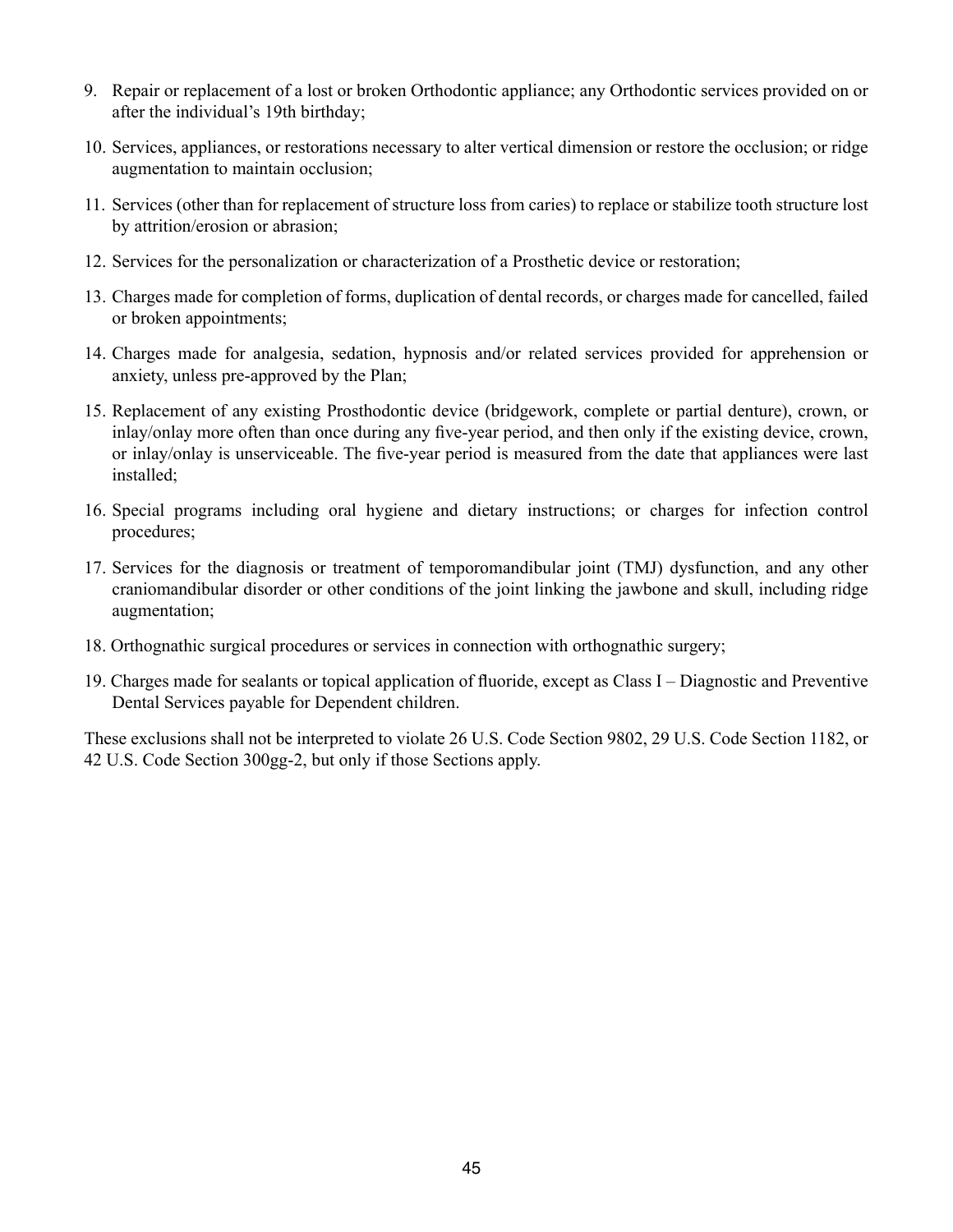# **SECTION 10 VISION CARE BENEFIT PROVIDED BY THE TRUST FOR ELIGIBLE EMPLOYEES AND THEIR ELIGIBLE DEPENDENTS**

The Vision Care Benefit is available to Eligible Employees and their Dependents. It is not available to Retired Participants or their Dependents.

The Vision Care Benefit is described in detail in a separate brochure. For a copy of this brochure, call the Trust Customer Service Office.

The Review Procedure beginning at Section 15.16 applies to vision benefits.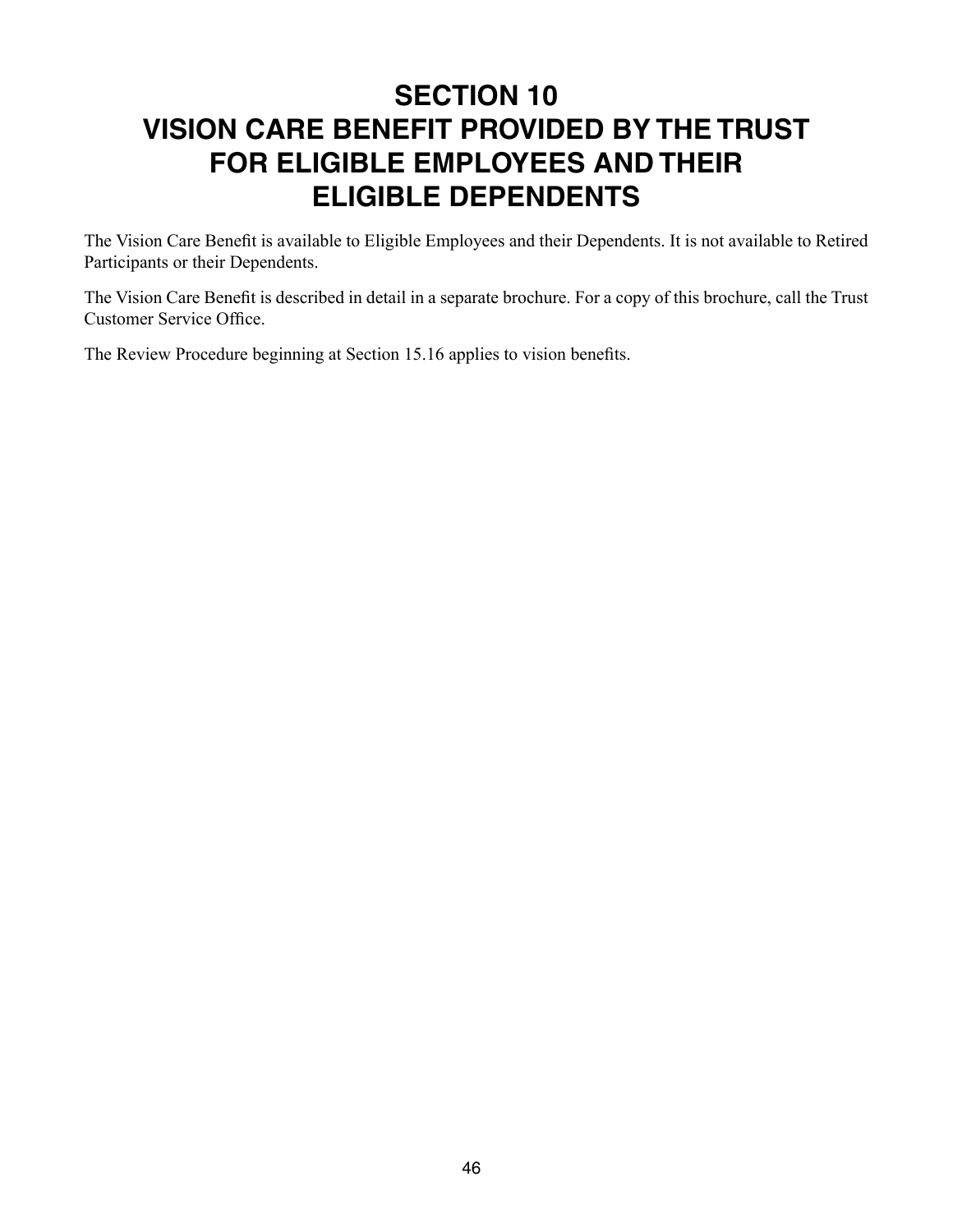# **SECTION 11 TIME LOSS BENEFIT PROVIDED BY THE TRUST FOR ELIGIBLE EMPLOYEES**

The Time Loss Benefit is only available to Eligible Employees. Retired Participants and Dependents are not eligible for the Time Loss Benefit.

Time Loss Benefits provide coverage to help protect an Eligible Employee against loss of income if the Employee is Totally Disabled because of an Illness or Injury. **Time Loss Benefits are payable up to \$100 per week for each week of Total Disability; up to a maximum of 26 weeks.** For partial weeks, the benefit amount for each day is determined by dividing the weekly benefit by seven.

**"Total Disability"** or **"Totally Disabled"** means that as a result of an Injury or Illness, an Eligible Employee is absent from work and unable to engage in the duties of his/her customary occupation, and is performing no work of any kind for wage or profit.

Time Loss Benefits begin:

- with the first day of a Total Disability resulting from an Injury; or
- with the eighth day of Total Disability resulting from an Illness.

To qualify for Time Loss Benefits, an Active Participant must be regularly seen, treated, and certified Totally Disabled by a Physician*. Time Loss Benefits are subject to federal taxation, including FICA.*

#### *Successive Periods of Total Disability*

Time Loss Benefits will continue for up to a maximum of 26 weeks as long as an Eligible Employee remains Totally Disabled. A new period of disability will begin if:

- an Eligible Employee returns to full-time work for at least 30 calendar days, then becomes Totally Disabled again from the **same cause**; or
- an Eligible Employee returns to full-time work for at least one day, then becomes Totally Disabled again from a **different cause**.

## *Termination of Eligibility*

If eligibility terminates after Total Disability is established and benefits are determined payable, benefits will continue until: (1) the Participant is no longer Totally Disabled, or (2) the maximum benefit has been paid.

#### *EXCLUSIONS No Time Loss Benefit will be extended for any disabilities that are:*

- related to any condition for which coverage is available, if proper claim were made, by Workers' Compensation, occupational disease or injury law or similar legislation. The Plan covers no expenses for any condition arising out of or received or aggravated in the course of engaging in any activity for wage or profit;
- caused by war or any act of war (declared or undeclared); as a result of participation in a riot; or
- resulting from the commission of a crime; or
- as a result of attempted suicide or intentionally self-inflicted Injury, while sane or insane.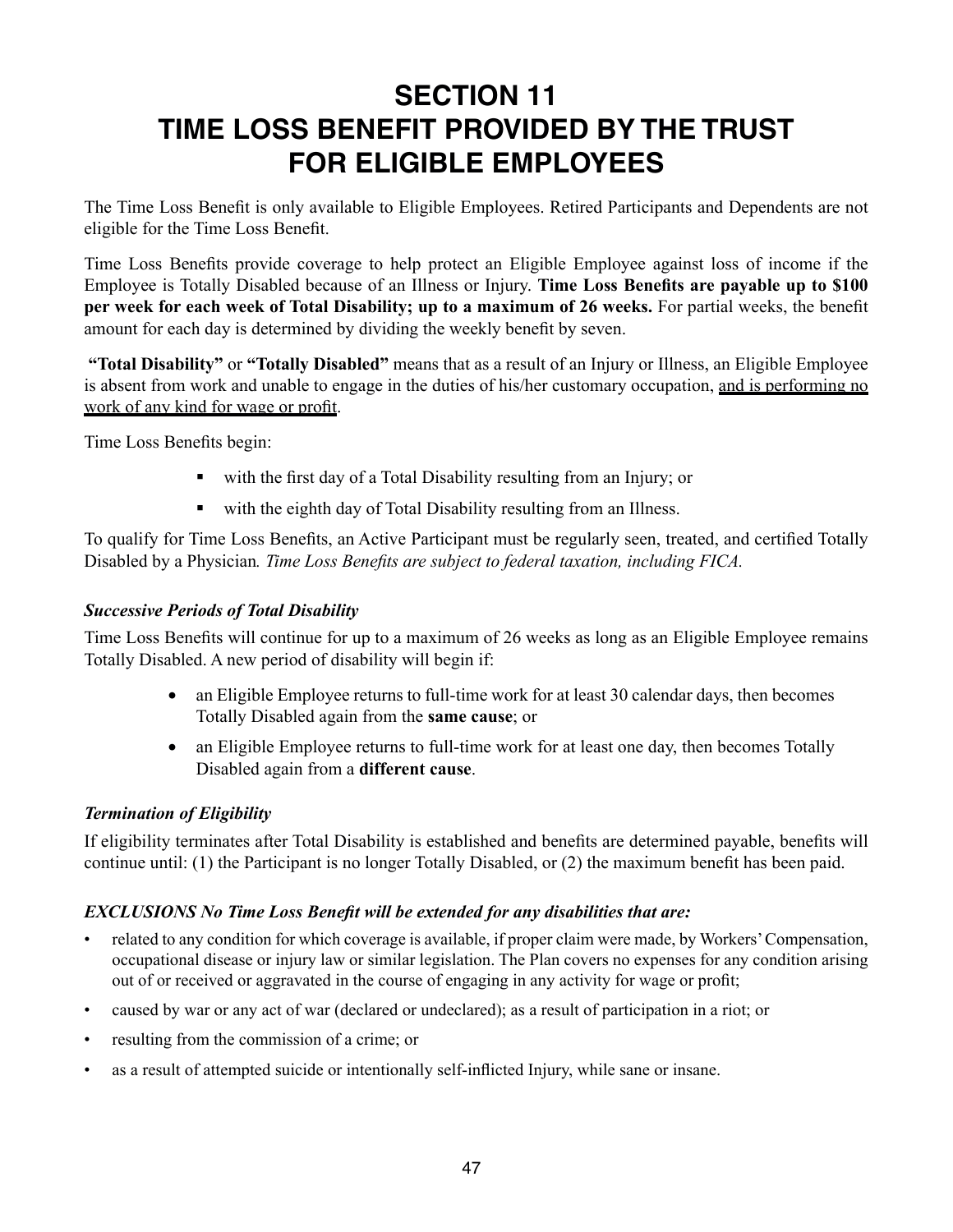# **SECTION 12 LIFE INSURANCE AND ACCIDENTAL DEATH & DISMEMBERMENT BENEFITS**

Life Insurance and Accidental Death & Dismemberment Benefits are insured by the Plan's Life Insurance Provider, except for life insurance benefits for Retired Participants which are provided directly by the Trust. Insured benefits are also subject to insurance policy limitations, which are on file in the Trust Customer Service Office. In the event of any ambiguity or difference between that policy and this Summary Plan Description, the policy shall control.

## **12.1 LIFE INSURANCE BENEFICIARY DESIGNATION**

Your beneficiary may be any person or persons you name on your beneficiary designation form, and you may change your beneficiary designation at any time by submitting a new beneficiary designation form (the consent of a beneficiary is not required). If you designate more than one beneficiary, benefits will be paid equally to your beneficiaries unless you specify otherwise in your beneficiary designation. The share of a beneficiary who does not live to receive payment will pass equally to those remaining beneficiaries who survive you unless you specify otherwise in your beneficiary designation. Your beneficiary will be the person(s) named in your most recent beneficiary designation on file with the Trust Customer Service Office. However, if your spouse is named as a beneficiary and you are subsequently divorced from that spouse, the beneficiary designation of that former spouse will be considered void. Following a divorce, you may re-designate a former spouse as the beneficiary by providing a new designation form.

If you fail to name a beneficiary or if no beneficiary lives to receive payment, benefits will be paid to the surviving person(s) in the first of the following classes: your

- 1. surviving legal spouse;
- 2. surviving children, naturally born or legally adopted, in equal shares;
- 3. surviving parents, in equal shares;
- 4. surviving brothers and sisters, in equal shares; or
- 5. estate

To obtain life insurance benefits, your survivor(s) or designated beneficiary or beneficiaries, as appropriate, must submit a certified death certificate.

## **12.2 REVIEW OF LIFE INSURANCE AND ACCIDENTAL DEATH & DISMEMBERMENT CLAIMS**

The Review Procedure beginning at Section 15.16 applies to Life Insurance and Accidental Death & Dismemberment benefits.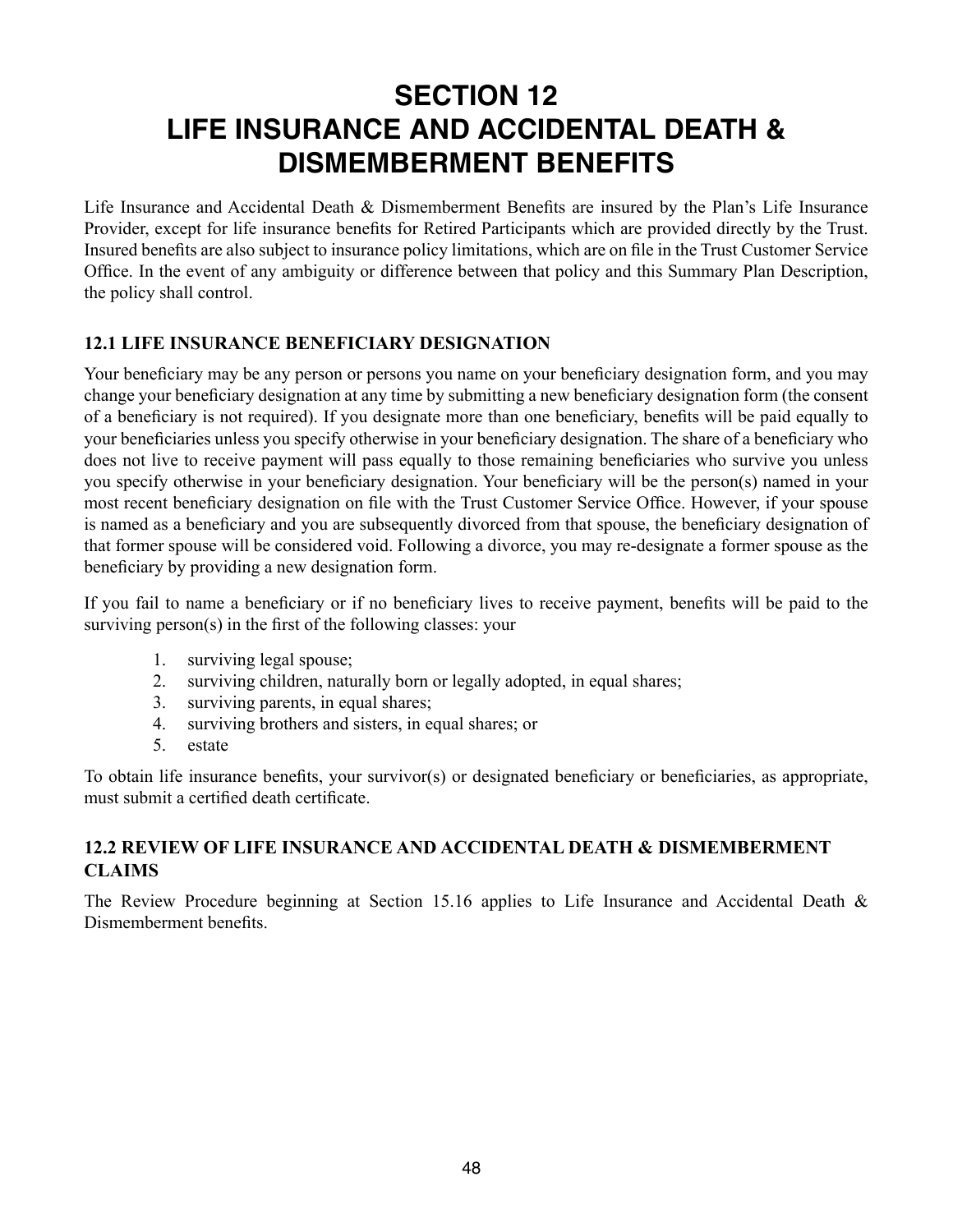# **SECTION 13 VACATION PLAN BENEFIT**

The Vacation Plan provides cash payments to Eligible Employees whose Collective Bargaining Agreement or Written Agreement requires contributions for Vacation Benefits. These benefits are automatically paid out 4 times each year in lieu of holidays and vacation.

### *Eligibility for Vacation Benefits*

If you are working for an Employer covered by a Collective Bargaining Agreement or Written Agreement that requires contributions for Vacation Benefits, then you are eligible for Vacation Benefits. Vacation Benefits are payable so long as the Welfare Trust holds Vacation Plan funds contributed on your behalf.

If you die before receiving all Vacation Plan funds held for you, then the remaining funds will be paid to your first survivor according to the following list:

- your spouse
- your estate

## *When Benefits are Payable*

Benefits are automatically sent to your address on file with the Plan, as of the beginning of each quarter, February 1, May 1, August 1, and November 1. There may be a delay of up to 10 business days from the time the Welfare Trust receives a contribution to when it credits the contribution to you.

#### *Benefit Amount*

The amount you will receive is exactly equal to the amount that your Employer contributes to the Welfare Trust for you. Please note that before depositing Vacation Plan funds with the Welfare Trust; your Employer must pay your employment and income withholding taxes. Only those amounts actually contributed to the Welfare Trust by your Employer and credited to you are included in the benefits paid each quarter. Any investment earnings will be used to pay for administrative expenses involved in maintaining the Plan.

#### *Election to Direct Vacation Plan Contributions to Make Self-Payments for Health Coverage*

You may elect, on a prospective basis on a form approved by the Administrative Office, to have monthly contributions paid on your behalf for this Vacation Plan Benefit paid instead as monthly self-payments for your continued health plan coverage under Section 1. Any such payments that are in excess of the amount needed to continue your coverage in a month will be retained in your Self-Payment Account (unless you have reached the maximum Self-Payment Account limit, in which case such funds will be retained instead as part of this Vacation Plan Benefit). Vacation Plan contributions paid as self-payments, or remitted to your Self-Payment Account, do not count toward your benefit amount for Vacation Plan benefits.

An election to direct contributions for this Vacation Plan Benefit to be paid as self-payments under Section 1 can be terminated at any time, on a prospective basis, on a form approved by the Administrative Office.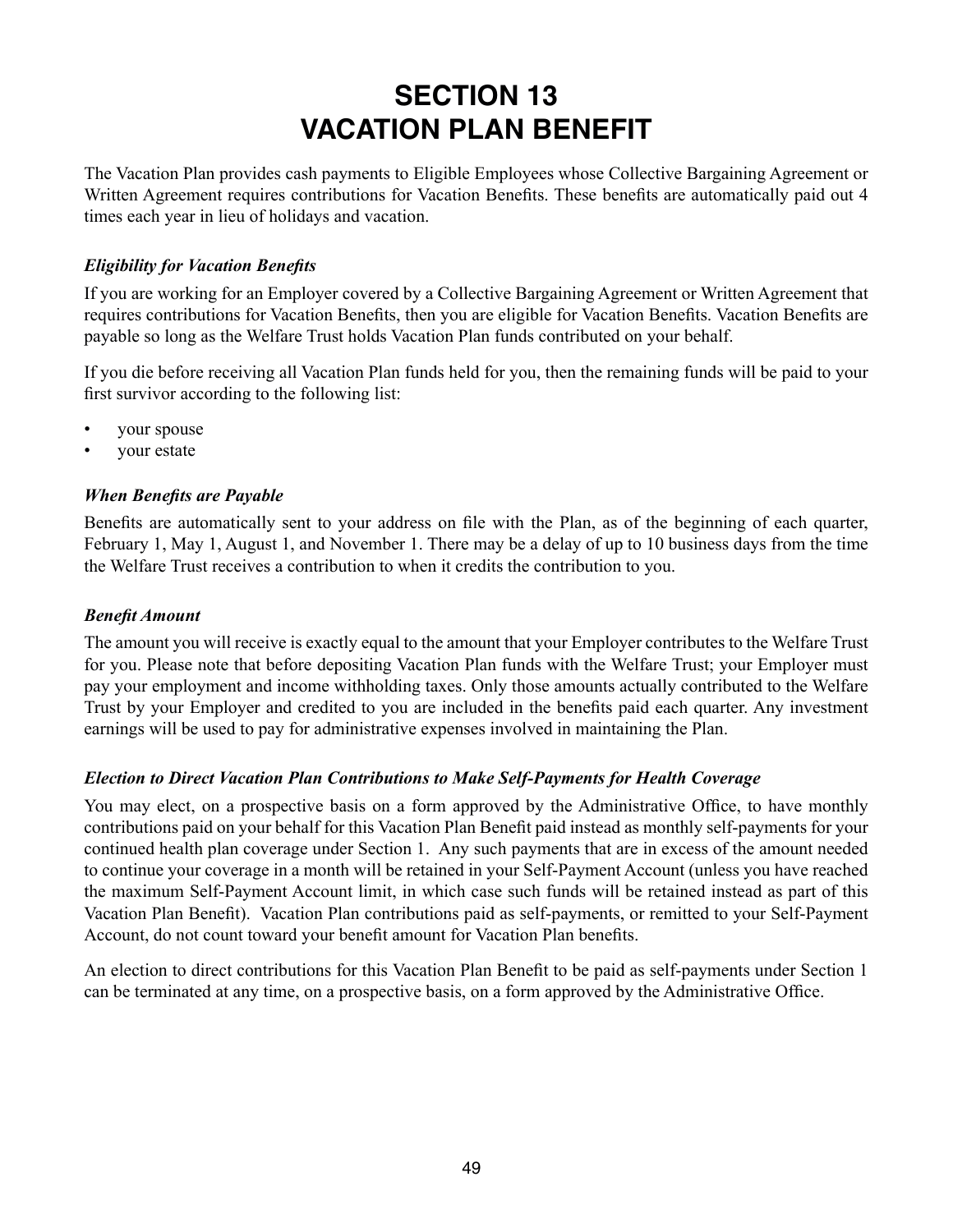# **SECTION 14 CONTINUING COVERAGE**

# **14.1 COVERAGE IN THE EVENT OF A STRIKE, LOCKOUT OR LABOR DISPUTE**

If an Eligible Employee is not working due to a strike, lockout or labor dispute, the Employee may continue eligibility by using credit from his/her Dollars Bank account. Such an Eligible Employee may also be eligible to continue eligibility under COBRA provisions explained in the *COBRA Continuation Coverage* section of this Booklet.

## **14.2 COBRA CONTINUATION COVERAGE**

Under the Consolidated Omnibus Budget Reconciliation Act (known as COBRA), a Participant may continue the Plan's health benefits past the date coverage would normally end under certain circumstances called "Qualifying Events." In order to receive COBRA, a Participant must file a timely application following the Qualifying Event and make monthly self-payments directly to the Administrative Office. This summarizes Participants' COBRA rights and obligations.

# **14.3 QUALIFIED BENEFICIARY**

A Participant continuing coverage under COBRA is known as a "Qualified Beneficiary." A Qualified Beneficiary is defined as any Participant who on the day before a Qualifying Event was covered under this Plan by virtue of being on that day either an Eligible Employee, a Retired Participant, the Spouse of an Eligible Employee or Retired Participant, or a Dependent child of an Eligible Employee or Retired Participant.

If during the period of COBRA coverage you have a newborn child or have a child placed with you for adoption, that Dependent Child may be enrolled for coverage for the balance of the period of COBRA coverage on the same terms available to Qualified Beneficiaries. You must notify the Administrative Office and enroll the child no later than 30 days after the birth or placement for adoption. A child born or placed for adoption while you are on COBRA coverage will have all the same COBRA rights as your Dependents who were covered by the Plan before the Qualifying Event that resulted in your loss of coverage.

## **14.4 QUALIFYING EVENTS**

If eligibility for health benefits terminates due to either of the Qualifying Events shown below, an Eligible Employee and his or her Dependents may elect COBRA for a maximum of **18 months** following the date your coverage is lost:

- Your layoff or reduction in work hours (including reduction due to strike, lockout, or labor dispute); or
- Termination of your employment for any reason other than gross misconduct.

If Social Security determines that you or one of your eligible Dependents are totally disabled at any time before or during the first 60 days of COBRA coverage, the disabled person and family may extend COBRA coverage an additional 11 months beyond the original 18, to a maximum of 29 months (or if earlier, the first of the month that is 30 days after Social Security determines the individual is no longer disabled.) In order to qualify for this disability COBRA extension, you must report the Social Security disability determination to the Administrative Office before the initial 18 months of COBRA expires and within 60 days after the date of the Social Security determination.

The Spouse and eligible Dependent children of an Eligible Employee or Retired Participant may elect COBRA for a maximum of **36 months** from the date of loss of coverage due to any of the following Qualifying Events: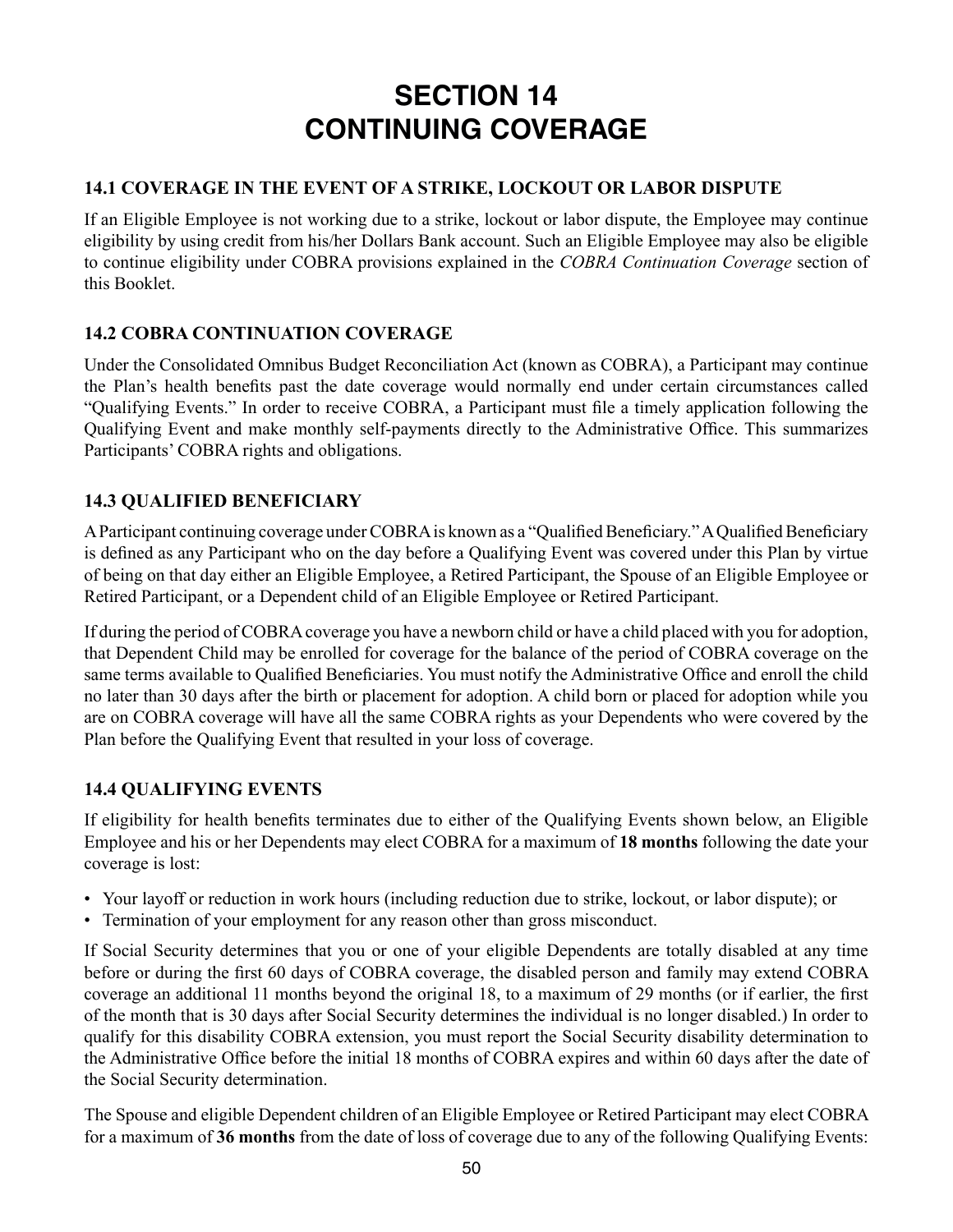- Death of the Eligible Employee or Retired Participant;
- Divorce from the Eligible Employee or Retired Participant;
- Dependent child ceases to meet the Plan's definition of "Dependent."

In most circumstances, withdrawal of your Employer from the Plan is not a Qualifying Event.

#### *Second Qualifying Event*

If a second Qualifying Event occurs during the first 18 months of COBRA coverage, COBRA may be extended for Dependent Qualified Beneficiaries for up to 36 months from the date of loss of coverage due to the first Qualifying Event. The first Qualifying Event must be, and the second Qualifying Event cannot be, termination of employment or reduction in hours.

If an Eligible Employee experiences a Qualifying Event because of a termination of employment or reduction in hours after they became entitled to Medicare, their Dependents will be allowed to continue COBRA coverage until the later of:

- 18 months from the date of loss of coverage due to the Qualifying Event, or
- 36 months from the date the Eligible Employee became entitled to Medicare.

#### **14.5 HOW TO ELECT COBRA CONTINUATION COVERAGE**

*In order to preserve your rights under COBRA, you must meet certain notification, election and payment deadline requirements*.

Once the Administrative Office is notified of a Qualifying Event, it will send you information concerning your continuation options, including the necessary COBRA election forms. It is your responsibility to inform the Administrative Office of a death, divorce or of a child losing eligible Dependent status under the Plan. **If the Administrative Office is not notified within 60 days of a death or divorce or of a child losing eligible Dependent status, you and your Dependents will lose the right to elect COBRA. You must elect COBRA to be effective the day following your last day of regular coverage under the Plan. So there can be no gap in Plan coverage.**

You will have 60 days from the later of the date of the loss of coverage due to the Qualifying Event or the date the COBRA notice was mailed to you in which to send your COBRA election to the Administrative Office. You or your Spouse may make the election for all Qualified Beneficiaries in your family. If you do not make your election within this 60-day period, you will forfeit all rights to COBRA.

Your Dependents will be given the opportunity to elect coverage independently from you, **within this same 60-day period**, if they were covered under the Plan at the time of the Qualifying Event. Qualified Beneficiaries may elect COBRA even if they are covered by another group health plan or Medicare at the time of the Qualifying Event.

**THE ADMINISTRATIVE OFFICE WILL NOTIFY YOU OF THE COST OF COBRA WHEN IT NOTIFIES YOU OF YOUR RIGHT TO THIS COVERAGE. TO REINSTATE YOUR PLAN COVERAGE, YOU MUST SUBMIT YOUR FIRST PAYMENT WITHIN 45 DAYS OF THE DATE YOU MAIL YOUR ELECTION FORM TO THE ADMINISTRATIVE OFFICE, OR YOUR PLAN COVERAGE WILL REMAIN CANCELLED. IF YOU WAIT UNTIL THE END OF THE ELECTION PERIOD, PAYMENT FOR THE FIRST OF EACH MONTH PASSED SINCE THE DATE COVERAGE TERMINATED MUST BE INCLUDED WITH THE FIRST PAYMENT. THE ADMINISTRATIVE OFFICE MUST RECEIVE YOUR CHECK OR MONEY ORDER ON OR BEFORE THE FIRST DAY OF EACH MONTH FOR WHICH COVERAGE IS ELECTED. YOU HAVE A 30-DAY GRACE PERIOD TO SEND IN YOUR COBRA PAYMENT FROM THIS DUE DATE.**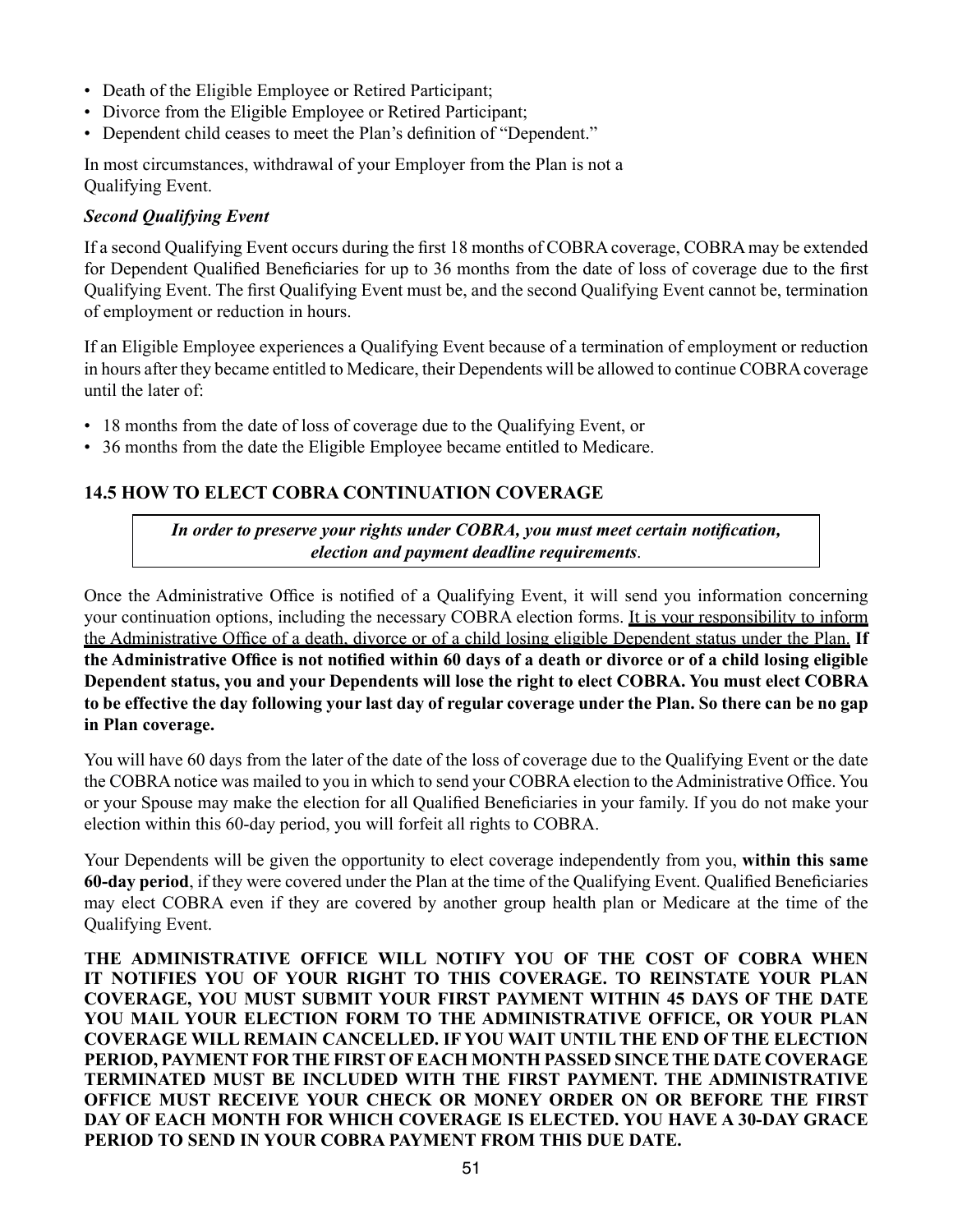## **14.6 TYPE OF BENEFITS**

### **The Life Insurance Benefit, Accidental Death and Dismemberment (AD&D) Benefit, Time Loss Benefits and Vacation Benefit cannot be continued under COBRA Continuation Coverage.**

All Participants electing COBRA continuation shall have coverage under the Medical Plan and the Prescription Drug Plan. Coverage under the Vision Plan and/or the Dental Plan is extended to Participants who were enrolled in these benefits at the time of a Qualifying Event.

If the coverage provided by the Plan is changed in any respect for Participants, those changes will apply at the same time and in the same manner for everyone whose coverage is continued under COBRA.

## **14.7 TERMINATION OF COBRA CONTINUATION COVERAGE**

Coverage under COBRA will terminate **earlier than the stated maximum continuation period** under any one of the following circumstances:

- Failure to make the monthly payment on time (you will be allowed a 30-day grace period after the premium due date);
- The date the Qualified Beneficiary becomes, after the date of his or her election, covered under any other group health plan that does not contain any exclusion or limitation for a pre-existing condition of that Qualified Beneficiary;
- The date the Qualified Beneficiary becomes, after the date of his or her election, entitled to Medicare benefits;
- The first of the month that is 30 days after the date of a determination by Social Security that an individual on extended disability coverage is no longer disabled. This applies only to the 19th through 29th month of disability extended coverage;
- The date the Trust no longer provides group health coverage;
- The date your former Employer stops maintaining the Plan and starts maintaining another group health plan for Employees.

## **14.8 COBRA QUICK REFERENCE CHART**

The following chart summarizes the circumstances under which health benefits can be continued, and the maximum duration of COBRA: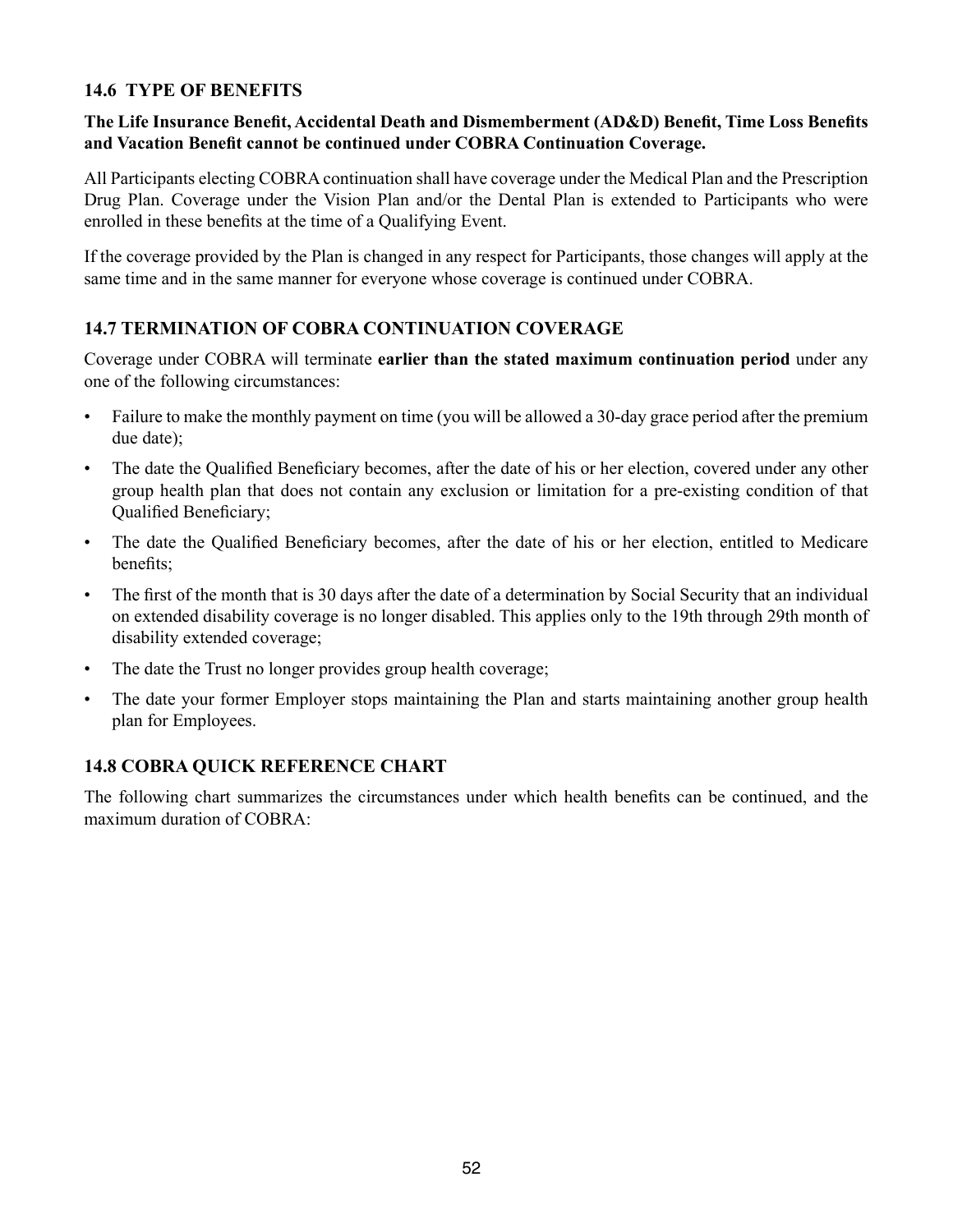| Qualifying                                                                                                           | Qualified                      | <b>Maximum</b>                                                                                                                                       |
|----------------------------------------------------------------------------------------------------------------------|--------------------------------|------------------------------------------------------------------------------------------------------------------------------------------------------|
| <b>Event</b>                                                                                                         | <b>Beneficiary</b>             | <b>Continuation Period</b>                                                                                                                           |
| (1)<br>Loss of benefits caused by<br>reduction in Eligible Employee's<br>hours                                       | <b>Employee and Dependents</b> | 18 months after loss of<br>benefits*                                                                                                                 |
| (2)<br>Loss of benefits caused<br>by termination of Eligible<br>Employee's employment except<br>for gross misconduct | <b>Employee and Dependents</b> | 18 months after loss of<br>benefits*                                                                                                                 |
| (3)<br>Loss of benefits caused by death<br>of Eligible Employee or Retired<br>Participant                            | Dependents                     | 36 months after Qualifying<br>Event                                                                                                                  |
| (4)<br>Loss of benefits caused by divorce<br>of Eligible Employee or Retired<br>Participant                          | Dependents                     | 36 months after Qualifying<br>Event                                                                                                                  |
| (5)<br>Loss of benefits caused by child<br>losing dependent child status<br>under Plan                               | Dependent child                | 36 months after Qualifying<br>Event                                                                                                                  |
| (6)<br>Entitlement to Medicare within 18<br>months before a Qualifying Event<br>described in $(1)$ or $(2)$ .        | Dependents                     | Later of: $(1)$ 36 mo. from<br>Medicare entitlement, or (2)<br>18 months from date of loss<br>of coverage due to original<br><b>Qualifying Event</b> |

**\*** If a Qualified Beneficiary is disabled at any time before or during the first 60 days of COBRA coverage, COBRA coverage may continue for up to 29 months.

If a second Qualifying Event occurs within 18 months of a Qualifying Event described in (1) or (2), COBRA coverage may be extended for up to a maximum of 36 months from the date of the first Qualifying Event.

*If there is any conflict between these provisions and COBRA, the minimum requirements of COBRA shall govern.*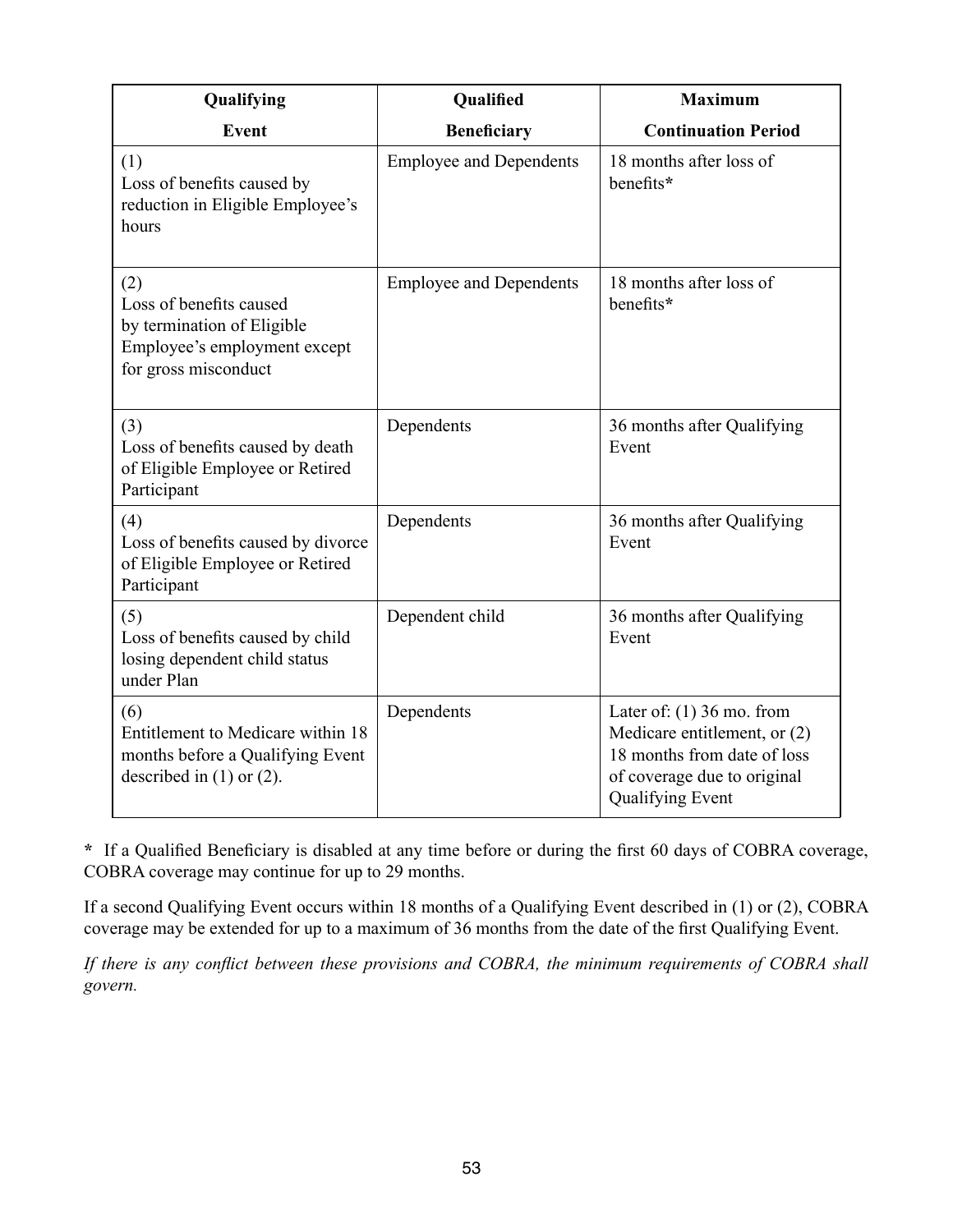# **SECTION 15 PAYMENT OF CLAIMS**

## **15.1 ENROLLMENT PROCEDURE**

It is important that the Trust Customer Service Office has a completed enrollment form for all Participants in its files. It is necessary that Active Employees, COBRA beneficiaries and Retired Participants complete an enrollment form before any claims can be processed. Retired Participants who are Medicare Eligible must complete such enrollment forms as required by TEAMStar in addition to any forms required by the Trust to enroll. If a Participant has not completed an enrollment form or if an additional enrollment form is needed, the Participant may obtain one from the Trust Customer Service Office. **The enrollment form is the means by which Active Employees, Retired Participants, and COBRA beneficiaries designate Dependents, as well as the beneficiary of Life Insurance and Accidental Death & Dismemberment benefits.**

It is important that you notify the Trust Customer Service Office as soon as possible if:

- 1. You change your home address.
- 2. You wish to change your beneficiary.
- 3. There is any change in your family status, *i.e.*, marriage, birth of a child, adoption, death, divorce, etc. If you do not provide timely notice of these events you and/or your family's rights to Plan coverage, benefits, and/or benefit options may be lost.

Active Employees, COBRA beneficiaries, and Retired Participants must also submit a marriage certificate in order to enroll a spouse. Additional documentation, such as a birth certificate, will be required to enroll other Dependents. The Trust Customer Service Office can provide the appropriate form needed to enroll new eligible family members or to remove those no longer eligible.

**IMPORTANT:** Active Employees, Retired Participants, and COBRA beneficiaries are held liable for benefit payments based on any incorrect information about family members, such as failing to notify the Trust Customer Service Office in case of divorce, if a child is no longer a Dependent, or if an adoption is rescinded. In addition, the person failing to provide the required information is liable for other costs incurred by the Plan as a result of the incorrect information. These costs include, but are not limited to, attorney's fees, administrative costs, and reasonable interest. See the complete Subrogation and Reimbursement Procedure, below.

# **15.2 SUBROGATION AND REIMBURSEMENT**

The Plan and the Welfare Trust have the right to pursue a Participant's legal claims or rights against another party, or any insurance company, when Plan benefits are or will be paid or provided to the Participant and the condition for which the benefits are paid either was caused by another party or is covered by insurance or workers' compensation.

This would occur, for example, if a Participant is injured in an accident that is caused by another party. If the Plan covers benefits for the treatment of the Participant's injuries arising from the accident, the Plan and the Welfare Trust have the right to pursue the Participant's legal claims against the other party and any insurance company, including the Participant's. By accepting Plan benefits the Participant subrogates the Plan to all of the Participant's rights against any other party or under any insurance coverage or workers' compensation with respect to a condition for which the Plan provided benefits.

In addition, by accepting Plan benefits the Participant agrees that if he or she recovers damages, (including fees and costs) or insurance proceeds by settlement, verdict or otherwise for a condition, the Plan and the Welfare Trust have the right to be reimbursed by the Participant, his legal representatives, estate, heirs, guardian, and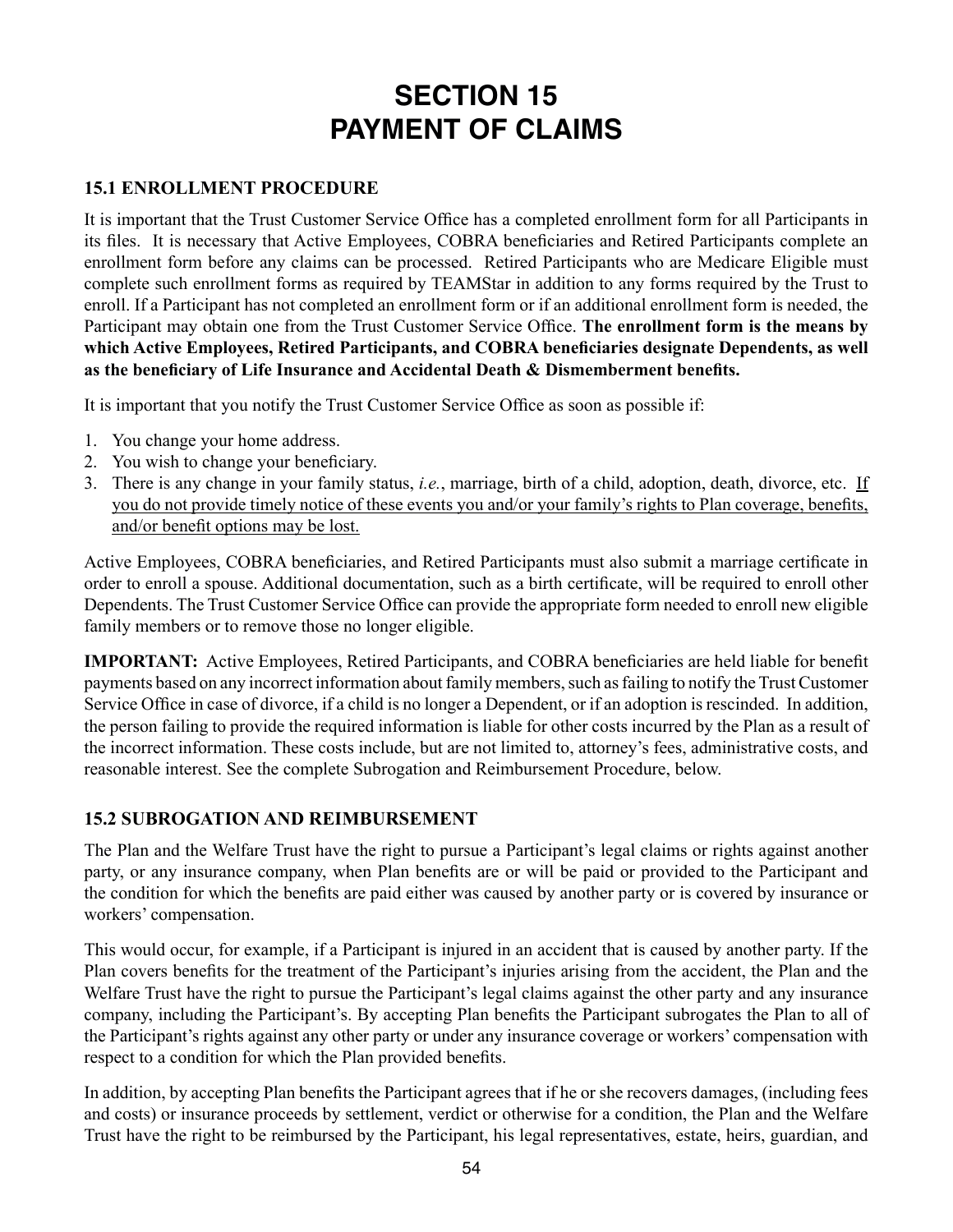dependents, the value of any benefits paid or to be paid or provided by the Plan and/or Welfare Trust in relation to such condition. These rights of reimbursement apply whether or not such payment is for covered Plan benefits, and disregarding equitable, state and common law doctrines such as unjust enrichment, common fund and the make-whole doctrine.

## **The following are:**

- **the Plan and Welfare Trust's rules regarding its rights to pursue claims of Participants and to receive reimbursement; and**
- **the obligations of Participants who accept benefits for the treatment of conditions that are caused by other parties.**

**Subrogation** applies whenever: (1) another person, entity, workers' compensation program, or insurance carrier is or may be considered liable for damage or to pay proceeds or benefits with respect to a Participant's condition; and (2) the Plan has provided or paid or is responsible in the future to provide or pay for benefits or medical services in relation to such condition. By accepting benefits under the Plan, the Participant agrees that, to the extent of the value of any such benefits or medical services paid or to be provided by the Plan, the Plan is subrogated to all rights against any party or insurance company who: (1) is or may be liable for the Participant's condition or is or may have an obligation to pay insurance proceeds or workers' compensation in relation to the Participant's condition; or (2) is or may be liable or have an obligation for payment for medical treatment of such condition.

By accepting benefits under the Plan:

- The Participant agrees that the Plan and Welfare Trust may assert the Plan's subrogation rights independently of the Participant, his or her legal representatives, estate, heirs, dependents, or guardian ("related parties").
- The Participant and related parties agree, and are obligated to cooperate with the Plan and its agents in order to pursue and protect the Plan's and Welfare Trust's subrogation rights. Among other things, the Participant and related parties shall provide the Plan or its agents any relevant information requested by them and shall sign and deliver any documents the Plan or its agent's request.
- The Participant and related parties agree that the Plan's and Welfare Trust's rights of subrogation shall be considered as a first priority claim and lien against any other person or entity to be paid before any other claims are paid from any fund or recovery related to a condition, including claims by the Participant for general damages.
- The Participant and related parties agree that he or she will not release any party from liability for the payment of medical expenses without first obtaining the written consent of the Plan or its agents.
- The Participant and related parties agree that, if he or she enters into litigation or settlement negotiations regarding obligations of or claims against other parties, he or she will notify the Plan or its agents and will not prejudice, in any way, the Plan's subrogation rights.
- The Participant and related parties agree that the Plan or its agents may take any lawful action to pursue and protect the Plan's subrogation rights.
- The Participant and related parties agree that the cost of legal representation of the Plan in matters related to subrogation shall be borne solely by the Plan and that the cost of legal representation of the Participant shall be borne solely by the Participant, subject to the Procedures and Guidelines Regarding Subrogation/Reimbursement, available from the Trust Customer Service Office.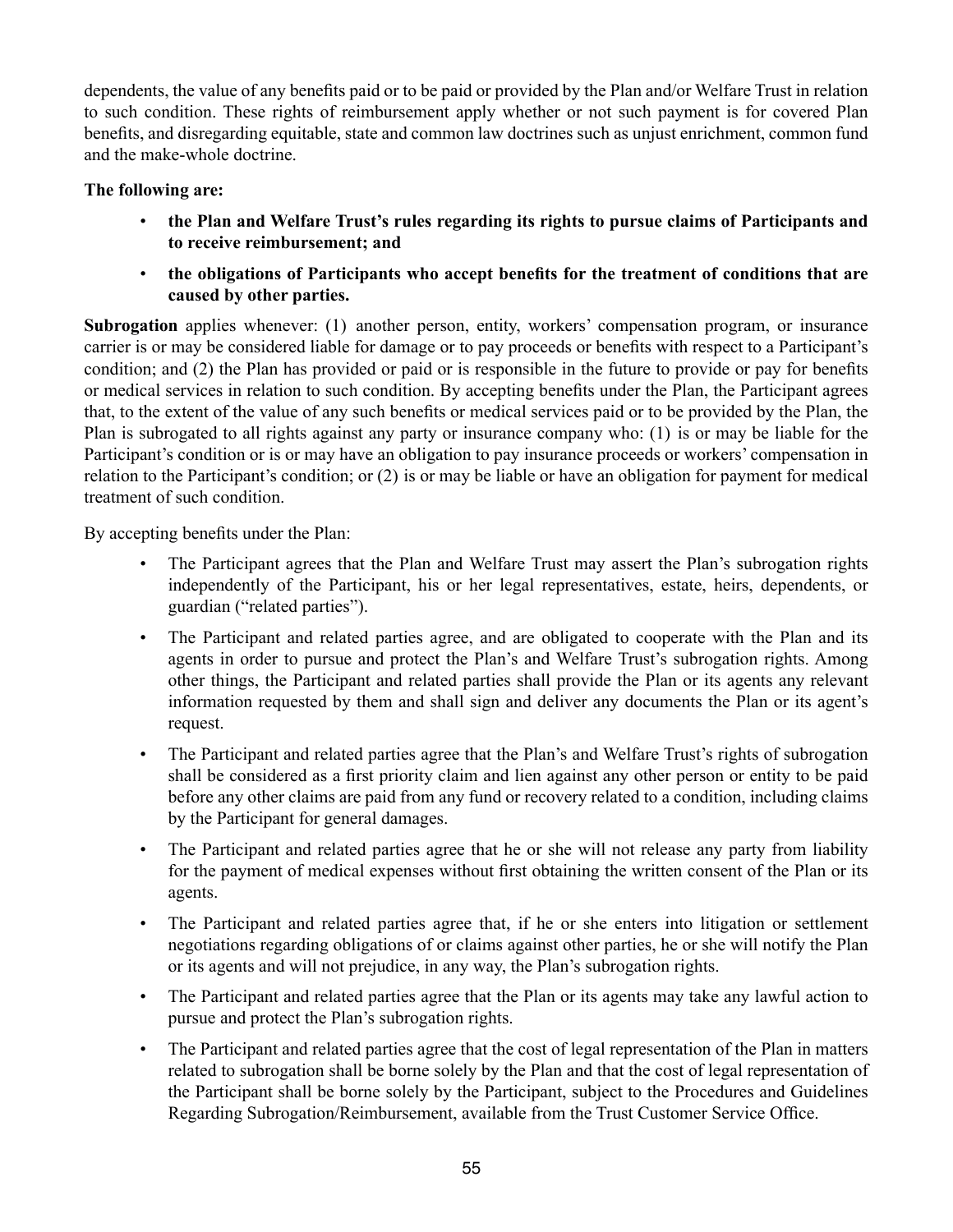By accepting benefits for a minor, a guardian or Participant consents to these terms on behalf of the minor whether or not the minor is a Participant. These subrogation terms apply equally to all Participants.

**Reimbursement** applies whenever: (1) a Participant recovers damages or insurance proceeds by settlement, verdict or otherwise for or in relation to a condition; and (2) the Plan and/or Welfare Trust has paid or provided or is responsible in the future to pay or provide benefits in relation to such condition. Reimbursement also applies if a Participant has paid an improper self-payment amount, or the Plan has overpaid benefits.

By accepting benefits under the Plan:

- The Participant and related parties agree, on behalf of himself or herself that the Plan and/or Welfare Trust shall be reimbursed promptly by the Participant and or related parties, from any settlement, verdict, insurance and workers' compensation proceeds or other recovery, the value of the benefits paid or provided by the Plan or for which the Plan is responsible in the future to pay or provide to or on behalf of the Participant and related parties in connection to such condition.
- The Participant and related parties agree that the Plan or Welfare Trust, at their option, may collect amounts from the proceeds of any settlement, verdict, judgment, insurance and workers' compensation coverage or other recovery by the Participant or related parties, regardless of whether or not the Participant and such related parties have been fully compensated.
- The Plan has a first priority lien, to the extent of the Plan and/or Welfare Trust's claim for reimbursement against the proceeds of any such settlement, verdict, insurance and workers' compensation proceeds or other recoveries or amounts received by or on behalf of the Participant or such legal representatives, and other related parties.
- The Participant and related parties assign to the Plan and Welfare Trust any benefits the Participant and related parties may have or be entitled to under any automobile policy or any other coverage, to the extent of the Plan's claim for reimbursement.
- The Participant and related parties agree to sign and deliver, at the request of the Plan or its agents, any documents that are needed to protect such lien or effect such assignment of benefits.
- The Participant and related parties agree to cooperate with the Plan and its agents; to sign and deliver such documents as the Plan or its agents request; to provide any requested information; and to take such actions as the Plan or its agents request, all to protect the right of reimbursement of the Plan and/or Welfare Trust and to assist the Plan and/or Welfare Trust in making a full recovery of the value of the benefits paid or provided or for which the Plan is liable in the future to pay or provide.
- The Participant and related parties agree to take no action that would prejudice the Plan's and/or Welfare Trust's rights of reimbursement.
- The Participant and related parties agree that the Plan and Welfare Trust shall be responsible only for those legal fees and expenses to which they agree in writing.
- The Participant and related parties agree to hold any proceeds of any settlement, verdict, judgment, insurance coverage or other recovery in trust for the benefit of the Plan and Welfare Trust and that the Plan and Welfare Trust shall be entitled to recover from the Participant reasonable attorney's fees incurred in collecting such proceeds from the Participant.
- By accepting benefits for a minor, a guardian, or Participant consents to these terms on behalf of the minor whether or not the minor is a Participant. The reimbursement terms apply equally to all Participants.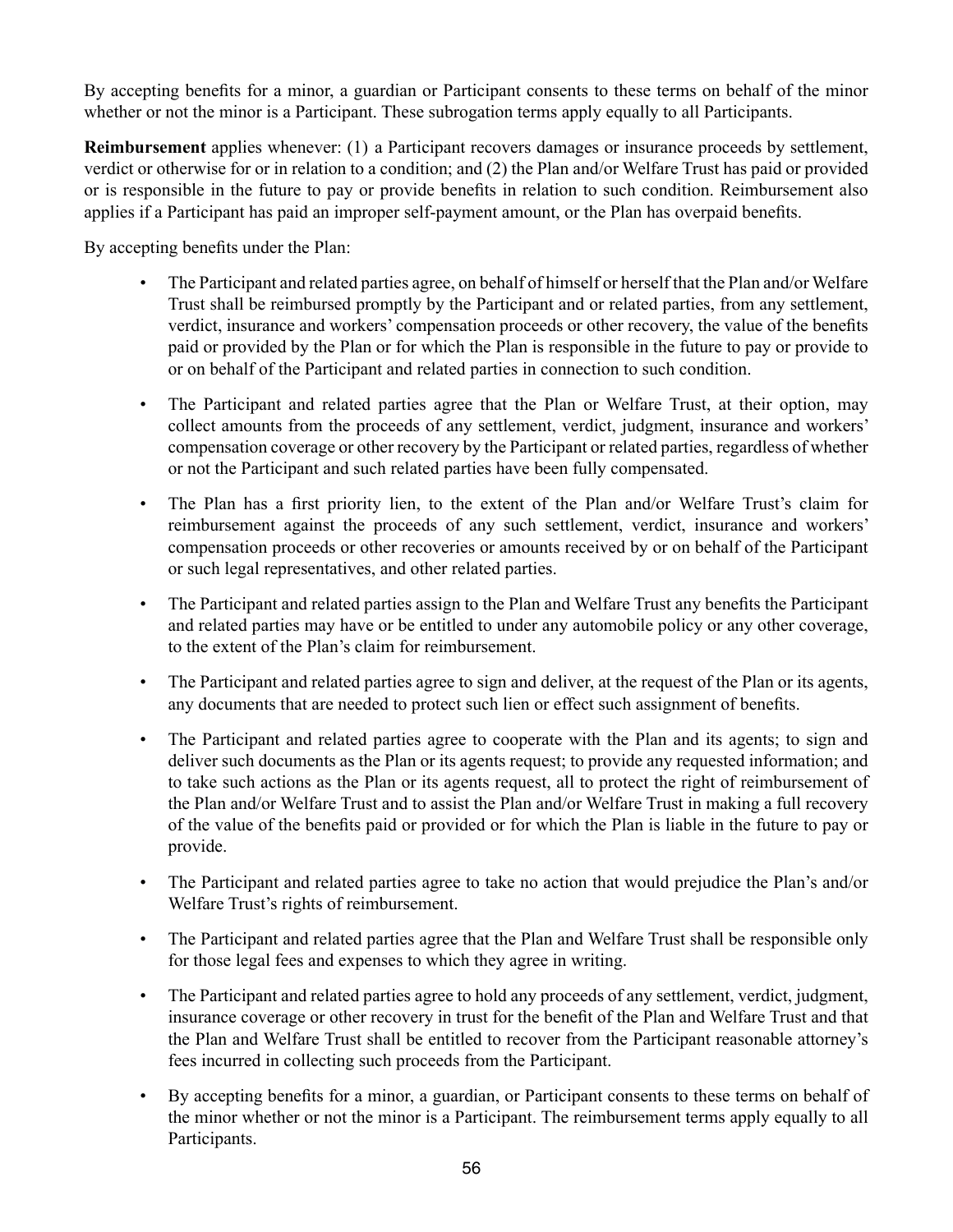- If the Plan and Welfare Trust's right to reimbursement exceeds 1/3 of the total recovery, including any and all attorney's fees and expenses payments, the Trustees may, in their sole and exclusive discretion, compromise the Plan's and Welfare Trust's right to reimbursement. Such compromise shall be considered on a case–by–case basis subject to any policies adopted by the Trustees.
- All amounts recovered by the Participant or any individual in the Participant's family or who is a dependent of the Participant in connection with the condition of the Participant shall be regarded as a recovery by the Participant, regardless of how the recovery is characterized. Likewise, the characterization by the parties or the Court of the amounts paid to the Participant shall not be binding on the Plan or Welfare Trust.
- If the Plan has overpaid benefits or the Participant has paid an improper self-payment amount, the Plan is entitled to recover overpaid amounts from Participants, persons or organizations to whom such amount was paid, or others whose acts caused amounts to be overpaid. The right of recovery includes costs and attorney's fees.

# **15.3 COORDINATION OF BENEFITS (COB) AND DUPLICATE COVERAGE**

#### *How Duplicate Coverage Occurs*

This section describes the circumstances when a Participant or Dependent may be entitled to benefits under this Plan and may also be entitled to recover all or part of their expenses from some other source. This section also describes the rules that apply when this happens, commonly referred to as "Coordination of Benefits." All references to "Participants" regarding the Plan's "Coordination of Benefits" refer equally to all persons covered by the Plan including Dependents.

There are several circumstances that may result in a Participant being reimbursed for expenses not only from this plan but also from another source. This can occur if, for example:

- 1. A Participant is also covered by another group health care plan, or any group or individual insurance policy; or
- 2. Both husband and wife or parent and child are covered under Alaska Teamster-Employer Welfare Trust; or
- 3. A Participant is also covered by Medicare or some other government program, such as Medicaid, TRICARE, or a program of the U.S. Department of Veterans Affairs, coverage provided by a federal, state or local governmental agency, or coverage required by federal, state or local laws, such as (but not limited to) motor vehicle no-fault coverage for medical expenses or loss of earnings that is required by law; or
- 4. A third party is responsible for the condition that occasioned medical need under any group or other insurance policy or arrangement. In this instance, refer also to the Subrogation and Reimbursement section of this Booklet for further information.

## **15.4 WHEN AND HOW COORDINATION OF BENEFITS (COB) APPLIES**

For the purposes of Coordination of Benefits, the word "plan" refers to any group or nongroup health care policy, HMO, contract or plan, whether insured or self-insured, that provides benefits payable on account of expenses incurred by the Participant or that provides services to the Participant.

Many families that have more than one family member working are covered by more than one health care plan.

**Advise the Administrative Office if you have other insurance.** If you don't notify the Administrative Office of other insurance, they will be unable to coordinate benefits; this could result in loss of benefits or an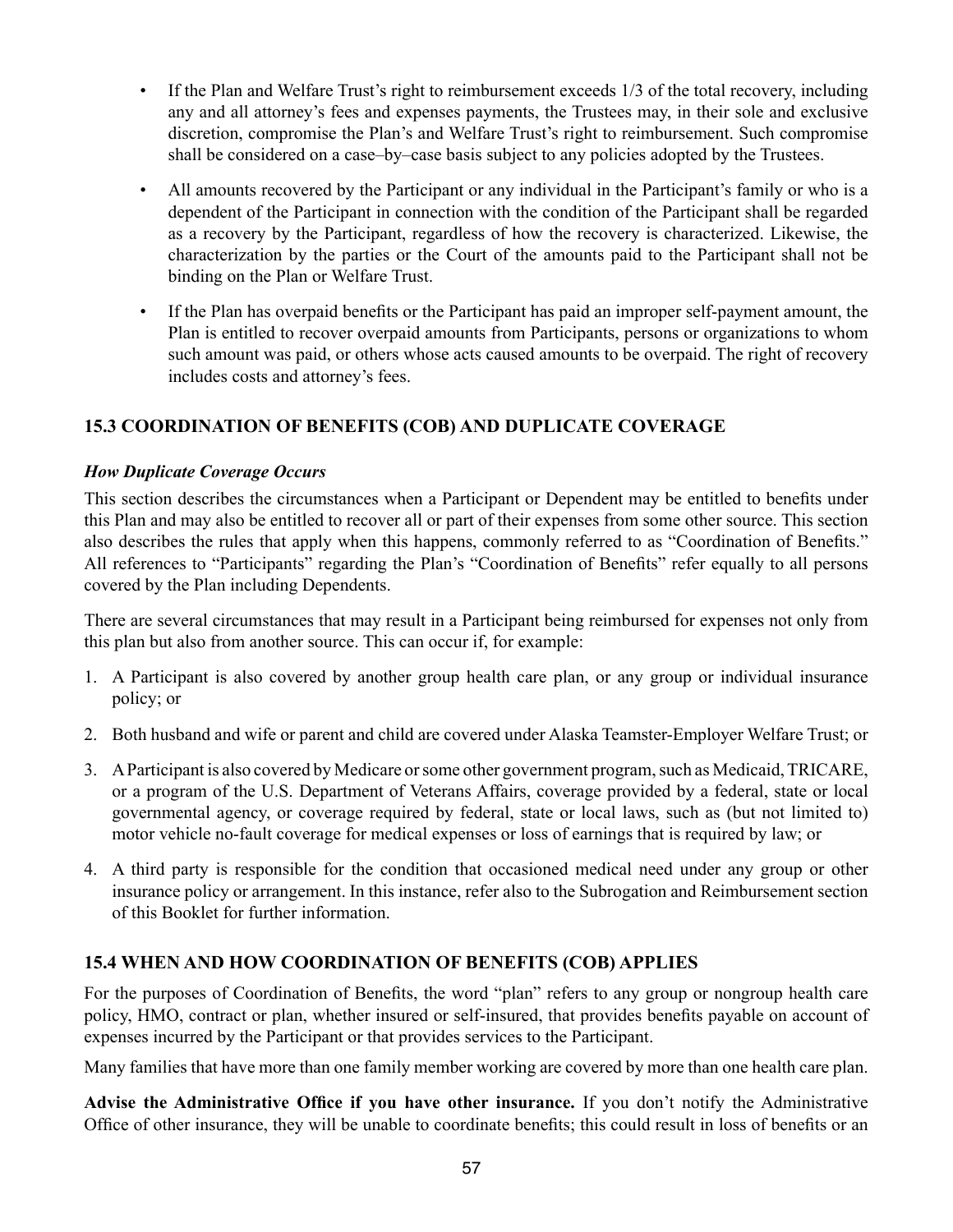overpayment on your claim that you must repay to the Trust. If the other coverage terminates, please notify the Administrative Office and provide them with the date of termination.

Coordination of Benefits generally operates so that one of the plans (called the primary plan) will pay its benefits first, without considering whether the other plan may cover some expenses. The other plan, (called the secondary plan) may then pay additional benefits. In no event will the combined benefits of the primary and secondary plans exceed 100% of the allowable Expenses incurred. Sometimes, the combined benefits that are paid will be less than total allowable Expenses.

#### *Which Plan Pays First – Order of Benefit Determination Rules*

Group plans determine the sequence in which they pay benefits, or which plan pays first, by applying uniform "order of benefit determination" rules in a specific sequence. This Plan uses the order of benefit determination rules established by the National Association of Insurance Commissioners (NAIC) and which are commonly used by insured and self-insured plans.

Any group plan that does not use these same rules always pays its benefits first. If the first rule does not establish a sequence or order of benefits, the next rule is applied, and so on, until an order of benefits is established. The rules are:

# *Rule 1: Employee/Dependent*

The plan that covers a person as an employee, member or subscriber (that is, other than as a dependent) pays first (is the "primary plan"). The plan that covers that same person as a dependent pays second (is the "secondary plan").

#### *Rule 2: Dependent Child Covered Under More Than One Plan*

The plan that covers the parent whose Birthday falls earlier in the calendar year pays first; and the plan that covers the parent whose Birthday falls later in the calendar year pays second, if:

- the parents are married or are living together; or
- a court decree awards joint custody without specifying that one parent has the responsibility to provide health care coverage for the child or states that both parents are jointly responsible to provide coverage.

If the above "Birthday Rule" applies and both parents have the same Birthday, the plan that has covered one of the parents for a longer period of time pays first, and the other plan pays second.

If the specific terms of a court decree state that one parent is responsible for the child's health care expenses or health care coverage, and the plan of that parent has actual knowledge of the terms of that court decree, that plan pays first. If the parent with financial responsibility has no coverage for the child's health care services or expenses, but that parent's current spouse does, the plan of the spouse of the parent with financial responsibility pays first.

If the parents are not married or are separated (whether or not they ever were married), or are divorced, and there is no court decree allocating responsibility for the child's health care services or expenses, the order of benefits is:

- The plan of the custodial parent pays first;
- The plan of the spouse of the custodial parent pays second;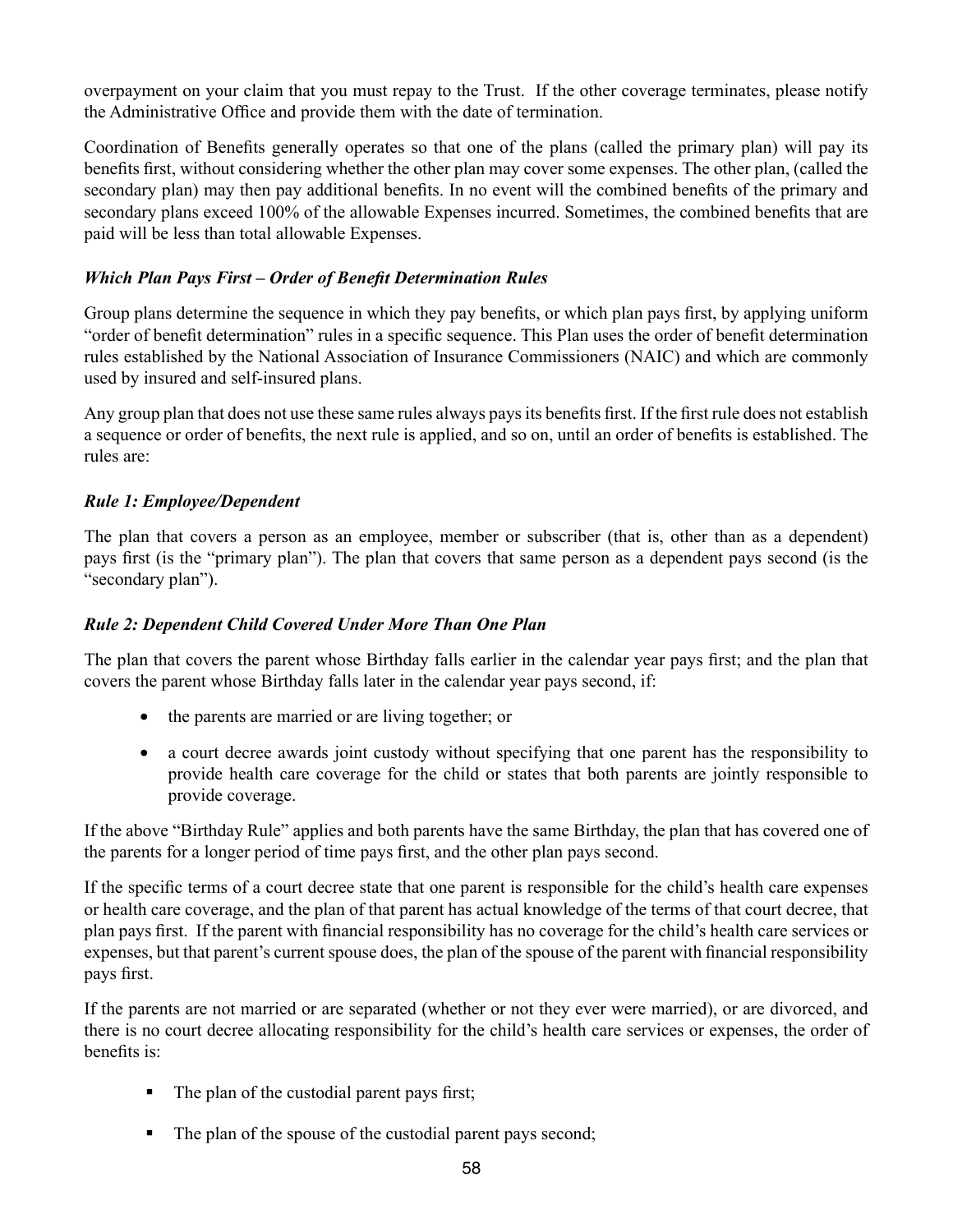- The plan of the non-custodial parent pays third; and then
- The plan of the spouse of the non-custodial parent pays last.

The word "Birthday" refers only to the month and day in a calendar year; not the year in which the person was born.

For a dependent child covered under more than one plan of individuals who are not the parents of the child, the order of benefits should be determined above as if the individuals were the parents.

The term "custodial parent" refers to the parent awarded custody by a court decree or, in the absence of a court decree, the parent with who the child resides more than one-half of the time, excluding any temporary visitation.

*Rule 3: Active/Laid-Off or Retired Employee. This rule applies only when the two plans cover the same individual as the employee (for example, when a person who has coverage as a laid-off or retired employee also has coverage as an active employee of a new employer).*

The plan that covers either as an active employee (that is, an employee who is neither laid-off nor retired), or as that active employee's dependent, pays first; and the plan that covers the same person as a laid-off or retired employee, or as that laid-off or retired employee's dependent, pays second.

If the other plan does not have this rule, and if, as a result, the plans do not agree on the order of benefits, this rule is ignored.

This rule does not apply if Rule 1 above applies.

*Rule 4: Continuation Coverage. This rule applies when an individual is covered under COBRA (or continuation coverage under the state equivalent of COBRA if COBRA does not apply) under one plan and as an active employee under another.*

If a person whose coverage is provided under a right of continuation under federal or state law is also covered under another plan, the plan that covers the person as an employee, retiree, member or subscriber (or as that person's dependent) pays first, and the plan providing continuation coverage to that same person pays second.

If the other plan does not have this rule, and if, as a result the plans do not agree on the order of benefits, this rule is ignored.

This rule does not apply if Rule 1 above applies.

# *Rule 5: Longer/Shorter Length of Coverage*

If none of the four previous rules determines the order of benefits, the plan that covered the person for the longer period of time pays first; and the plan that covered the person for the shorter period of time pays second. In the case of two or more plans offered in succession by the same entity or organization, the plans are treated as one if the person was eligible for coverage under the second plan within 24 hours after the first plan ended.

The start of a new plan does not include a change:

- in the amount or scope of a plan's benefits;
- $\blacksquare$  in the entity that pays, provides or administers the plan; or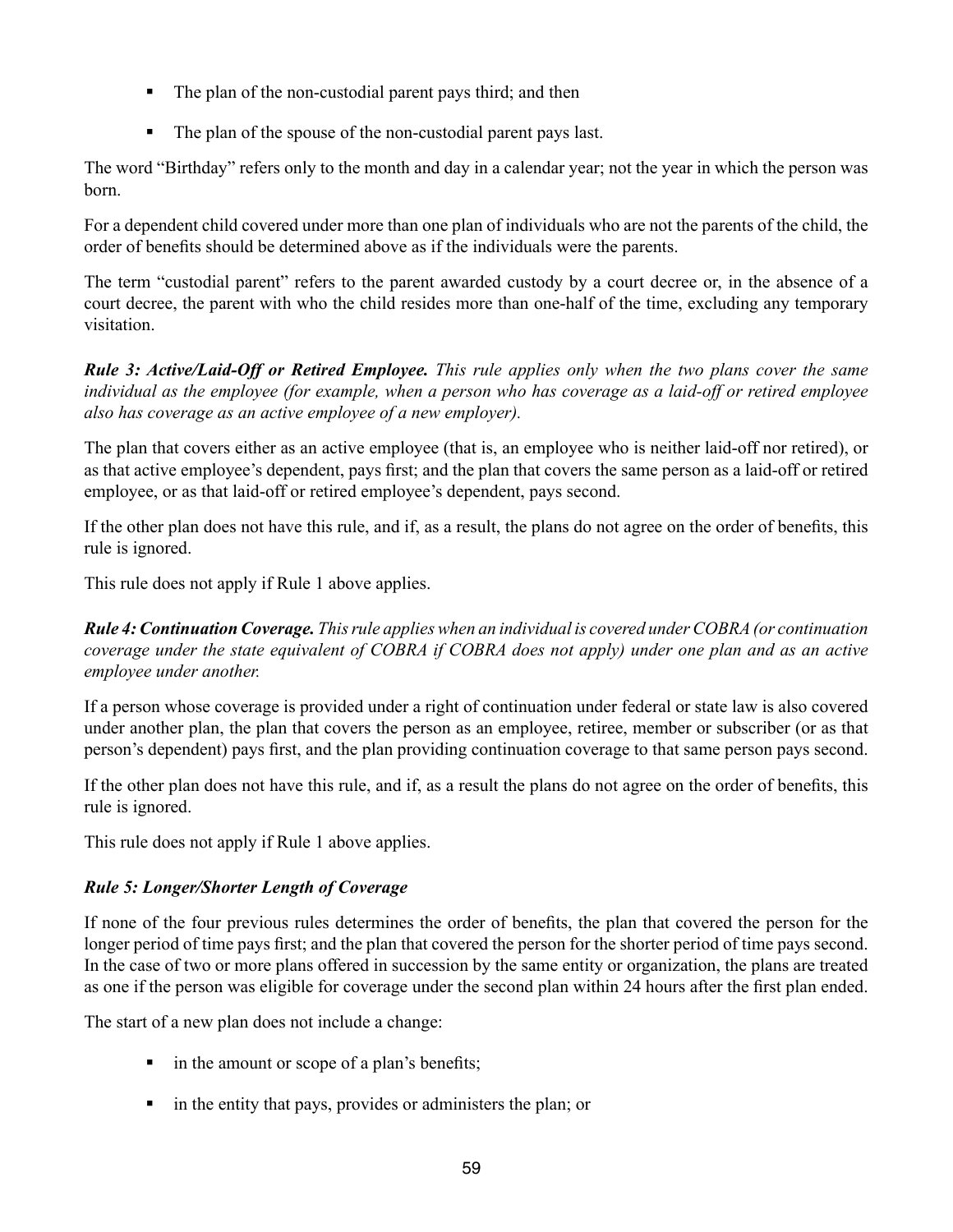from one type of plan to another (such as from a single employer plan to a multiple employer plan).

The length of time a person was first covered under a plan is measured from the date the person was first covered under that plan. If that date is not readily available, the date the person first became a member of the group will be used to determine the length of time that person was covered under the plan presently in force.

# *Rule 6: When No Rule Determines the Primary Plan.*

It is extremely rare when the order of benefit determination rules do not establish an order of benefits, but it does occur. This is the final fallback rule that applies when all other rules fail to establish an order of benefits. If none of the previous rules determines which plan pays first, each plan will pay an equal share of the expenses incurred by the Participant. However, this plan will not pay more than it would have paid if it would have been the primary plan.

# **15.5 HOW MUCH THIS PLAN PAYS WHEN IT IS SECONDARY PAYOR**

- 1. When this Plan is secondary, and benefits are eligible expenses under the primary plan and this Plan, the Trust Plan will pay the difference between the Allowable Charges and payments actually made by the primary plan(s). **In no event, however, will this Plan pay more than 30% of Allowable Expenses when paying secondary benefits.**
- 2. When this Plan is secondary, and benefits are not an eligible expense under the primary plan, but are an eligible expense under this Plan, the Trust Plan will pay benefits as if it were the primary payor in accordance with the standard deductible, co-insurance and plan maximum provisions described in this SPD.
- 3. When this Plan is secondary, and benefits are an eligible expense under the primary plan, but **ARE NOT** eligible expenses under this Plan, **NO TRUST BENEFITS WILL BE PAYABLE.** To the extent that payment by this Plan as secondary payor would result in total payments greater than the maximum "usual, customary, and reasonable" allowable fee under this Plan, no benefits will be payable.

"Allowable Expense" means a health care service or expense, including deductibles, coinsurance or copayments, and without reduction for any applicable deductible, that is covered in full or in part by any of the plans covering the Participant, except as provided below or where a statue applicable to this Plan requires a different definition. This means that an expense or service (or any portion of an expense or service) that is not covered by any of the plans is not an Allowable Expense. The following are examples of expenses or services that are not Allowable Expenses:

- The difference between the cost of a semi-private room in a Hospital or other facility and a private room, unless the patient's stay in a private Hospital room is Medically Necessary.
- If the coordinating plans determine benefits on the basis of usual, customary and/or reasonable charges, any amount in excess of the lowest usual, customary and/or reasonable charge.
- If the coordinating plans provide benefits or services on the basis of negotiated fees, any amount in excess of the lowest of the negotiated fees.
- If one coordinating plan determines benefits on the basis of usual, customary and/or reasonable charges and the other coordinating plan provides benefits or services on the basis of negotiated fees, any amount in excess of the lesser of the two plans' fees.
- Out-patient prescription drug charges.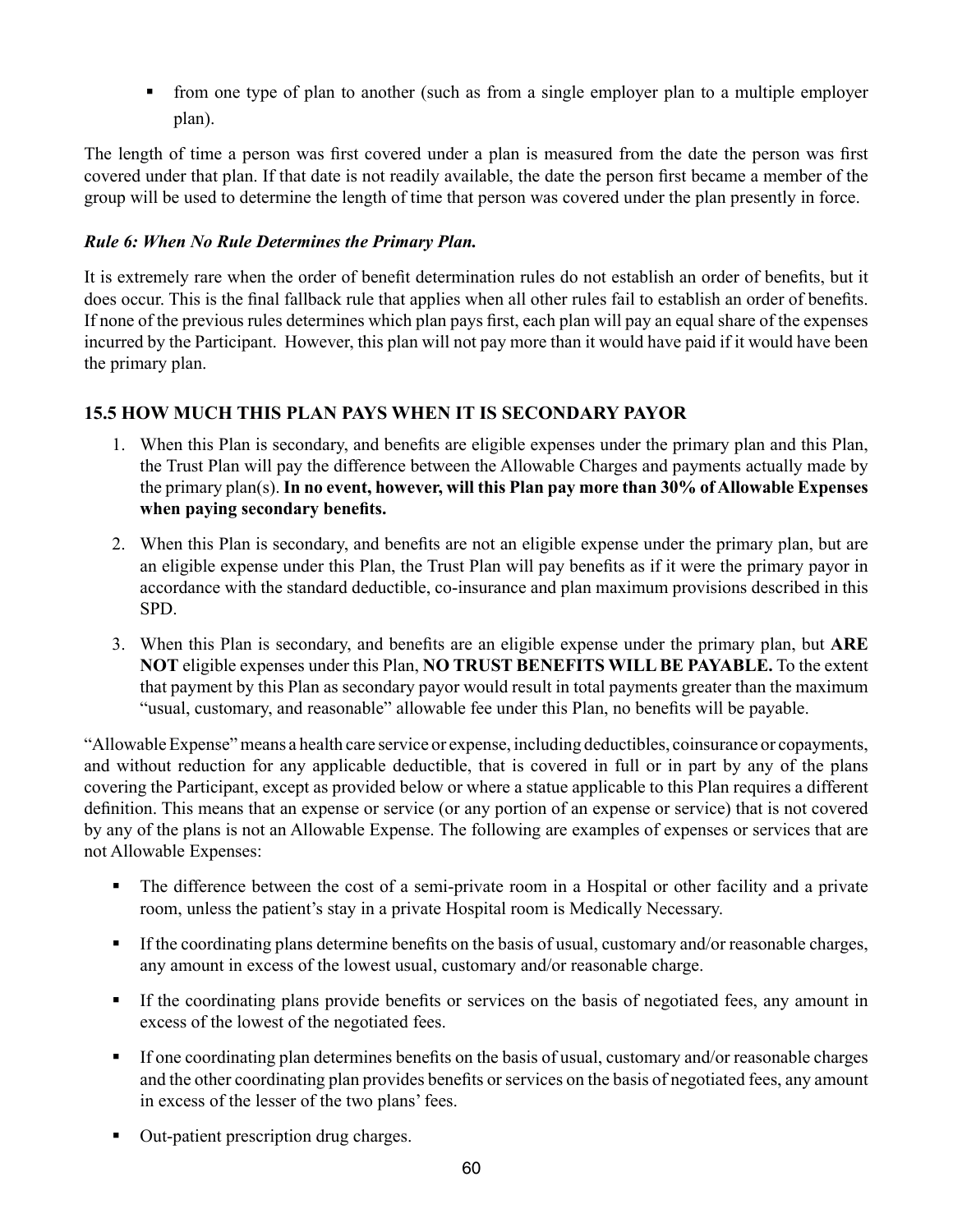Any expense that a provider by law or in accordance with a contractual agreement is prohibited from charging the Participant.

When benefits are reduced by a primary plan because a Participant did not comply with the primary plan's provisions, such as provisions related to Utilization Management and/or similar provisions in other plans, the amount of those reductions will not be considered an Allowable Expense of this Plan when it pays second.

# **15.6 ADMINISTRATION OF COB**

To administer COB, the Plan reserves the right to:

- exchange information with other plans involved in paying claims;
- require that you, your physician, or your Health Care Provider furnish any necessary information;
- reimburse any plan that made payments this Plan should have made; or
- recover any overpayment.

If this Plan should have paid benefits that were paid by any other plan, this Plan may pay the party that made the other payments in the amount this Plan determines to be proper under this provision. Any amounts so paid will be considered to be benefits under this Plan, and this Plan will be fully discharged from any liability it may have to the extent of such payment.

To obtain all the benefits available to you, you should file a claim under each plan that covers the person for the expenses that were incurred. However, any person who claims benefits under this Plan must provide all the information the Plan needs to apply COB.

If this Plan is secondary, and if the coordinating primary plan provides benefits in the form of services, this Plan will consider the reasonable cash value of each service to be both the Allowable Expense and the benefits paid by the primary plan.

If this Plan is secondary, and if the coordinating primary plan does not cover health care services because they were obtained "out-of-network," benefits for services covered by this Plan will be payable by this Plan only to the extent they would have been payable if this Plan were the primary plan.

If this Plan determines that it is the secondary payor, and if the coordinating plan determines that it is also secondary because:

- it provides by its terms that it is always secondary or excess to any other coverage; or
- it does not use the same order of benefit determination rules as this Plan;

and if this Plan advances an amount equal to the benefits it would have paid had it been the primary plan, this Plan will be subrogated to all rights the Participant may have against the other plan, and the Participant shall execute any documents required or requested by this Plan to pursue any claims against the other plan for reimbursement of the amount advanced by this Plan.

# **15.7 COB WITH MEDICAID, TRICARE, OR VETERANS AFFAIRS FACILITY SERVICES**

Under federal law, Medicaid or TRICARE are always secondary plans. If a Participant is covered by both this Plan and Medicaid or TRICARE, this Plan pays first and Medicaid or TRICARE pays second.

If a Participant receives services in a U.S. Department of Veterans Affairs Hospital or facility on account of a *military service-related condition,* benefits are not payable by this Plan.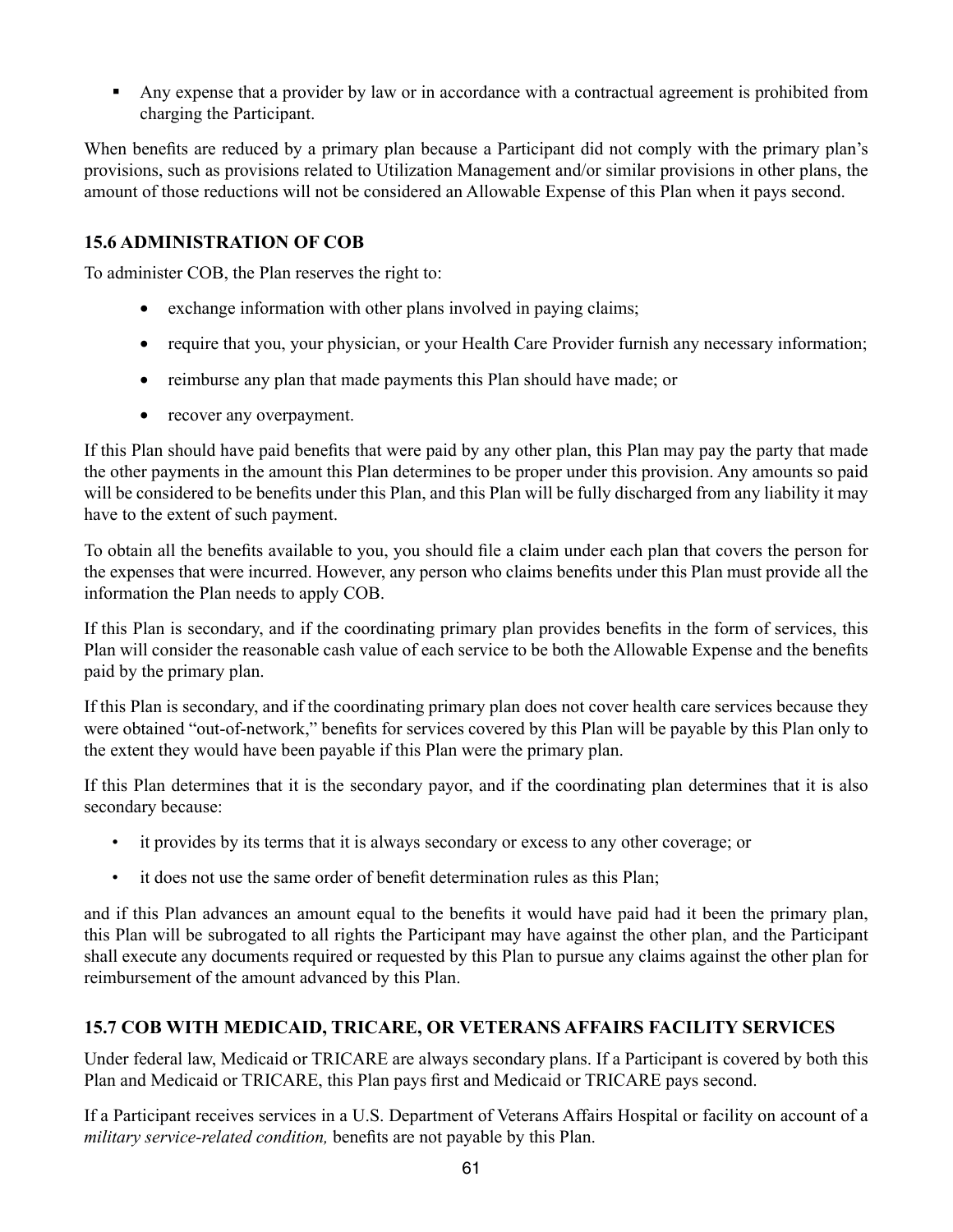If a Participant receives services in a U.S. Department of Veterans Affairs Hospital or facility on account of any Illness or Injury that is *not a military service-related condition,* benefits are payable by this Plan to the extent those services are Covered Expenses.

# **15.8 COB WITH MOTOR VEHICLE NO-FAULT COVERAGE REQUIRED BY LAW**

If a Participant is eligible for benefits under both this Plan and any motor vehicle no-fault coverage that is required by law, the motor vehicle no-fault coverage pays first, and this Plan pays second.

# **15.9 COB WITH OTHER COVERAGE PROVIDED BY STATE OR FEDERAL LAW**

If the Participant is eligible for benefits under both this Plan and any other coverage provided by any other state or federal law, the coverage provided by any other state or federal law pays first and this Plan pays second, unless otherwise required by law.

# **15.10 COORDINATION WITH MEDICARE**

Medicare is a health insurance program for people 65 years of age or older, certain younger people with disabilities, and people with end-stage renal disease (ESRD). The original Medicare plan has two parts: Part A (hospital insurance) and Part B (medical insurance). As Medicare now offers new health plan choices besides the original Medicare plan, be sure to contact your local Social Security Administration Office for information about Medicare.

Medicare Part A helps pay for care in hospitals and skilled nursing facilities, and for home health and hospice care. Part A coverage is paid for through payroll taxes during your working career. Medicare Part B helps pay for physician's services, outpatient hospital care and some other medical services that Part A doesn't cover, such as outpatient diagnostic laboratory and x-ray services, preventive care, or services of therapists. For Part B coverage, you must pay the Part B premium; this monthly premium is deducted from your Social Security checks.

**You need to enroll for both Medicare Part A and Medicare Part B to receive the maximum available benefits under this Plan.** If a Participant does not enroll in and utilize Medicare Parts A & B when eligible, benefits payable under this Plan will still be reduced by the amount Medicare would have paid under Medicare Parts A & B.

# *Using Providers Who Accept Medicare Assignment*

A provider who accepts Medicare assignment agrees that the total charge to you will not be more than the Medicare allowed charge. Providers who don't accept Medicare assignment are allowed to charge a Medicare beneficiary up to 15% over Medicare's approved payment amount. To make the best use of benefits available under this Plan, use the services of a provider who accepts Medicare assignment.

# *Medicare Participants May Retain or Cancel Coverage Under This Plan.*

If a Participant becomes covered by Medicare, whether because of end-stage renal disease (ESRD), disability or age, the Participant may either retain or cancel coverage under this Plan.

• If a Participant is covered by this Plan and by Medicare, and retains coverage under this Plan, and the Participant is not a Retired Participant, this Plan will continue to provide the same benefits. This Plan pays first and Medicare pays second. Refer to *Rule 1* under WHICH PLAN PAYS FIRST.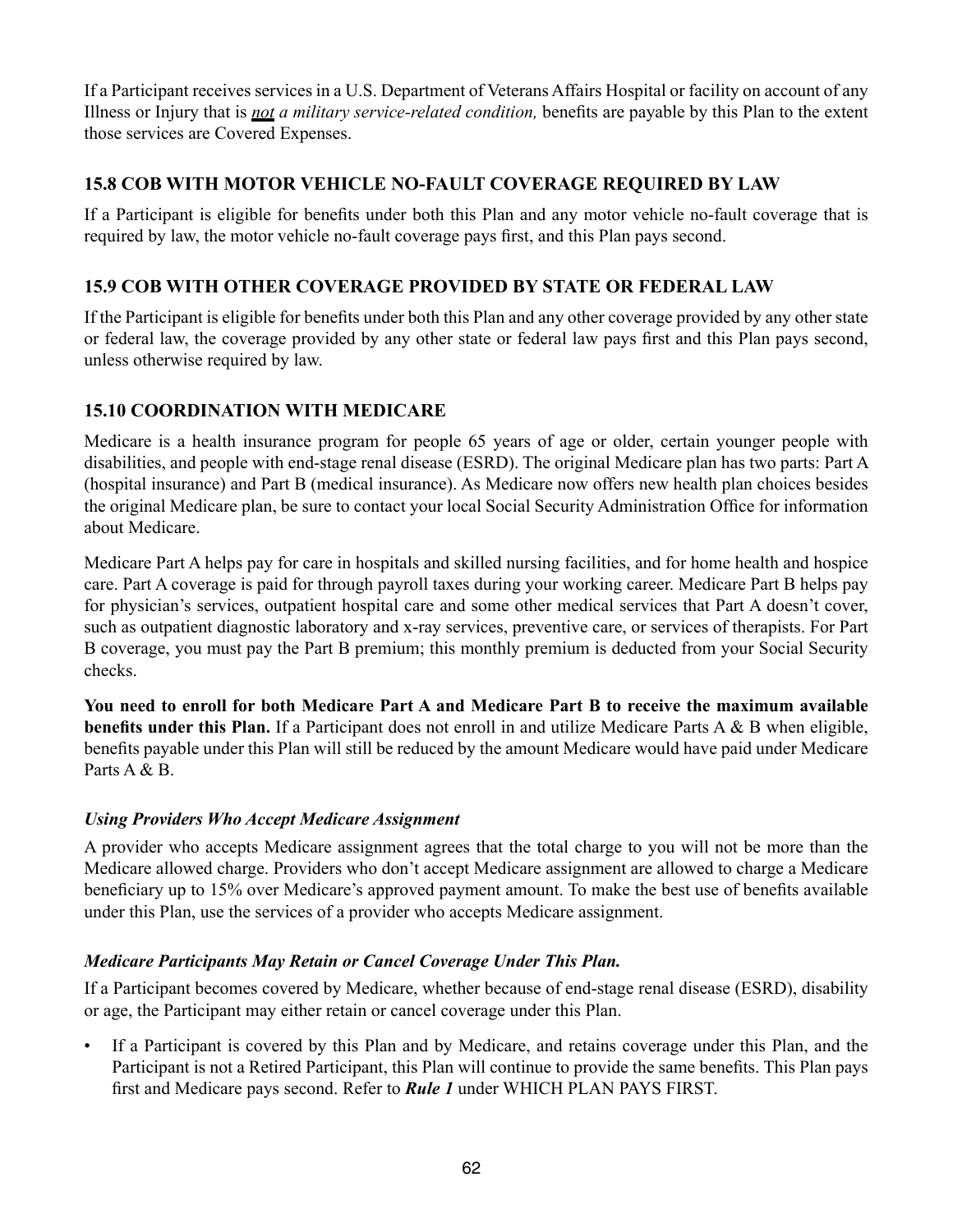• If the Eligible Employee or Retired Participant cancels coverage under this Plan, coverage of the Eligible Employee's or Retired Participant's Dependents will also terminate, but the Dependents will be entitled to elect COBRA Continuation Coverage.

# **15.11 COORDINATION WITH MEDICARE COVERAGE – WHO PAYS FIRST**

# *Coverage Under The Plan and Medicare When You or Your Eligible Dependent is Age 65 or Older*

If you are an **Eligible Employee and you or your Dependent** are entitled to Medicare as a result of being age 65 or older, coordination with Medicare rules will occur under the rules and procedures specified in your TEAMStar Booklet.

#### *Coverage Under The Plan and Medicare When You are Totally Disabled*

If you become Totally Disabled and entitled to Medicare because of your disability, you will no longer be considered actively employed. As a result, once you become entitled to Medicare because of your disability, Medicare pays first and this Plan pays second. If your Dependent becomes entitled to Medicare because of a disability, whether Medicare or the Plan pays first will depend on your current employment status. If you are an Eligible Employee, the Plan will pay first and Medicare will pay second. If you are a Retired Participant or your family's coverage under the Plan is not based on your current employment (as in the case of certain "COBRA" benefits), then once your Dependent becomes entitled to Medicare, Medicare will pay first and the Plan will pay second.

#### *Coverage Under The Plan and Medicare When You Have End-Stage Renal Disease*

If you or your Dependent are eligible for Medicare benefits based on disability status, and if you are a Retired Participant or your family's coverage is not based on your current employment status, Medicare benefits will be paid first and Plan benefits second as discussed above. If you or your Dependent then develop end-stage renal disease and become eligible for Medicare benefits on that additional basis, Medicare will continue to pay benefits first and the Plan will continue to pay second. Otherwise, if you or your Dependent become entitled to Medicare because of end-stage renal disease (ESRD), this Plan pays first and Medicare pays second for 30 months starting the **earlier** of:

- the month in which Medicare ESRD coverage begins; or
- the first month in which the Participant receives a kidney transplant.

Then, starting with the 31st month after the start of Medicare coverage, Medicare will pay first and the Plan will pay second.

# **15.12 HOW MUCH THE PLAN PAYS WHEN IT IS SECONDARY TO MEDICARE**

Covered Expenses must first be submitted to Medicare.

**It is important to remember that the Plan will not pay more than our "normal benefit payable," which is the amount the Plan would have paid in the absence of Medicare coverage.** If the Plan's "normal benefit payable" and the benefit paid by Medicare are the same amounts, or if the benefit paid by Medicare is more than the Plan's "normal benefit payable," the Plan will not pay any additional benefits. The combination of the Plan's "normal benefit payable" and the benefit paid by Medicare will never exceed what the Plan would have paid in the absence of Medicare coverage. For additional details, see the TEAMStar Retiree Booklet.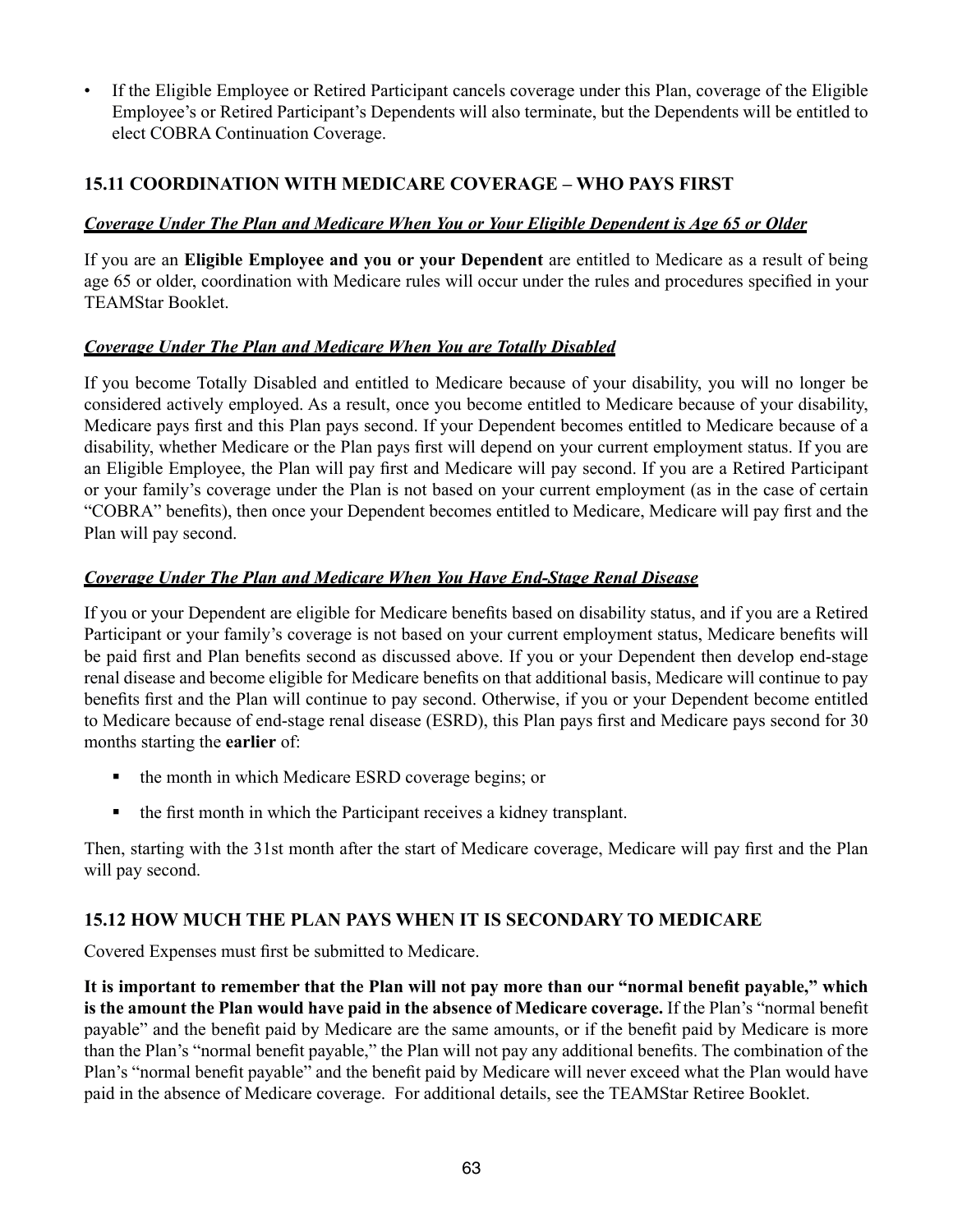# **15.13 HOW TO FILE YOUR CLAIMS**

**If you have any covered Dependents or a spouse, a current enrollment form is necessary to file a claim for Plan benefits and to coordinate benefits if you have additional insurance coverage. A current enrollment form is also required if there is a change in your status or the status of your dependents.** 

For Life Insurance, AD&D benefits, the Vacation Plan, and Time Loss benefits, mail your claim to the Trust Customer Service Office. (Contact information in the Quick Reference Table at the front of this booklet).

For Medical, Prescription Drug, and Dental benefits, mail your claim to the Administrative Office. (Contact information in the Quick Reference Table at the front of this booklet). For Medicare Retiree claims, submit the claim following the procedures in your TEAMStar booklet.

For Vision benefits mail your claim to the Vision Care Benefit organization. (Contact information in the Quick Reference Table at the front of this booklet):

#### *Be sure your bills are itemized. In many cases, the provider of services will submit the claim directly. The following information must be indicated on the submitted bills or your Physician's standard claim form:*

- Eligible Employee's or Retired Participant's name
- Eligible Employee's or Retired Participant's social security number
- **•** Patient's name and relationship to Eligible Employee or Retired Participant
- Physician's or supplier's name, address, telephone number and Tax identification number
- Diagnosis (condition treated) and the service procedure code
- If treatment is related to Injury, date and place of Injury, including details (i.e., auto accident, fall, etc.)
- Date each service was performed, and the cost for each service

#### **15.14 TIME LIMIT FOR FILING CLAIMS**

*All claims for reimbursement through the Trust's Medical or Dental Benefits must be submitted within one year of the date Covered Expenses were incurred. Claims must show the applicable procedure codes adapted from: (1) the Current Physician Terminology (CPT) Uniform Codes on Medical Procedures; (2) the American Dental Association (ADA) recommended Uniform Codes on Dental Procedures and Nomenclature, and (3) the actual charges to the Participant for all medical and dental services or procedures.*

#### **15.15 PAYMENT OF BENEFITS**

After the Administrative Office processes your claim, it will send the Participant an *Explanation of Benefits* which gives information about the status of the claim and any deductibles applied.

Any Participant may request that benefits be paid to a provider of covered health services or supplies, or to any other agency that may have provided or paid for any benefits covered by the Plan.

In the event the Trust determines that the Participant is incompetent or incapable and no guardian has been appointed, or in the event the Participant has not provided the Trust with an address at which he can be located for payment, the Trust may, during the lifetime of the Participant, pay any benefit otherwise payable to the Participant to any other person or institution determined by the Trust to have rendered health services to the Participant or to be equitably entitled to payment. In the case of the death of a Participant, before all benefits payable under the Plan have been paid, the Trust may pay any such benefit to any person or institution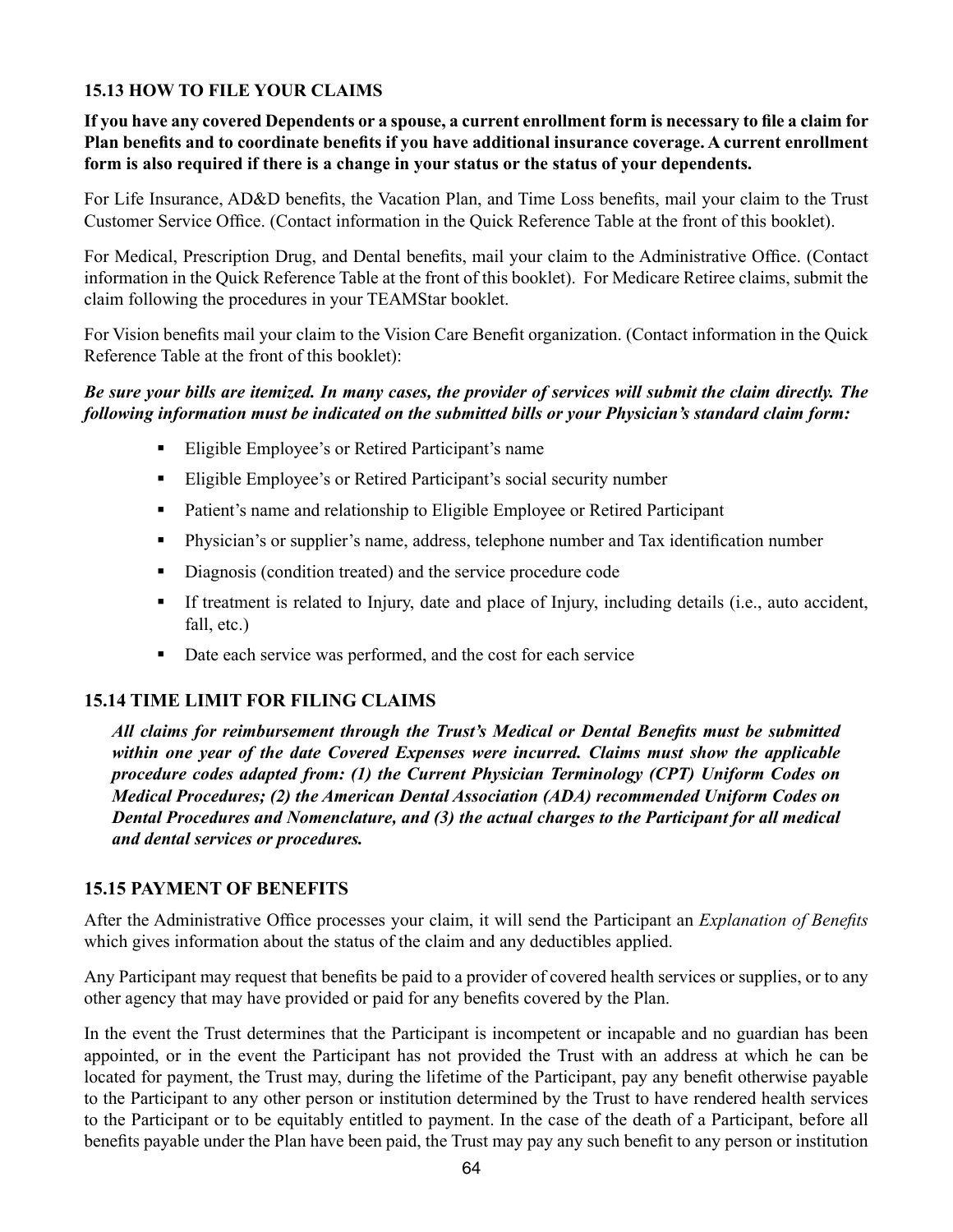determined by the Trust to be entitled by the terms of the Plan or otherwise equitably entitled to payment. The remainder of such benefit shall be paid to the Participant's estate.

# **15.16 CLAIMS REVIEW PROCESS**

A claim for benefits under the Plan arises only if you have filed a written request for a benefit determination with the Administrative Office. The following sets forth the Plan's timelines for deciding your claim, and your appeal rights if your claim for benefits is denied. Please note that what follows are separate claim procedure rules that apply depending on whether your claim is for medical benefits, disability benefits, or non-medical welfare benefits. Moreover, if your claim is for medical benefits, different claim procedures apply based on whether your claim is for prior approval of a benefit before the service or treatment is obtained, or is after service or treatment. In addition, the Plan Administrator may, outside of the timelines set forth herein, reconsider an initial claim or appeal determination at any time if facts that were not within the control of the Plan Administrator become known subsequent to the initial determination.

# **15.16.1 MEDICAL BENEFIT CLAIM DETERMINATIONS AND APPEALS**

The following procedures apply to any claim for medical benefits (including dental, vision and prescription drug).

Initial denial decisions and appeal decisions on review will be provided in a culturally and linguistically appropriate manner in a non-English language upon request, but only if you live in a county where 10 percent or more of the population is literate only in the same non-English language as determined by the applicable federal guidelines.

If the above percentage standard is met, the following three conditions will apply to claimants in such counties: oral language services such as a telephone hotline in the applicable non-English language will be available to answer questions and assist in filing claims and appeals; the Administrative Office will provide upon request a notice in the applicable non-English language; and will include the English version of all notices a statement in the applicable non-English language indicating how to access the language services.

The Plan ensures that claims and appeals are adjudicated in a manner designed to ensure the independence and impartiality of persons, including medical experts or review organizations involved in making decisions, and no hiring or retention decisions will be based upon the likelihood that the person will support a denial of benefits.

If the Administrative Office fails to adhere to all the requirements of the claims review process, you may be deemed to have exhausted the internal claims and appeal process and may submit a request for external review if applicable. A deemed exhaustion, however, does not occur if violations of the claims review process are *de minimis* violations that do not cause, and are not likely to cause, prejudice or harm to you so long as the violations were for good cause or due to matters beyond the control of the Plan and occurred in the context of an ongoing good faith exchange of information between you and the Administrative Office. You may request a written explanation of the violation, which must be provided within 10 days, including the bases for asserting that the violation should not cause the internal claims and appeals process to be deemed exhausted. In case there is a deemed exhaustion, you may also be entitled to remedies under Section 502 of ERISA by filing a case in court. Unless otherwise specified herein, you are required to exhaust the internal claim and appeal process before filing a request for external review or filing a lawsuit.

# *15.16.1.2 Timing of Initial Determination – Medical Benefit Claims After Service or Treatment*

If your claim for a benefit does not require pre-approval in advance of receiving medical care, written notice of a denial will generally be provided to you within a reasonable period of time, but no later than 30 days after receipt of your claim by the Plan. If matters beyond the control of the Plan so require, one 15-day extension of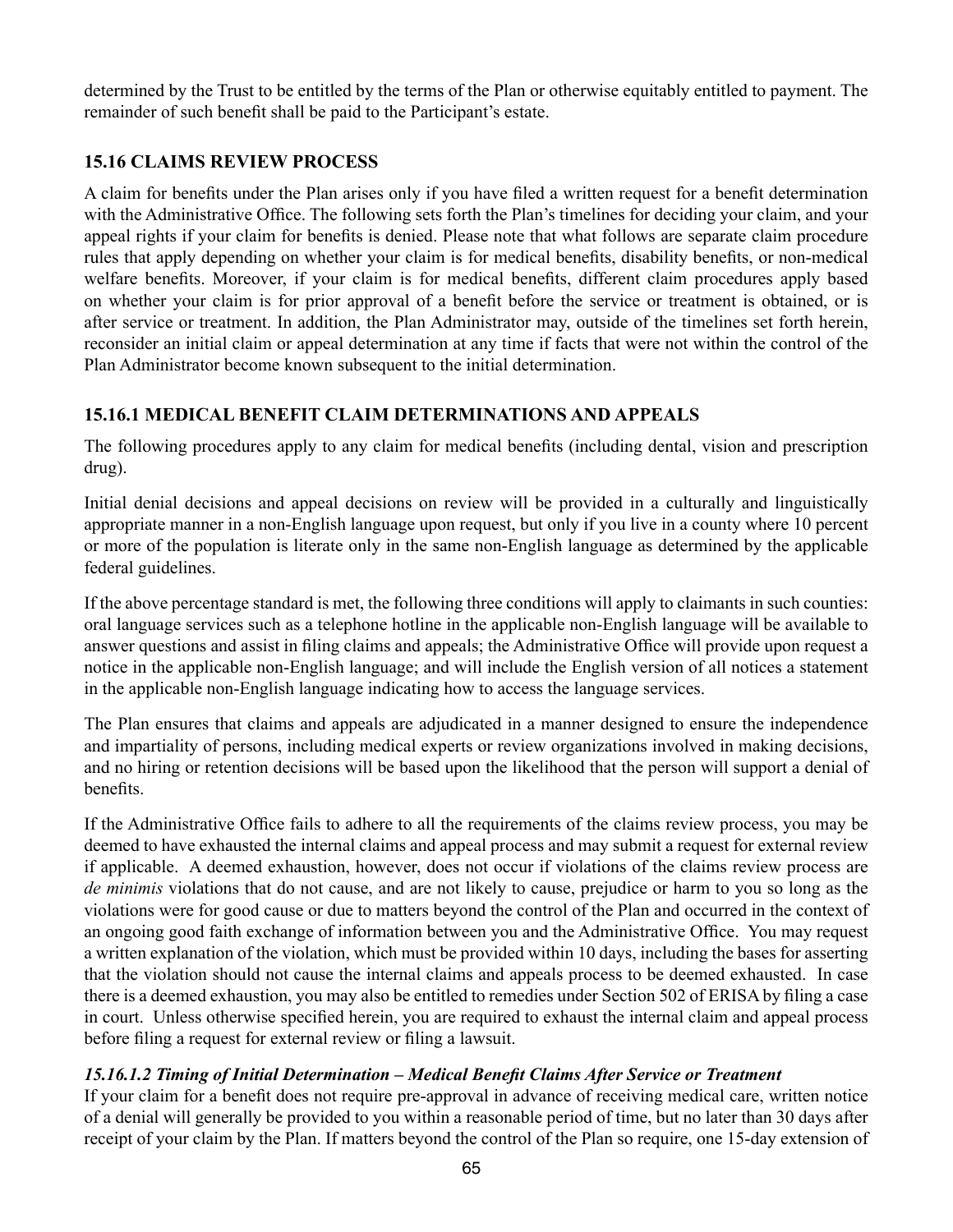time for processing the claim beyond the initial 30 days may be taken. A written notice of the extension will be furnished to you before the end of the initial 30-day period. An extension notice will explain the reasons for the extension and the expected date of a decision.

If an extension is required because you have not provided the information necessary to decide your claim, the notice of extension will specifically describe the required information, and the time period for processing your claim will not run from the date of such notice until the earlier of 1) the date the Plan receives your response to a request for additional information or 2) the date set by the Plan for your requested response (at least 45 days from the date of the request).

# *15.16.1.3 Timing of Determination – Concurrent Care Medical Decision*

• 15.16.1.3.1 Reduction or termination of ongoing course of treatment

If the Plan has previously approved an ongoing course of treatment to be provided over a period of time or a number of treatments, notice of any later decision to reduce or terminate the ongoing course of treatment (other than by Plan amendment or termination) shall be treated as an adverse benefit determination that you can appeal. Such notice will be provided to you sufficiently in advance of the reduction or termination to allow you to appeal and receive a determination on appeal before the treatment is reduced or terminated, so that generally your benefits for an ongoing course of treatment would continue pending an appeal.

• 15.16.1.3.2 Extension of ongoing course of treatment involving urgent care

If your request that the Plan extend an ongoing course of treatment beyond the previously approved period of time or number of treatments involves urgent care, you will be notified of the decision by the Plan within 24 hours after its receipt of the request, provided the request is received at least 24 hours prior to the expiration of the pre-approved period of time or number of treatments.

# *15.16.1.4 Contents of Initial Denial – Medical Benefit Claims*

If your claim is denied, in whole or in part, you will be notified in writing by the Plan. The written notice will include the following:

- the specific reason or reasons for the denial;
- references to the specific Plan provisions on which the denial is based;
- a description of any additional material or information necessary in order for you to perfect the claim, and an explanation of why such material or information is needed;
- an explanation of the Plan's review procedure for denied claims, including the applicable time limits for submitting your claim for review (claims involving urgent care will have a description of expedited appeal procedures);
- a statement of your right to bring a civil action under Section 502(a) of ERISA if your claim is denied on appeal;
- a copy of any internal rule, guideline, protocol or other similar criterion that was relied upon in deciding your claim for benefits, or a statement that such was relied upon and a copy will be provided free of charge upon request;
- if the decision was based on a medical necessity or experimental treatment or other similar exclusion or limit, either an explanation of the scientific or clinical judgment for the determination, applying Plan terms to your medical circumstances, or a statement that an explanation will be provided free of charge upon request;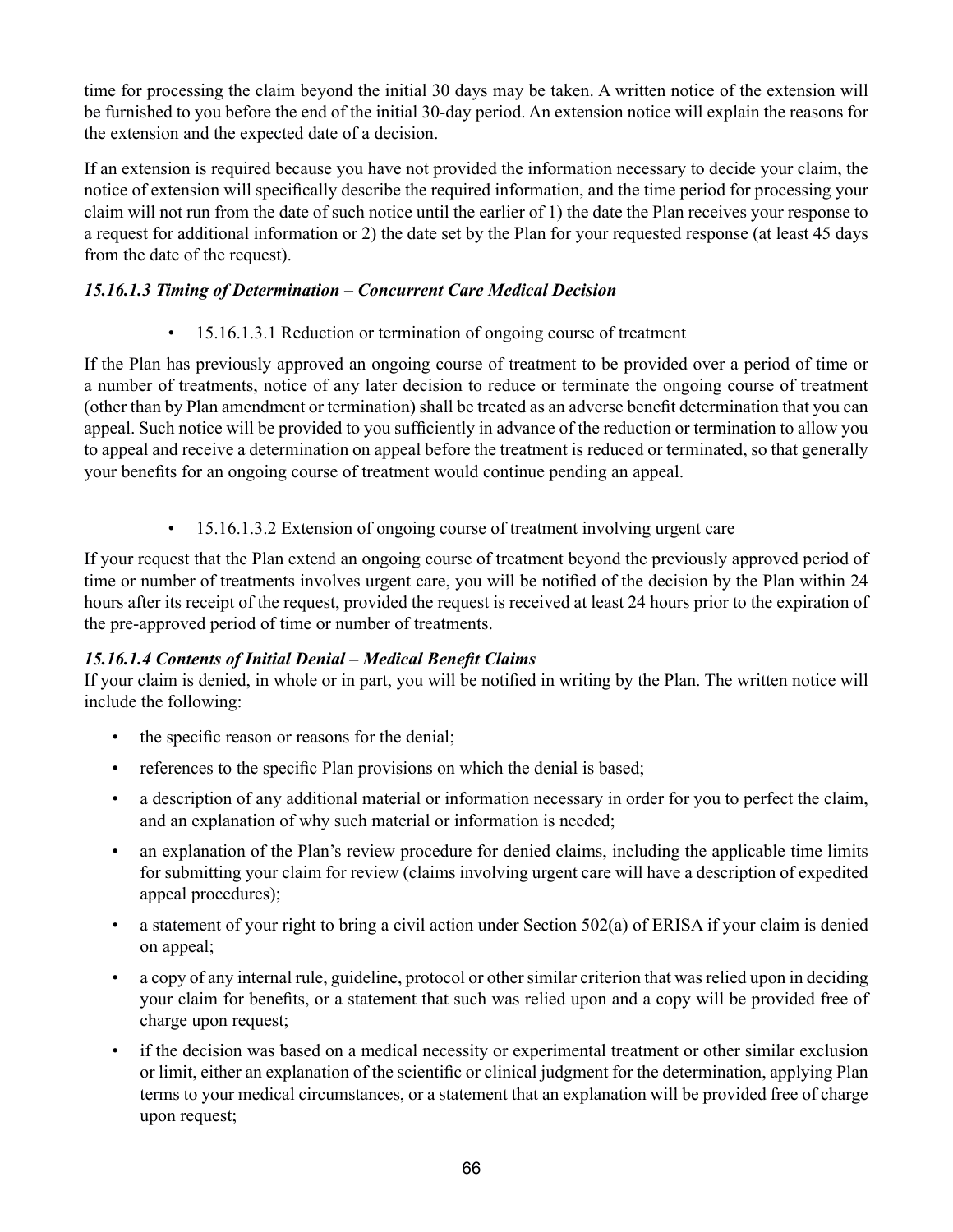- information sufficient to identify the claim involved, including the date of service, the health care provider, the claim amount (if applicable), and a statement describing the availability, upon request, of the diagnosis code and treatment code and their corresponding meanings;
- the specific reason or reasons for the denial including, to the extent applicable, the denial code and its corresponding meaning and a description of the Plan's standard, if any, that was used in denying the claim
- an explanation of the Plan's review procedure, including both internal appeal and external review processes, and information regarding how to initiate an appeal; and
- the availability of, and contact information for, any applicable office of health insurance consumer ombudsman established under the Public Health Services Act Section 2793 to assist individuals with the internal and external claims and appeals process.

# *15.16.1.5 Appeal Procedure for Denied Claim*

If you wish to appeal a denial of a claim, you or your authorized representative must file a written appeal with the Plan Administrator within 180 days after receiving notice of denial, unless your claim concerns the reduction or termination of a previously approved ongoing course of treatment. In that case, you must file a written appeal within a shorter time period that permits the Plan Administrator to issue an appeal decision before the treatment is reduced or terminated. A denial of a claim includes a denial in whole or in part, and for purposes of appeal rights, includes a rescission of coverage whether or not the rescission has an adverse impact on any particular benefit at that time. You or your authorized representative may submit a written statement, documents, records, and other information. You may also, free of charge upon request, have reasonable access to and copies of Relevant Documents. The review will consider all statements, documents, and other information submitted by you or your authorized representative, whether or not such information was submitted or considered under the initial denial decision. Claim determinations are made in accordance with Plan documents and, where appropriate, Plan provisions are applied consistently to similarly situated claimants. In addition:

- the appeal decision will not defer to the initial decision denying your claim and will be made by a plan fiduciary who is not a person who made the initial decision, nor a subordinate of such person;
- if the initial denial decision was based in whole or in part on a medical judgment, the plan fiduciary will consult with a health care professional who has appropriate training and experience in the field of medicine involved in the medical judgment;
- any health care professional engaged for such consultation will not be a person consulted in the initial decision, nor a subordinate of any such person;
- any medical or vocational expert whose advice was obtained in connection with the decision to deny your claim will be identified upon request, whether or not the advice was relied upon;
- if your claim involves urgent care, your request for an appeal may be submitted orally or in writing, and all necessary information, including the appeal decision, is to be transmitted between the Plan and you by telephone, facsimile, or other similarly expeditious method;
- you will be provided, free of charge, any new or additional evidence considered, relied upon, or generated by the Plan or at the direction of the Plan in connection with the claim, and such information will be provided as soon as possible and sufficiently in advance of the date of the final internal appeal decision is required to be issued to provide a reasonable opportunity for you to respond prior to that date; and
- if a final internal appeal decision is based on new or additional rationale, you will be provided, free of charge, with the rationale as soon as possible and sufficiently in advance of the date on which the final internal appeal decision is required to be issued to provide a reasonable opportunity for you to respond prior to that date.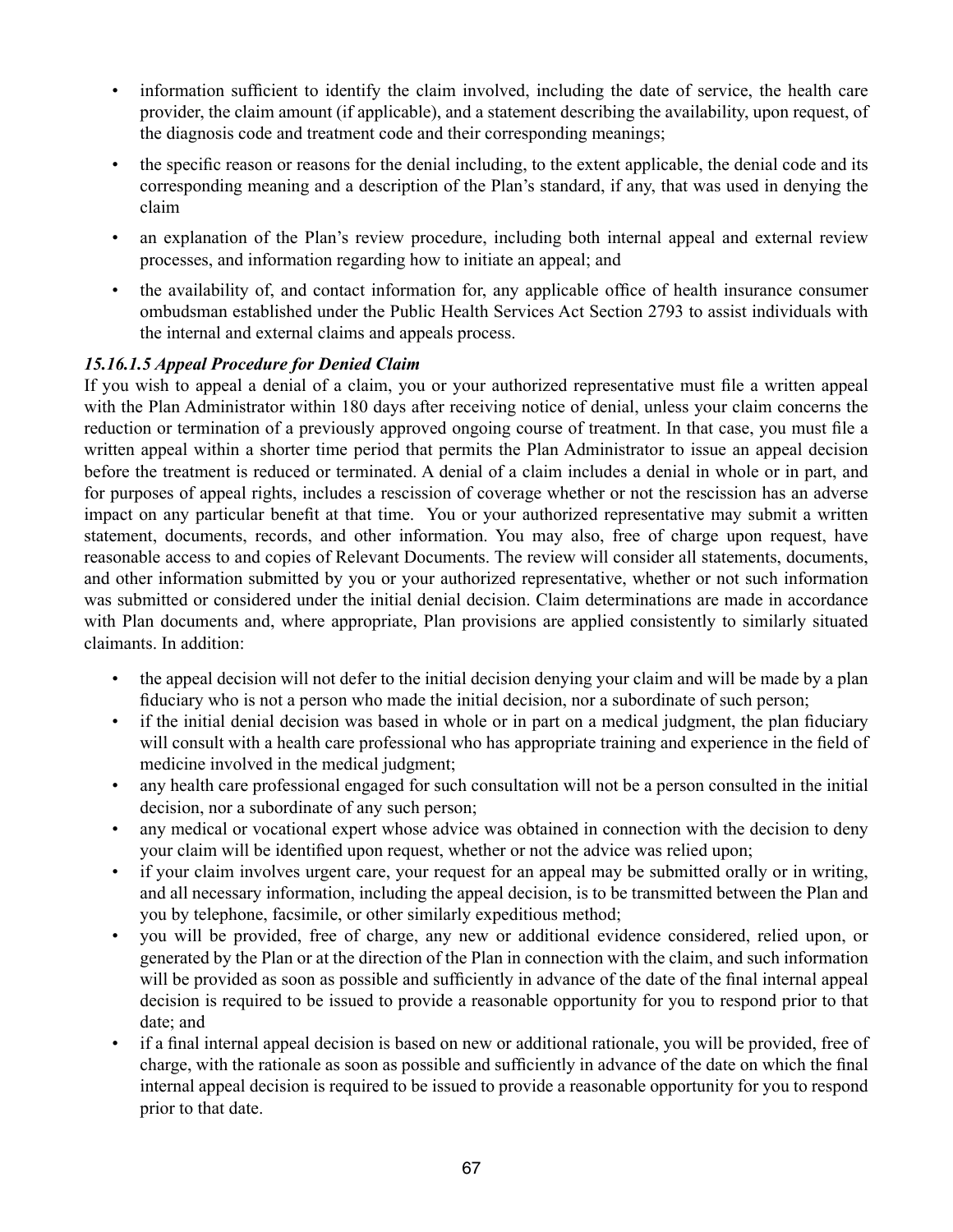The Administrative Committee of the Board of Trustees reviews appeals of denied claims and makes final determinations. The Administrative Committee has full discretionary authority, including power to administer, construe and interpret the terms and provisions of the Plan, SPD and Trust Agreement and to determine eligibility for benefits under the Plan.

### *15.16.1.7 Timing of Appeal Decision – Medical Benefit Claims After Service or Treatment*

Your appeal generally will be addressed at the next regularly scheduled quarterly meeting of the Administrative Committee after an appeal is received. If, however, your appeal is received within 30 days prior to such a meeting, it will be considered by the second regularly scheduled quarterly meeting after it is received. In addition, if special circumstances require an extension of time for processing your appeal, a decision will be rendered no later than the third regularly scheduled quarterly meeting after your appeal is received. Written notice of any extension of time will be sent before it commences explaining the reason for the extension and the expected date of the appeal determination. Notice of the appeal decision will be provided not later than five days after the decision is made.

If an extension is required because you have not provided the information necessary to decide your claim, the time period for processing your claim will not run from the date of notice of an extension until the earlier of 1) the date the Plan receives your response to a request for additional information or 2) the date set by the Plan for your requested response (at least 45 days from the date of the request).

#### *15.16.1.8 Hearing on Appeal*

Within a reasonable time after receipt of the request for review, you will be notified of the date, time and place of the appeal hearing by regular mail addressed to your address as shown on the request for review. You may request to be present at the hearing before the Administrative Committee. You may be represented at the hearing by an attorney or any other representative of your choosing. The proceedings at the hearing may be recorded by a method determined by the Committee. In conducting the hearing, the Committee shall not be bound by the usual common law or statutory rules of evidence. Copies will be made of all statements, documents, and records that you or your authorized representative introduces at the hearing and all other Relevant Documents. This information will be attached to the record of the hearing, and made a part thereof.

#### *15.16.1.9 Contents of Appeal Decision – Medical Benefit Claims*

If you appeal a denied claim, the decision on review will be in writing and will include the following information:

- the specific reason or reasons for the decision;
- reference to the specific Plan provisions on which the decision is based;
- a statement of your right to receive, upon request free of charge, reasonable access to and copies of all Relevant Documents;
- a statement of your right to bring a civil action under Section 502(a) of ERISA;
- a copy of any internal rule, guideline, protocol or other similar criterion that was relied upon in deciding your claim for benefits on review, or a statement that such was relied upon and that a copy will be provided free of charge upon request;
- if the decision on review was based on a medical necessity or experimental treatment or similar exclusion or limit, either an explanation of the scientific or clinical judgment for the determination, applying plan terms to your medical circumstances, or a statement that an explanation will be provided free of charge upon request;
- the following statement: "You and your Plan may have other voluntary alternative dispute resolution options, such as mediation. One way to find out what may be available is to contact your local U. S. Department of Labor Office and your State insurance regulatory agency;"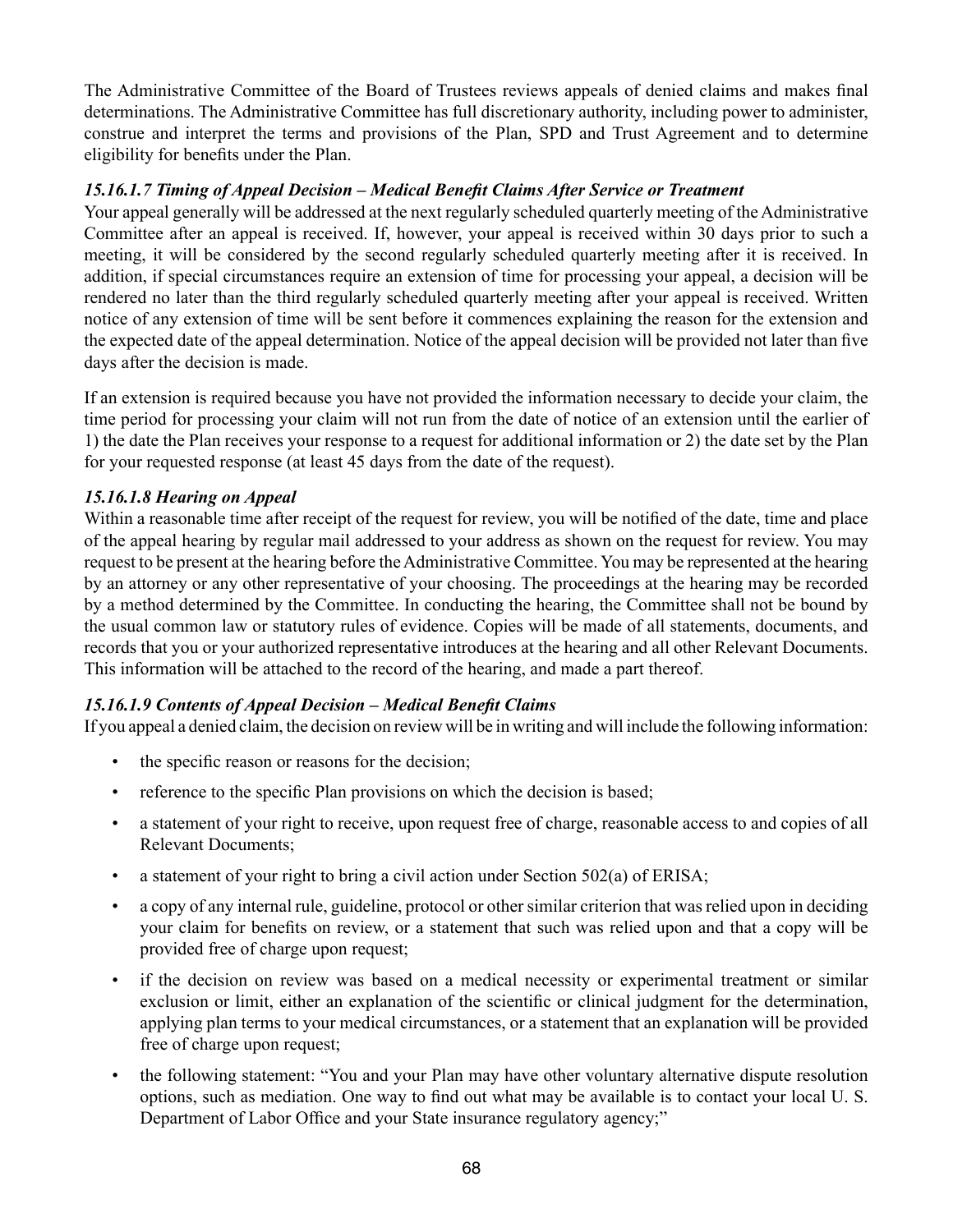- information sufficient to identify the claim involved, including the date of service, the health care provider, the claim amount (if applicable), and a statement describing the availability, upon request; of the diagnosis code and treatment code and their corresponding meanings;
- the specific reason or reasons for the decision including, to the extent applicable, the denial code and its corresponding meaning and a description of the Plan's standard, if any, that was used in denying the claim that includes a discussion of the decision;
- an explanation of the Plan's available external review process for denied claim, including information regarding how to initiate the external review and the applicable time limits; and
- the availability of, and contact information for, any applicable office of health insurance consumer ombudsman established under the Public Health Services Act Section 2793 to assist individuals with the internal and external claims and appeals process.

#### *15.16.1.10 Relevant Documents*

Relevant Document means any document, record or other information that:

- was relied upon in making a decision to deny benefits;
- was submitted, considered, or generated in the course of making the decision to deny benefits, whether or not it was relied upon in making the decision to deny benefits;
- demonstrates compliance with any administrative processes and safeguards designed to confirm that the benefit determination was in accord with the plan and that plan provisions, where appropriate, have been applied consistently regarding similarly situated individuals; or
- constitutes a statement of policy or guidance with respect to the plan concerning a denied treatment option or benefit for the claimant's diagnosis, without regard to whether such advice or statement was relied upon in making the decision to deny benefits.

# *15.16.1.11 Voluntary External Review for Medical Claims*

If your claim for medical benefits has been denied under the Plan's internal appeal process (or you are deemed to have exhausted the internal appeal process), you may have the option to file a voluntary appeal for external review by an independent review organization. You may submit a request for external review of a medical claim denial only if the denial involves: 1) medical judgment (including but not limited to requirements for medical necessity, appropriateness, health care setting, level of care, or effectiveness of a covered benefit; or a determination that treatment is experimental or investigational), as determined by the external reviewer; or 2) a rescission of coverage, regardless whether the rescission has any effect on a benefit at that time. Denial determinations on the basis that you failed to meet enrollment or eligibility requirements under the Plan are not subject to review by the external review process.

The request must be filed with the Administrative Office within four months after the date of receipt of the denial decision. If there is no corresponding date four months after the date of receipt of the denial decision, the request must be filed by the first day of the fifth month following the receipt of the denial decision. If the last filing date falls on a weekend or Federal holiday, the filing date is extended to the next week that is not a weekend or Federal holiday.

Within five business days following the date of receipt of the external review request, the Administrative Office will complete a preliminary review of the request to determine whether:

the claim was covered under the Plan at the time the health care item or service was requested or, in the case of retrospective review, was covered under the Plan at the time the health care item or service was provided;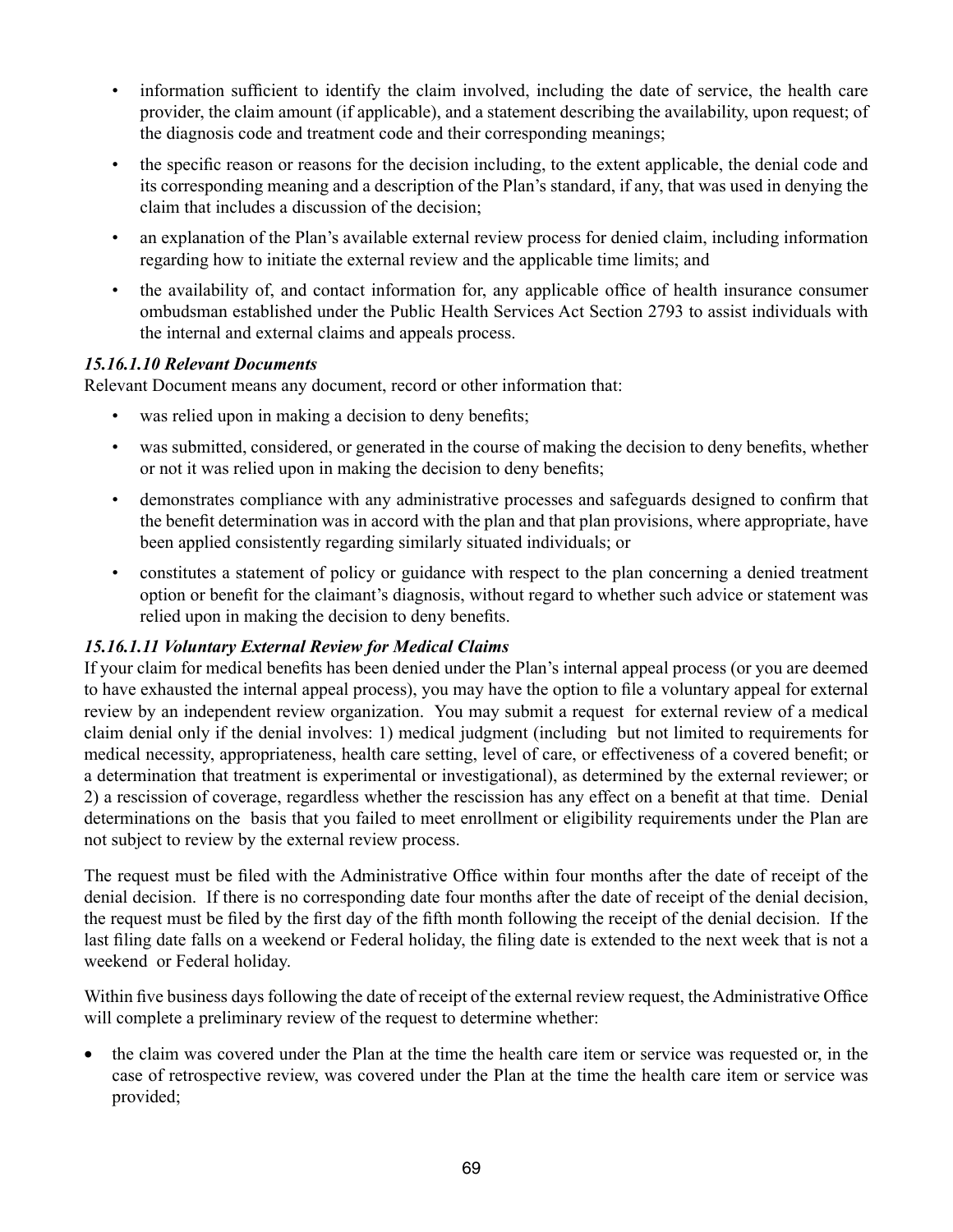- the denial decision does not relate to the claimant's failure to meet enrollment and eligibility requirements under the terms of the Plan;
- • you have exhausted the Plan's internal review process unless you are not required to exhaust the internal appeals process under the applicable final regulations; and
- you have provided all the information and forms required to process an external review.

Within one business day after completing the preliminary review, the Administrative Office shall issue a written notice to you as to whether your claim is eligible for external review. If your request is complete but not eligible, the notice will include the reasons for its ineligibility and contact information for the Employee Benefits Security Administration, toll-free number 866-444-EBSA (3272), at the Department of Labor. If the request is not complete, the notice will describe the information or materials needed to make the request complete. You will be allowed to perfect the request for external review within the four-month filing period or within the 48-hour period following receipt of the notice. Whichever is later.

If your request for external review is complete and eligible, it will be assigned to an independent review organization ("IRO") that has been accredited by URAC or a similar nationally-recognized accrediting organization to conduct the external review. The Administrative Office has contracted with IROs and uses unbiased methods for selecting the IRO for your claim.

The assigned IRO will utilize legal experts where appropriate to make coverage determinations under the Plan. It will provide you a written notice of your request's eligibility and acceptance for external review which will include a statement that you may submit, within ten business days after receipt of the notice, additional information that the IRO must consider when conducting its review. The IRO is not required to, but may consider, information submitted after ten business days. Within five business days after assignment of the IRO, the Plan shall provide the IRO the documents and information considered in making the denial decision. If the Plan fails to timely provide the documents and information, the IRO may terminate the external review and make a decision to reverse the denial decision. The IRO shall notify you and the Plan of its decision within one business day after it is made. The IRO shall forward information submitted by you to the Plan within one business day. Upon receipt of the information, the Administrative Office may reconsider its denial decision and if it decides to reverse its decision, notify you and the IRO within one business day after making such a decision. The IRO shall terminate its external review upon receipt of such notice.

The IRO will review your claim de novo and not be bound by any decisions or conclusions reached during the Plan's internal claim and appeal process. In addition to the documents and information provided, the IRO to the extent such information is available and the IRO considers them appropriate, will consider the following in its decision:

- vour medical records;
- the attending health care professional's recommendation;
- reports from appropriate health care professionals and documents submitted by the Plan, you and your treating provider;
- the terms of the Plan;
- appropriate practice guidelines, which must include applicable evidence-based standards and may include other practice guidelines developed by the Federal government, national or professional medical societies, boards, and associations;
- applicable clinical review criteria developed and used by the Plan, unless the criteria are inconsistent with terms of the Plan or applicable law; and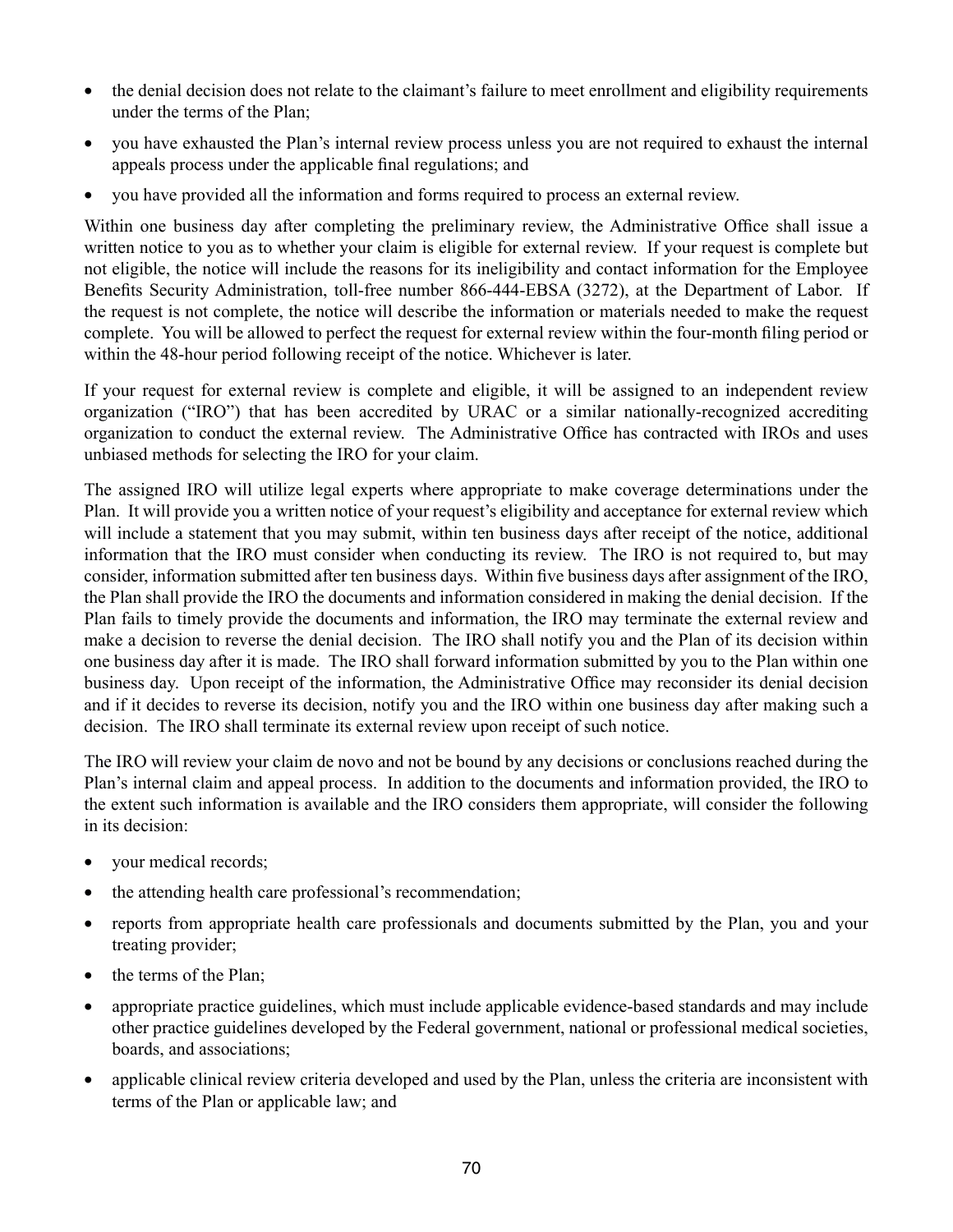• the opinion of the IRO's clinical reviewer after considering documents and information to the extent they are available and the clinical reviewer considers them appropriate.

The IRO shall provide written notice of the final external review decision to you and the Plan within 45 days after the IRO receives the request for external review. The IRO's decision shall include the following:

- a general description of the reason for the request for external review, including information sufficient to identify the claim (including the dates of service, health care provider, claim amount if applicable, the diagnosis and treatment codes and their corresponding meanings, and the reason for the previous denial);
- the date the IRO received the assignment to conduct the external review and the date of the IRO decision;
- • references to the evidence or documentation, including the specific coverage provisions and evidencebased standards, considered in reaching its decision;
- a discussion of the principal reasons for its decision, including the rationale for its decision and any evidence-based standards that were relied on in making its decision;
- a statement that the determination is binding except to the extent that other remedies may be available under State or Federal law to you or the Plan;
- a statement that judicial review may be available to you; and
- current contact information, including phone number, for any applicable office of health insurance consumer assistance or ombudsman established under the Public Health Services Act Section 2793.

After a final external review decision, the IRO shall maintain records of the claim and notices for six years. Such records are available for examination by you, the Plan or applicable governmental oversight agencies upon request, except where such disclosures would violate applicable privacy laws.

Upon receipt of a final external review decision reversing a denial decision, the Plan shall immediately provide coverage or payment for the claim.

# *15.16.1.12 Expedited External Review Process for Denied Claims*

If your claim is eligible for the external review process, you may request an expedited external review if:

- an initial denial involves a medical condition for which the timeframe for completing an expedited internal appeal would seriously jeopardize your life or health or would jeopardize your ability to regain maximum function, and you have filed a request for an expedited internal appeal; or
- a final internal appeal decision involves a medical condition where the timelines for completion of a standard external review would seriously jeopardize your life or health or would jeopardize your ability to regain maximum function, or the appeal decision concerns an admission, availability of care, continued stay, or health care item or service for which you have received emergency services but have not been discharged from a facility.

Immediately upon receipt of a request for expedited external review, the Administrative Office shall determine whether the request meets the reviewability standards set for preliminary reviews under the Standard External Review Process discussed above. The Administrative Office shall immediately send you a notice that complies with the requirements for standard external reviews as to whether your request for an expedited external review is eligible.

If your request for an expedited external review is complete and eligible, it will be assigned to an IRO. The Administrative Office shall provide all necessary documents and information considered in making its denial decision to the IRO electronically or by telephone or facsimile or other available expeditious method. The IRO, to the extent information or documents are available and the IRO considers them appropriate, shall consider the documents and information described above for standard external reviews. The IRO shall review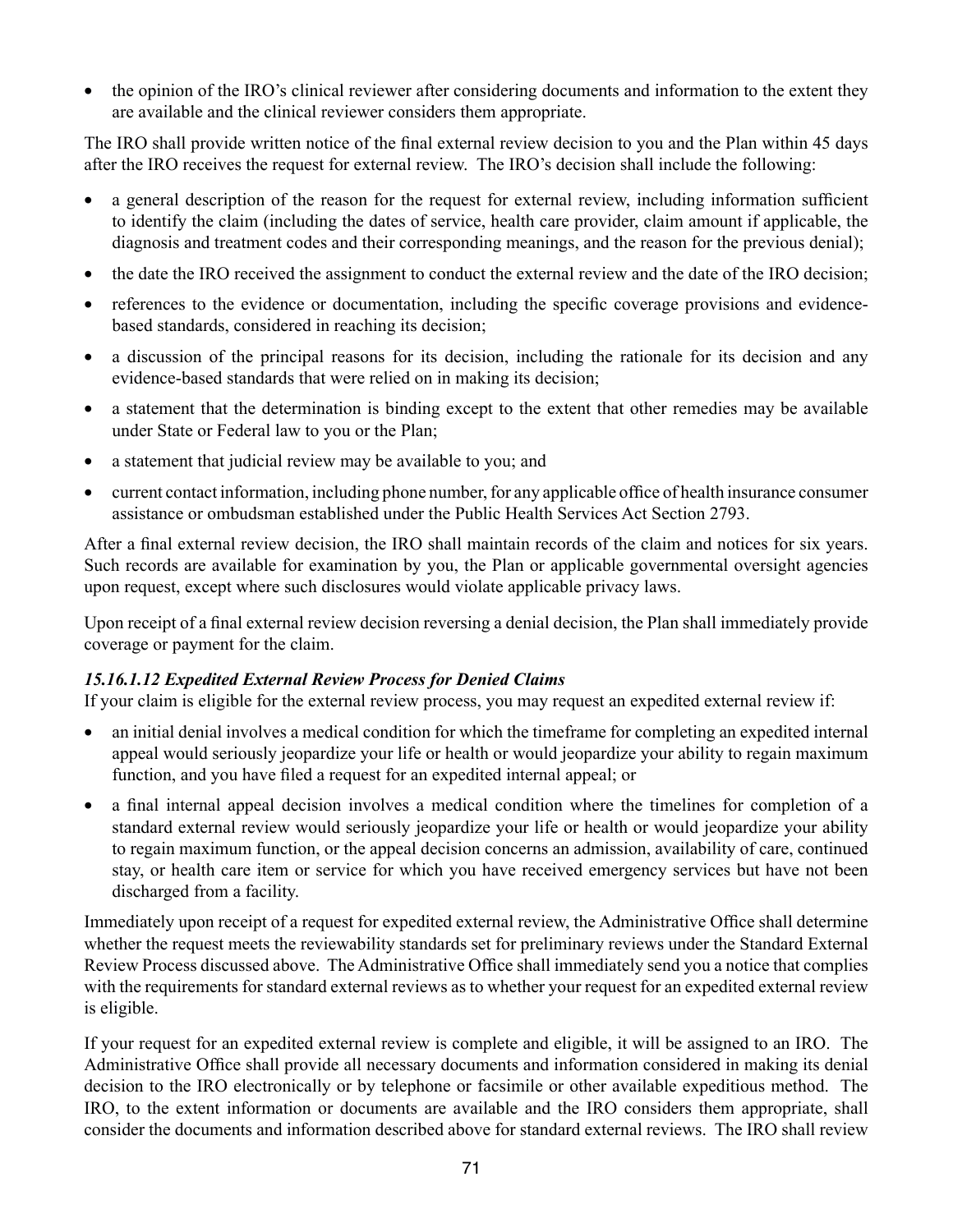the claim de novo and is not bound by any decision or conclusions reached during the Plan's internal claims and appeal process.

The IRO shall provide a notice of its final expedited external review decision in accordance with the requirements for standard external review decisions as expeditiously as your medical condition or circumstances require, but no later than 72 hours after the IRO receives the request for an expedited external review. If the notice is not in writing, within 48 hours of the notice, the IRO shall provide written confirmation of the decision to you and the Plan.

# **15.16.2 DISABILITY BENEFIT CLAIM DETERMINATIONS AND APPEALS**

The following procedures apply to any claim for benefits under the Plan that requires a finding of disability.

# *15.16.2.1 Timing of Initial Denial – Disability Benefit Claims*

If your claim is a disability claim, a written denial notice will be provided to you within a reasonable period of time, but not later than 45 days after receipt of your claim by the Plan. If matters beyond the control of the Plan require an extension of the time for processing your disability claim, the initial period may be extended for up to 30 days. Written notice of an extension will be sent before the end of the initial 45-day period. In addition, another 30-day extension of time for processing your claim due to matters beyond the control of the Plan may be taken. Written notice of such second extension will be sent before the end of the first 30-day extension period. The extensions shall not exceed a period of 60 days from the end of the initial 45-day period.

An extension notice will explain the reasons for the extension, the expected date of a decision, the standards for a benefit entitlement, any unresolved issues that prevent a decision on your claim, and any additional information needed to resolve those issues. If an extension is required because you have not provided the information necessary to decide your claim, the time period for processing your claim will not run from the date of notice of an extension until the earlier of 1) the date the Plan receives your response to a request for additional information or 2) the date set by the Plan for your requested response (at least 45 days from the date of the request).

# *15.16.2.2 Contents of Initial Denial – Disability Benefit Claims*

If your claim for a benefit is denied, you will be notified in writing. The written notice will include the following:

- the specific reason or reasons for the denial;
- references to the specific Plan provisions on which the denial is based;
- a description of any additional material or information necessary in order for you to perfect the claim, and an explanation of why such material or information is needed;
- an explanation of the Plan's review procedure for denied claims, including the applicable time limits for submitting your claim for review;
- a statement of your right to bring a civil action under Section 502(a) of ERISA, if your claim is denied on appeal;
- any internal rule, guideline, protocol or other similar criterion that was relied upon in deciding your claim for benefits, or a statement that such was relied upon and a copy will be provided free of charge upon request; and
- if the decision was based on a medical necessity or experimental treatment or other similar exclusion or limit, either an explanation of the scientific or clinical judgment for the determination, applying Plan terms to your medical circumstances, or a statement that an explanation will be provided free of charge upon request.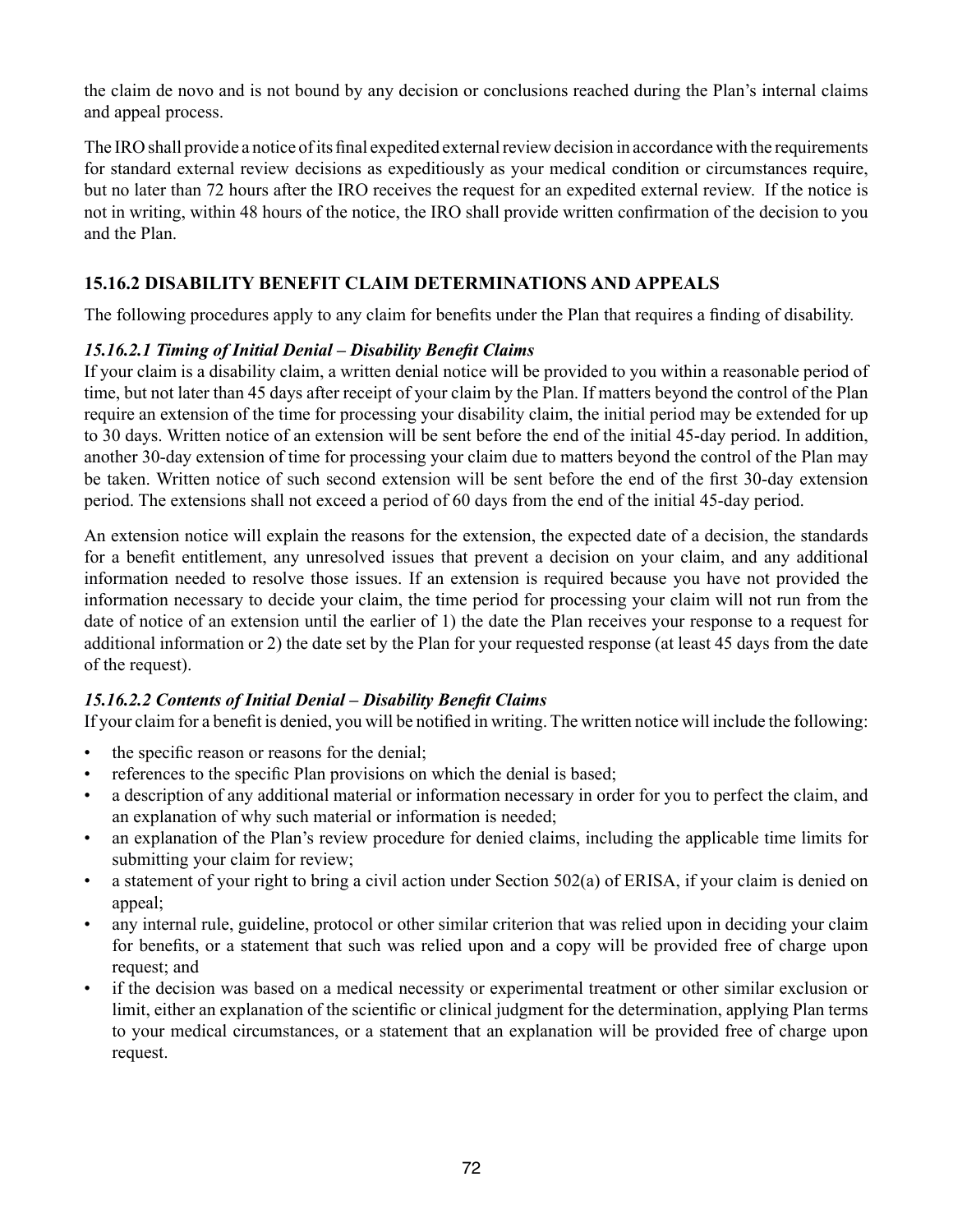# *15.16.2.3 Appeal Procedure for Denied Claim*

If you wish to appeal a denial of a claim for disability benefits, you or your authorized representative must file a written appeal with the Plan Administrator within 180 days after receipt of written notice of the denial. You or your authorized representative may submit a written statement, documents, records, and other information. You may also, free of charge upon request, have reasonable access to and copies of Relevant Documents. The review will consider all statements, documents, and other information submitted by you or your authorized representative, whether or not such information was submitted or considered under the initial denial decision. Claim determinations are made in accordance with Plan documents and, where appropriate, Plan provisions are applied consistently to similarly situated claimants.

In addition, the following procedures apply:

- the appeal decision will not defer to the initial decision denying your disability claim and will be made by Plan trustees who are not persons who made the initial decision, nor subordinates of such person;
- if the initial denial decision was based in whole or in part on a medical judgment, the Administrative Committee will consult with a health care professional who has appropriate training and experience in the field of medicine involved in the medical judgment;
- any health care professional engaged for such consultation will not be a person consulted in the initial decision, nor a subordinate of any such person; and
- any medical or vocational expert whose advice was obtained in connection with the decision to deny your disability claim will be identified upon request, whether or not the advice was relied upon.

The Administrative Committee of the Board of Trustees reviews appeals of denied claims and makes final determinations. The Administrative Committee has full discretionary authority, including power to administer, construe and interpret the terms and provisions of the Plan, SPD and Trust Agreement and to determine eligibility for benefits under the Plan.

# *15.16.2.4 Timing of Appeal Decision – Disability Benefit Claims*

Your appeal generally will be addressed at the next regularly scheduled quarterly meeting of the Administrative Committee after an appeal is received. If, however, your appeal is received within 30 days prior to such a meeting, it will be considered by the second regularly scheduled quarterly meeting after it is received. In addition, if special circumstances require an extension of time for processing your appeal, a decision will be rendered no later than the third regularly scheduled quarterly meeting after your appeal is received. Written notice of any extension of time will be sent before it commences explaining the reason for the extension and the expected date of the appeal determination. Notice of the appeal decision will be provided not later than five days after the decision is made.

If an extension is required because you have not provided the information necessary to decide your claim, the time period for processing your claim will not run from the date of notice of an extension until the earlier of 1) the date the Plan receives your response to a request for additional information or 2) the date set by the Plan for your requested response (at least 45 days from the date of the request).

#### *15.16.2.5 Hearing on Appeal*

Within a reasonable time after receipt of the request for review, you will be notified of the date, time and place of the appeal hearing by regular mail addressed to your address as shown on the request for review. You may request to be present at the hearing before the Administrative Committee. You may be represented at the hearing by an attorney or any other representative of your choosing. The proceedings at the hearing may be recorded by a method determined by the Committee. In conducting the hearing, the Committee shall not be bound by the usual common law or statutory rules of evidence. Copies will be made of all statements, documents, and records that you or your authorized representative introduces at the hearing and all other Relevant Documents. This information will be attached to the record of the hearing, and made a part thereof.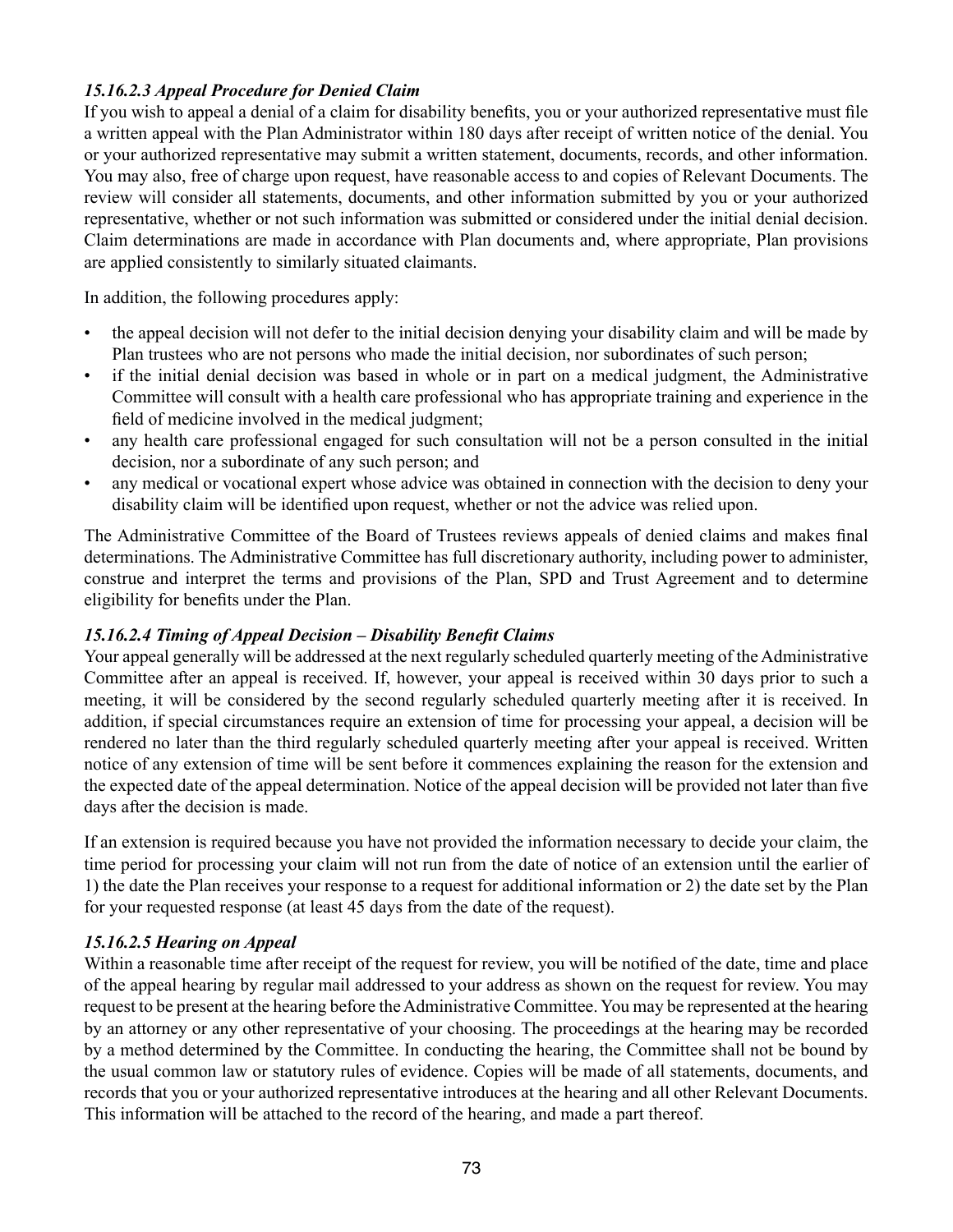# *15.16.2.6 Contents of Appeal Decision – Disability Benefit Claims*

If you appeal a denied claim, the decision on review will be in writing and will include the following information:

- the specific reason or reasons for the decision;
- reference to the specific Plan provisions on which the decision is based;
- a statement of your right to receive, upon request free of charge, reasonable access to and copies of Relevant Documents; and
- a statement of your right to bring a civil action under Section 502(a) of ERISA;
- any internal rule, guideline, protocol or other similar criterion that was relied upon in deciding your claim for benefits on review, or a statement that such was relied upon and a copy will be provided free of charge upon request;
- if the decision on review was based on a medical necessity or experimental treatment or similar exclusion or limit, either an explanation of the scientific or clinical judgment for the determination, applying Plan terms to your medical circumstances, or a statement that an explanation will be provided free of charge upon request; and
- the following statement: "You and your plan may have other voluntary alternative dispute resolution options, such as mediation. One way to find out what may be available is to contact your local U.S. Department of Labor Office and your State insurance regulatory agency."

# *15.16.2.7 Relevant Documents*

Relevant Document means any document, record or other information that:

- was relied upon in making a decision to deny benefits;
- was submitted, considered, or generated in the course of making the decision to deny benefits, whether or not it was relied upon in making the decision to deny benefits;
- demonstrates compliance with any administrative processes and safeguards designed to confirm that the benefit determination was in accord with the Plan and that Plan provisions, where appropriate, have been applied consistently regarding similarly situated individuals; or
- constitutes a statement of policy or guidance to the Plan concerning a denied treatment option or benefit for your diagnosis, whether or not it was relied upon in making the decision to deny benefits.

# **15.16.3 NON-MEDICAL WELFARE BENEFIT CLAIM DETERMINATIONS AND APPEALS**

The following procedures apply to any claim for non-medical benefits under the Plan (including Life Insurance and Accidental Death & Dismemberment Benefits, and Vacation Plan Benefits).

# *15.16.3.1 Timing of Initial Denial – Non-Medical Welfare Benefit Claims*

If your claim is for benefits other than disability benefits, a written denial notice will generally be provided to you within 90 days after the date your claim is received by the Plan. However, if special circumstances require an extension of time for processing the claim beyond the initial 90-day period, written notice of the extension will be furnished to you before the end of the initial 90-day period. An extension of time will not exceed a period of 90 days from the end of the initial 90-day period. An extension notice will explain the reasons for the extension and the expected date of a decision.

#### *15.16.3.2 Contents of Initial Denial – Non-Medical Welfare Benefit Claims*

If your claim for a benefit is denied, you will be notified in writing. The written notice will include the following:

- the specific reason or reasons for the denial;
- references to the specific Plan provisions on which the denial is based;
- a description of any additional material or information necessary in order for you to perfect the claim, and an explanation of why such material or information is needed;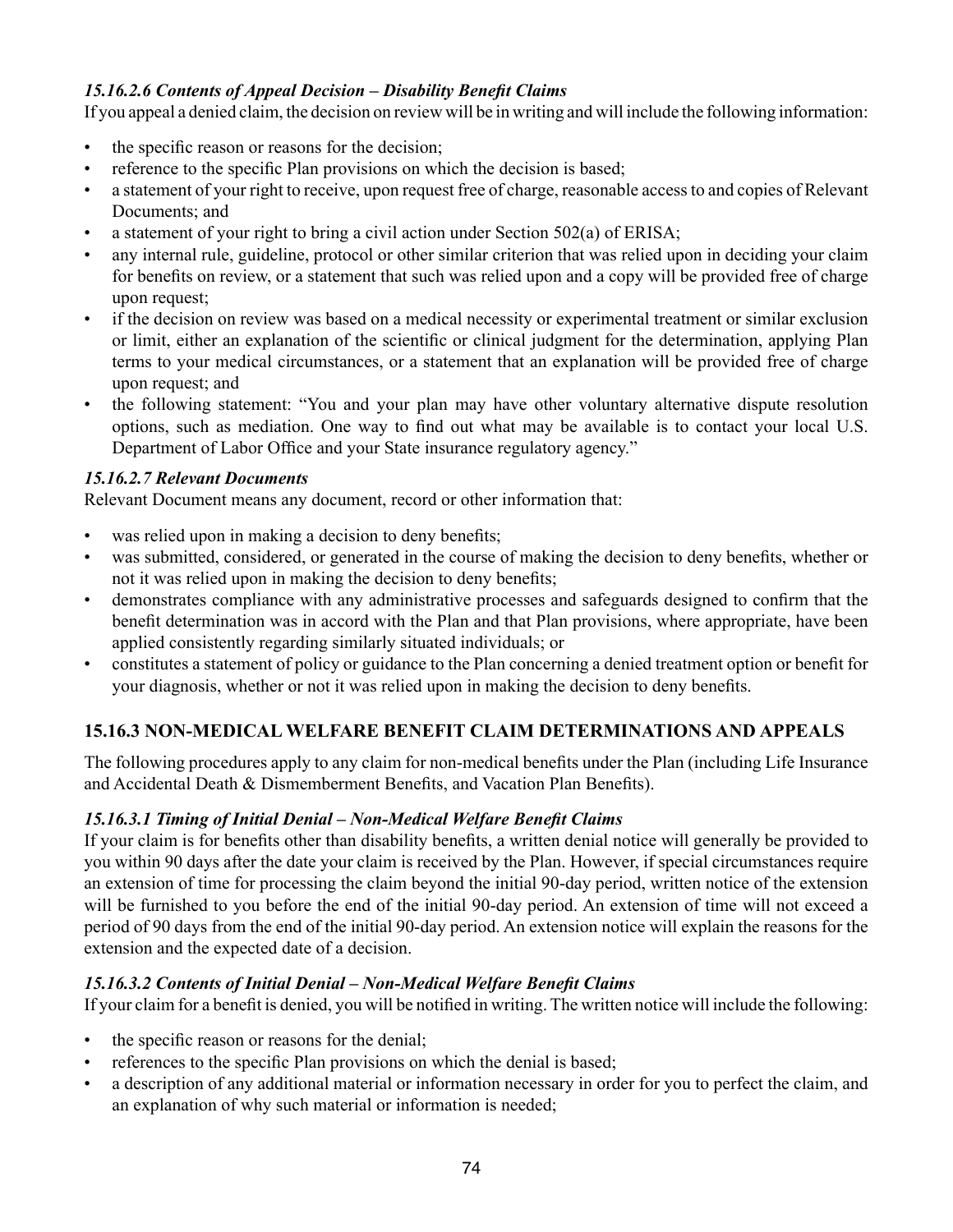- an explanation of the Plan's review procedure for denied claims, including the applicable time limits for submitting your claim for review; and
- a statement of your right to bring a civil action under Section 502(a) of ERISA, if your claim is denied on appeal.

# *15.16.3.3 Appeal Procedure for Denied Claim*

If you wish to appeal a denial of a claim for benefits other than disability benefits, you or your authorized representative must file a written appeal with the Plan Administrator within 60 days after receipt of written notice of the denial. You or your authorized representative may submit a written statement, documents, records, and other information. You may also, free of charge upon request, have reasonable access to and copies of Relevant Documents. The review will consider all statements, documents, and other information submitted by you or your authorized representative, whether or not such information was submitted or considered under the initial denial decision. Claim determinations are made in accordance with Plan documents and, where appropriate, Plan provisions are applied consistently to similarly situated claimants.

The Administrative Committee of the Board of Trustees reviews appeals of denied claims and makes final determinations. The Administrative Committee has full discretionary authority, including power to construe and interpret the terms and provisions of the Plan, SPD and Trust Agreement and to determine eligibility for benefits under the Plan.

# *15.16.3.4 Timing of Appeal Decision – Non-Medical Welfare Benefit Claims*

Your appeal generally will be addressed at the next regularly scheduled quarterly meeting of the Administrative Committee after an appeal is received. If, however, your appeal is received within 30 days prior to such a meeting, it will be considered by the second regularly scheduled quarterly meeting after it is received. In addition, if special circumstances require an extension of time for processing your appeal, a decision will be rendered no later than the third regularly scheduled quarterly meeting after your appeal is received. Written notice of any extension of time will be sent before it commences explaining the reason for the extension and the expected date of the appeal determination. Notice of the appeal decision will be provided not later than five days after the decision is made.

If an extension is required because you have not provided the information necessary to decide your claim, the time period for processing your claim will not run from the date of notice of an extension until the earlier of 1) the date the Plan receives your response to a request for additional information or 2) the date set by the Plan for your requested response (at least 45 days from the date of the request).

# *15.16.3.5 Hearing on Appeal*

Within a reasonable time after receipt of the request for review, you will be notified of the date, time and place of the appeal hearing by regular mail addressed to your address as shown on the request for review. You may request to be present at the hearing before the Administrative Committee. You may be represented at the hearing by an attorney or any other representative of your choosing. The proceedings at the hearing may be recorded by a method determined by the Committee. In conducting the hearing, the Committee shall not be bound by the usual common law or statutory rules of evidence. Copies will be made of all statements, documents, and records that you or your authorized representative introduces at the hearing and all other Relevant Documents. This information will be attached to the record of the hearing, and made a part thereof.

# *15.16.3.6 Contents of Appeal Decision – Non-Medical Welfare Benefit Claims*

If you appeal a denied claim, the decision on review will be in writing and will include the following information:

- the specific reason or reasons for the decision;
- reference to the specific Plan provisions on which the decision is based;
- a statement of your right to receive, upon request free of charge, reasonable access to and copies of Relevant Documents; and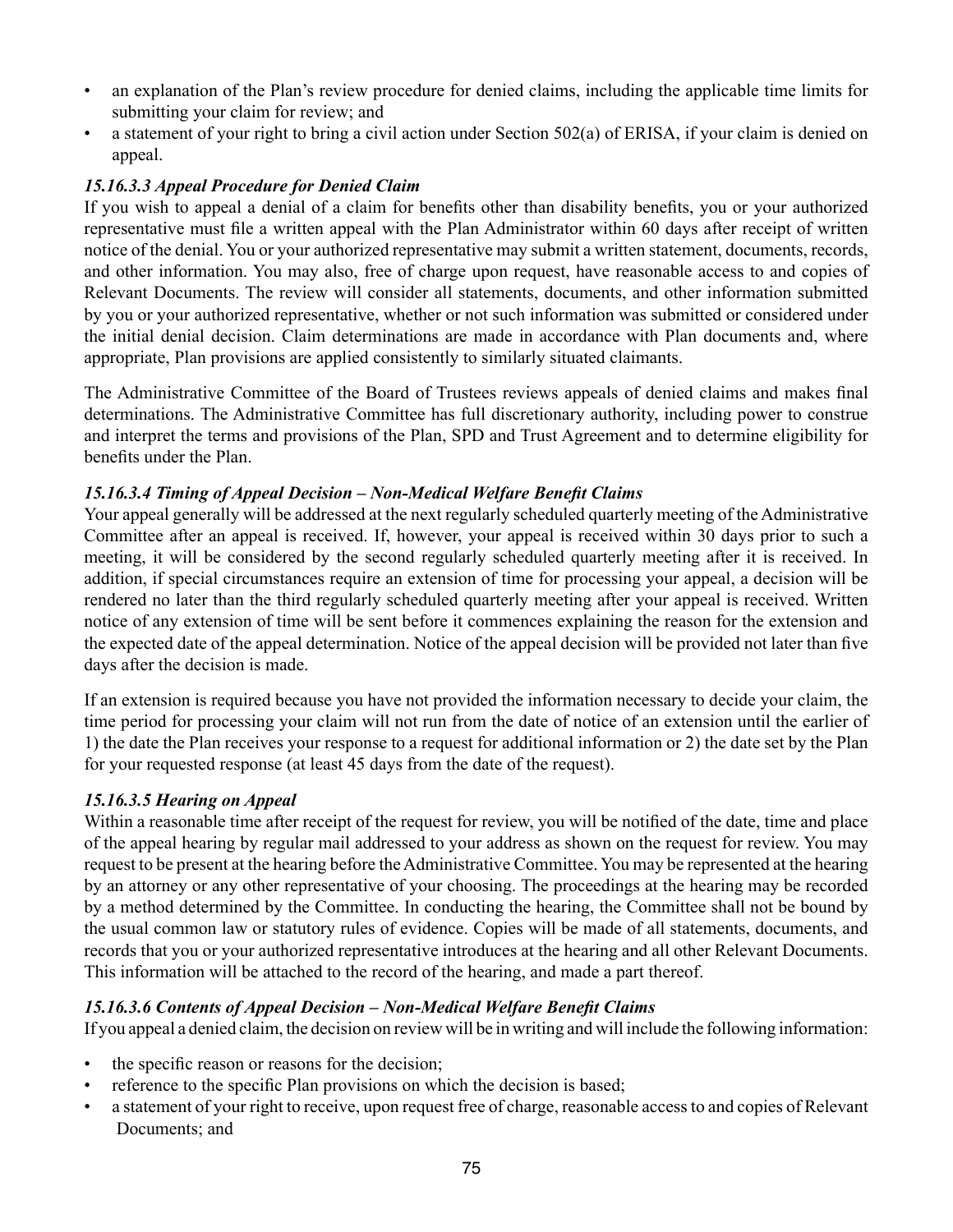• a statement of your right to bring a civil action under Section 502(a) of ERISA.

#### *15.16.3.7 Relevant Documents*

Relevant Document means any document, record or other information that:

- was relied upon in making a decision to deny benefits;
- was submitted, considered, or generated in the course of making the decision to deny benefits, whether or not it was relied upon in making the decision to deny benefits; or
- demonstrates compliance with any administrative processes and safeguards designed to confirm that the benefit determination was in accord with the Plan and that Plan provisions, where appropriate, have been applied consistently regarding similarly situated individuals.

# **15.17 ASSIGNMENT OF CLAIMS PROHIBITED**

Health benefits and other rights related to the Plan or Welfare Trust may not be sold, transferred, pledged, or assigned, and any attempt to do so will be void. The payment of benefits directly to a health care provider, if any, is done as a convenience to you and your covered dependents and does not constitute an assignment of health benefits or any other rights to the Plan or Welfare Trust.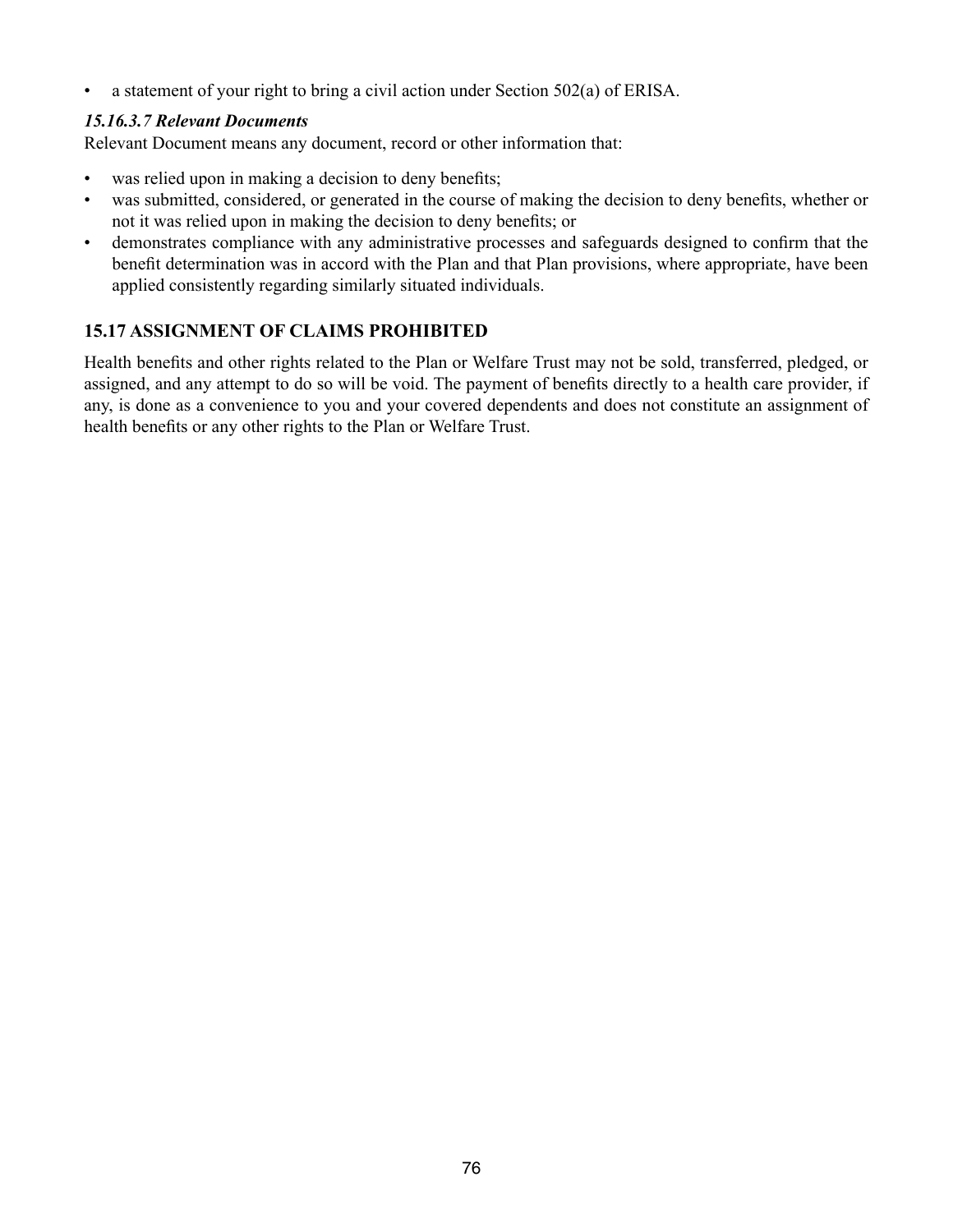# **SECTION 16 IMPORTANT PROVISIONS AND INFORMATION REGARDING YOUR PLAN BENEFITS**

### **16.1 AUTHORITY TO MAKE CHANGES.**

The Board of Trustees of the Alaska Teamster-Employer Welfare Trust has the right in its sole discretion to amend, modify, revoke or terminate the Plan, in whole or in part, at any time. *Benefits provided under this Plan are not vested.* The Board of Trustees' authority includes the right, in its sole discretion, to:

- (a) terminate or amend either the amount or condition with respect to any benefit even though such termination or amendment affects claims which have already accrued; and/or
- (b) alter or postpone the method of payment of any benefit; and/or
- (c) amend, terminate or rescind any provision of the Plan; and/or
- (d) merge the Plan with other plans, including the transfer of assets.

Except as delegated pursuant to this section, the authority to make changes to the Plan rests solely with the Board of Trustees. Any amendment, modification, revocation or termination of the Plan is made by a resolution adopted by the Board of Trustees, or by resolution adopted by a committee of the Board of Trustees which has been delegated authority to act on behalf of the Board of Trustees. No individual Trustee, Union representative, or Employer representative is authorized to interpret this Plan on behalf of the Board of Trustees, or to act as an agent of the Board of Trustees.

Upon termination, the Trustees may allocate remaining funds to pay expenses and administrative costs, and distribute assets so as to carry out the Trust's purpose. No Trust funds may revert to the Union, an Employer, an Employee or Plan Participant.

The Trustees may require that information be submitted as reasonably necessary to determine the Plan's compliance with any nondiscrimination requirements of the Internal Revenue Code or any other law or regulation, and may require additional employer contributions as reasonably necessary to ensure compliance with any such statutes.

#### **16.2 ADMINISTRATION AND OPERATION OF PLAN**

The Board of Trustees of the Plan is the named fiduciary with the authority to control and manage the operation and administration of the Plan. The Board shall make such rules, interpretations and computations and take such other actions to administer the Plan as the Board, in its sole discretion, may deem appropriate. The rules, interpretation, computations and actions of the Board shall be binding and conclusive on all persons. The Board of Trustees, and/or persons appointed by the Board of Trustees, shall have full discretionary authority to determine eligibility for benefits and to construe terms of the Plan, benefits payable, and any rules adopted by the Board of Trustees.

The Trustees may allow new groups of Employees to participate in this Plan. The admission of new groups, however, shall be allowed only after the Trustees are satisfied that the admission of such groups will not be detrimental to the Plan or Trust. Moreover, the Trustees shall accept as Contributions only payments made in accordance with a Collective Bargaining Agreement or Written Agreement that is not detrimental to the Plan or Trust. The Trustees are authorized to reject any agreement or practice, or Contributions that are determined to be pursuant to an agreement or practice, that is detrimental to the Plan or Trust and no Participant or Beneficiary right will be created by such rejected agreement, practice or Contributions. The determination of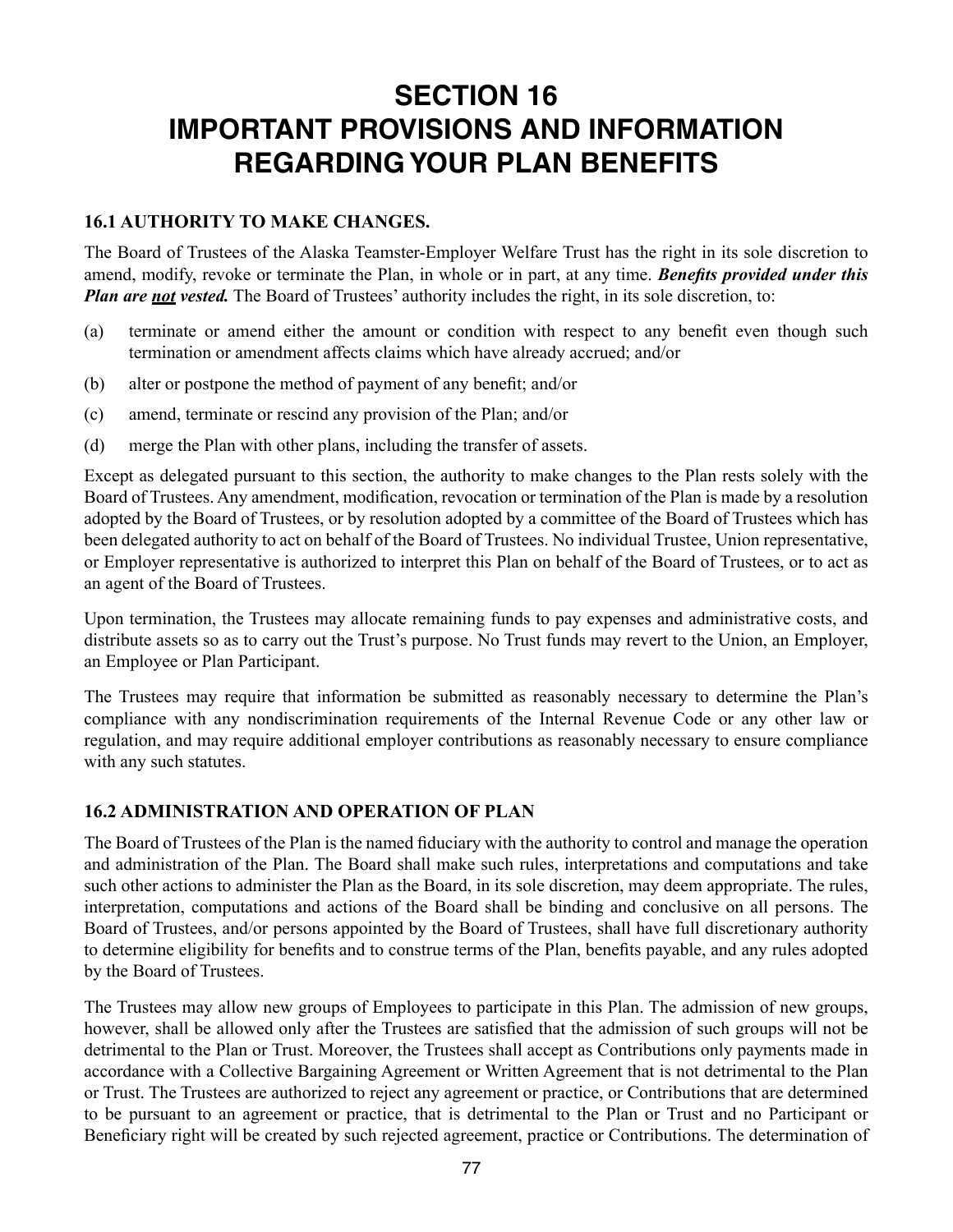whether an agreement or practice, or the admission of a new group, is detrimental to the Plan or Trust shall be made by the Trustees in their sole discretion, and may include but not be limited to adverse actuarial, financial or selectivity considerations.

Under no circumstances is the Trust liable for the negligence, wrongful acts or omissions of any doctor, dentist, laboratory or other person or organization performing services or supplying materials in connection with benefits under this Plan.

- 1. **Plan Name:** Alaska Teamster-Employer Welfare Plan
- 2. The **Plan Administrator** and **Plan Sponsor** is The Board of Trustees. Their address is:

Board of Trustees Alaska Teamster-Employer Welfare Trust 520 East 34th Avenue, Suite 107 Anchorage, Alaska 99503-4116 (907) 751-9700

- 3. The **Trust Customer Service Office** will provide any Plan participant or beneficiary, upon written request, information as to whether a particular Employer is contributing to this Trust and, if so, that Employer's address.
- 4. **Internal Revenue Service Plan identification number:**

The Employer Identification Number (EIN) issued to the Board of Trustees is 91-6034674.

5. **Type of Plan:**

The Plan provides all Participants with medical and prescription drug benefits. The Plan provides some, but not all, Participants with life insurance, accidental death and dismemberment insurance, vision, dental, time loss, and vacation benefits. All benefits are paid directly from the Trust, except that the Trust pays insurance premiums to provide life insurance and accidental death and dismemberment insurance.

#### 6. **Name and address of the person designated as agent for the service of legal process:**

 Ms. Dennie Castillo Alaska Teamster-Employer Welfare Trust 520 East 34th Avenue, Suite 107 Anchorage, Alaska 99503-4116

Service of legal process may also be made upon any Member of the Board of Trustees or on the Plan Administrator.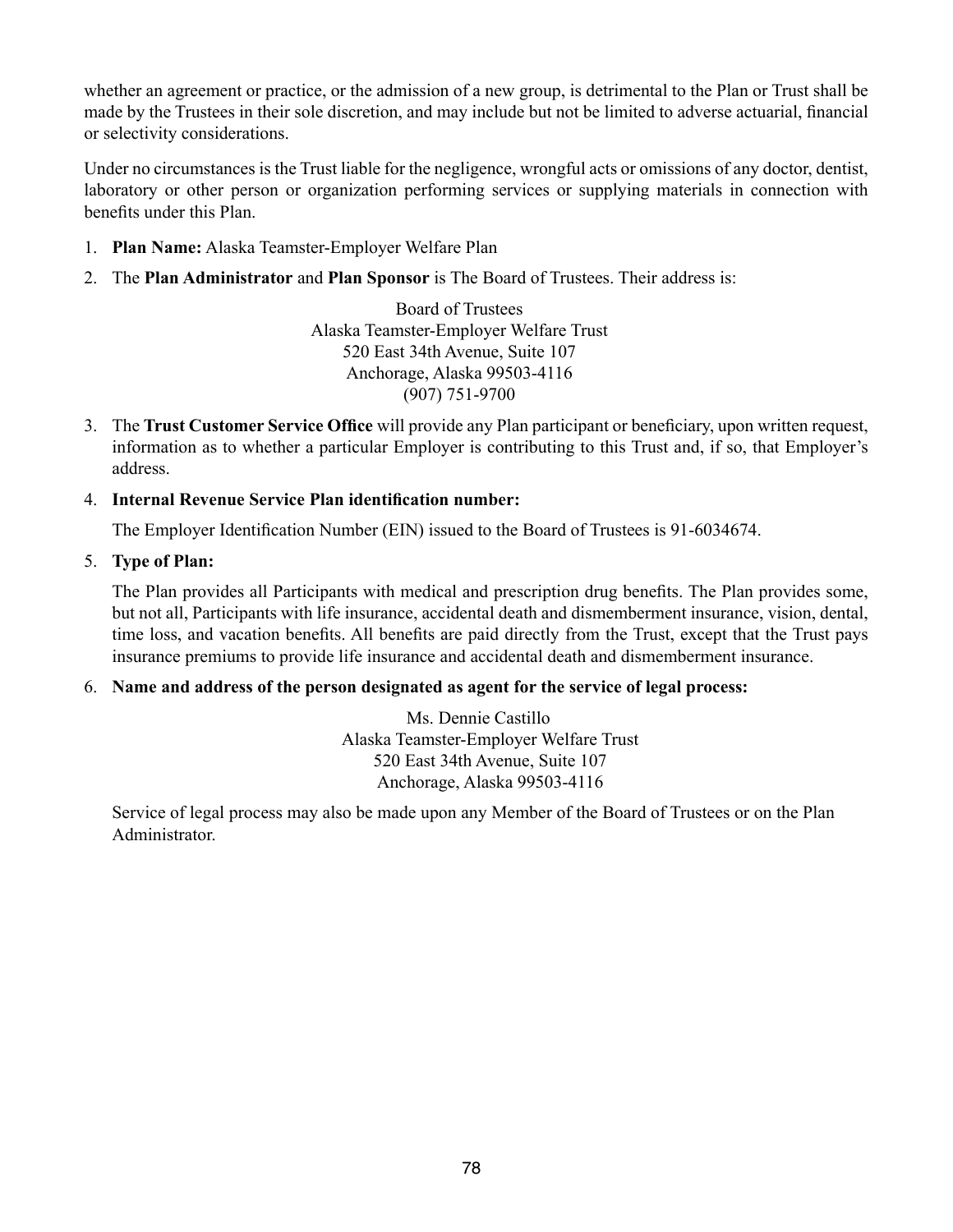7. Names and addresses of Trustees:

| <b>Employer Trustees</b>        | <b>Union Trustees</b>          |
|---------------------------------|--------------------------------|
| <b>Marion Davis</b>             | <b>Rick Boyles</b>             |
| Horizon Lines, Inc.             | <b>Teamsters Local 959</b>     |
| 1711 Tidewater Rd.              | 520 E. 34 <sup>th</sup> Avenue |
| Anchorage, AK 99501             | Anchorage, AK 99503            |
| <b>Scott DePaepe</b>            | Derek Musto                    |
| <b>United Parcel Service</b>    | Teamsters Local 959            |
| 6200 Lockheed Drive             | 520 East $34th$ Avenue         |
| Anchorage, AK 99502             | Anchorage, AK 99503            |
| Frank Monfrey                   | Eileen Whitmer                 |
| United Freight & Transport Inc. | Teamsters Local 959            |
| 1701 E. $1st$ Avenue            | 751 Old Richardson Highway     |
| Anchorage, AK 99501             | Fairbanks, AK 99501            |
| <b>Todd Henderson</b>           | Barbara Huff-Tuckness          |
| Brice, Inc.                     | <b>Teamsters Local 959</b>     |
| PO Box 70668                    | 520 E $34th$ Avenue            |
| Fairbanks, AK 99707             | Anchorage, AK 99503            |

8. All contributions to the Plan are made by Contributing Employers in accordance with Collective Bargaining Agreements in force with Teamsters Local No. 959, or by Employers signatory to a written agreement between the Trust and the Employer.

#### 9. **The date of the end of the Plan Year:**

The Plan Year ends each June 30.

10. The Trust pays insurance premiums for the following benefits:

Life Insurance

Accidental Death & Dismemberment Insurance

The Trust pays all other benefits from Trust assets, and purchases stop-loss insurance to protect against large claims. The stop loss carrier does not guarantee Plan benefits.

# **16.3 RECIPROCITY AND TRANSFER OF ASSETS AND LIABILITIES**

(a) If the Trustees enter into reciprocity agreements with other employee benefit plans and trusts in which assets are transferred to the Plan and Trust on behalf of an employee whose employer is contributing into the transferor plan and trust, the employee will be credited with the hours of service and contributions applicable to his employment with that contributing employer for purposes of determining participation, eligibility and benefits in the Plan, but only pursuant to the terms of the Plan.

(b) If employer contributions on behalf of an employee into the Plan and Trust are to be transferred pursuant to a reciprocity agreement to another plan and trust, that employee, as to such transferable contributions, shall not be credited in any way with hours of service or contributions under the terms of the Plan and Trust for any purpose, including but not limited to calculating participation, eligibility and benefits. Nothing in the foregoing, however, is intended to impair the right of the Plan and Trust to enforce delinquent contributions from a contributing employer whose contributions are to be transferred pursuant to a reciprocity agreement.

(c) The calculation of all credits recognized under the terms of a reciprocity agreement shall be made solely pursuant to the terms of the Plan.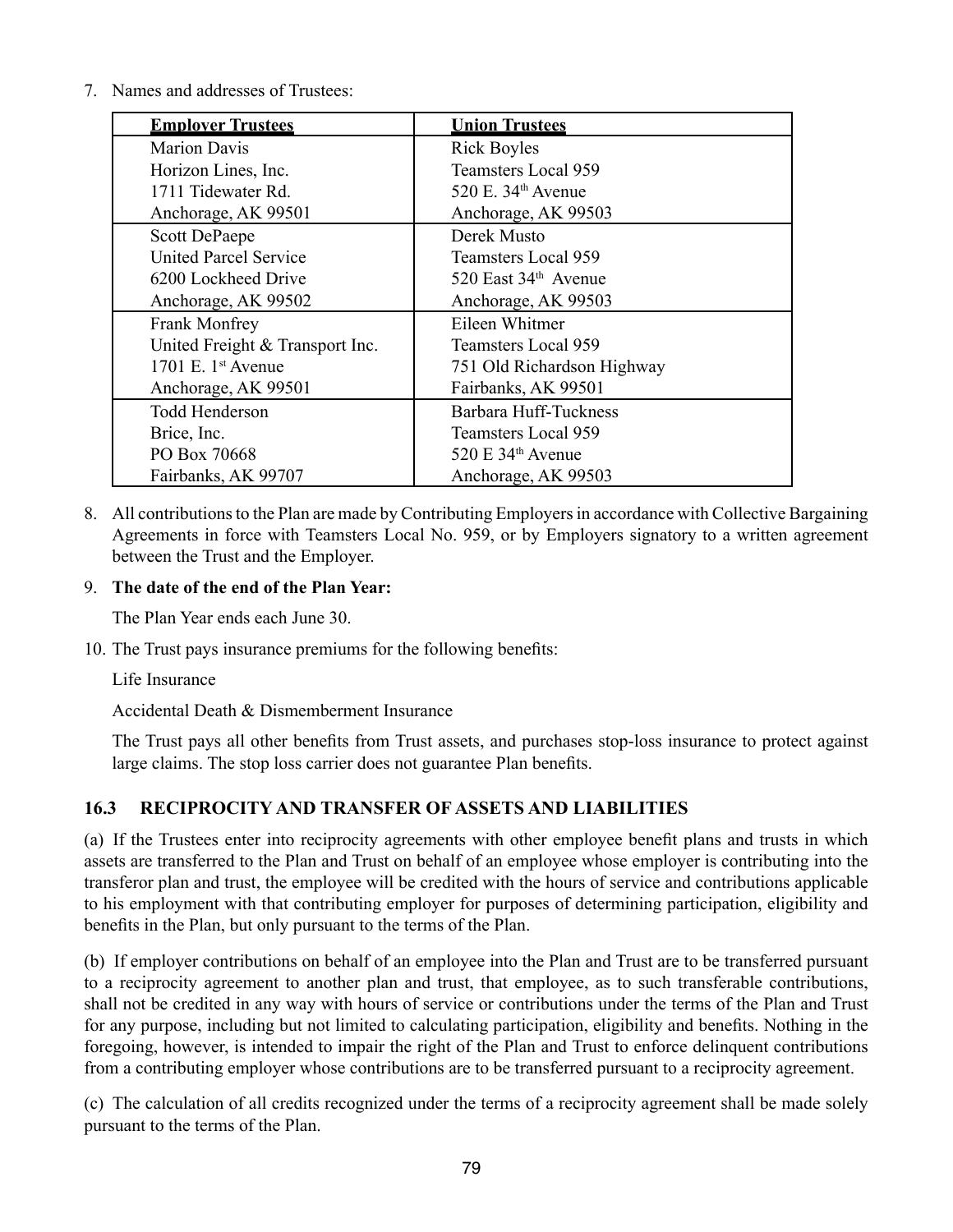# **SECTION 17 PROTECTION OF PRIVACY AND SECURITY**

# **17.1 USES AND DISCLOSURE OF SUMMARY HEALTH INFORMATION**

The Plan may disclose Summary Health Information to the Board of Trustees, provided the Board of Trustees requests the Summary Health Information for the purpose of modifying, amending, or terminating the Plan.

# **17.2 PERMITTED AND REQUIRED USES AND DISCLOSURES OF PROTECTED HEALTH INFORMATION FOR PLAN ADMINISTRATION PURPOSES**

Unless otherwise permitted by law, and subject to the conditions of disclosure described in Section 17.3 and obtaining written certification pursuant to Section 17.4, the Plan may disclose Protected Health Information and Electronic Protected Health Information to the Board of Trustees, provided the Board of Trustees uses or discloses such Protected Health Information and Electronic Protected Health Information only for Plan administration purposes. "Plan administration purposes" means administration functions performed by the Board of Trustees on behalf of the Plan, such as quality assurance, claims appeals, auditing and monitoring. Plan administration functions do not include functions performed by the Board of Trustees in connection with any other benefit or benefit plan of the Board of Trustees, and they do not include any employment-related functions.

Notwithstanding the provisions of this Plan to the contrary, in no event shall the Board of Trustees be permitted to use or disclose Protected Health Information or Electronic Protected Health Information in a manner that is inconsistent with 45 CFR § 164.504(f).

# **17.3 CONDITIONS OF DISCLOSURE FOR PLAN ADMINISTRATION PURPOSES**

With respect to any Protected Health Information disclosed to it by the Plan (other than Summary Health Information and information disclosed pursuant to a signed authorization that complies with the requirements of 45 CFR 164.508, which are not subject to these restrictions), the Board of Trustees shall:

- 1. Not use or further disclose the Protected Health Information other than as permitted or required by the Plan or as required by law;
- 2. Ensure that any agents, including a subcontractor, to whom it provides Protected Health Information received from the Plan agree to the same restrictions and conditions that apply to the Board of Trustees with respect to such information;
- 3. Not use or disclose the Protected Health Information for employment-related actions and decisions or in connection with any other benefit or employee benefit plan of the Board of Trustees;
- 4. Report to the Plan any use or disclosure of the information that is inconsistent with the uses or disclosures provided for of which it becomes aware;
- 5. Make available Protected Health Information of an individual to that individual, as required by 45 CFR § 164.524;
- 6. Make available Protected Health Information for amendment and incorporate any amendments to Protected Health Information in accordance with 45 CFR § 164.526;
- 7. Make available the information required to provide an accounting of disclosures as required by 45 CFR § 164.528;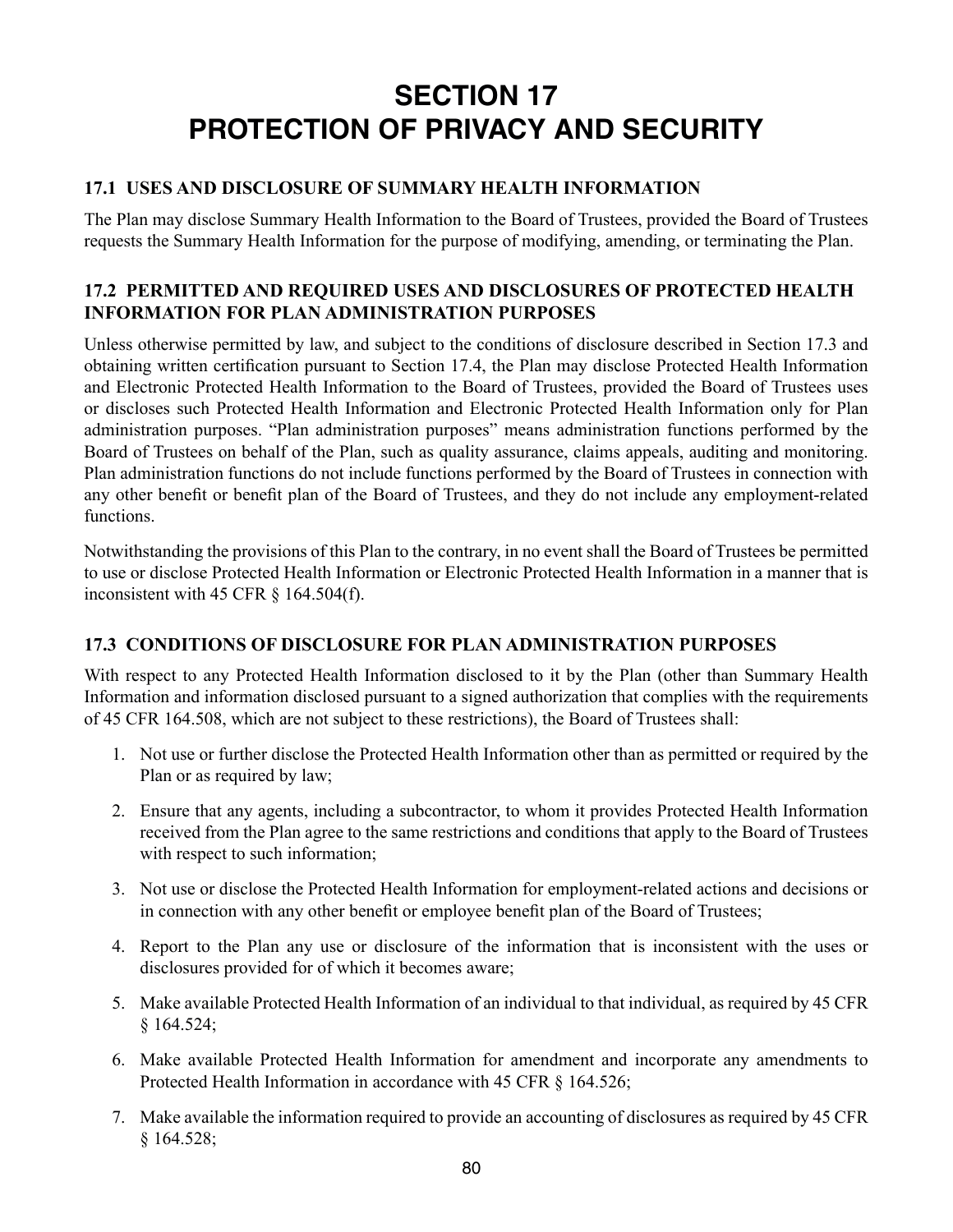- 8. Make its internal practices, books, and records relating to the use and disclosure of Protected Health Information received from the Plan available to the Secretary of Health and Human Services for purposes of determining compliance by the Plan with the HIPAA privacy regulations;
- 9. If feasible, return or destroy all Protected Health Information received from the Plan that the Board of Trustees still maintains in any form and retain no copies of such information when no longer needed for the purpose for which disclosure was made, except that, if such return or destruction is not feasible, limit further uses and disclosures to those purposes that make the return or destruction of the information infeasible; and
- 10. Ensure that the adequate separation required by 45 CFR § 164.504(f)(2)(iii) relating to the Plan and Board of Trustees is established.

Further, with respect to any Electronic Protected Health Information (other than Summary Health Information and information disclosed pursuant to a signed authorization that complies with the requirements of 45 CFR 164.508, which are not subject to these restrictions) that it creates, receives, maintains, or transmits on behalf of the Plan, the Board of Trustees shall:

- 1. Implement administrative, physical, and technical safeguards that reasonably and appropriately protect the confidentiality, integrity, and availability of the Electronic Protected Health Information that it creates, receives, maintains, or transmits on behalf of the Plan;
- 2. Ensure that the adequate separation required by 45 CFR § 164.504(f)(2)(iii) relating to the Plan and Board of Trustees is supported by reasonable and appropriate security measures;
- 3. Ensure that any agents, including a subcontractor, to whom it provides Electronic Protected Health Information agree to implement reasonable and appropriate security measures to protect the information; and
- 4. Report to the Plan any Security Incident of which it becomes aware.

# **17.4 CERTIFICATION OF BOARD OF TRUSTEES**

The Plan shall disclose Protected Health Information and Electronic Protected Health Information to the Board of Trustees on the receipt of a certification by the Board of Trustees that the Plan document has been properly amended to incorporate the provisions of 45 CFR  $\S$  164.504(f)(ii), and that the Board of Trustees agrees to the conditions of disclosure set forth in Section 17.3.

# **17.5 PERSONNEL WITH ACCESS TO PROTECTED HEALTH INFORMATION**

The Board of Trustees and Business Associates of the Plan shall be given access to Protected Health Information. The Board of Trustees shall only have access to and use Protected Health Information to the extent necessary to perform plan administration functions for the Plan. In the event that any member of the Board of Trustees does not comply with these requirements, that Trustee is subject to review under Article II, Section 8 of the Trust Agreement, for non-compliance.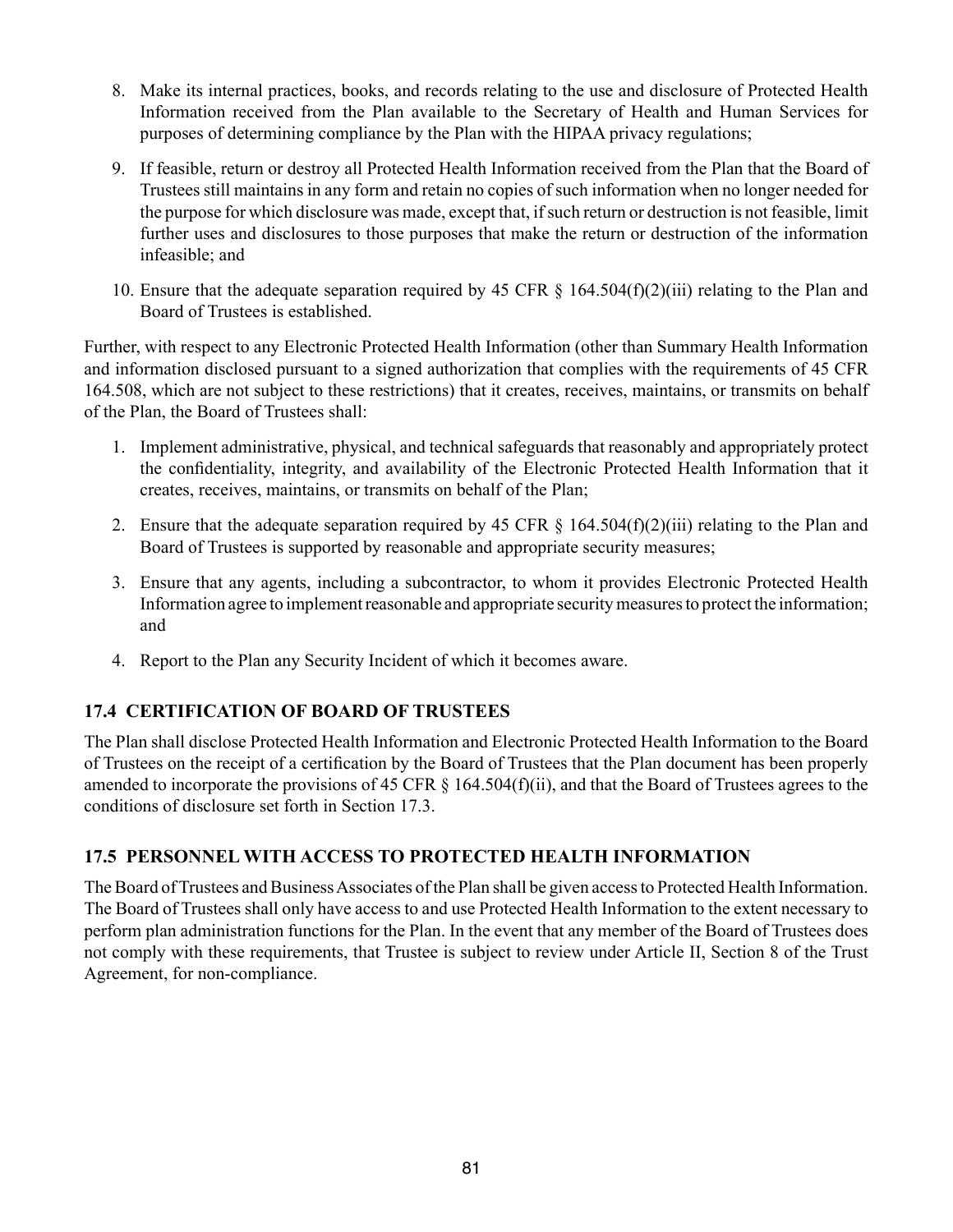# **SECTION 18 GENERAL PLAN DEFINITIONS**

**"Administrative Office"** means the entity identified at in the Quick Reference Table at the front of this booklet.

An **"Ambulatory Surgical Center"** or **"Outpatient Surgical Center"** is a specialized facility established primarily for the purpose of performing surgical procedures, and which fully meets one of the following two tests:

- 1. It is licensed as an Ambulatory Surgical Center under the laws of the jurisdiction in which it is located; or
- 2. Where licensing is not required, it meets all of the following requirements:
	- it is operated under the supervision of a licensed Physician who is devoting full time to supervision and permits a surgical procedure to be performed only by a duly qualified Physician who is privileged to perform the procedure in at least one Hospital.
	- it requires in all cases, except those requiring only local infiltration anesthetics, that a licensed anesthesiologist administer the anesthetic or supervise the anesthetist who administers the anesthetic, and that the anesthesiologist or anesthetist remain present throughout the surgical procedure.
	- it provides at least one operating room and at least one post-anesthesia recovery room, and has trained personnel and necessary equipment to handle emergency situations.
	- it is equipped to perform diagnostic x-ray and laboratory examinations or has an arrangement to obtain these services, and has immediate access to a blood bank or blood supplies.
	- it maintains an adequate written medical record for each patient.
	- it provides full-time services of one or more registered nurses (RN) for patient care in the operating rooms and in the post-anesthesia recovery rooms.

An Ambulatory Surgical Center that is part of a Hospital will be considered an Ambulatory Surgical Center for the purposes of this Plan.

**"Annual Out-of-Pocket Limit"** is the maximum amount of Covered Expenses each Participant pays each calendar year. Once a Participant has reached their Annual Out-of-Pocket Limit, Covered Expenses during the remainder of that calendar year are payable at 100%. The calendar year deductible is included in the Annual Out-of-Pocket Limit.

**"Collective Bargaining Agreement"** means the labor agreement between Teamster Local 959 and a Contributing Employer, which provides for contributions to this Trust in accordance with the provisions of the Trust Agreement.

**"Contributing Employer"** or **"Employer"** means a business entity that is required by a Collective Bargaining Agreement with the Union to make payments into this Trust. A Contributing Employer shall also include a business entity whose participation is permissible under applicable laws (including the Union on behalf of its own employees) and which contributes to the Trust pursuant to a Written Agreement with Trust. The Board of Trustees may require an Employer to sign a Written Agreement or Collective Bargaining Agreement acceptable to it before crediting Covered Hours of an Employer's Employees.

**"Covered Expenses"** mean the charges or expenses incurred by an eligible Participant while coverage is in force which are:

made for care and treatment of an Illness or Injury as defined in the Plan; and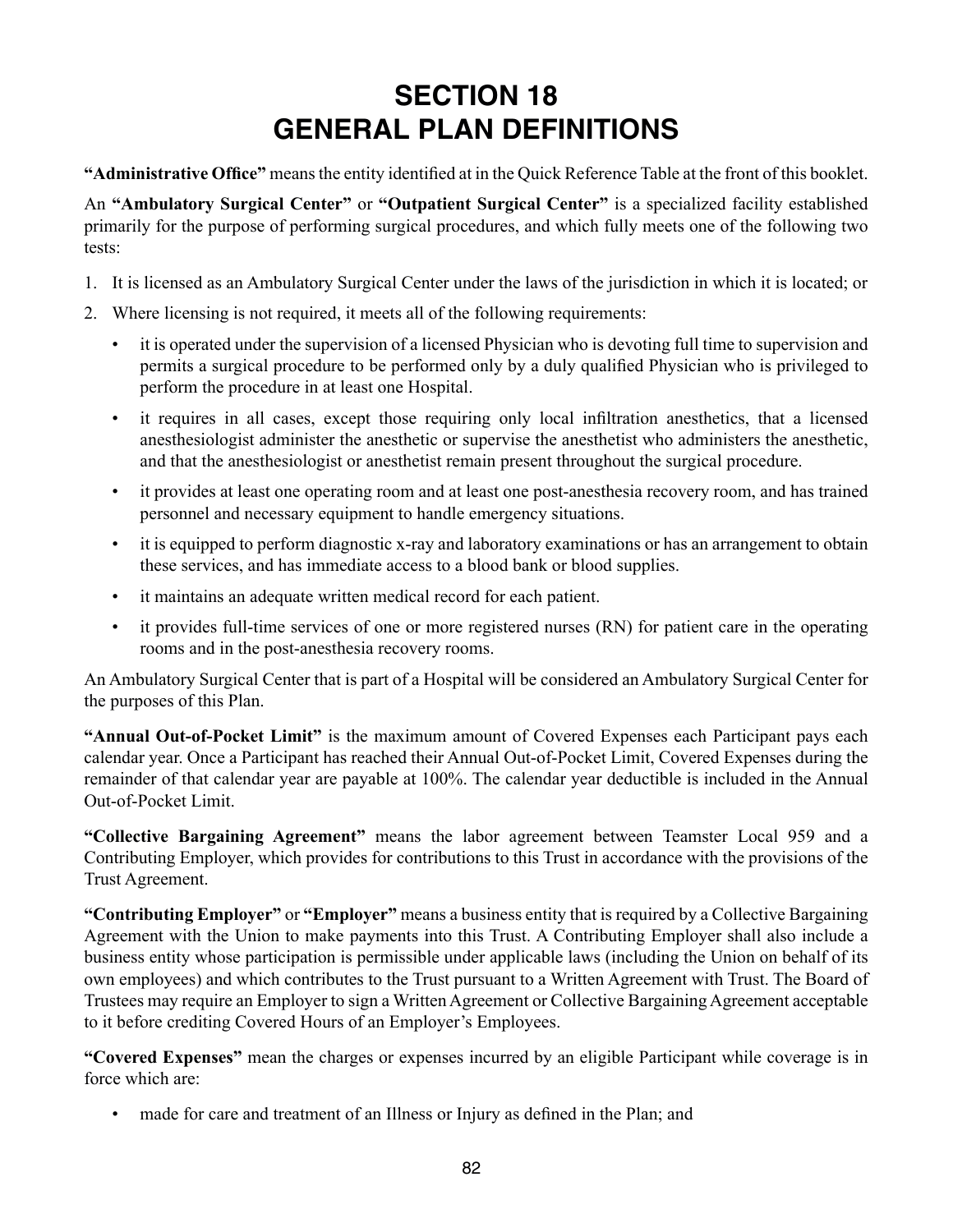- Medically Necessary; and
- Usual, Customary and Reasonable; and
- covered under provisions of the Plan, or which are not expressly excluded.

# **"Covered Hour"** means:

- an hour of work for which a Collective Bargaining Agreement or written agreement between the Trust and Employer obligates the Employer to contribute to the Trust on behalf of the Employee; or
- a unit that a Collective Bargaining Agreement states the Plan will credit to an Employee.

See also the special crediting rule under Flat Rate Contracts that applies exclusively for purposes of determining Retired Participant Status at Section 2.1.

**"Custodial Care"** means care or services provided family members for personal hygiene or to perform activities of daily living. People who are trained or licensed medical or nursing personnel can provide Custodial Care. Some examples of Custodial Care are training or helping patients get in and out of bed, as well as help with bathing, dressing, feeding, or eating, use of the toilet, ambulating, or taking drugs or medicines that can be self-administered. These services are Custodial Care regardless of where the care is given or who recommends, provides, or directs the care.

**"Dependent"** is an individual who has satisfied the eligibility rules described at **Eligibility Rules for Dependents of Active and Retired Participants**.

**"Drug"** or **"Prescription Drug"** is a Medically Necessary drug dispensed by a licensed pharmacist.

**"Electronic Protected Health Information"** means Protected Health Information that is transmitted or maintained in electronic media.

**"Eligible Employee"** is an Employee who has satisfied the eligibility rules of the Plan. An individual cannot be an Eligible Employee and a Retired Participant at the same time.

The term **"Emergency"** means an unforeseen Injury or acute Illness for which medical attention cannot be delayed without serious risk to the Participant's or Dependent's health, including situations where application of the normal time periods for deciding a claim 1) could seriously jeopardize life or health or ability to regain maximum function, or 2) in the opinion of a physician with knowledge of the medical condition, would subject the Participant or Dependent to severe pain that cannot adequately be managed without the care or treatment being sought.

The term "**Emergency Services"** is as defined under the Health Care Reform law, but generally means services at a hospital's emergency department for an emergency medical condition, and any further services that are necessary to stabilize the patient.

**"Employee"** means an individual on behalf of whom an Employer is obligated to contribute to the Trust pursuant to a Collective Bargaining Agreement or written agreement between the Trust and the Employer.

**"Employer"** – Please refer to the definition of **"Contributing Employer**.**"** 

**"Experimental and/or Investigational."** The Plan or its designee has the discretion and authority to determine if a service or supply is or should be classified as **"Experimental and/or Investigational."** A service or supply will be deemed to be Experimental and/or Investigational if, in the opinion of the Plan or its designee, **(based on the information and resources available at the time the service was performed or at the time the supply was provided, or the service or supply was considered for precertification under the Plan's**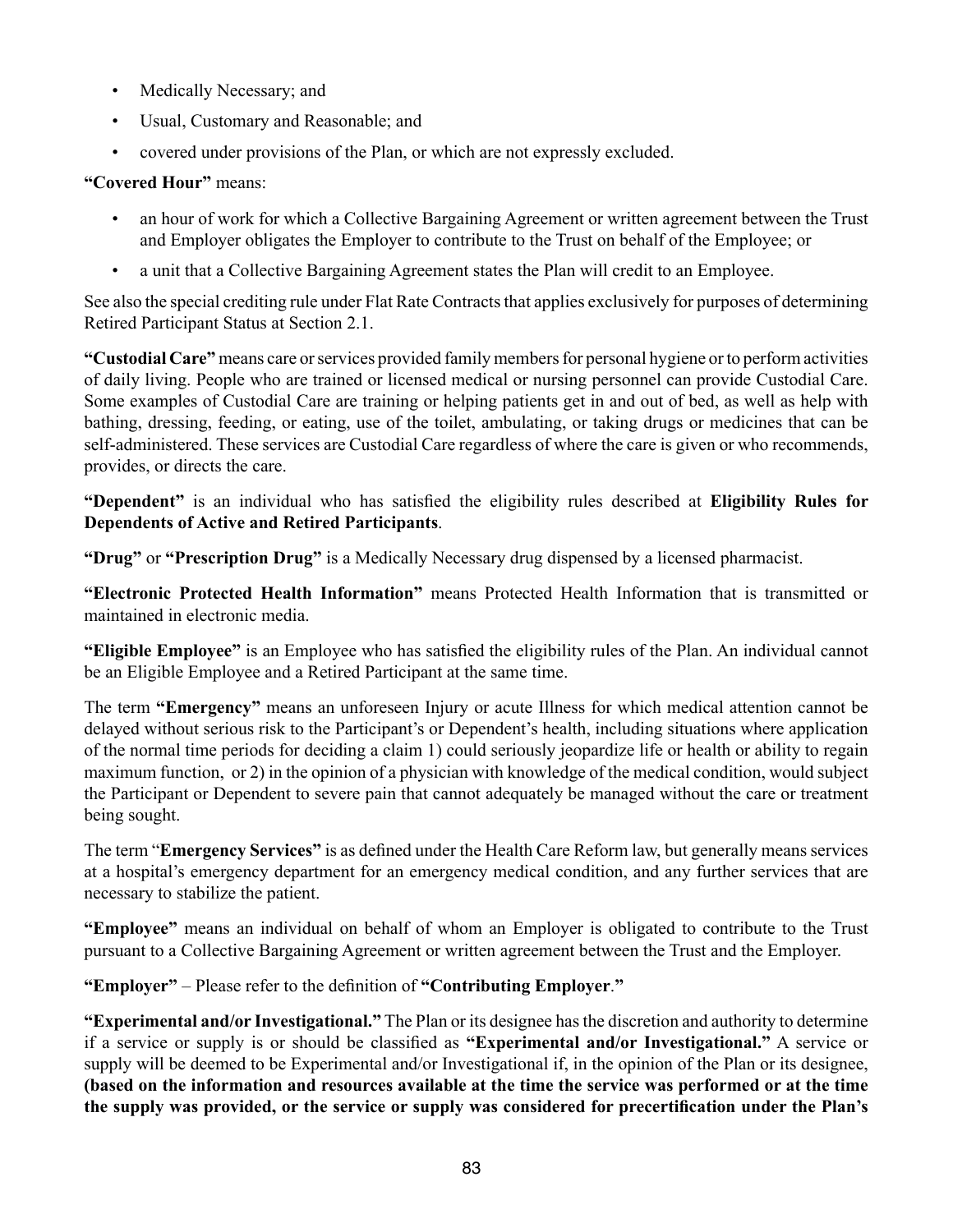#### **Utilization Management Program), any of the following conditions were present with respect to one or more essential provisions of the service or supply:**

- 1. The service or supply is described as an alternative to more conventional therapies in written documents by the health care provider that performs the service or prescribes the supply;
- 2. The prescribed service or supply may be given only with approval of an Institutional review Board as defined by federal law;
- 3. There is an absence of authoritative medical or scientific literature on the subject, or that literature indicates that the service or supply is Experimental and/or Investigational or that more research is needed;
- 4. Food and Drug Administration (FDA) has not approved marketing of the service or supply or has it under consideration;
- 5. The service or supply is available only through clinical trials sponsored by the FDA, the National Cancer Institute or the National Institutes of Health.

**"Flat Rate Contract"** means a Collective Bargaining Agreement or Written Agreement that obligates an Employer to contribute a specified monthly amount to the Plan and does not base the amount of such contribution on the number of Covered Hours an Employee works. A Collective Bargaining Agreement that obligates an Employer to contribute a specified monthly amount to the Plan if an Employee works a minimum number of Covered Hours is a Flat Rate Contract.

**"Health Care Provider"** means only a person shown on the list below, if that person is: (1) licensed under the laws of the state or jurisdiction where services are rendered; (2) practicing within the scope of their license, and (3) not a Relative to the Participant.

- A dentist (DDS or DMD).
- A podiatrist (DPM).
- A psychologist (PhD), or licensed clinical social worker (LCSW).
- • A registered nurse (RN), licensed practical nurse (LPN), licensed vocational nurse (LVN), registered nurse practitioner (RNP), psychiatric mental health nurse, or certified midwife.
- A certified registered nurse anesthetist (CRNA), registered nurse anesthetist (RNA), or nurse anesthetist (NA) authorized to administer anesthesia in collaboration with a Physician.
- An optometrist (OD).
- A registered physical therapist (RPT), occupational therapist (OT), or speech therapist (CST).
- A chiropractor (DC).
- A Pharmacist (RPh or PharmD).
- A certified audiologist (MS, ccc-a or MA, ccc-a).
- A physician assistant (PA).
- • A certified mental health or substance abuse counselor or social worker, including a *Licensed Professional Counselor (LPC) or a Licensed Psychological Associate (LPA),* who has a master's degree and is licensed/legally authorized to practice or provide services.
- Massage Therapist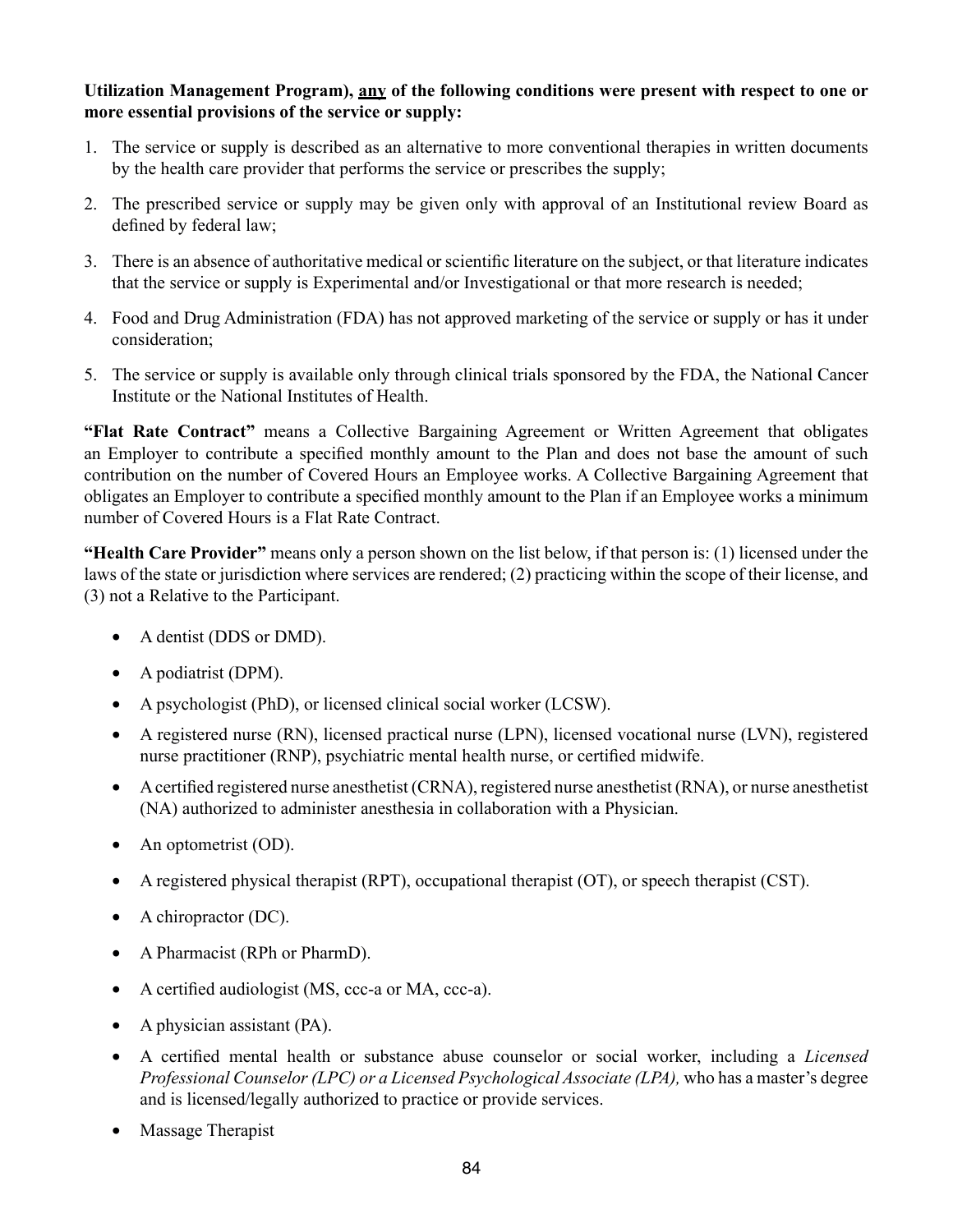# **The following is a partial listing of providers that are** *not recognized by the Plan:*

- Christian Science Practitioner
- Non-certified midwife
- Homeopath

**"Hospice"** or **"Hospice Agency"** shall mean a facility or organization which administers a program of palliative and supportive health care services providing physical, psychological, social and spiritual care during the final stages of terminal illness and during bereavement. The facility or organization must be certified by the National Hospice Organization, be approved by Medicare, and be licensed under the laws of the jurisdiction in which it is located. A Hospice that is a part of a Hospital will be considered a Hospice for the purposes of this Plan.

**"Hospital"** means a public or private facility or institution licensed and operating according to law, that:

- is accredited by the Joint Commission on Accreditation of Healthcare Organizations (JCAHO);
- is approved by Medicare as a Hospital; and
- **Perovides care and treatment by Physicians and Nurses on a 24-hour basis for Illness or Injury through the** medical, surgical and diagnostic facilities on its premises.

For purposes of benefits provided for mental health treatment, an institution that lacks permanent facilities for surgery or where the patient is normally expected to remain at the facility, or under the direct supervision of facility staff, 24 hours a day, will be considered a Hospital and an institution that is primarily a place for care of persons with mental health conditions will be considered a Hospital, provided that such institutions meet all other requirements applied to Hospitals

Any portion of a Hospital used as an ambulatory surgical facility, birthing center, convalescent or extended care facility, hospice, skilled nursing facility, sub acute care facility, or other residential treatment facility or place for rest, custodial care or the aged will not be regarded as a Hospital for purposes of benefits provided by this Plan.

**"Illness"** means a bodily disorder, infection, or disease and all related symptoms and recurrent conditions resulting from the same cause. An Illness identified in the current version of the Diagnostic and Statistical Manual of Mental Disorders (DSM) is considered to be a Mental Illness for the purposes of this Plan. If there are multiple diagnoses, only the treatment for the Illness identified under the DSM code is considered Mental Illness treatment. Illness does not include an illness incurred or aggravated while performing a job-related task, engaging in any activity for wage or profit, or for which compensation could be available if application were made under a workers' compensation or occupational injury law or similar legislation.

**"Injury"** means physical harm sustained as the direct result of an accident, affected solely through external means, and all related symptoms and recurrent conditions resulting from the same accident. Injury does not include an injury incurred or aggravated while performing a job-related task, engaging in any activity for wage or profit, or for which compensation could be available if application were made under a workers' compensation or occupational disease or injury law or similar legislation.

**"Lag Month Eligibility Period (***or)* **Lag Period"** means the period of time after which an Employee satisfies the Plan's eligibility requirements, and before coverage begins. See Section 1.1.

A **"Licensed Home Health Care Agency"** shall meet all of the following requirements:

 it must primarily provide skilled nursing services and other therapeutic services under the supervision of Physicians and Registered Nurses;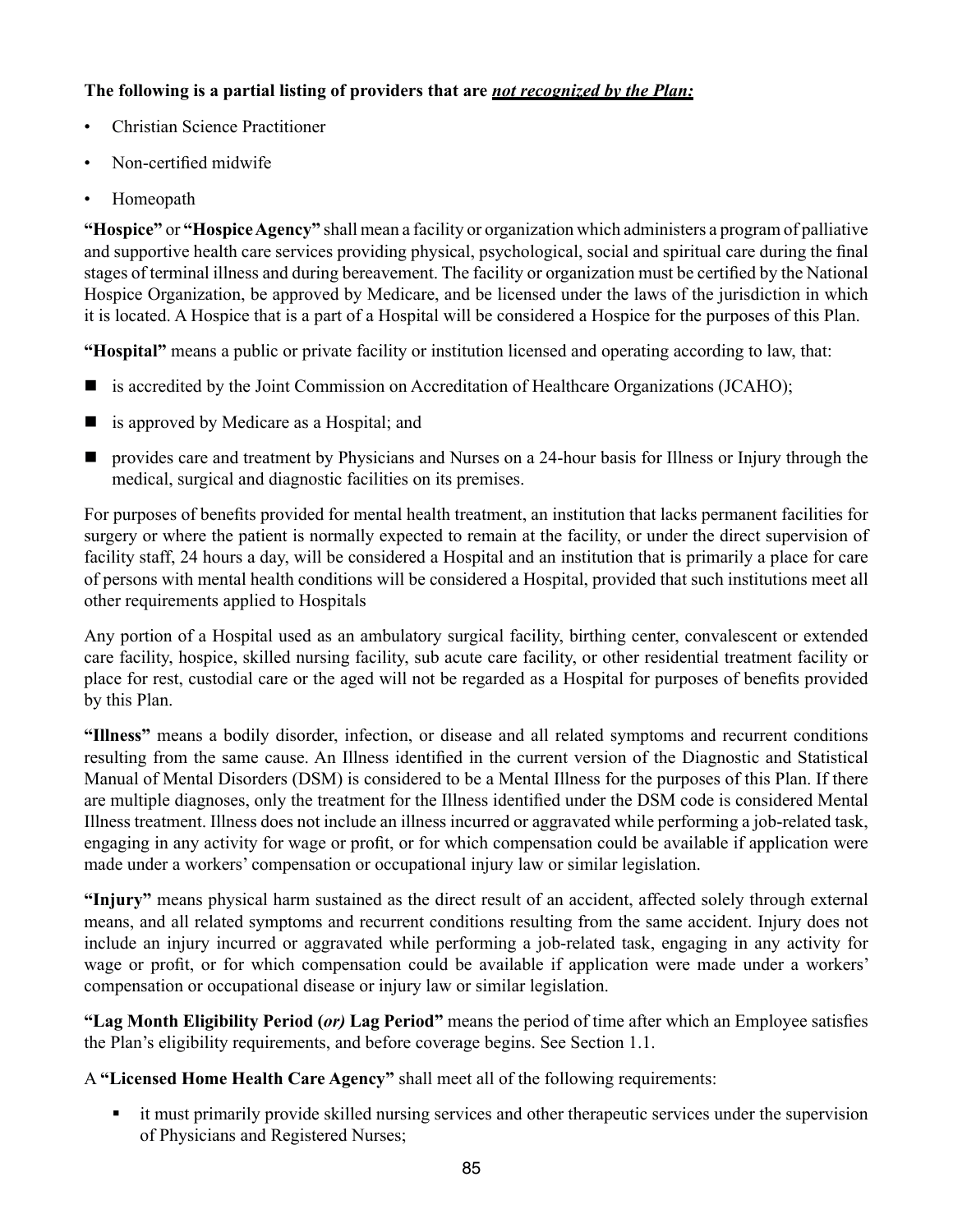- it must operate according to policies established by a professional group, including Physicians and Registered Nurses, which governs the services provided;
- it must maintain written clinical records on all patients; and
- it must be licensed by the jurisdiction where it is located, operate according to the laws of that jurisdiction which pertain to agencies providing Home Health Care, and be certified as a Home Health Care Agency by Medicare.

**"Life Insurance Provider"** means the insurer, identified in the Quick Reference Table at the front of this booklet that provides benefits described at Section 12.

Services and supplies are **"Medically Necessary"** or provided due to **"Medical Necessity"** if such service or supply is determined by the Plan to be:

- 1. appropriate and necessary for the symptoms, diagnosis or treatment of an Illness, Injury or condition; and
- 2. not Experimental and/or Investigational; and
- 3. not primarily for the convenience of the Participant, the Participant's Physician or another provider; and
- 4. not primarily for research or data accumulation; and
- 5. within the standards of generally accepted medical practice and professionally recognized standards within the organized medical community in which services are provided; and
- 6. the most appropriate supply or level of service which can safely be provided. When applied to hospitalization, Medically Necessary means that the symptoms or condition cannot safely and adequately be treated on an outpatient basis.
- 7. Medical Necessity shall also encompasses dental necessity with respect to the Plan's dental benefits.

The fact that a Physician or other Health Care Provider may prescribe, order, recommend or approve a service or supply does not mean that such a service or supply will be considered to be Medically Necessary for the coverage provided by this Plan.

**"Medicare"** means the insurance program established by Title XVIII, United States Social Security Act of 1965, as originally enacted and as subsequently amended.

A **"Mental Illness"** is an Illness defined within the mental disorders section of the current edition of the International Classification of Diseases (ICD-9-CM) manual or is identified in the current edition of the Diagnostic and Statistical manual of Mental Disorders (DSM), including a psychological and/or physiological dependence on or addiction to alcohol or psychiatric drugs or medications, regardless of any underlying physical or organic cause.

The term **"Open Enrollment"** shall mean the annual period specified by the Trustees in which you may elect to change your Plan Level of benefits.

**"Participant"** shall mean any person eligible for benefits under the Plan, whether as an Eligible Employee, Retired Participant, or Dependent.

The terms **"Physician," "Surgeon"** or **"Doctor"** mean a licensed Doctor of Medicine (M.D.) or Doctor of Osteopathy (D.O.), licensed to practice in the state in which services are rendered and practicing within the scope of their license. For a list of additional recognized providers, refer to **Health Care Providers**.

**"Payroll Month"** means the four or six week payroll period ending in a calendar month that is ordinarily used by your Employer to report employees' hours of work during a month to the Plan. For an Employer reporting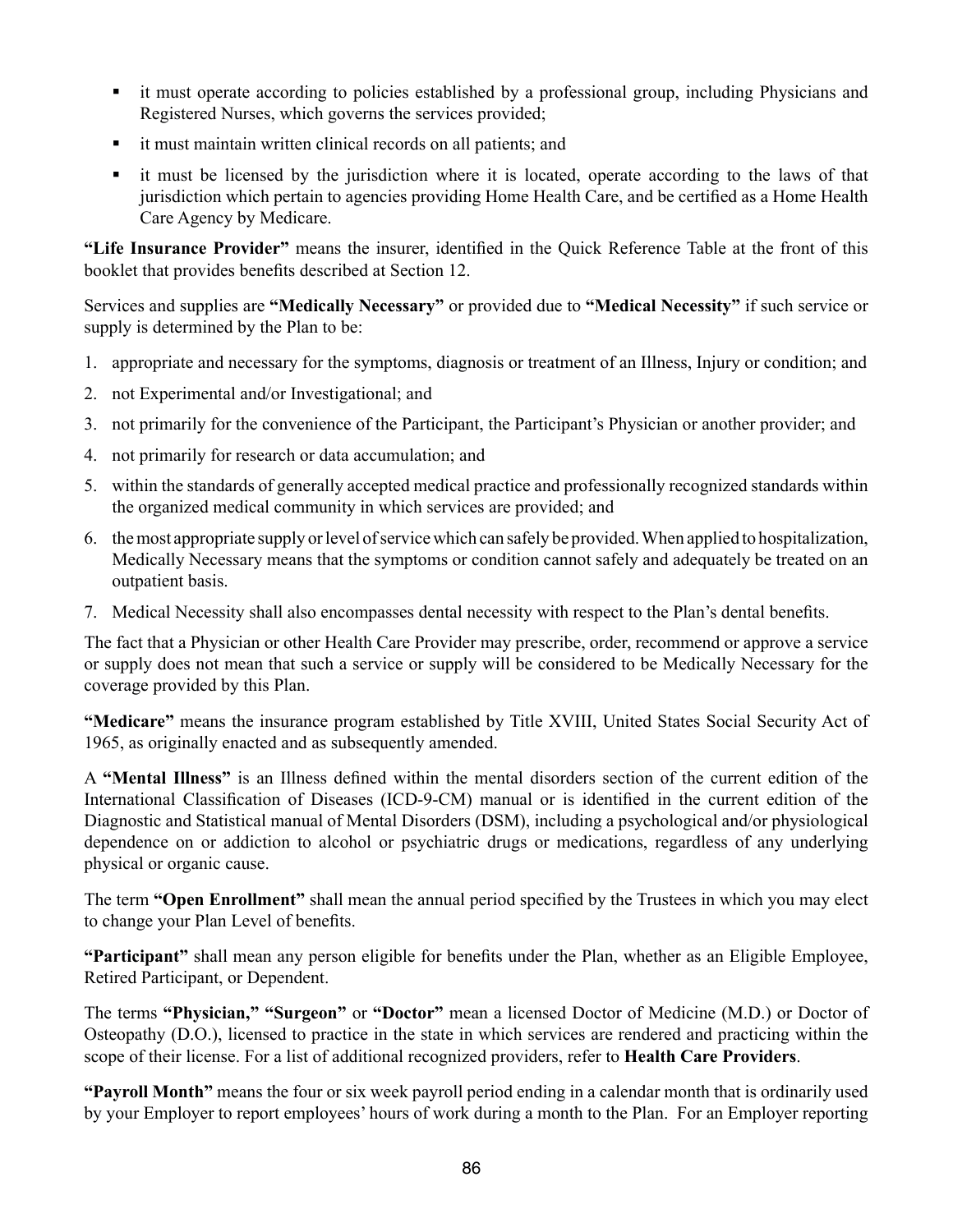hours of work on the basis of the bimonthly or monthly periods, the "Payroll Month" is the same as a calendar month.

**"Pension Trust"** means the Alaska Teamster-Employer Pension Trust.

**"Pharmaceutical Provider"** means the Prescription Drug Benefit administrator for the Plan, identified in the Quick Reference Table at the front of this booklet.

**"Plan Level"** means a type of coverage available under the Plan, as further described in Section 1. The cost of each Plan Level is determined by the Trustees. When beginning participation in the Plan, you have a choice about which Plan Level to select – or a Plan Level will be chosen for you. Plan Level selections can only be changed at yearly Open Enrollment, for coverage effective January 1 of the following year, or when certain qualifying events changes have occurred in your family.

**"Plan"** shall mean this document titled the *Alaska Teamster-Employer Welfare Trust Summary Plan Description* as adopted and thereafter amended by the Board of Trustees.

The term **"Preferred Provider Organization"** or **"PPO"** means a Hospital, Physician or other health professional, pharmacy, or other facility that has a contract for negotiated rates in effect with the Plan.

**"Preferred Provider Plan"** means a program whereby specific providers contract with the Plan to provide Medically Necessary services or supplies to Participants payable on a negotiated rate basis, approved by the Trustees and amended from time to time.

The term **"Pregnancy"** includes prenatal and postnatal care, childbirth, early termination of pregnancy, and complications of pregnancy for an Eligible Employee, Retired Participant, or Dependent Spouse, only. Pregnancy-related expenses are not provided for Dependent Children. Pregnancy will be covered as if it were an Illness.

The term **"Complications of Pregnancy"** means all physical effects suffered which have been directly caused by the pregnancy, but which would not be considered from a medical viewpoint the effects of a normal pregnancy. Complications of Pregnancy shall include, but are not limited to, conditions such as acute nephritis, nephrosis, cardiac compensation, missed abortion, ectopic pregnancy which terminated, caesarian section, spontaneous terminations of pregnancy which occur during a period of gestation in which a viable birth is not possible, and similarly medically diagnosed conditions. Complications of Pregnancy shall not include false labor, Physician prescribed rest during the period of pregnancy, morning sickness and similar conditions not constituting a classifiably distinct Complication of Pregnancy.

**"Protected Health Information"** means information that is created or received by the Plan that identifies a living or deceased participant or beneficiary, or for which there is a reasonable basis to believe the information can be used to identify the participant or beneficiary, and which relates to: the past, present, or future physical or mental health or condition of a participant or beneficiary; the provision of health care to a participant or beneficiary; or the past, present or future payment for the provision of health care to a participant or beneficiary.

**"Relative"** means the Participant's spouse, parents, children, siblings, or anyone residing in the same household as the Participant.

**"Retired Participant"** means an individual who has satisfied the eligibility and enrollment provisions at *Eligibility Rules for Retired Participants*.

**"Security Incident"** has the same meaning as in 45 CFR § 164.304.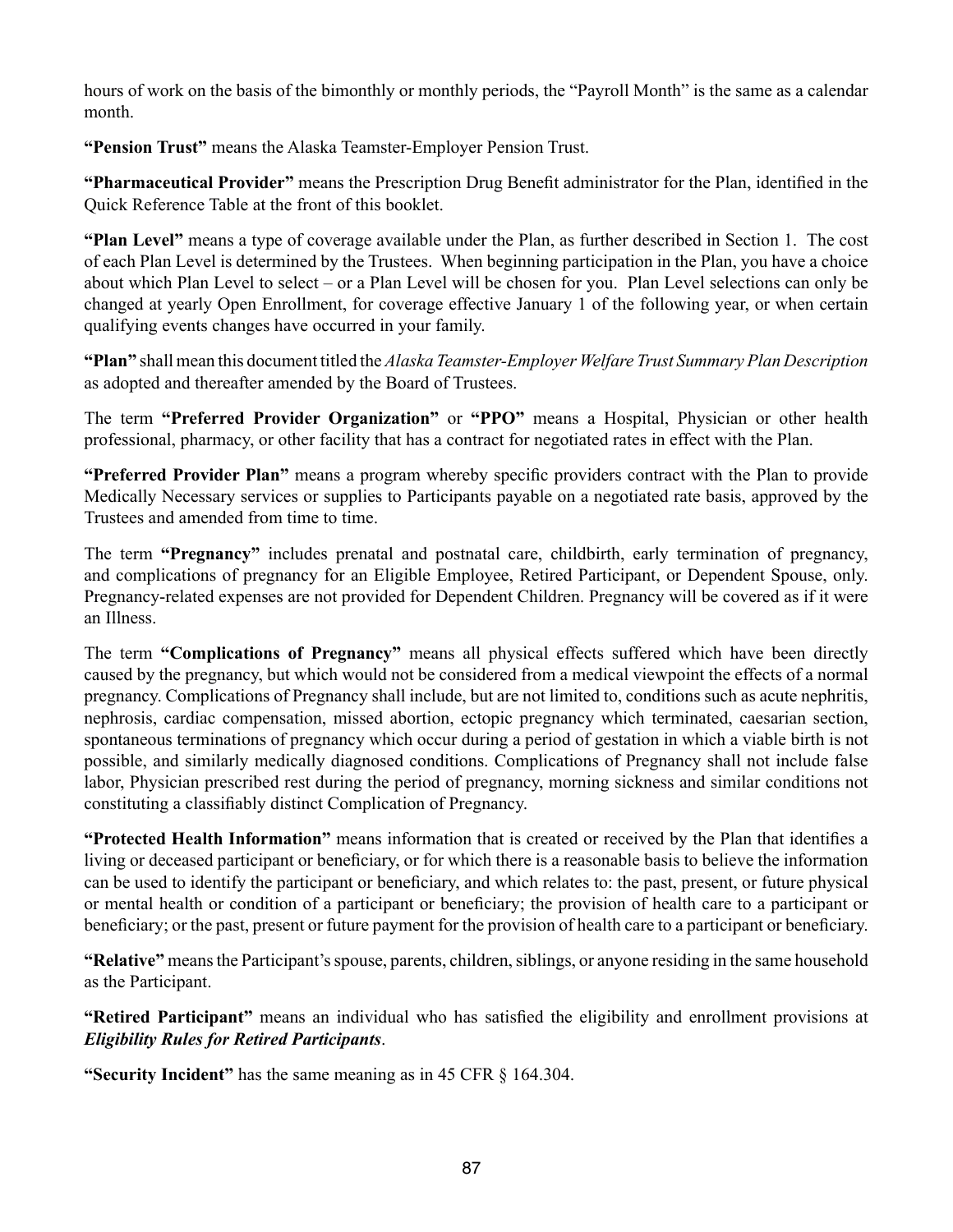**"Skilled Nursing Facility"** or **"Extended Care Facility"** means an institution primarily engaged in providing patients with (i) skilled nursing care and related services, or (ii) services for the rehabilitation of injured, disabled or sick persons, and which meets all of the following requirements:

- it is accredited by the Joint Commission on Accreditation of Healthcare Organizations (JCAHO) or Commission on Accreditation of Rehabilitation Facilities (CARF) as a Skilled Nursing Facility or is recognized by Medicare as a Skilled Nursing Facility; and
- it is regularly engaged in providing room and board and skilled nursing care for sick and injured persons under 24 hour-a-day supervision of a Physician or a Registered Nurse;
- it has available at all times a Physician who is a staff member of a Hospital;
- it has on duty 24 hours a day a Registered Nurse, licensed vocational nurse, or skilled practical nurse, and has on duty at least eight hours a day a Registered Nurse;
- it maintains a daily medical record for each patient who is under the care of a Physician;
- it is not (other than incidentally) a home for maternity care, rest, domiciliary care, or care of people who are aged, alcoholic, blind, deaf, drug addicts, or suffering from mental health conditions or tuberculosis; and
- it is not a hotel or similar facility.

**"Spouse"** means the person to whom an Eligible Employee or Retired Participant is legally married, as determined by applicable state law.

**"Substance Abuse Facility"** means a facility for treatment of abuse of alcohol or drugs which:

- is accredited by the Bureau of Alcohol and Drug Abuse in the Rehabilitation Division of the Department of Human Resources or a Hospital which is licensed by the Health Division of the Department of Human Resources (or analogous governmental entity that certifies Substance Abuse Facilities); and
- is accredited by the Joint Commission on Accreditation of Healthcare Organizations, providing a program for the treatment of substance abuse as part of its accredited activities.

For purposes of inpatient treatment for other than detoxification, Substance Abuse Facility means:

- a facility having either of the above accreditations; or
- a facility accredited by the Commission on Accreditation of Rehabilitation Facilities; or
- a Hospital.

**"Summary Health Information"** means information that (a) summarizes the claims history, claims expenses or type of claims experienced by individuals provided health benefits under the Plan; and (b) from which the information described at 42 CFR § 164.514(b)(2)(i) has been deleted, except that the geographic information described in 42 CFR  $\S$  164.514(b)(2)(i)(B) need only be aggregated to the level of a five-digit zip code.

**"Summary Plan Description," "Plan,"** or this **"Booklet"** describes this document.

**"Surviving Spouse"** means the individual to whom an Eligible Employee or Retired Participant was legally married on the date of the Eligible Employee or Retired Participant's death.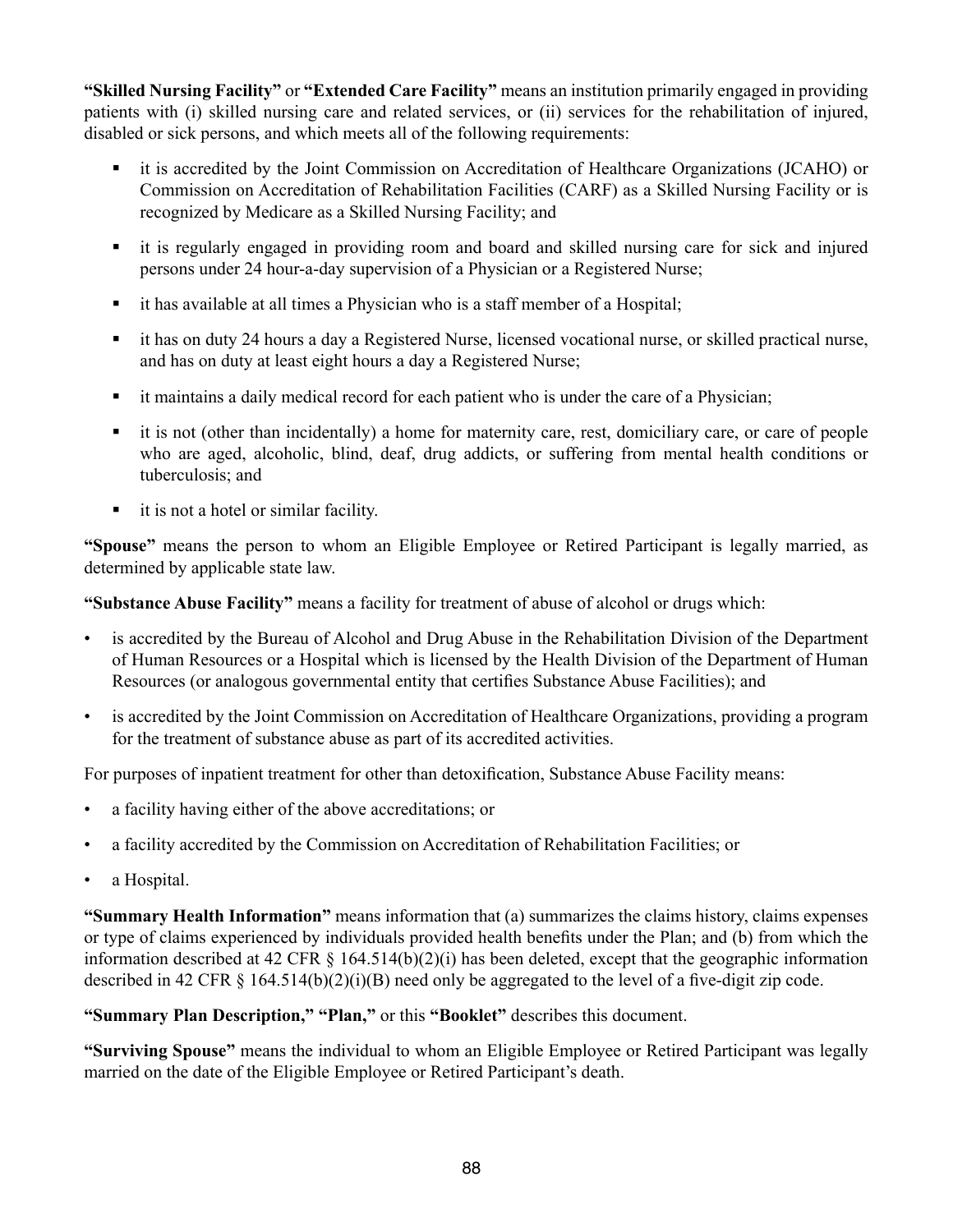For Time Loss Benefits and for Extended Benefits for Total Disability, **"Total Disability"** or **"Totally Disabled"** means that as a result of an Injury or Illness, an Eligible Employee is absent from work and unable to engage in the duties of his/her customary occupation, and is performing no work of any kind for wage or profit.

The term **"Trust Agreement"** or **"Trust"** or **"Welfare Trust"** means the Trust Agreement establishing the Alaska Teamster-Employer Welfare Trust, and any modification, amendment, extension or renewal thereof.

**"Trust Customer Service Office"** means the Alaska Teamsters-Employer Welfare Trust.

**"Trustees"** shall mean any person(s) designated as Trustees pursuant to the terms of the Trust Agreement, and the successor of such persons from time to time in office. The term **"Board of Trustees"** and **"Board"** means the Board of Trustees established by the Trust Agreement.

An **"Urgent Care Facility"** is a public or private Hospital-based or free-standing facility, licensed as an Urgent Care Facility, that primarily provides minor Emergency and episodic medical care, in which one or more Physicians and Nurses are in attendance at all times when the facility is open, and that includes a life support system and an arrangement to provide x-ray and laboratory services.

**"Usual, Customary and Reasonable"** or **"UCR"** means the charge for a service or supply furnished by a covered provider, which meets the following criteria as determined by the Plan:

A charge is considered "usual" if it is the charge the provider most frequently makes to the majority of his or her patients for a given service or supply. A charge is considered "customary" when it is within the range of appropriate charges in the geographic area as determined by a third party service selected by the Plan to determine appropriate medical charges. A charge is within the range of appropriate charges if it is equal to or less than the 85th percentile rate established for the geographic area by the Plan's third party service and no more than the amount determined by the Plan's third party service as the then-current Medicare allowed charge for end-stage renal disease charges. With regard to end-stage renal disease charges, however, the Plan may pay charges up to the amount determined by the Plan's third-party service to be no more than 125% of the thencurrent Medicare allowed charges. A charge is considered "reasonable" when the service or supply is within reasonable utilization limits, and is justifiable considering the circumstances involved.

**"Utilization Management"** is a managed care procedure to determine the Medical Necessity, appropriateness, location and cost-effectiveness of health care services. This review procedure can occur before, during or after services are rendered, and may include (but is not limited to):

- Precertification/Preauthorization Review for hospitalizations, surgery, diagnostic procedures, home health and IV therapy services, hospice care and rehabilitation services; and
- Medical Case Management.

**"Utilization Management Organization"** means the organization, identified in the Quick Reference Table at the front of this booklet that performs Utilization Management for the Plan.

**"Written Agreement"** means an agreement between an Employer and the Trust requiring employer contributions to the Trust on behalf of its employees.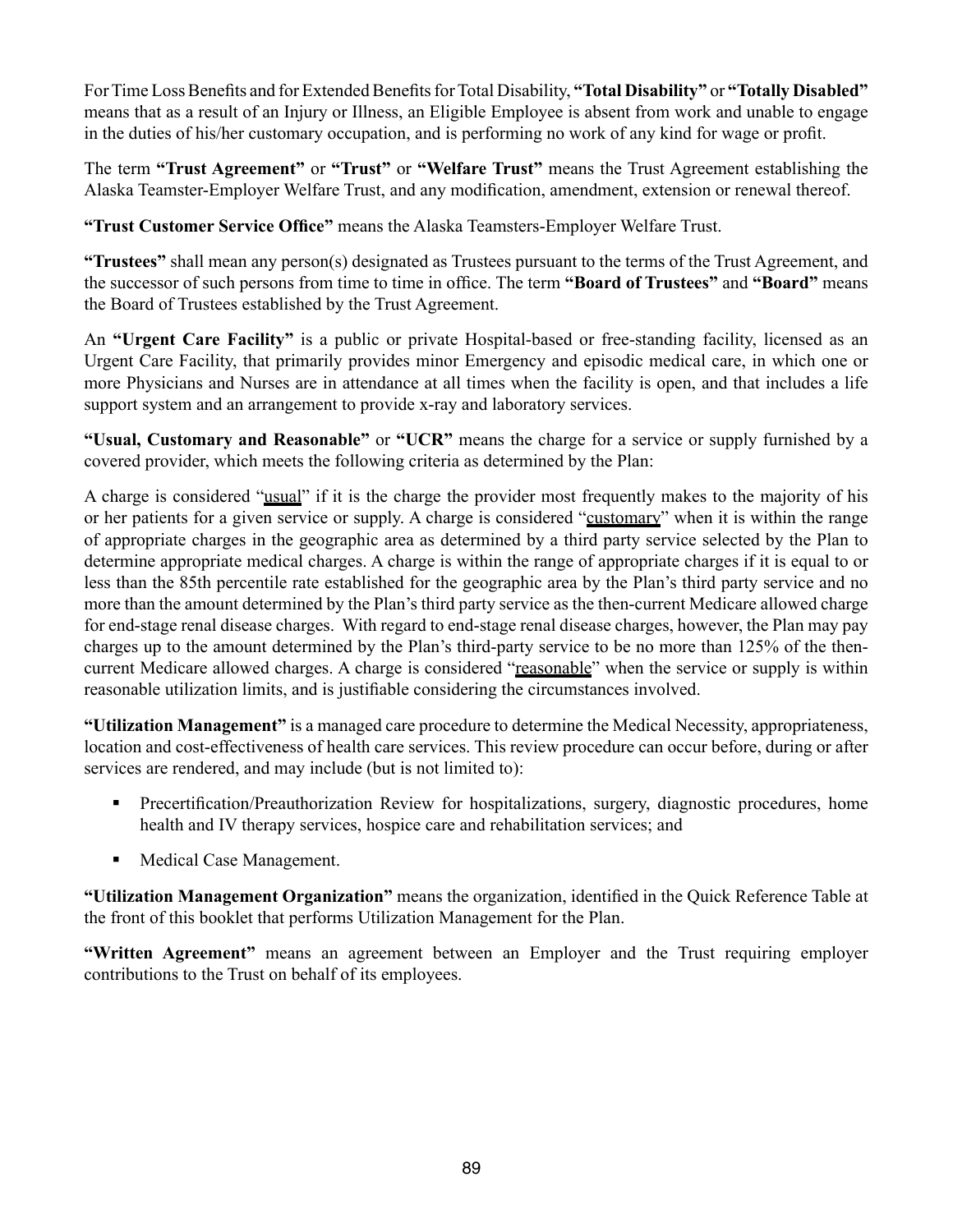# **STATEMENT OF RIGHTS UNDER EMPLOYEE RETIREMENT INCOME SECURITY ACT OF 1974**

As a Participant in this Plan, you are entitled to certain rights and protections under the Employee Retirement Income Security Act of 1974 ("ERISA"). ERISA provides that all Plan Participants shall be entitled to:

#### *Receive Information About Your Plan and Benefits*

- Examine, without charge, at the Plan Administrator's office and at other specified locations, such as worksites and union halls, all documents governing the Plan, including insurance contracts and collective bargaining agreements, and a copy of the latest annual report (Form 5500 Series) filed by the Plan with the U.S. Department of Labor and available at the Public Disclosure Room of the Employee Benefits Security Administration.
- Obtain, upon written request to the Plan Administrator, copies of documents governing the operation of the Plan, including insurance contracts and collective bargaining agreements, and copies of the latest annual report (Form 5500 Series) and updated Summary Plan Description. The Administrator may make a reasonable charge for the copies.
- Receive a summary of the Plan's annual financial report. The Plan Administrator is required by law to furnish each Participant with a copy of this summary annual report.

#### *Continue Group Health Plan Coverage*

- Continue health care coverage for yourself, spouse, or dependents if there is a loss of coverage under the Plan as a result of a qualifying event. You or your dependents may have to pay for such coverage. Review this Summary Plan Description and the documents governing the Plan on the rules governing your COBRA continuation coverage rights.
- Reduction or elimination of exclusionary periods of coverage for preexisting conditions under your group health Plan if you have creditable coverage from another plan. You should be provided a certificate of creditable coverage, free of charge, from your group health plan or health insurance issuer when you lose coverage under the plan, when you become entitled to elect COBRA continuation coverage, when your COBRA continuation coverage ceases, if you request it before losing coverage, or if you request it up to 24 months after losing coverage. Without evidence of creditable coverage, you may be subject to a preexisting condition exclusion for 12 months (18 months for late enrollees) after your enrollment date in your coverage.

# *Prudent Action by Plan Fiduciaries*

In addition to creating rights for Plan Participants, ERISA imposes duties upon the people who are responsible for the operation of the Plan. The people who operate the Plan, called "fiduciaries" of the Plan, have a duty to do so prudently and in the interest of you and other Plan Participants and beneficiaries. No one, including your employer, your union, or any other person, may fire you or otherwise discriminate against you in any way to prevent you from obtaining a welfare benefit or exercising your rights under ERISA.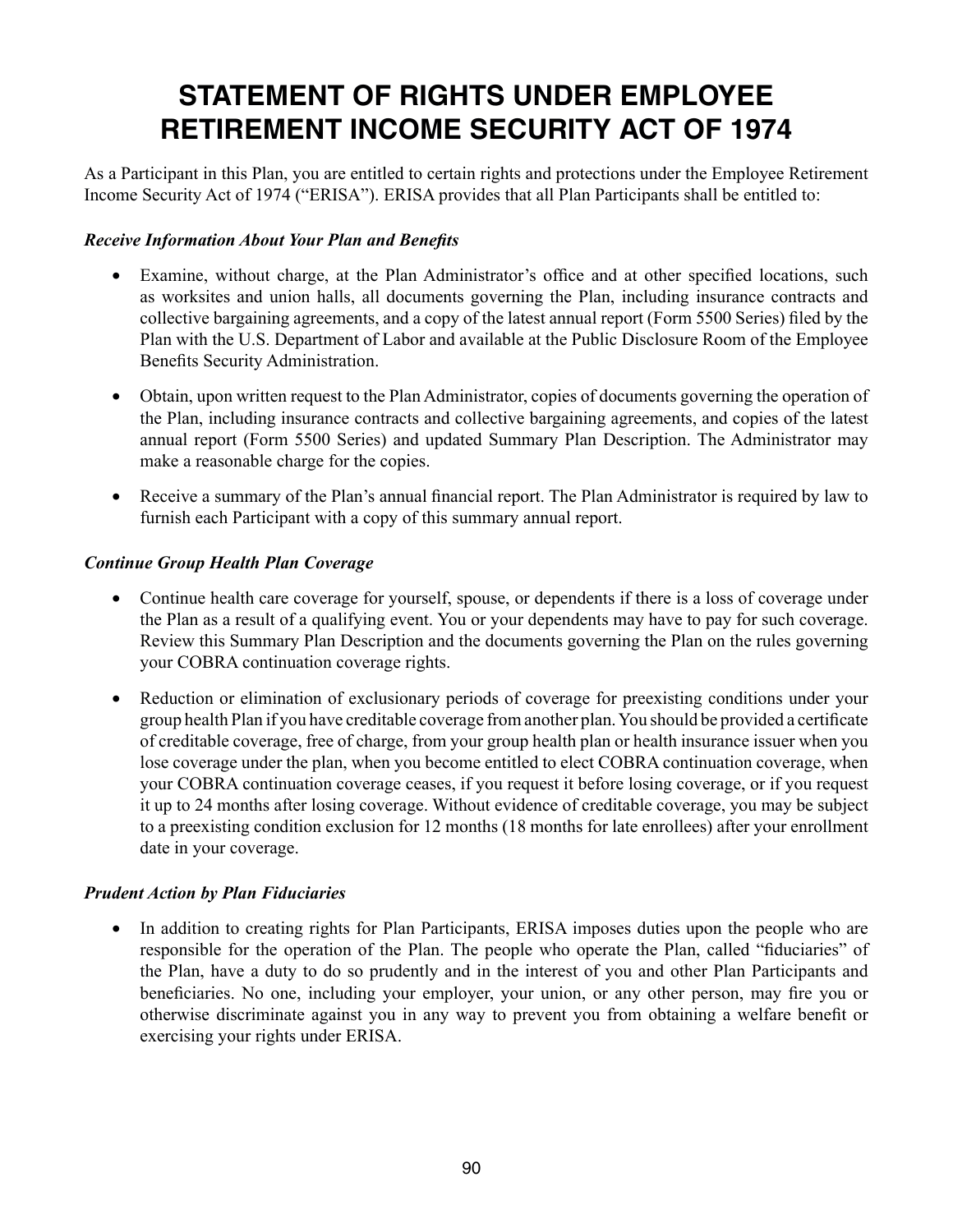# *Enforce Your Rights*

- If your claim for a welfare benefit is denied or ignored, in whole or in part, you have a right to know why this was done, to obtain copies of documents relating to the decision without charge, and to appeal any denial, all within certain time schedules.
- Under ERISA, there are steps you can take to enforce the above rights. For instance, if you request a copy of Plan documents or the latest annual report from the Plan and do not receive them within 30 days, you may file suit in a Federal court. In such a case, the court may require the Plan Administrator to provide the materials and pay you up to \$110 a day until you receive the materials, unless the materials were not sent because of reasons beyond the control of the Administrator. If you have a claim for benefits which is denied or ignored, in whole or in part, you may file suit in a state or Federal court if you have complied with the Plan's required administrative appeals procedures. In addition, if you disagree with the Plan's decision or lack thereof concerning the qualified status of a medical child support order, you may file suit in Federal court. If it should happen that Plan fiduciaries misuse the Plan's money, or if you are discriminated against for asserting your rights, you may seek assistance from the U.S. Department of Labor, or you may file suit in a Federal court. The court will decide who should pay court costs and legal fees. If you are successful, the court may order the person you have sued to pay these costs and fees. If you lose, the court may order you to pay these costs and fees, for example, if it finds your claim is frivolous.

#### *Assistance with Your Questions*

If you have any questions about your Plan, you should contact the Plan Administrator. If you have any questions about this statement or about your rights under ERISA, or if you need assistance in obtaining documents from the Plan Administrator, you should contact the nearest office of the Employee Benefits Security Administration, U.S. Department of Labor, listed in your telephone directory or the Office of Participant Assistance, Employee Benefits Security Administration, U.S. Department of Labor, 200 Constitution Avenue N.W., Washington, D.C. 20210. You may also obtain certain publications about your rights and responsibilities under ERISA by calling the publications hotline of the Employee Benefits Security Administration.